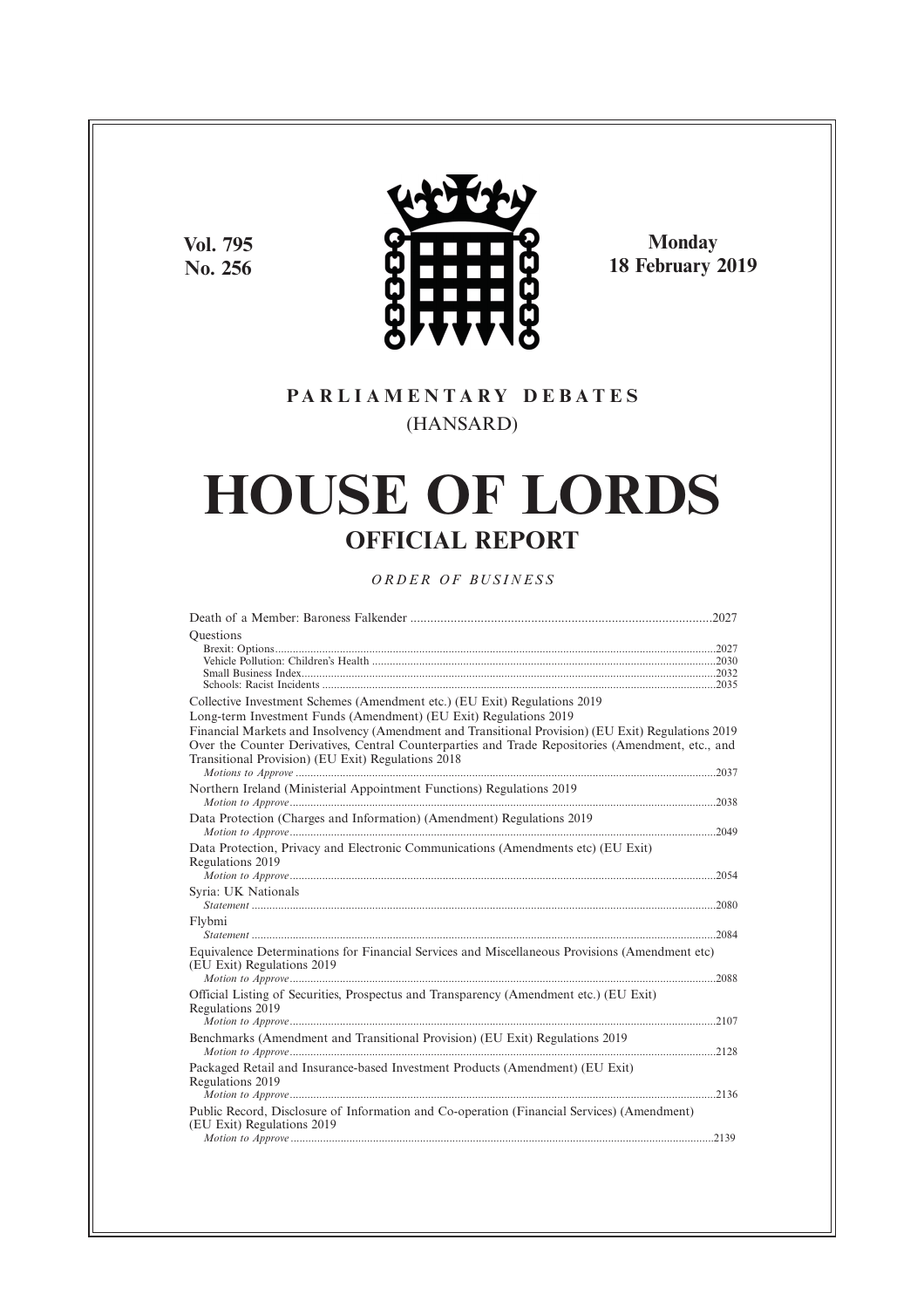Lords wishing to be supplied with these Daily Reports should give notice to this effect to the Printed Paper Office.

No proofs of Daily Reports are provided. Corrections for the bound volume which Lords wish to suggest to the report of their speeches should be clearly indicated in a copy of the Daily Report, which, with the column numbers concerned shown on the front cover, should be sent to the Editor of Debates, House of Lords, within 14 days of the date of the Daily Report.

> *This issue of the Official Report is also available on the Internet at* https://hansard.parliament.uk/lords/2019-02-18

The first time a Member speaks to a new piece of parliamentary business, the following abbreviations are used to show their party affiliation:

| <b>Abbreviation</b> | <b>Party/Group</b>                 |
|---------------------|------------------------------------|
| CВ                  | Cross Bench                        |
| Con                 | Conservative                       |
| <b>DUP</b>          | Democratic Unionist Party          |
| GP                  | Green Party                        |
| Ind Lab             | Independent Labour                 |
| Ind LD              | Independent Liberal Democrat       |
| Ind SD              | <b>Independent Social Democrat</b> |
| Ind UU              | Independent Ulster Unionist        |
| Lab                 | Labour                             |
| Lab Co-op           | Labour and Co-operative Party      |
| LD                  | Liberal Democrat                   |
| LD Ind              | Liberal Democrat Independent       |
| Non-afl             | Non-affiliated                     |
| PC                  | Plaid Cymru                        |
| UKIP                | UK Independence Party              |
| UUP                 | <b>Ulster Unionist Party</b>       |

No party affiliation is given for Members serving the House in a formal capacity, the Lords spiritual, Members on leave of absence or Members who are otherwise disqualified from sitting in the House.

© Parliamentary Copyright House of Lords 2019,

*this publication may be reproduced under the terms of the Open Parliament licence, which is published at www.parliament.uk/site-information/copyright/.*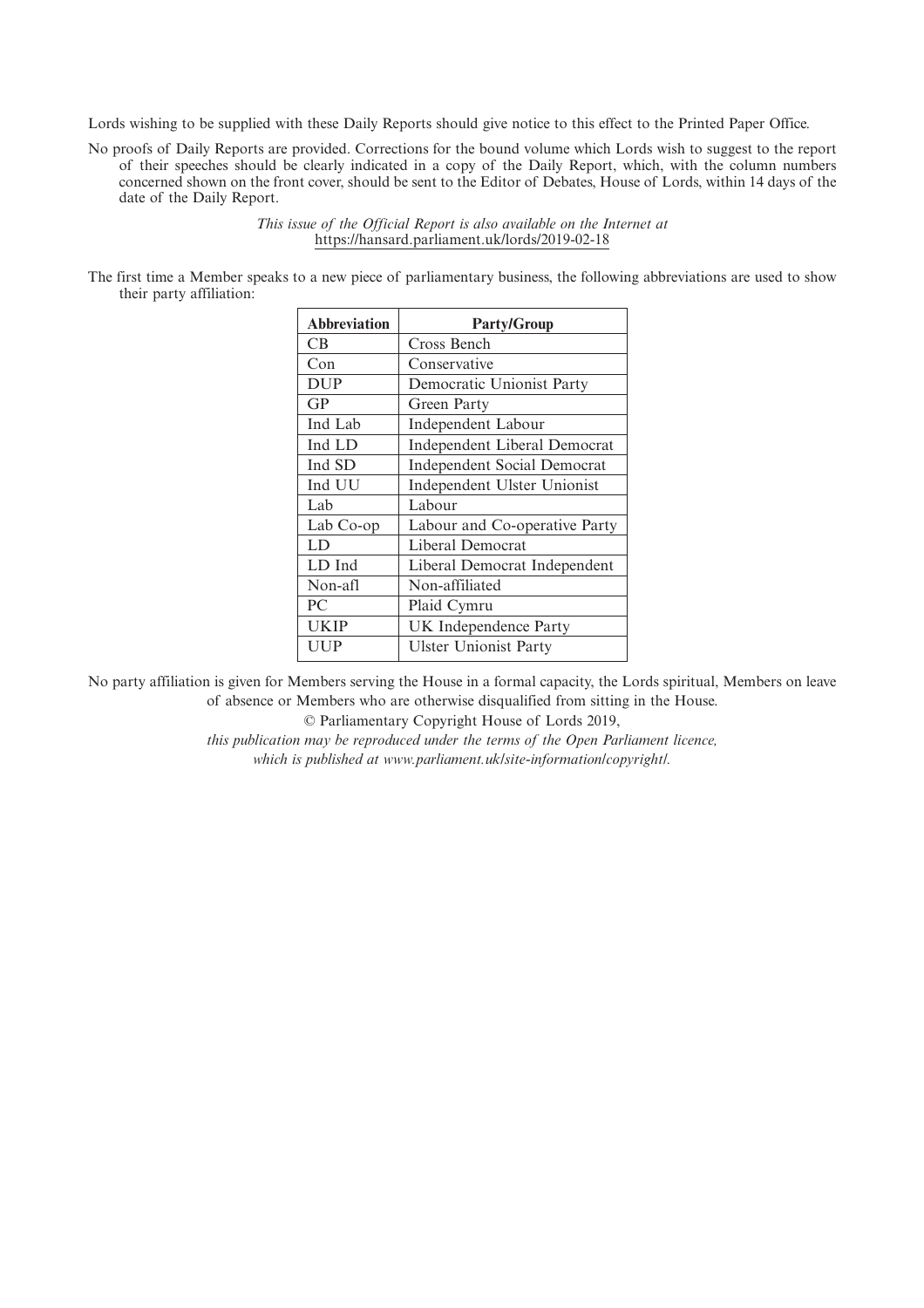*Monday 18 February 2019*

*2.30 pm*

*Prayers—read by the Lord Bishop of Chichester.*

### **Death of a Member: Baroness Falkender** *Announcement*

*2.37 pm*

**The Lord Speaker (Lord Fowler):** My Lords, I regret to inform the House of the death of the noble Baroness, Lady Falkender, on 6 February. On behalf of the House, I extend our condolences to the noble Baroness's family and friends.

### **Brexit: Options** *Question*

*2.37 pm*

### *Asked by Lord Dykes*

To ask Her Majesty's Government what assessment they have made of the different options Parliament has in relation to leaving the European Union.

**The Minister of State, Department for Exiting the European Union (Lord Callanan) (Con):** My Lords, the Motion passed on 29 January in the other place seeking legally binding changes to the Northern Ireland protocol is the only way to deliver a sustainable majority. The Government will continue to pursue this to ensure that we leave with a deal on 29 March. If MPs do not vote for the deal, the default legal position is that the UK will leave without a deal at the end of March.

**Lord Dykes (CB):** Surely the Government could also do something useful at the moment, such as sending Ministers to urgent anti-self-harm corrective therapy sessions. However, should they not also now promise the House to extend Article 50 and start preparing for a people's vote as well in case things go wrong on 27 February?

**Lord Callanan:** I can tell the noble Lord that, instead of sending Ministers to self-help therapy sessions, we are sending them to Brussels.

**A noble Lord:** It is the same thing.

**Lord Callanan:** It may well be the same thing. My right honourable friend the Secretary of State is in Brussels today; the Attorney-General will be going this week; the Prime Minister will also be going this week; and, just to add to the contingent, I myself will be going to Brussels later this afternoon.

**Baroness Hayter of Kentish Town (Lab):** My Lords, I think I heard the Minister say that the default legal position if the Government cannot get a majority is to

leave without a deal. That may be the default legal position, but it is clearly not the default moral position. Will the Government start thinking about the country and be more serious about looking for cross-party, cross-Parliament support for a deal that can command a majority in the Commons as well as the support of the country?

**Lord Callanan:** I am sorry to tell the noble Baroness that it is the default legal position. It is what Parliament voted for, it is what the legislation says and we are preparing accordingly. However, of course we do not want to leave with no deal; we want to leave with a deal, which is why we are intensively engaged in discussions to try to produce a solution that is acceptable to Parliament as a whole.

**Baroness Ludford (LD):**My Lords, the Brexit analyses that the Brexit Select Committee in the other place finally forced the Government to publish showed that Brexit in any form whatever, let alone a chaotic no deal, will be very damaging to the British economy, to the extent of an up to 8% hit to GDP. Will the Government now accept the proposal that is being discussed in the other place—that it would approve the Prime Minister's deal, whatever that turns out to be, subject to it being put to the people to decide between that and remaining in the EU, which is far superior?

**Lord Callanan:** It will come as no surprise whatever to the noble Baroness to hear me say that, no, we will not. We do not think that another people's vote is the correct way forward. We have already had a referendum, and we all know its result. I admire the nerve of the Liberals in continuing to pursue this option. I notice that, in the various debates in the House of Commons, they have not put it forward as a subject for a vote; they know very well that there is no majority for it.

**Lord Marlesford (Con):** My Lords, did my noble friend study the interesting speech last week by the noble Lord, Lord Alderdice, in which he suggested that a solution to the border problem would be an all-Ireland solution for trade? This would involve having a border in the Irish Sea—where it would be invisible—but it could be a good idea for Northern Ireland to be in the customs union with the EU, and such a border would in no way limit the extent to which Northern Ireland is part of the United Kingdom.

**Lord Callanan:** I did of course listen carefully last week to the speech of the noble Lord, Lord Alderdice, and I paid tribute to him at the end of the debate. But, as the noble Lord will be aware, we do not think that a customs union border in the Irish Sea is acceptable for the constitutional integrity of our country.

Lord Rooker (Lab): Are any Ministers going to Tokyo to discuss with Honda the announcement it has just made about closing the Swindon factory in 2022? Is this not relevant to parliamentary opinion at all?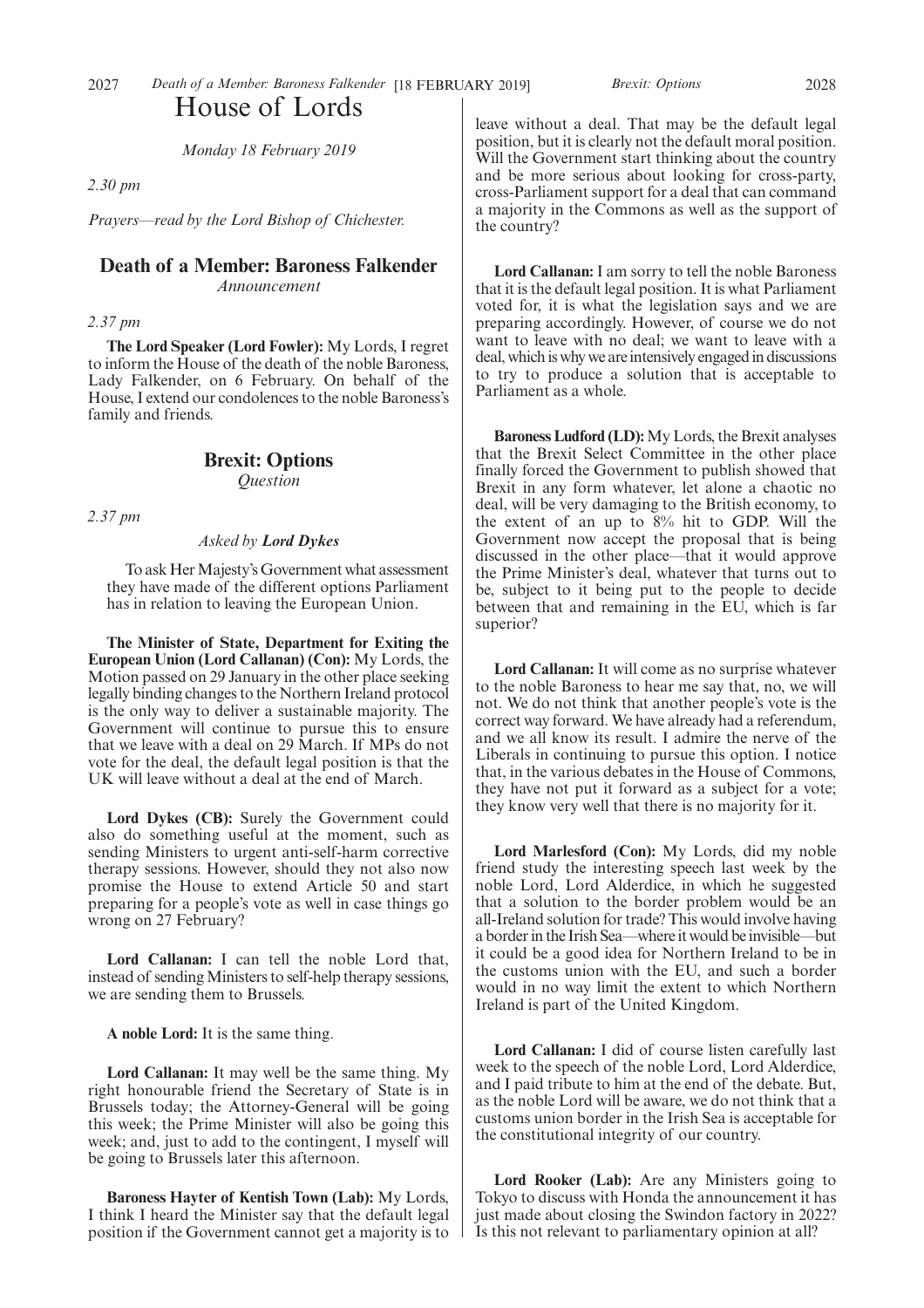**Lord Garnier (Con):** My Lords, there are three obvious options between now and 29 March: the Prime Minister's deal, some other deal or no deal. Would it not be of assistance to us all if, every Monday, the Government were to publish a list of those pieces of primary and secondary legislation that need to be passed by 29 March, so that we can place our thinking in some kind of context?

**Lord Callanan:**We are being very open and transparent about the legislation that is required. On secondary legislation, I can update the House that 449 statutory instruments have been laid—that is over 70% of the total—and 210 of them have now completed their passage; there will be further action on this in both Houses this week.

**Lord Brooke of Alverthorpe (Lab):** Does the Minister agree with the Prime Minister's view that, with a deal, the country will be no poorer than it is at the moment? When will she be honest with the country about how poor we will be without a deal?

**Lord Callanan:** I always agree with what the Prime Minister says.

**Lord Dobbs (Con):** My Lords, will my noble friend the Minister give some thought to the concept of the "hard border"? The more I push the Government for a clear definition, the more it wobbles like jelly, yet this is fundamental to the ongoing discussions. Rather than try to answer on his feet, can he perhaps go away and get from the Government a clear understanding and definition of a hard border, so that potentially we can have fruitful discussions about it?

**Lord Callanan:** My noble friend makes a good point, although the definition of a hard border is of course complicated; it is generally understood as being related to the installation of border infrastructure.

**Baroness Butler-Sloss (CB):** My Lords, why are the Government not asking for an extension?

**Lord Callanan:** Because we do not believe that an extension would solve our problems; it would only delay the date by which a decision must be made. As I have said before, the legal default in legislation passed by both Houses is that we leave on 29 March, with or without a deal.

**Lord Cunningham of Felling (Lab):** My Lords, is it not continuously misleading for the Minister to present the number of secondary legislation instruments that have been tabled as though that were the end of the matter? There is a big difference between the number that have been tabled and the number that have been subject to scrutiny. While I draw attention to that again, let me also say that the Treasury has now developed the habit of tabling instruments without any impact assessment in them at all, which is surely totally unacceptable in respect of the effective scrutiny of instruments.

**Lord Callanan:** I totally agree with the noble Lord that I said how many had been tabled, but I also said how many had been completed. If I did not, the number is 210, so I totally accept that there is a long gap in the process in between. The appropriate scrutiny must be provided, and I pay tribute to the work of the noble Lord's committee and that of my noble friend Lord Trefgarne in the excellent scrutiny work that they are providing on this important legislation.

### **Vehicle Pollution: Children's Health** *Question*

*2.45 pm*

### *Asked by Baroness Seccombe*

To ask Her Majesty's Government what steps they are taking to reduce air pollution from vehicles and what assessment they have made of the impact of such pollution on children's health.

**The Parliamentary Under-Secretary of State, Department for Environment, Food and Rural Affairs (Lord Gardiner of Kimble) (Con):** My Lords, the clean air strategy, which has been praised by the World Health Organization, sets out action to reduce emissions from a range of sources to improve public health. Alongside that, the more than £3.5 billion planned to tackle roadside nitrogen dioxide concentrations includes £1.5 billion to support the uptake of ultra-low-emission vehicles and grants for 85,000 domestic electric vehicle chargers. Long-term exposure to air pollution is a particular threat to vulnerable groups including the very young, whose lungs are still developing.

**Baroness Seccombe (Con):** My Lords, I thank my noble friend but in the side roads near the tented city opposite there are drivers sitting in their parked cars with their engines idling, discharging poisonous fumes. We know that this is illegal but it still persists. I worry about the effect on passers-by but my main concern is for little vulnerable children with little vulnerable lungs and the effect that it has on them. What can be done about this?

**Lord Gardiner of Kimble:** My Lords, my noble friend is right: it is already an offence to leave a vehicle running unnecessarily while it is stationary. I know that in the City of Westminster idling around schools and in the West End is a particular concern; I know that that council is working on it and issuing warnings and, if necessary, fixed penalty notices. The main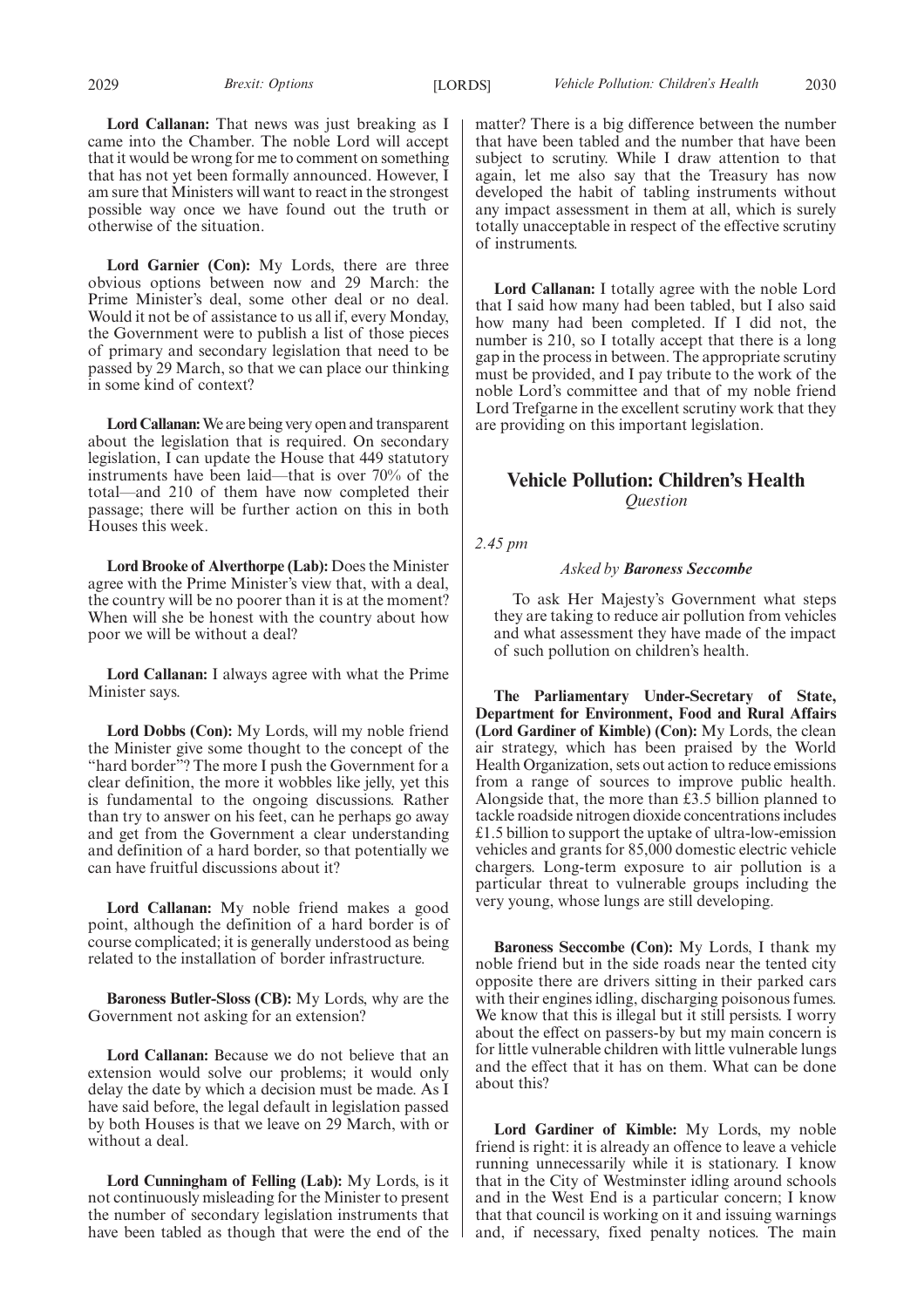point here is that we have to change behaviours and raise awareness. Many local authorities are now doing this, and more will do so.

**Lord Winston (Lab):** My Lords, I declare an interest as the chairman of the Genesis Research Trust, which does research into miscarriage and stillbirth. The question is not just about born children; it is about unborn children. There is now considerable evidence from the National Institutes of Health that pollution may contribute to not only miscarriage and stillbirth but also cancer in the long term as an epigenetic effect. Is research being actively proposed, either by the Department of Health or by someone else, to look into the issue of stillbirth? There are over 3,200 stillbirths a year in Britain, one of the largest figures of any developed country, and it is a massive shock that most of them are unexplained.

**Lord Gardiner of Kimble:** My Lords, I do not have specific detail on the stillbirth issue and I will look into that. However, a joint survey by the UK's leading children's charity UNICEF UK and the Royal College of Paediatrics and Child Health found that 92% of child health experts believed that the public were more concerned about the negative impact of air pollution. That is undoubtedly one of the reasons why it is imperative that we all act. It is why, in working with local authorities, we need to deal with not only the over-exceedance of nitrogen dioxide but all sources of pollution.

**Lord Fox (LD):** My Lords, the Minister spoke about reducing vehicle emissions. As he knows, the Road to Zero is a very long road; it reaches its conclusion in 2040. Meanwhile pollution is increasing and people are being damaged today, as the noble Baroness pointed out. What is happening now that will reduce pollution today?

**Lord Gardiner of Kimble:** That is precisely why we require local authorities to come forward with plans. Nottingham, the first authority with an agreed plan, is retrofitting 171 buses to reduce emissions and replacing heavy, high-polluting vehicles such as bin lorries with electric vehicles, all under its current plan. Leeds is putting in a clean air zone, starting from 6 January next year. A number of immediate plans are taking place this year and next year, but in the meantime, this is obviously a continuum to reaching the point we want—zero emissions and many fewer pollutants.

**Baroness Bull (CB):** My Lords, we are increasingly aware of the impacts of air pollution on physical health, but recently published evidence has shown a convincing link between air pollution and mental health. In particular, research has found that children exposed to air pollution at age 12 have an increased likelihood of depression and conduct disorder when they reach age 18. Can the Minister confirm that in assessing the impact of air pollution on health, we will take both mental and physical health into account?

**Lord Gardiner of Kimble:** That is a very good point. I know that the Committee on the Medical Effects of Air Pollutants has started to consider the effects of air pollution on adverse birth outcomes, which may address the question from the noble Lord, Lord Winston. However, what the noble Baroness said about not only the physical but the mental aspects of air pollution is hugely important.

**Baroness Jones of Whitchurch (Lab):** My Lords, is it not the case that the Government have been very slow in taking action on this very serious issue of the effect of air pollution on child health? The fact is that they have been dragged to the courts to make them take action, but their response has been too little, too late. What is stopping the Government now revisiting that 2040 deadline for the sale of polluting vehicles, and replacing it with a more demanding, immediate and urgent target? That would save people's lives, particularly children's lives.

**Lord Gardiner of Kimble:** My Lords, clearly there is an end target. As I have already set out, a lot of work is being done during that time, but much more needs to be done. The World Health Organization has complimented us on our clean air strategy, saying that it is an example to the rest of the world. I think that is a very good thing for our country.

**Baroness Couttie (Con):** My Lords, I declare my interests as set out in the register. Does the Minister agree that awareness is extremely important in tackling this issue? Does he agree that initiatives undertaken by councils such as Westminster—which uses not just wardens but volunteers, particularly round schools, to knock on people's windows, telling them to turn their engines off, and informing them about the problems that the air pollution they are creating causes—are extremely valuable in the fight against this terrible scourge?

**Lord Gardiner of Kimble:** My Lords, I am well aware of my noble friend's expertise and leadership on this matter. As I said earlier, a number of local authorities—the Surrey Air Alliance, the Sussex Air Quality Partnership, the London boroughs of Hackney, Islington and Tower Hamlets, and the City of Westminster—are raising awareness. However, it is for us to change our behaviours; we must stop parents idling their cars outside schools, for instance.

### **Small Business Index** *Question*

*2.53 pm*

### *Asked by Lord Harrison*

To ask Her Majesty's Government what assessment they have made of the findings of the Federation of Small Businesses' *Small Business Index*, published on 21 January.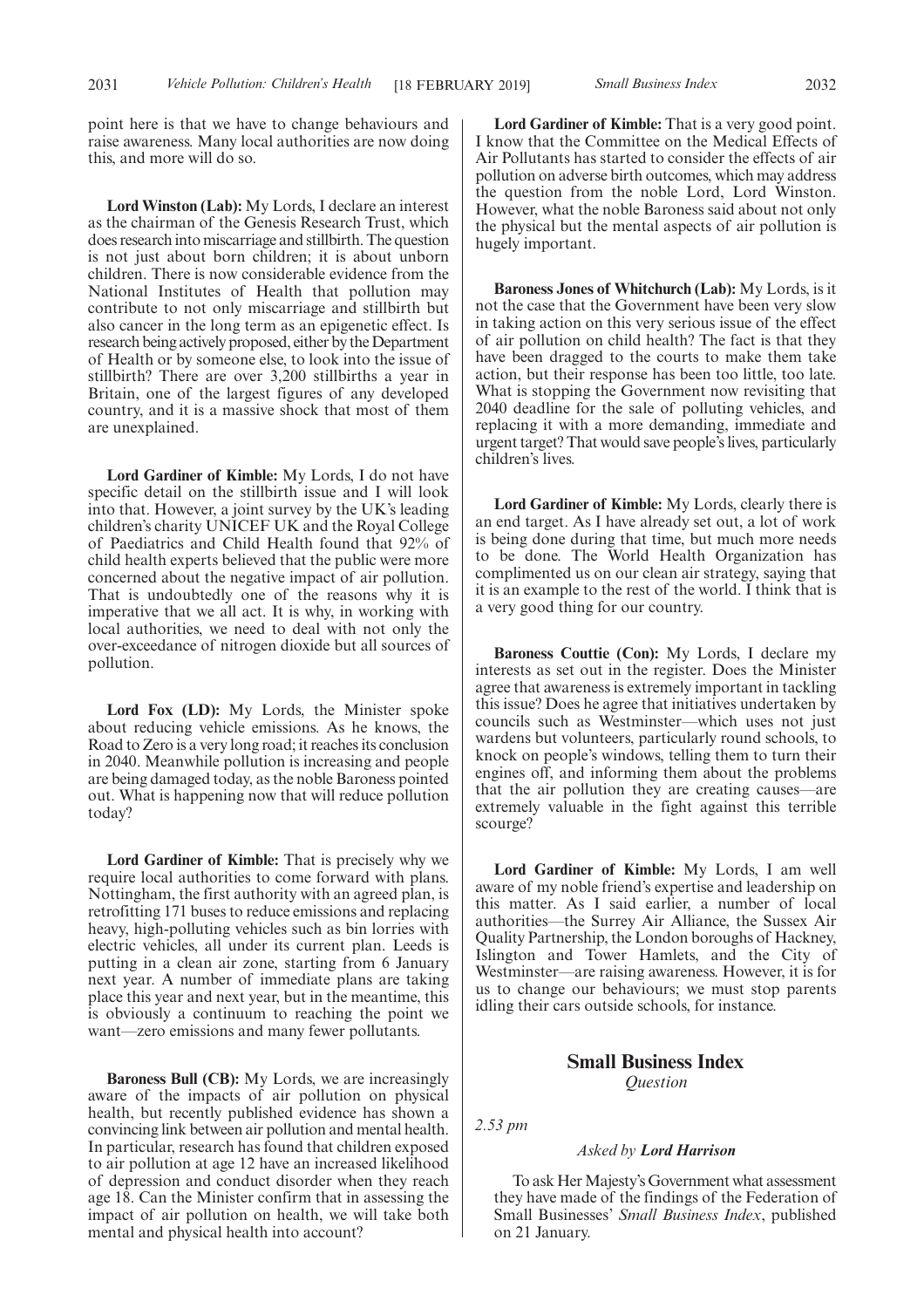**Baroness Vere of Norbiton (Con):** My Lords, the FSB report makes fascinating reading: more than half the businesses answering the survey expect to grow in the next 12 months; nine in 10 businesses do not see access to finance as a barrier to growth; seven out of 10 firms applying for finance got it; and twice as many firms expect to increase investment as those expecting it to decline. This Government's policies are creating a positive environment for all businesses, large and small.

**Lord Harrison (Lab):** My Lords, I have been reading the wrong report. As I understand it, the FSB acknowledges that things have got worse, to the extent that it now complains, understandably, that the economy has declined in the last 10 years. Could the Minister address some of the domestic problems that confront small businesses, such as the late payment of commercial debt—which I have been standing here complaining about for so long—and access to finance and skilled workers? In what ways will the Government address the clear difficulties that will accrue from Brexit?

**Baroness Vere of Norbiton:** I pay tribute to the noble Lord for the work he has done on the late payment of commercial debt. As he will know, a year ago the Government set up the Small Business Commissioner. In the course of the year that Paul Uppal has been in place, he has managed to recoup £2.1 million in unpaid invoices for businesses, but there is so much more to be done. When I was the finance director of a medium-sized business, large businesses often used every trick in the book to avoid paying small businesses, which is unacceptable. We will work with the commissioner to find ways to develop systems to identify these large companies and make sure that they pay their bills on time.

**Lord Naseby (Con):** Is my noble friend aware that there is concern among small businesses because their VAT and other returns have to be totally computerised by 4 April? Against that background, can she assure me and others who know these areas in some depth that there has been sufficient trialling of the software to ensure that it works, and that there is a back-up policy if it does not? The precedent of the rating appeals does not fill one with great confidence.

**Baroness Vere of Norbiton:** My noble friend refers to the Making Tax Digital initiative, which was announced in 2015, and he is right that it is due to become mandatory in April of this year. Ninety-eight per cent of businesses already file their VAT returns online; I certainly used to do so and it is by far the easiest way. We are working closely with software industry suppliers to develop sector-specific software to ensure that all businesses can comply. More than 100 products are now available, some of which are free, but I reassure noble Lords that nobody who is unable to go digital will be forced to do so.

**Baroness Burt of Solihull (LD):** My Lords, I have to agree with the noble Lord, Lord Harrison. The *Small Business Index* paints a dismal picture and late payment is a very big issue for the FSB, which is launching a campaign on it today. But even on government-procured projects, small businesses are still being let down. This could be addressed through project bank accounts, which stop tier 1 suppliers such as the Carillions of this world using smaller suppliers as a piggy bank to assist their own cash flow. The Chancellor promised action in the last Spring Statement. Will the Minister ask him whether this simple step could be implemented in the coming Spring Statement?

**Baroness Vere of Norbiton:** The noble Baroness raises a very important point and I will certainly write to her with any further information I have about whether we will set up project bank accounts. Working capital does indeed sometimes get sucked out of small businesses and into large companies, and it is unacceptable. She referred to the report as "dismal" and I have to disagree. I agree with her that it is mixed; however, the annual change in confidence is minus 7.4, compared with an average annual change of minus 8 over the last four years, so we are nowhere near the dreadful situation we were in a few years ago.

**Lord Hunt of Kings Heath (Lab):** My Lords, I pay tribute to my noble friend Lord Harrison and say how good it is to see him back in his place. What message would the Government like to give to small traders in Swindon, who will be damaged incredibly by the Honda decision? Is this the Brexit dividend that the Government promised us?

**Baroness Vere of Norbiton:** My noble friend has already referred to the news that came out of Swindon shortly before we came into the Chamber today. From what I have seen to date, it looks as if the closure will happen over a three-year period. The Government will be working very closely with all the suppliers, be they large or small, and with all the employees who may need to find alternative employment over the next few years.

**Lord Lexden (Con):** How are the Government getting on in ensuring that all their bills from small businesses are paid extremely promptly?

**Baroness Vere of Norbiton:** It is the ambition of government that we pay our bills as promptly, or more promptly, than some large companies do. If I can find any more information as to detailed stats, I will write to my noble friend.

**Baroness Hayter of Kentish Town (Lab):** My Lords, I was particularly worried when the noble Lord, Lord Callanan, said that he only knew about Honda as he walked into the Chamber. We also know that the Government were blindsided by Flybmi. It is really alarming that our Government do not seem to know what is happening in their own industries.

Mike Cherry of the FSB also mentioned part of the reason for the dismay. He asked how, two and a half years from Brexit, politicians could allow a situation whereby small businesses have no idea what environment they will be faced with on Brexit day, in less than 10 weeks' time. We have already heard about the need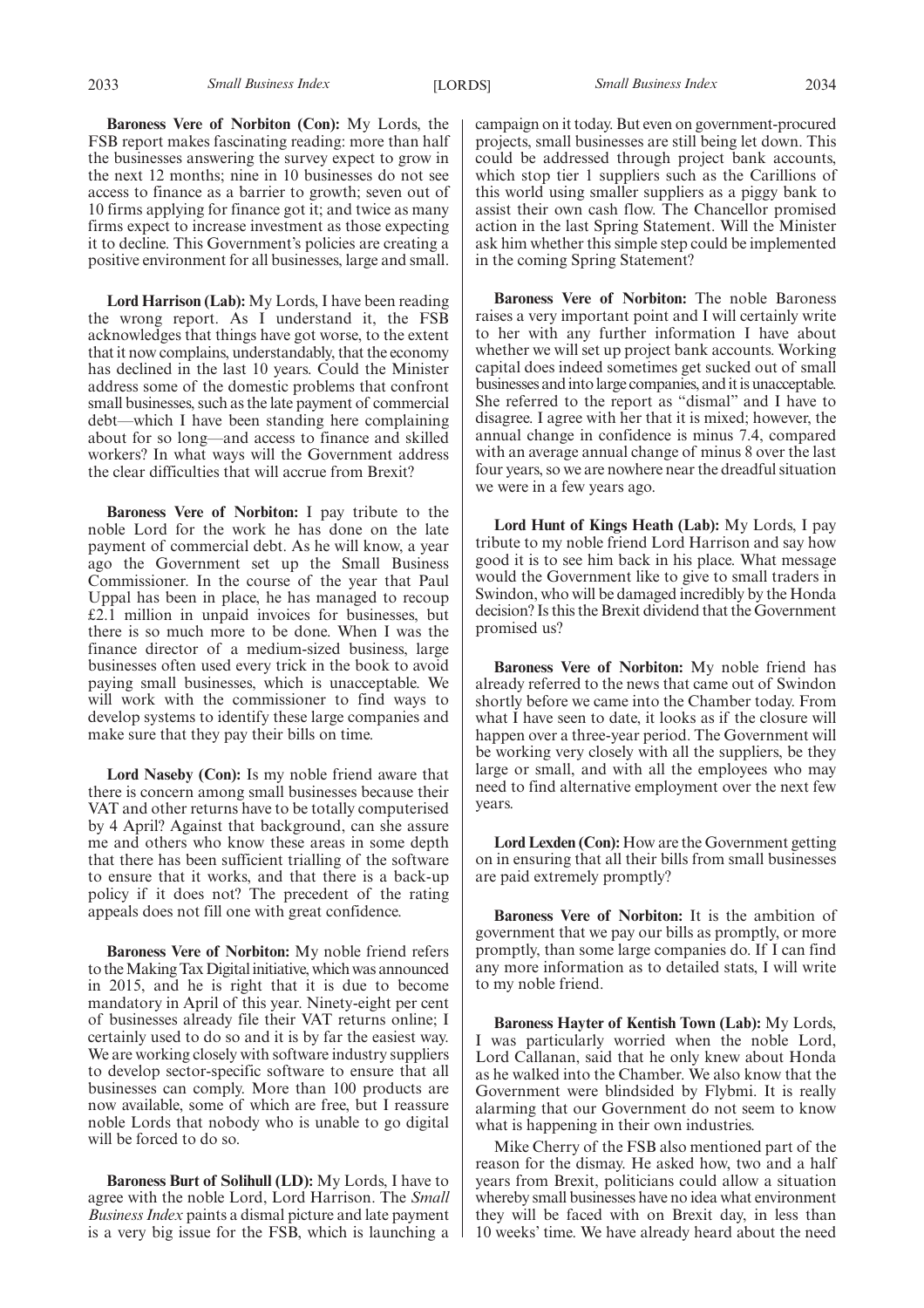to extend Article 50. That is not just so this House can consider the legislation; these companies need certainty in time to do the necessary planning.

**Baroness Vere of Norbiton:** My Lords, obviously, we are in contact with many of the large employers around the country. The news was breaking as we came into the Chamber. We have had discussions with many of the large employers as we go through this Brexit period. On the noble Baroness's question about Brexit, there is a significant amount of guidance for businesses on GOV.UK around whether there is a no-deal Brexit. Companies can sign up for updates that are sector-specific. We engage regularly with all sorts of businesses. A business readiness forum, which was set up in January, meets every single week. Thirty organisations attend it, including the FSB.

### **Schools: Racist Incidents** *Question*

*3 pm*

### *Asked by Baroness Chakrabarti*

To ask Her Majesty's Government what progress has been made in meeting the recommendation of the Report of the Stephen Lawrence Inquiry, published in February 1999, that schools record all racist incidents and that the numbers of racist incidents are published annually on a school by school basis.

**Viscount Younger of Leckie (Con):** My Lords, schools are best placed to monitor and tackle racist incidents. We do not mandate that schools record or publish these, but they are required to have a behaviour policy that outlines measures to prevent racist and other forms of bullying, and are held to account by Ofsted. They are also required to take steps to advance equality of opportunity, foster good relations and eliminate racial harassment. We provide support to schools to do this.

**Baroness Chakrabarti (Lab):** I am grateful to the Minister for that Answer. I take this opportunity to pay tribute to my noble friend Lady Lawrence of Clarendon, perhaps the greatest campaigner for race equality that this country has ever known. When I think of the last 20 years since the publication of the Lawrence report and the challenges that those years have brought to the cause of race equality, I think of terrorism, anti-immigration sentiment, rising inequality, and sadly even recent debates around Brexit. Too often, social media has been an engine and vehicle for the transmission of race hate before, during and after class. Will the Minister set out his thinking on what can be done on the part of the Government to better resource hard-pressed teachers and schools to tackle this, and what the Government intend to do about it?

**Viscount Younger of Leckie:** I echo the thoughts of the noble Baroness and pay my own tribute to the noble Baroness, Lady Lawrence. We have an inaugural Stephen Lawrence Day coming up on 22 April, and I am sure many schools will want to take part. We trust the professionals in our schools to act in the best interests of their pupils. What counts is what is happening on the ground. Schools do not operate in isolation so

issues soon come to light, and schools work closely with local authorities, regional schools commissioners and their governing bodies.

**Baroness Garden of Frognal (LD):** My Lords, now that the Government at last have the power to make PSHE compulsory in all schools, including academies, what steps will they take to ensure that racial and religious discrimination forms an essential part of that curriculum?

**Viscount Younger of Leckie:** Racism of any kind is completely unacceptable and abhorrent in any setting. The Government are fully committed to eradicating it and are taking several actions. The DfE is providing over £2.8 million of funding between September 2016 and March 2020 to four anti-bullying organisations to support schools to tackle bullying; again, it is action on the ground. Those include the Anne Frank Trust, which we are funding to develop and deliver its "Free to Be" debate programme.

**Baroness Berridge (Con):** My Lords, my noble friend is correct that the professionals and schools are at the front line of dealing with these issues. In the past, one issue has been the lack of diversity in the workforce in our schools. What progress has been made in ensuring ethnic diversity in the workforce, and particularly in the leadership of our schools?

**Viscount Younger of Leckie:** My noble friend is right. The Government recognise the importance of a representative and diverse teaching workforce, which is vital for both teachers and their pupils. That is why we published a statement of intent last year, alongside 10 co-signatories including the ASCL, the NAHT and the NGA, to commit to work together to address the diversity of the teaching workforce. The latest figure that I have, as of November 2017, indicates that 7% of head teachers in primary schools and 8% in secondary schools were from ethnic minorities; there is always more work to do.

**The Lord Bishop of Ely:** My Lords, the Minister will be aware that the Church of England is responsible for many schools where the majority of pupils are from a BME background. Those schools operate in great harmony. That is along with our initiative, Living Well Together. It would be good to hear more about how the DfE makes use of the information and statistics that it receives. There is an issue about holding the whole estate accountable, which cannot be left entirely to the local situation.

**Viscount Younger of Leckie:** The right reverend Prelate is right to raise that point. The DfE has an integrated communities strategy, which I am sure he is aware of. Education has a vital role in promoting integration. Through education, we can ensure that the next generation learns the values underpinning our society. All schools are required to promote mutual respect for and tolerance of those with different faiths and beliefs, as well as democracy, the rule of law and individual liberty. I hope that is clear.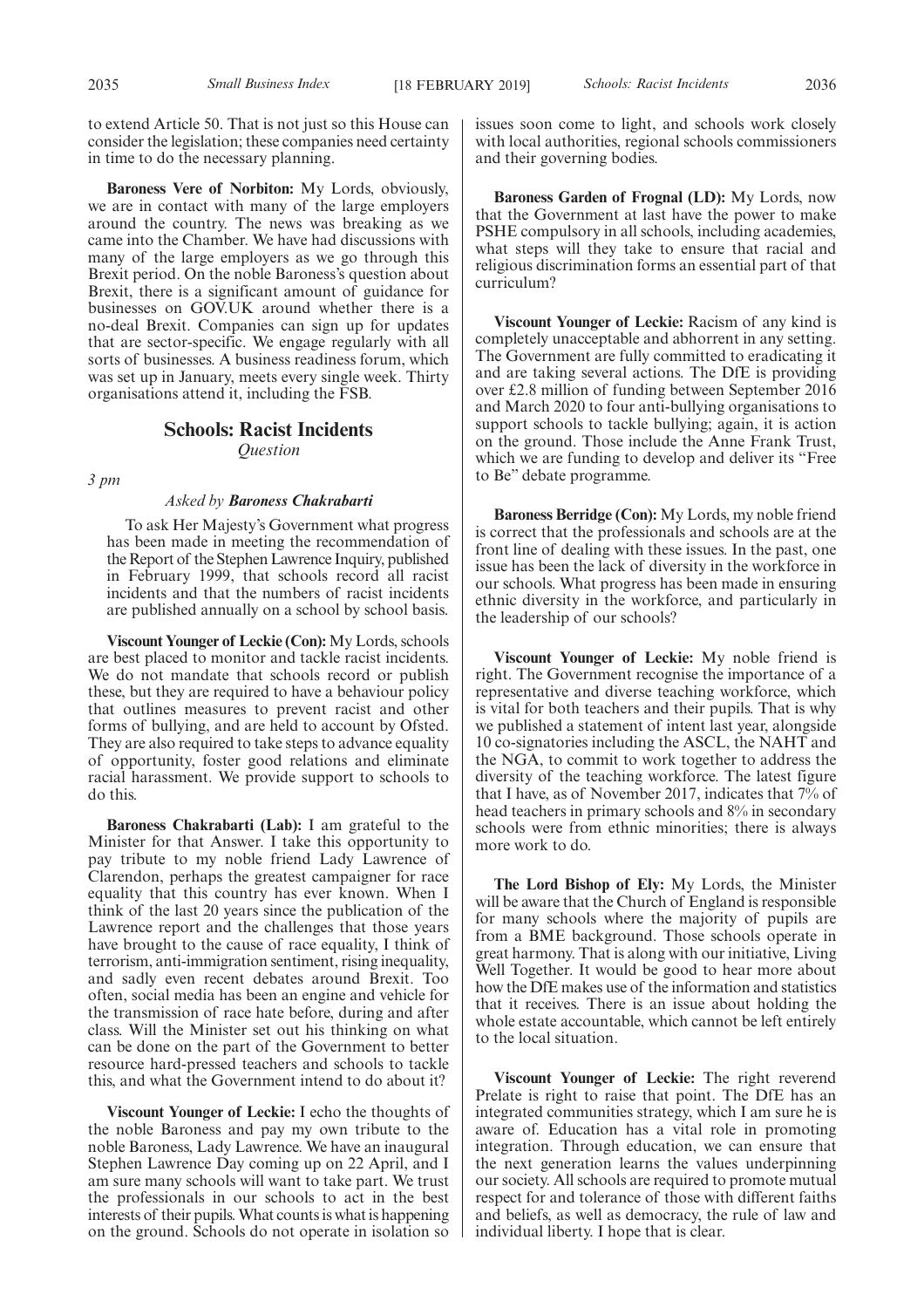**Baroness Lawrence of Clarendon (Lab):** My Lords, as you are aware, my interest in this subject is around the Stephen Lawrence inquiry, where schools are given a definition of a racist incident and what they are expected to do in the circumstances, which is to record, report and publish. In researching online, I found it difficult to find any results on this. All I could find was material about filling in forms. An academy in Swindon said that:

"Schools should be aware that there is no … requirement to collect data relating to racial incident reporting as academy schools are not obliged to share this information with the LA". The Parent Zone website states that:

"Schools are required to record and respond to racist incidents". What steps have the Government taken to make sure that schools take racist incidents seriously and report and publish them on an annual basis?

**Viscount Younger of Leckie:** The noble Baroness raises an important point. As I said earlier, schools should develop their own approaches to monitor bullying, including racist bullying, and exercise their own judgment on what will work best for their pupils. We have not gone down the route of mandating figures to be published because, for some schools, it will mean recording incidents so that they can monitor incident numbers and identify where bullying is recurring between the same pupils, but other schools may prefer to survey their pupils anonymously to identify bullying trends and gauge how safe pupils feel at school. As I have said, it is work on the ground that counts.

### **Collective Investment Schemes (Amendment etc.) (EU Exit) Regulations 2019**

### **Long-term Investment Funds (Amendment) (EU Exit) Regulations 2019**

**Financial Markets and Insolvency (Amendment and Transitional Provision) (EU Exit) Regulations 2019**

**Over the Counter Derivatives, Central Counterparties and Trade Repositories (Amendment, etc., and Transitional Provision) (EU Exit) Regulations 2018** *Motions to Approve*

*3.08 pm*

### *Moved by Lord Young of Cookham*

That the draft Regulations laid before the House on 5, 13 and 17 December 2018 be approved. *Considered in Grand Committee on 4 February.*

### **Northern Ireland (Ministerial Appointment Functions) Regulations 2019**

*Motion to Approve*

*3.08 pm*

### *Moved by Lord Duncan of Springbank*

That the draft Regulations laid before the House on 9 January be approved.

**The Parliamentary Under-Secretary of State, Northern Ireland Office and Scotland Office (Lord Duncan of Springbank) (Con):** My Lords, this Government are committed to the Belfast agreement. At the heart of that agreement is devolved power-sharing executive government. Restoring the Executive remains our priority. Northern Ireland needs the political institutions of the Belfast agreement and its successors to be fully functioning. However, in the absence of devolved government, the UK Government must ensure the maintenance of good governance and public confidence in Northern Ireland.

In November last year, my right honourable friend the Secretary of State for Northern Ireland brought forward legislation which, among other things, addressed the need for urgent appointments to be made to a number of public bodies. The initial phase of appointments under the Act has enabled the reconstitution of the Northern Ireland Policing Board, which recently met for the first time in its fully constituted form. This has also allowed: the recruitment of a new chief constable for Northern Ireland to be initiated; the replacement of the outgoing chair and board members of the Probation Board; appointments to the Northern Ireland Judicial Appointments Commission; and the initiation of a recruitment process to appoint a new Police Ombudsman for Northern Ireland.

Under the 2018 Act, the Secretary of State also committed to make further appointments that are required in the absence of an Executive. The purpose of this instrument is to specify which further offices require appointment. In preparing this instrument, my officials have worked closely with the Northern Ireland Civil Service to identify those critical appointments that will arise soon. This instrument would add to the list in Section 5 of the Act, enabling the Secretary of State, as the relevant UK Minister, to exercise Northern Ireland Ministers' appointment functions in relation to the following offices: the Northern Ireland Commissioner for Children and Young People; the Northern Ireland Local Government Officers' Superannuation Committee; the Northern Ireland Housing Executive; the Attorney-General for Northern Ireland; the Livestock and Meat Commission for Northern Ireland; and, finally, the Commissioner for Victims and Survivors. These are important offices for which the exercise of appointment functions in the coming months is vital for the continued good governance of Northern Ireland. I beg to move.

**Lord Empey (UUP):** My Lords, the Minister has brought forward a further list of appointments to public bodies. Although I have no objection to those in principle, I want to put on the record the difference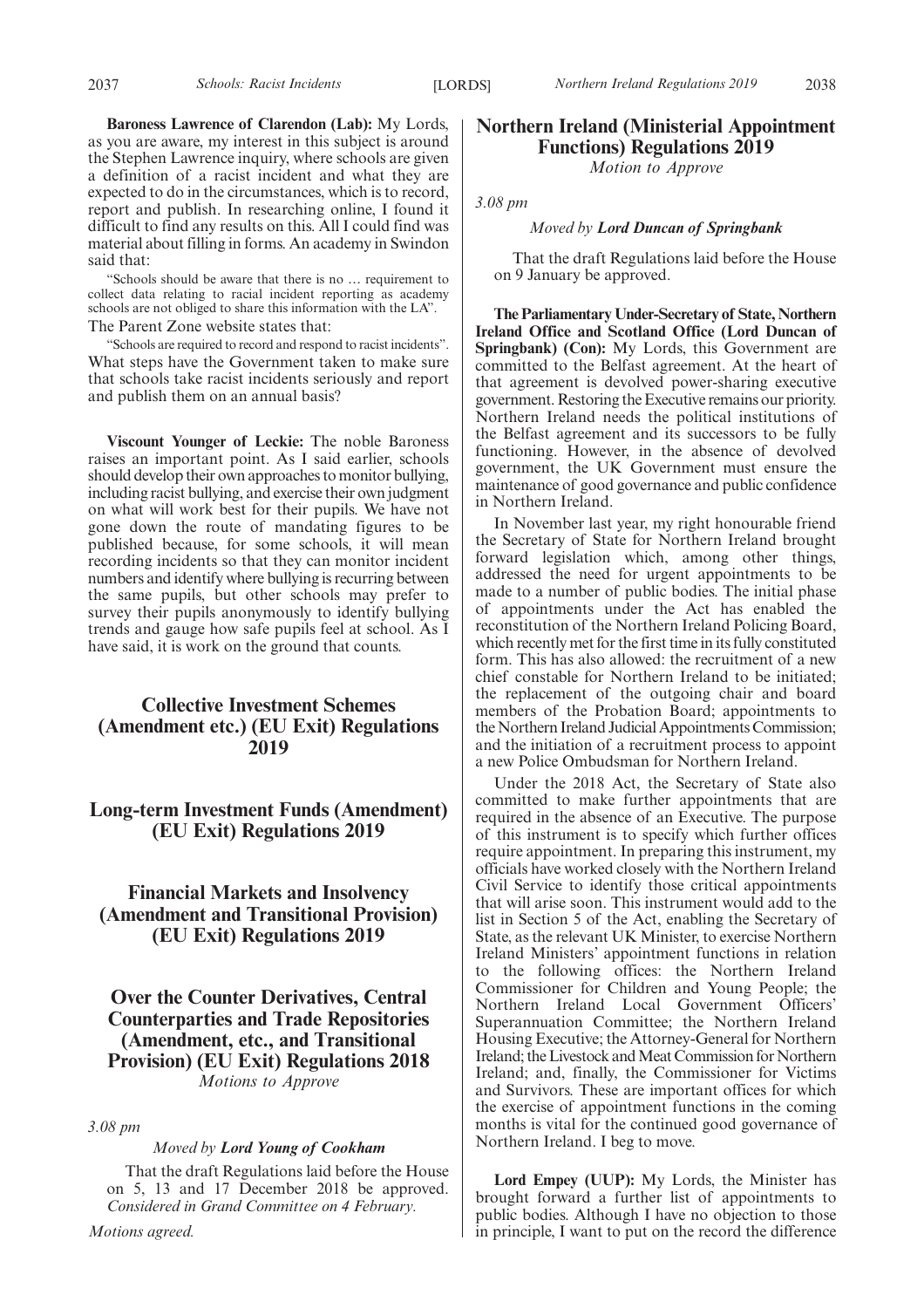between the Government's approach to, say, the appointment of a member of the Livestock and Meat Commission and to an issue which I have raised in this House many times: the mess and crisis in our health service. Is the Minister aware that, against a target of 95%, only 62% of patients are being dealt with in emergency departments? The comparable figure in England and Scotland is 89%. English doctors recently put out a statement saying that they believed people were dying as a direct result of those figures. Yet our figures are infinitely worse and are getting worse every quarter. Time and again I have raised the more than 280,000 patients waiting for consultant-led appointments. Nearly 100,000 of those are waiting for longer than 12 months.

The Minister has said that his right honourable friend in the other place is taking the initiative and that meetings with the parties have been called. I welcome that, although it does seem somewhat ill prepared. We are a few weeks before a set of elections, so whether we can expect a positive outcome is open to question. The Minister will also shortly be returning to this House with further pieces of legislation, including a budget for Northern Ireland—the third one that the Minister has proposed—even though there is now no prospect of using the former Executive's spending plans as a template because they are so out of date. He will also be coming forward with the second portion of the legislation under which this set of appointments has been made, because it has to be looked at again after five months.

There is a set of priorities here, but the priorities coming from the Government seem to be the wrong ones. I would have thought that people's lives and welfare were a higher priority than some of the things in these regulations, albeit that I am for them. I have no objection to them, but they are being done against a background of hoping that if we pull the blankets over our heads the problem will go away. It will not. The Minister may find that in the talks that are being initiated next week, I believe, we will all be proved wrong, a massive amount of good will will flow and we will get devolution back—I hope that that takes place. If I am not surprised and pleased by that—if we find that it is not the case and things drift on—what will the Minister and his colleagues do? Are they just going to leave these health figures to get worse and worse, or are we actually going to do something?

### *3.15 pm*

The Minister has told noble Lords a number of times that the Government were prepared to look at all options and that we were going to look outside the box. We were going to look at alternatives—that is a phrase that is running around at the moment. So what alternatives are we going to look at? I believe that there are alternatives: putting direct-rule Ministers in place is one. It is not one that I want to see, because I know how hard it will be to get them out and get devolution restored, but a point will come when things just cannot be dribbled any further. That is my anxiety about this.

I am not objecting to what the Minister is proposing, I am just observing the core of government policy over the last period. For instance, we are having this set of meetings to restore devolution a few weeks before Brexit and a few weeks before local government elections, and against a background where there has been no engagement of any significance between the parties for the last number of years. Would it not have been better to have done something positive last year, before Brexit came right up to the wire and before local government elections? Instead, what did we do? A couple of meetings were called in the entire 12-month period, one of which lasted 42 minutes. I have forgotten how long the other one lasted, but it was neither here nor there.

If the Minister comes back to this House in few weeks' time with his budget and with the second part of this legislation, I sincerely hope that he comes back with a clear idea of what is going to happen, because people are suffering directly and I believe that their welfare and, indeed, their lives could very well be at risk through the lack of decision-making that has been clear for well over two years now. I hope the Minister will bear these things in mind when he comes back to the House.

**Lord Lexden (Con):** My Lords, I operate in this House on one principle above all: to agree with everything that my noble friend Lord Empey says. I am happy to adhere to that principle again today.

I have three specific points that I want to raise on this instrument. First, it reaches us just days before a new Northern Ireland Commissioner for Children and Young People needs to be appointed. Why was the instrument not brought forward earlier? Secondly, the instrument specifies, as my noble friend has said, six appointments deemed to be critically important. What criteria were used to establish which appointments are critical and which are not? My third and final point follows from that and concerns offices not deemed to be of critical importance. What is to happen to them? Are they to remain vacant when their current holders reach the end of their term, pending the restoration of devolution, which today seems but a distant hope?

**Lord Bruce of Bennachie (LD):** I think that the noble Lord, Lord Empey, was concerned with sins of omission rather than commission in terms of the content of the statutory instrument. He raises the point that effectively we are going on and on in this limbo of democratic nihilism, if I can call it that, having to institute ad hoc measures as and when necessary to fill the gap in the absence of real political initiatives. I presume that the Minister will be back here in less than five weeks, when the first term of the 2018 Act expires, because it is difficult at the moment to see that we are going to be in a position to restore the Assembly by the end of March—I do not believe that anybody would think that at all likely. So the question that arises is: what practical steps are the Government going to take to ensure that we do not get to the end of March, let alone the end of August, without having got to a position where functioning decision-making by the elected representatives of the people of Northern Ireland can return? I am sure that the Minister does not find it comfortable to come to the House and say, "Please allow me the right to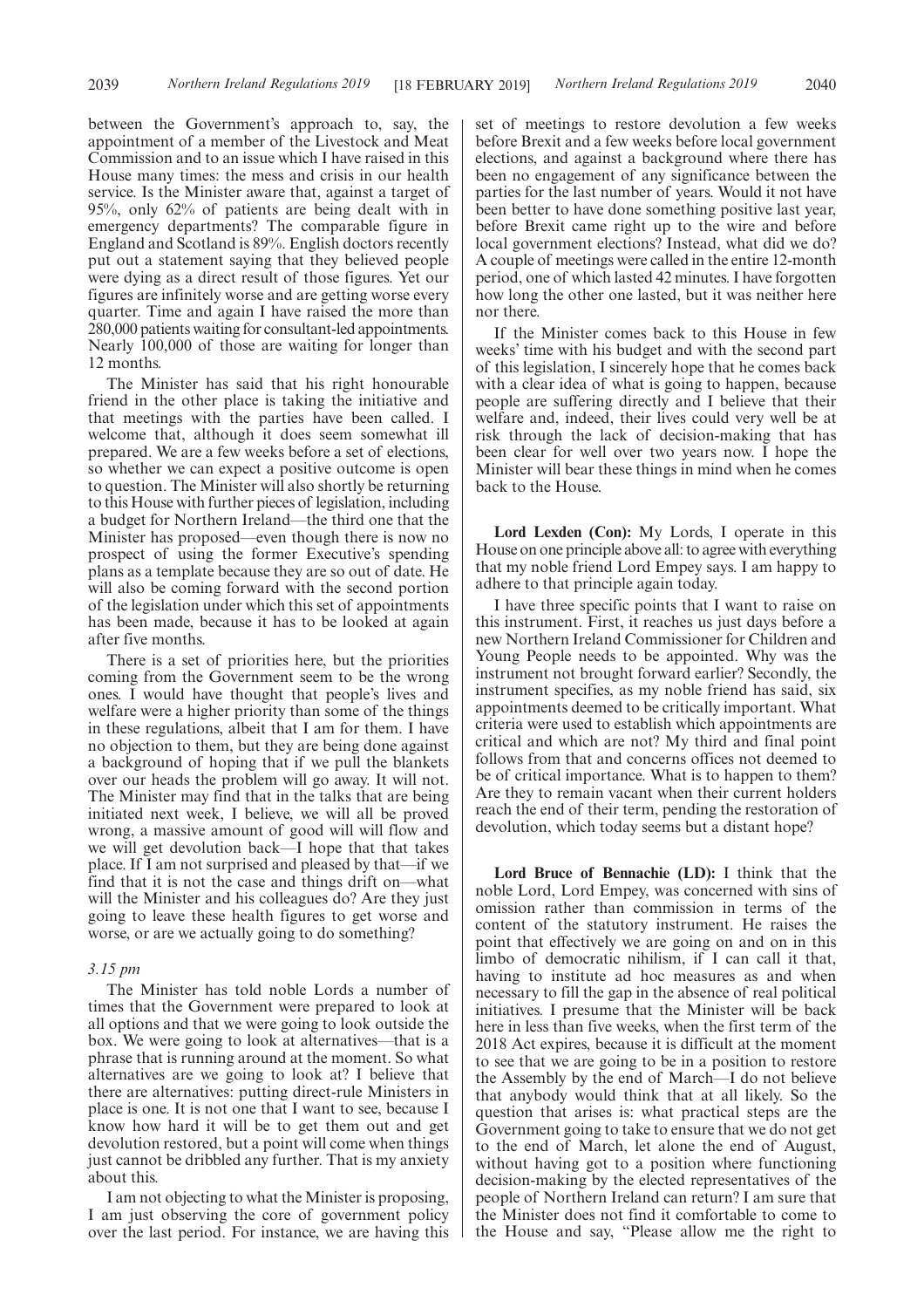[LORD BRUCE OF BENNACHIE]

nominate these particular posts". However, perhaps he could say something about Friday's meeting, which I gather lasted 90 minutes. I am not aware that any specific proposals were on the table, which has not been well received.

I hope, from the Minister's point of view, that the Government have started to think about what they can do to break the deadlock. The Minister will not be surprised to hear me say that a Secretary of State in a UK Government who are propped up by a hard-line unionist party in Northern Ireland is likely to find the perception of her office somewhat compromised in Northern Ireland. I repeat what my colleagues have said on numerous occasions: is it not time to find some independent authority that might bring parties together and start to identify what it would take to break the deadlock and get things back to normal?

Therefore, my specific questions on this statutory instrument—somewhat along the lines of what the noble Lord, Lord Lexden, said—are, first, what were the criteria that made these urgent, and what other appointments are coming down the track that may require us to be back here in the very near future? Secondly, much more to the point, what assurances can we have that there is any reasonable momentum to try to ensure that we get the political process back, or will we have either to impose direct rule—which I think many of us would regard as a disastrous failure—or institute new elections? Nobody is particularly happy about that either, but it may be the only way to unlock the democratic logjam.

The Minister is always entirely and highly constructive, conciliatory and thoughtful—if I may say so, I would rather he was in charge of the talks; if that was the style we might make more progress. It is important to try to find out what the real obstacles are, not the synthetic ones that have been put up, and how we can build, through trust, a means of getting these decisions away from this Parliament and back to the Assembly, where they belong.

**Lord Dubs (Lab):** My Lords, I congratulate the noble Lord, Lord Empey, on his consistency on the issue he has raised and on the fact that he is completely right—a pretty powerful combination. Are the Government cherry picking what they are seeking to do? I know that "cherry picking" is now a fashionable expression, but it seems that the Government are cherry picking appointments. What about other appointments? Why have these ones been selected—is there a particular reason for it? Also, what about the functions to be carried out by these appointments? Are there any constraints on how these individuals can carry out their functions, given that there are serious constraints on how government departments in Northern Ireland can carry out their functions?

The whole position seems extremely illogical. We need an indication of progress—I endorse the comments that have been made. Surely the time has come, not just for the Secretary of State to say that she is doing her best—I am sure she is—and for the Minister to say that he is sure that the Secretary of State is doing her best, but to have a new initiative on knocking heads together and bringing the parties together. Surely an impartial umpire/facilitator is needed. Let us get on with making that appointment, then we can have some progress.

**Lord Wigley (PC):** My Lords, these questions go beyond the direct area of Northern Ireland, although obviously that is the greatest priority. They affect the workings of the intergovernmental mechanisms that bring Wales, Scotland and England together as well. There is a danger of that dimension picking up its own momentum and of Northern Ireland not being adequately involved. I hope that that will also be borne in mind as we try to make progress on these matters.

**Lord Trimble (Con):** My Lords, I support what the noble Lord, Lord Empey, said. I agree entirely with the comments of the noble Lord opposite, but I want to open up something that touches slightly on what he said—and I am afraid that in doing this, I may add to the list of things that the Minister has to consider.

I noticed that in his introduction the Minister made reference to the Belfast agreement. The Belfast agreement is in a very difficult situation at the moment, because the Government's withdrawal agreement takes the heart out of the Belfast agreement and rips it to pieces. To give detail on that, I draw Members' attention to a paper that may be on the Policy Exchange website this afternoon, but which will be generally available quite soon thereafter, by Graham Gudgin, who has gone in detail through the ways in which the withdrawal agreement destroys the Belfast agreement—it is as strong as that. That will also impact on the possibility of doing something through the mechanisms of the agreement for consultation between the Government and the people of Northern Ireland and bringing in other parties. This is another matter which cannot be left in abeyance. Does the Minister have any thoughts about what the Government can do to restore the health of the Belfast agreement?

**Lord Cormack (Con):** My Lords, on Thursday last, my noble friend came to the Dispatch Box and gave another interim Statement, saying that he hoped before long to come back with definitive pronouncements. I asked him specifically about two issues. First, if we cannot have the Executive restored, which we would all like, surely the Assembly, which has been elected and the Members of which are still paid, could meet. There is no insuperable obstacle; my noble friend Lord Trimble has made this point on several previous occasions and is nodding now.

The other point I referred to was the appointment of what my noble friend referred to as a "facilitator"—I do not much like the word—who would be impartial and would preside over the meeting of interested parties. We must recognise the fact referred to by the noble Lord, Lord Bruce, I think: namely, that the very existence of a pact between the Government and the DUP means that there is a perception that the Government are not as even-handed as I am personally convinced that they are. That is a problem.

My noble friend referred to my next point last Thursday and I bring him back to it. We are having a series of holding Statements and measures such as the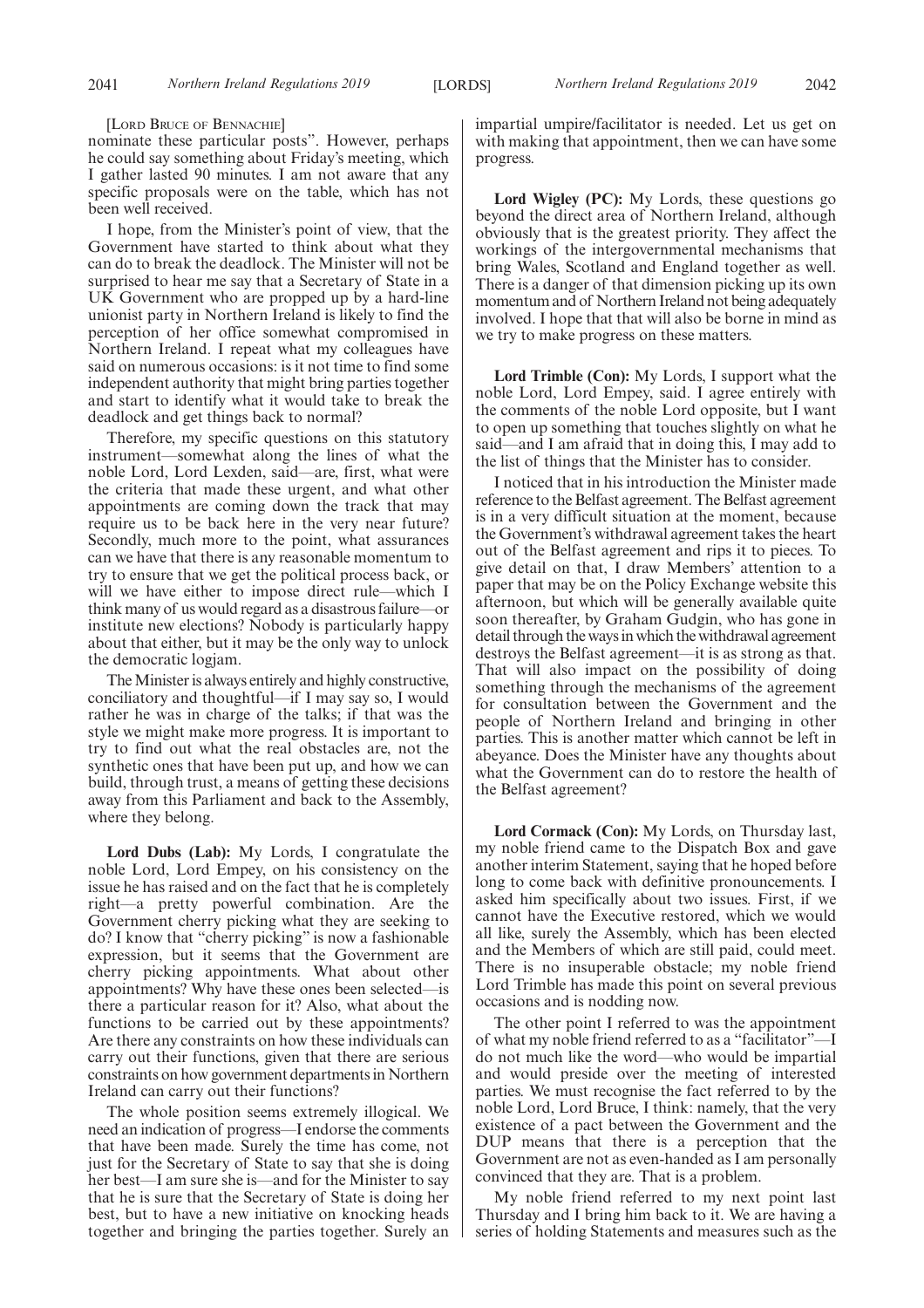one this afternoon—I endorse what my noble friend Lord Lexden asked: what are the criteria?—but there comes a point, and it is coming very soon, when a real initiative must be taken by the Secretary of State to try to get the Assembly functioning and the power-sharing Executive restored. It is now more than 20 years—almost 21 years, I must get my maths right—since the Belfast agreement: an historic agreement which gave great comfort and joy to many people and which, for a time, worked extremely well. We are now teetering on the brink of the imposition of direct rule—and we must face up to that, because we cannot go on like this.

No one in his or her right mind wants the reimposition of direct rule, with all the problems and regression implicit in it. So I beg my noble friend to add a little, when he comes to respond, to what he said on Thursday last. We all admire him—I am one of those who believe that if he had been put in charge, things might have moved at a slightly faster pace—but we want him to tell us something that will give real, positive encouragement and will amount to a promise of a true initiative taken, I very much hope, before 26 March.

### *3.30 pm*

**Lord Murphy of Torfaen (Lab):** My Lords, this debate has been short but important. This statutory instrument is not about Brexit. It is not a dry, uninteresting, bureaucratic instrument that needs to be passed on the nod—although of course we on this side will support it. But it is symbolic of what is wrong in Northern Ireland. Of course, the instrument is important; these ministerial appointments must be made, otherwise things in Northern Ireland will go wrong—so I repeat that we will support it.

Government and democracy in Northern Ireland have collapsed because of the absence of the institutions of the Assembly and the Executive. There is no representation of nationalism in either Chamber in Parliament. The Assembly does not meet and has not done so for more than two years. Of course, as the noble Lord, Lord Lexden, said some months ago, that means that the only people operating in Northern Ireland are members of local authorities, which have very limited powers. So Northern Ireland is the least democratic part of our United Kingdom—which is ironic given that 21 years ago we spent a great deal of time building up the Good Friday agreement to make Northern Ireland the most sophisticated democratic part of not only the United Kingdom but probably the world. That has also meant that decisions on important issues such as health and education are being made by civil servants. In effect, institutionalised bureaucracy is running Northern Ireland at the moment. It is a terrible state of affairs.

Worse, the absence of these institutions threatens the Good Friday agreement considerably. Over the past few months, we have argued that Brexit is a major threat to the agreement—which I believe it is—but this is a major threat, too, because central to that agreement was the establishment of the Assembly, the Executive and the north-south ministerial bodies. They were all agreed on in a very sophisticated peace process, but they have been gone for two years now.

One of the Brexit issues affecting this—a point which I think the noble Lord, Lord Trimble, was hinting at—is that, had there been an Assembly or an Executive, it is likely that those bodies would have resolved the issue of the backstop, because nationalists and unionists would have come together to try to work things out. That is the purpose of the arrangements in Northern Ireland. What has occurred there is a tragedy. Every Member who has spoken in the debate echoes those sentiments and the need for the Government to change tack and become much more urgent in trying to restore those institutions.

Of course this is happening against the backdrop of the current Brexit negotiations. I cannot imagine the Prime Minister or the Taoiseach going to Belfast in the next few weeks when all these other things are happening. Incidentally, they could have gone there more frequently in the past; both Governments are to blame for the fact that they have not done so. Once again, Members of your Lordships' House have referred to the need for an independent chair or facilitator, such as George Mitchell, and to the fact that proper all-party talks should take place, with every party represented there and a proper structure. Based on what we are seeing at the moment, there is even a case for taking the parties away somewhere like they did in the past, when they took parties to various parts of the United Kingdom and locked them up in rooms for weeks on end until they came to an agreement. These things can happen—it has been done before—but there seems to be no urgency in all this, even though there is a deadline, as there is for Brexit. Nothing is happening.

It is worth reminding the parties in Northern Ireland, including Sinn Féin—which is not represented in Parliament even though its members were elected to it that by not having these institutions, they are breaking the provisions of the Good Friday agreement which people in the north and south of Ireland voted on. I hope that in a few moments' time, the Minister will tell your Lordships'House that we will make those ministerial appointments and also give us an indication of a change of direction, a greater sense of urgency and more structured talks to ensure that we make progress in Northern Ireland. If it does not happen, this drift will end in direct rule—and when you are in direct rule, it is the devil's job to get out of it.

**Lord Duncan of Springbank:** My Lords, as with other debates on Northern Ireland, this is one of two halves. I will focus on the first half, which concerns the instrument itself and some elements of it, and then move on to the wider issues which have been raised.

My noble friend Lord Lexden asked a number of questions to which I will attempt to provide answers. The first thing to emphasise is that the appointments have been identified by the Northern Ireland Civil Service. The principal criterion for that identification was obviously timing. My noble friend is absolutely right to say that this should have been brought before the House earlier, but we have to bring all the measures together. I accept my noble friend's first point and apologise to him: they should have come forward earlier.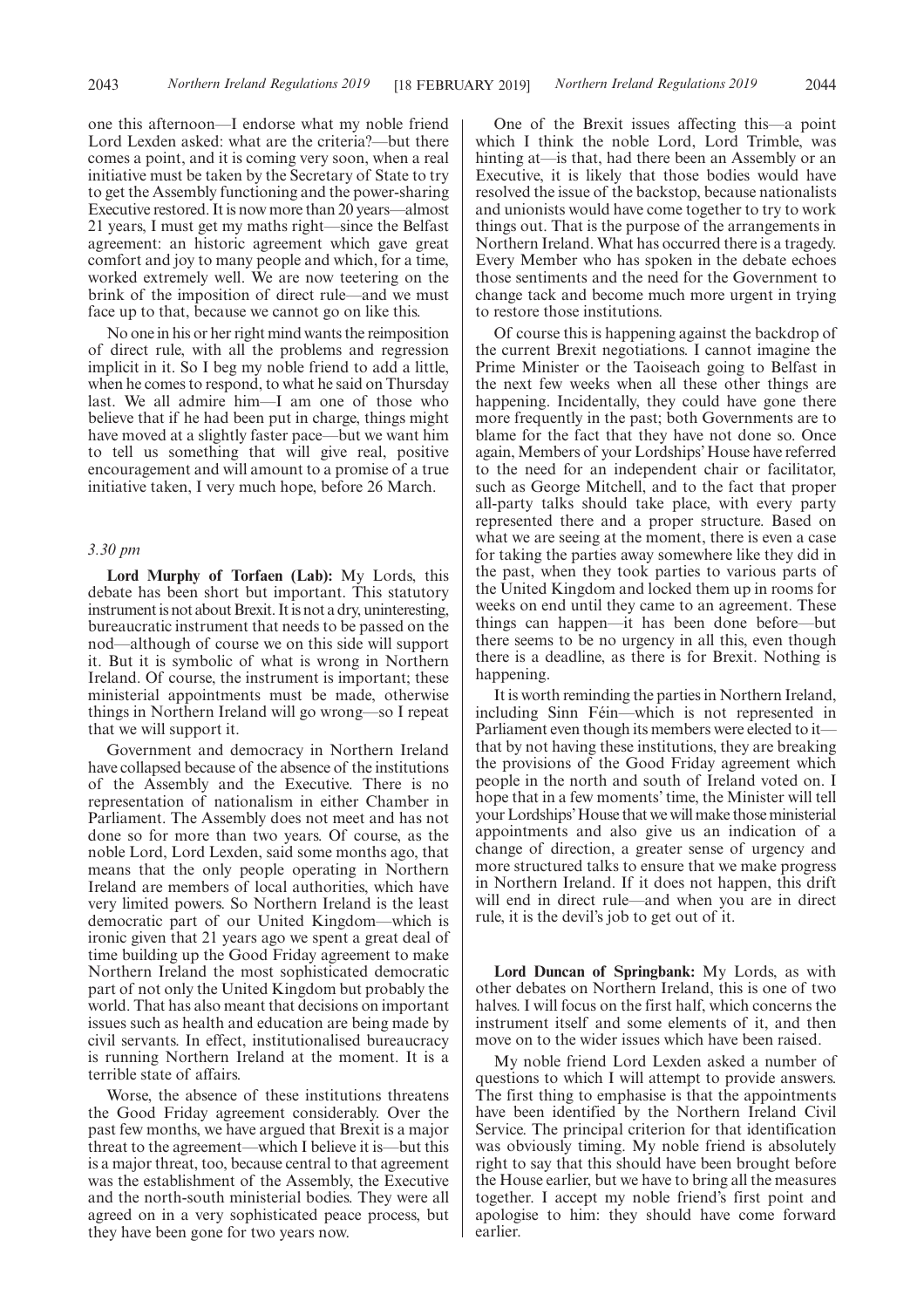#### [LORD DUNCAN OF SPRINGBANK]

The second point concerns when the broad functioning elements of the boards become, if you like, out of kilter with the membership. There needs to be a recognition of the balance of the members on the individual boards themselves. A number of the appointed chairs and vice-chairs have reached the end of their terms, which in itself creates the need to move forward. Some have indicated their intention to accept an extension, and that is the likely outcome. However, again, the key aspect has been identified by the Northern Ireland Civil Service, not by Ministers in the Northern Ireland Office. It is our intention to do so only as far as the legislation allows, in order to move the situation forward in that regard, following the detailed advice we have received. There may be other information I can provide and if so I will make sure that it is conveyed to my noble friend directly and shared more widely. I have no desire to keep secrets on this issue.

My noble friend is also correct to say that there will be others unless we resolve this matter. In answer to the question, "Which others?", it will be all the others, frankly, unless we can get this moving. Every appointment will be done in this way until we actually have a functioning Executive. I am not trying to exaggerate the case or make it seem worse than it is, but that is the reality of where we are. Until there is an Executive, this legislation will allow us to move forward with each appointment that is required. While it is true to say that we may think that some are more important than others, all of them are important to the good functioning of governance in Northern Ireland, be it those I have iterated today or those that will be need to be iterated in the future, should we not make progress on an Executive. Perhaps that is a rather dispiriting answer, but it is the correct one.

Before I turn to the broader elements, I should say that I welcome the support of the House for the instrument, which is a necessary one and will help in the functioning of these bodies. I was anticipating a broad discussion, so perhaps I may say this. On Friday of last week all the parties gathered together in Northern Ireland. It was the first time that that had happened in more than a year and it was an attempt to move things forward in a fashion which would ultimately lead to the creation of a sustainable Executive. Noble Lords may have read about the outcome of that meeting. It was not wholly supported by the Sinn Féin party, which has made its points very clear in the newspapers, which your Lordships are more than at liberty to read. I was saddened to read those reports but they are a matter of public awareness. That is not good and there is no point in pretending otherwise.

The Northern Ireland Office had hoped that, using this, we would be able to see the steps which could be taken to bring about the very things that the noble Lord, Lord Murphy, has put to us. He mentioned the notion of an independent facilitator. Like my noble friend Lord Cormack, I do not like the term either, but I accept that it is one we are using at the moment. I also recognise the need to think outside the traditional, such as, "Let us always meet in the same office space"; rather, we should be thinking of new places. I had hoped that out of these gatherings a clear timetable would emerge to bring about those very things, and to be able to stand before noble Lords today repeating a Statement from the other place on what we all hoped would happen. We did not make the progress we had hoped for, and for that I am sad and sorry. That does not mean that we stop or that this is the end of the journey, but it has not led to the breakthrough I hoped to see. That is a simple statement of fact.

None the less, we cannot in good conscience fail to address the issues raised by the noble Lord, Lord Empey. He is correct to say that noble Lords will be seeing a bit more of me over the next few weeks, I am afraid, because I will be bringing forward further legislation. Not the least will be the Northern Ireland Budget, and I do not doubt that the noble Lord will make the points that need to be made on the health service, the wider education service and so on.

You might recall that this time last year, when I spoke of that Budget, I said it was getting ever more difficult to plot the trajectory from the point of the outgoing Executive and their spending ambitions to where we are now. It is getting considerably harder. Last year I said that that would be the last time I would make that point, and events have made a liar of me: it was not the last time. I hope the one coming will be the last time, but the noble Lord rightly raises his eyebrows, and I take that on board. There is also the issue of the five-month extension window, anticipated in the Act of last year, within which we can look at delivering the Executive. The noble Lord, Lord Empey, is quite correct that that will necessarily have to be brought forward in the next few weeks as well. He is right to flag these things up.

I struggle to find new ways to tell noble Lords the same thing. I do not wish to sound complacent as I do so, but finding new ways to say this is proving difficult. Ultimately, the only way we will be able to move this forward is for the parties themselves to recognise the need for progress. Until that happens, the Government themselves will be unable to create the "eureka"moment. It is not wholly in their gift.

**Lord Bruce of Bennachie:** The Minister is making a powerful and practical point, but why cannot the Government proceed with some kind of independent mediator? Exactly as others have said, the perception of a Government who are parti pris does not help and makes it much easier for Sinn Féin to do and say the things it does. I am not naive—I am not saying that it would not say that to an independent mediator—but why are the Government finding it so difficult to move forward on that?

**Lord Duncan of Springbank:** The noble Lord is right to raise that point. There are only so many times I can talk about the box metaphor and thinking outside it before noble Lords become tired of that. We had hoped, through those discussions last week, to get some coherent agreement on moving things forward on that basis, and we were not able to do so. We now have to think afresh. We have to think whether that can be done without the support of all the parties involved. These things need to be thought through again. I am not trying to postpone answering the noble Lord's question, but I am aware that we have not been able to resolve it in the fashion I would like. That remains at the heart of the problem.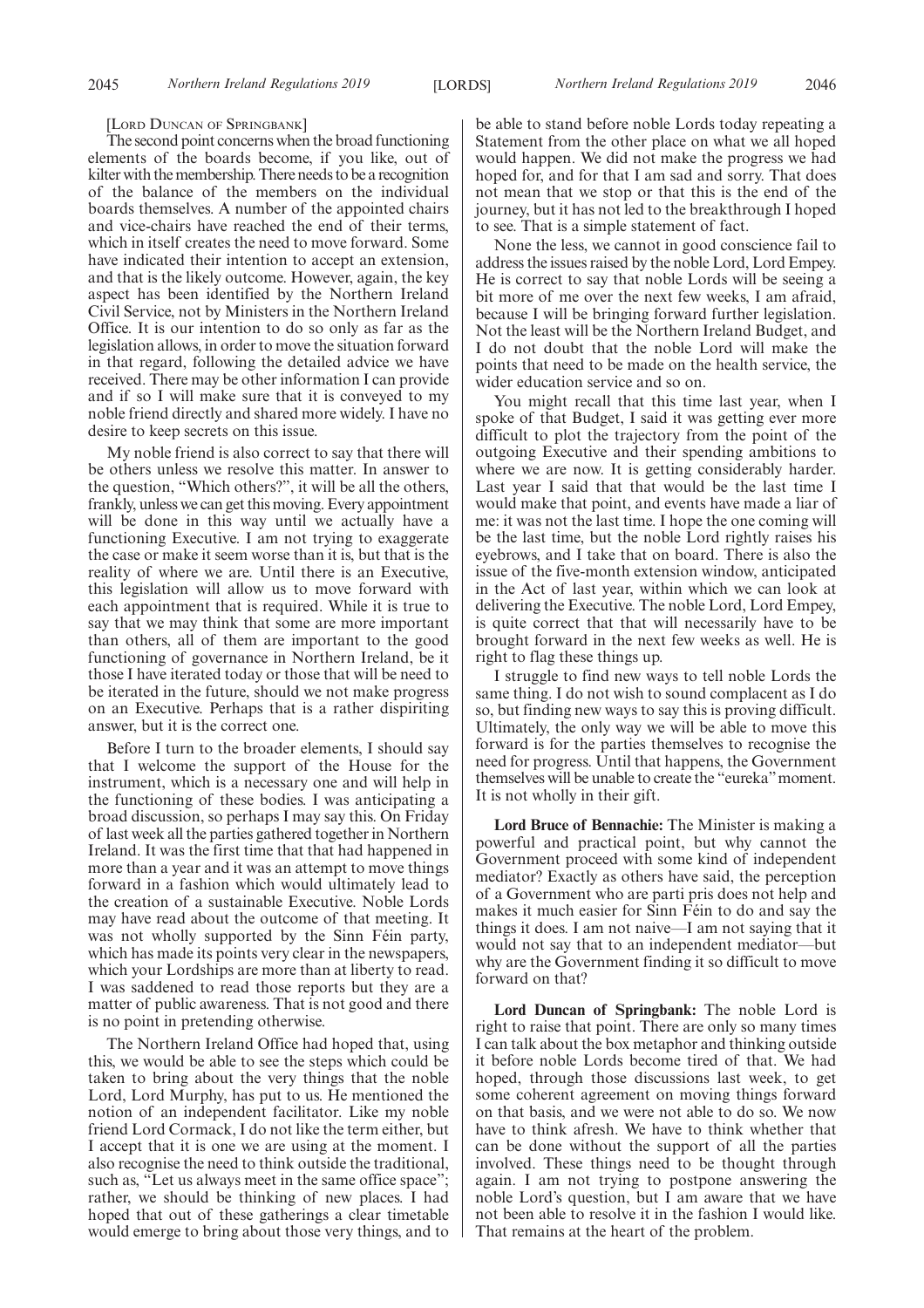**Lord Lea of Crondall (Lab):** My Lords, I hope I will be forgiven for reverting to a point made five minutes ago: the DUP being the only actor in London on the backstop question. Many other things could have been said and could have led to more constructive engagement if there had been discussions on that question between all the parties in Northern Ireland. I do not know what the agenda, the scope or the protocol was for last week's discussions, but is it not rather intriguing that such a remark can be made at this critical moment without putting any flesh on the bones of that scenario?

Lord Duncan of Springbank: The noble Lord, Lord Lea, raises a slightly cryptic question, and I am not wholly sure I can answer it in the manner I would like. The UK Government, Ministers and civil servants have been engaged in a series of bilateral discussions with all parties—it has been ongoing for quite some time—to find the means by which we can bring people into the same room to have appropriate discussions, out of which will emerge the structures and necessary elements for talks that will lead to the formation of a sustainable Executive. That is not a secret; that is our ambition—it always has been—and we have been doing it for quite some time. It is appropriate to put the point that the noble Lord, Lord Murphy, made at the end of his speech, which the noble Lord will perhaps accept as an answer of sorts. Had there been a fully functioning Executive and an Assembly discussing the Irish backstop, they may well have come up with an answer. Just let that sink in. But for many different reasons, the political parties in Northern Ireland have not been able to find the right means whereby the Executive can be restored, and that voice has been silenced. There is no point in pretending otherwise.

There has been debate in Northern Ireland; it just has not been taking place in Stormont. There has been serious engagement, but mostly through the pages of the media. Politicians have been involved, but not sitting in a forum such as this where they have a particular, structured debate. So voices are being raised, but the Executive themselves and the function they represent have been missing in action. When the history books come to be written of this moment, I do not doubt that a great omission in Northern Ireland will be seen, especially on the issue of the backstop. Above all others, this is the time when we need a fully functioning Assembly and Executive in Northern Ireland to thrash out, backwards and forwards, all the issues.

### *3.45 pm*

**Lord Lexden:** Is there any reason why all the parties should not be brought together specifically to discuss the backstop?

**Lord Duncan of Springbank:** That is an interesting issue. I suppose the question is whether they are brought together in the form of an Assembly, which has certain logistical elements, or in a different configuration. I would like to see the parties brought together to have a serious discussion on the backstop, now more than ever. This is the time when we need to make sure that the voices of those people who live in Northern Ireland, for whom the border is a real issue, are heard. Far too many experts on Northern Irish issues have suddenly appeared over the past few weeks and months—which has been somewhat resented, I think, by the people of Northern Ireland.

**Lord Cormack:** I do not want to labour the point, but surely what my noble friend has just said illustrates the good sense of getting the Assembly together. It could be done. That could be the item on the agenda. It cannot put us back, but it could possibly take us forward.

**Lord Duncan of Springbank:** That is constructive advice, as indeed all noble Lords have given today. I will take it away and make sure that it is heard by those who need to hear it. I would dearly like to make progress on that; I am tired of giving the same speech over and over again, and noble Lords are tired of hearing it. If we can get to the stage where we can move on to new ground and new issues—where we simply applaud the good governance in Northern Ireland—what a great step forward that would be. The noble Lord, Lord Empey, would stop raising his eyebrows at me when he mentions health issues, and I would be much happier in those moments. However, here we are—again.

I was trying to find a way to describe the events of Friday. It was not easy to find a positive way to do it, but I did find one way, which noble Lords may or may not find useful. Many noble Lords will be of an age that they can remember Angela Lansbury in her prime in "Bedknobs and Broomsticks". She sang a song—

### **A noble Lord:** Sing it!

#### **Lord Duncan of Springbank:** I will.

"After all it's a step in the right direction It's a step in the right direction after all".

The rest of the song, I will not sing. I merely note it is a reminder that even small steps, as long as they are taken in the right direction, can make us go forward. I hope that the step taken on Friday is a small step in the right direction and will lead to some serious movement.

I must return to the matter at hand: the regulations. I have a form of words that I have to say—I have it in a bundle somewhere.

**Lord Empey:** While the noble Lord is looking for his music score, I will say that it is good that we can have a moment of humour on an issue like this. But the question was asked about the backstop and the role that Northern Ireland could play. When we asked what input people from Northern Ireland would have into the whole Brexit debate, we were told repeatedly that there would be consultations and so on. It did not happen that way.

In my view, instead of the Belfast agreement being used as an obstacle, parts of it could be the solution. The noble Lord, Lord Wigley, referred to the other parts of the agreement. We are forgetting that the agreement is a complicated mixture. Even at this late stage in the process, I ask the Minister: what alternative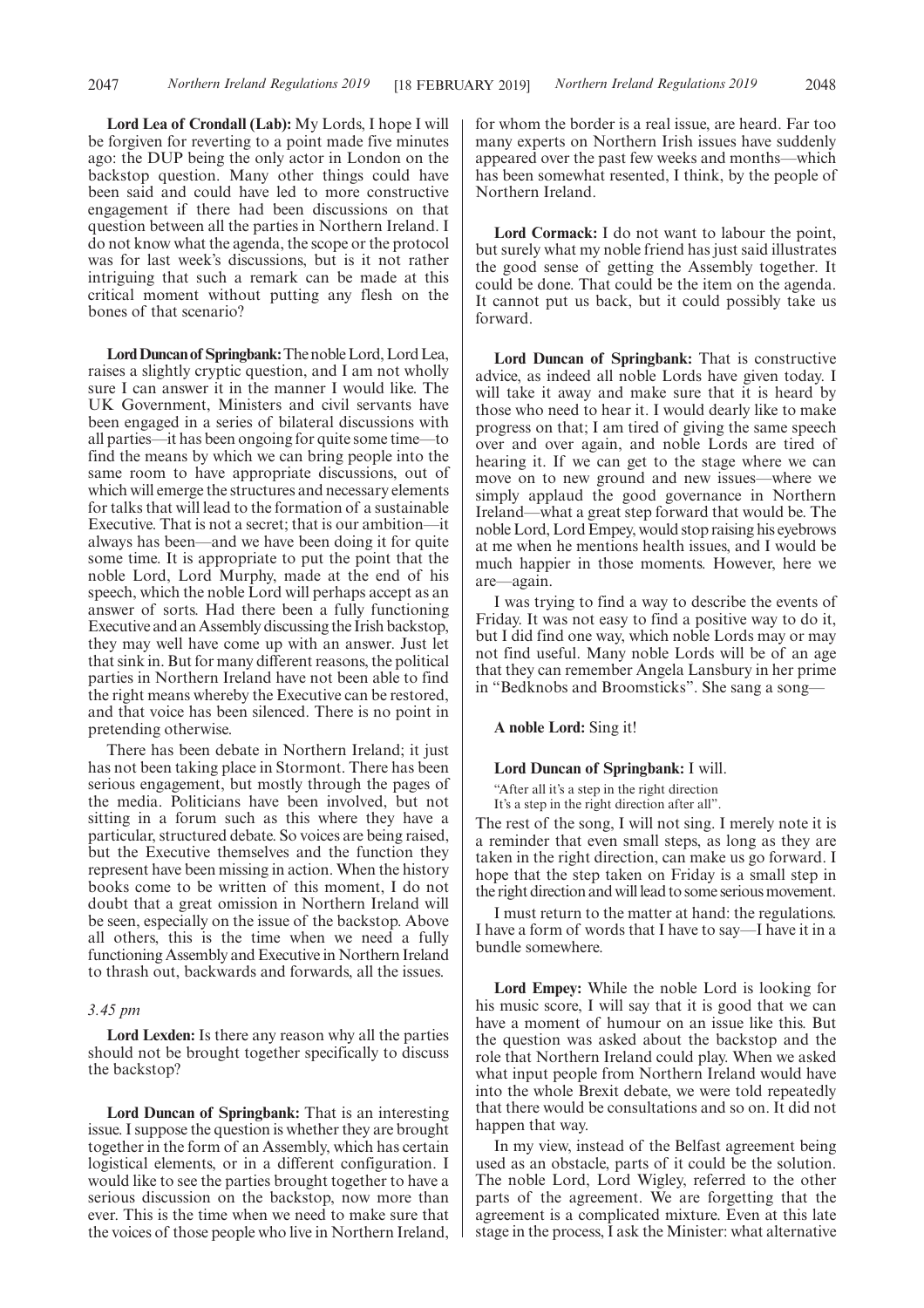#### [LORD EMPEY]

thinking is going on in the NIO as to how we might replace Stormont? I have not had an answer to that, either today or on other occasions when it was raised. The bits and pieces of the jigsaw are all on the table, but nobody is putting them together in the right way.

Trade flows across the Irish border represent 0.1% of European trade flows. How is it that, as a nation and as a continent, we are in such a state over that when we are ignoring the very institutions that are a part of the solution? Will the Minister reflect on this and consult with his right honourable friend in the other place? Perhaps he should serenade her, as he has a talent for it.

**Lord Duncan of Springbank:** I thank the noble Lord for giving me a moment or two to find my place in my notes and for the reminder that these are serious issues. He is correct, I did not give him an answer to his question. He will be aware that I was not able to find the right answer to give—and that is part of the challenge, to be frank.

I am also aware that I have not appropriately answered the question of the noble Lord, Lord Trimble. I will reflect upon that, come back to him on it and share the answer more widely with other Members of the House. I am conscious that the noble Lord, Lord Wigley, made the point about seeing this not simply through the lens of Northern Ireland but through a broader sense of the devolution settlements. He is absolutely right. We cannot lose sight of that fact, either.

However, I have found my form of words, which are: I beg to move.

*Motion agreed.*

# **Data Protection (Charges and Information) (Amendment) Regulations 2019**

*Motion to Approve*

*3.51pm*

### *Moved by Lord Ashton of Hyde*

That the draft Regulations laid before the House on 17 December 2018 be approved.

**TheParliamentaryUnder-Secretaryof State,Department for Digital, Culture, Media and Sport (Lord Ashton of Hyde):** My Lords, I declare an interest which every Member of this House who speaks will have to declare so perhaps I can save them the bother. I will benefit from the fact that I will not have to pay the £40 charge if the regulations are approved. Secondly, my wife is a parish councillor and will also benefit.

The original regulations were debated and approved in this House on 20 March 2018. Noble Lords may recall that those regulations introduced a new charging structure to fund the Information Commissioner's Office. The authority for doing so derived at the time from the Digital Economy Act 2017, now superseded by the powers set out in Section 137 of the Data Protection Act 2018. As we promised during those debates, we are now looking to implement a new exemption from the annual data protection charge for elected representatives, candidates for election and Members of the House of Lords for processing that they undertake in the course of fulfilling their democratic duties.

The new data protection framework is about protecting personal data—that is, information that can identify individuals. Some of us in this House will be data controllers—we may hold personal data—and are responsible for how that information is processed. There may be a number of reasons why we hold that personal data—for example, we may have been entrusted with it by members of the public for particular aspects of parliamentary work—but, as data controllers, we have various obligations under the Data Protection Act, including how we look after that information.

While we have previously debated the importance of having an adequately funded regulator, there will be some situations where it would be unreasonable for some data controllers to pay the charge or where the charge would give rise to unintended negative consequences. For that reason, Schedule 1 to the funding regulations details a number of exemptions to the payment of the charge. For example, any data controller who processes personal data only for staff administration purposes, or purely for advertising, marketing and public relations reasons, is not required to pay.

During the parliamentary debate of the original funding regulations on 20 March last year, the Government undertook to review these exemptions. A public consultation took place last summer and has been available online since June 2018. The consultation sought views on whether each of the exemptions was still appropriate; a proposed new exemption for elected representatives, prospective candidates for election and Members of the House of Lords; and whether any other new exemptions should be introduced. Respondents were broadly supportive of the current exemptions regime. However, there was also support for one new exemption for elected representatives, candidates, including prospective candidates for election, and Members of the House of Lords.

The Government's view is that activity deriving from elected representatives' public offices and functions should not be liable to a charge. Charges of this nature potentially represent a perceived or actual barrier to democratic engagement. A number of respondents supported this view. In light of this support, we have decided to take this amendment forward for implementation, so I now come to the details of the instrument.

The amendment introduces an exemption for: Members of the House of Lords who are entitled to receive a Writ of Summons to attend this House specifically for the purposes of related functions; elected representatives, as defined in paragraph 23(3) of Schedule 1 to the Data Protection Act 2018 in connection with the discharge of their respective functions; and relevant processing undertaken by candidates, prospective and nominated, seeking to become elected representatives. These exemptions cover those who are acting on instructions or on behalf of such Members and elected or prospective representatives. Importantly, that is not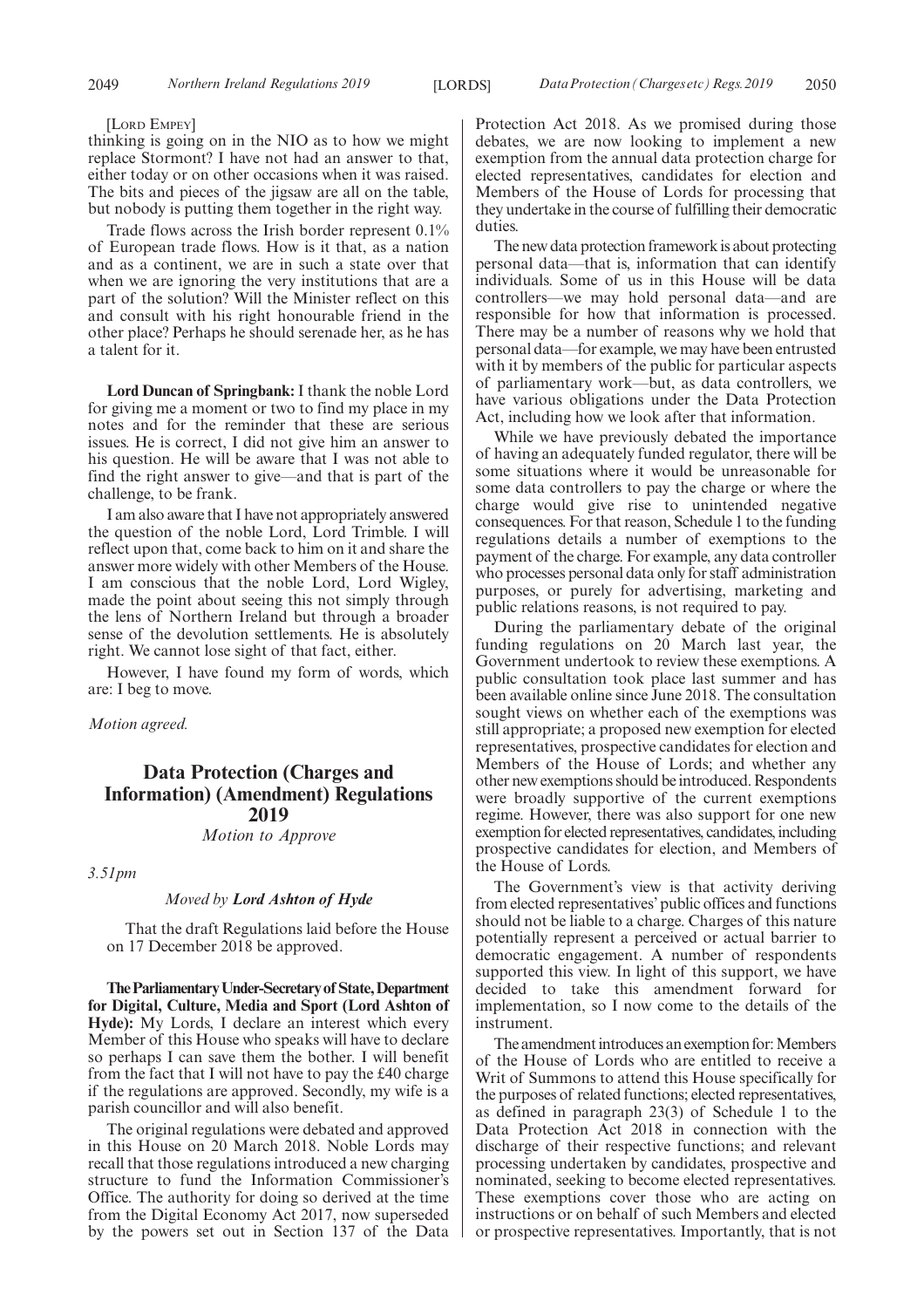to say that all processing of data conducted by those listed in the amendment, including all Members of this House, is automatically exempt from paying a charge. The instrument makes it clear that the exemption relates solely to processing carried out by these parties in connection with their democratic functions.

In the case of prospective candidates, the exemption would apply only to processing in connection with those activities related to election or re-election in a post. It is important to extend the exemption to anyone seeking to become an elected representative, not just to nominated candidates. This is because formal nomination, the stage at which candidates are defined in electoral legislation, occurs only in the immediate lead-up to an election. Activity to support re-election is likely to predate this stage. Excluding prospective candidates from this exemption would place them at a financial disadvantage compared with their incumbent counterparts. We have restricted the application of the exemption to data processing associated with the functions of our respective roles. This provides a safeguard against misuse, for example by individuals falsely claiming to be prospective candidates.

I want to be clear that the exemption relates only to the payment of the annual data protection charge. It is not an exemption from data controllers' important data protection responsibilities. Anyone who does not adhere to those responsibilities and principles will face enforcement action by the ICO.

I hope noble Lords will agree that this amendment is important to encourage wider participation in the democratic engagement process. The removal of a requirement to pay the annual data protection charge to the ICO will ensure that all prospective candidates will start their electoral campaigns on a footing equal to that of elected representatives already in post. It also reflects the high regard the Government place upon those undertaking public functions. I beg to move.

**Lord McNally (LD):** My Lords, we welcome this statutory instrument and the exemptions provided for. Like the Minister and, I think, everybody in this House, we do not want a tax on democracy, but people should be assured that the legal responsibilities remain the same and can be quite onerous. The Minister's last remark was that we must not allow people to use the candidate or even the MP or Peer as cover for activities that would be outside the narrow exemption of this House.

This reminds me of debates we had some 20 or even 30 years ago—in the early 1990s—when we brought in legislation about the financing of political parties. I remember that those of us who had experience of working for political parties were very conscious that they are all made up of volunteers, often amateurs. There was a danger in that legislation—and I think there still is—of putting on to enthusiastic volunteer amateurs, who make our democracy work, very onerous financial responsibilities in terms of election spending and, in this case, very onerous data protection responsibilities. There might be a case for giving political parties some funding for advice, training and support to make sure that these responsibilities are understood and work well.

What the Minister has had to say is very welcome, and we are all involved in this, but it appears that the initial advice was a little confusing and caused concern. Once these regulations are approved, as I am sure they will be, I wonder whether the House authorities can issue some clear and definitive advice that will be of benefit to Members of this House. We look forward to this SI being passed.

### *4 pm*

**Baroness Ludford (LD):** My Lords, I just want to add to what my noble friend Lord McNally has said. I am glad that this matter is being cleared up, because we had very confusing advice a few months ago. I also want to note, as one of the people who was involved in the European Parliament's proceedings on the GDPR, that it is a UK decision to impose a fee on data controllers. The mandatory requirement was removed from the GDPR, and it is a unilateral UK decision to fund the ICO in this way so that, in effect, data controllers in the UK will not feel the change which perhaps will be felt by data controllers in other EEA states, where Governments make a decision to fund their data protection authorities from, for instance, general taxation. I realise that that decision was made in the Digital Economy Act rather than in last year's Data Protection Act, but it is imposed not by Brussels but by Whitehall and Westminster.

**Baroness O'Neill of Bengarve (CB):** My Lords, these amendments represent a little island of calm in a turbulent ocean. For once, I am referring not to Brexit or the backstop but, rather, to the fact that we are in the middle of some very turbulent changes in our regimes for the protection of data and privacy and many other aspects of communication. This morning, we saw the publication of the report of the Digital, Culture, Media and Sport Committee of the other place on disinformation and "fake news". In so far as I have got into the report—which is not very far—it is very welcome in that it represents a much broader view of the threats to democracy from the present regime for controlling the use of data. There is much more to be said, and I hope that the Minister will be able to say something about the ways in which the broader picture will be taken into account. These amendments do not need changing because of the broader picture, but it is curious to fiddle with the small stuff when such major and serious issues are happening in this domain.

**Lord Griffiths of Burry Port (Lab):** My Lords, this seems a sensible measure and the issues have been well rehearsed. There was one area where there was some confusion in my mind, and I hope that noble Lords will not mind my bringing it to their attention now. I, too, am looking forward to not having to pay £40—that is good news, but in exempting Members from both Houses, candidates and so on from the need to pay that charge, we recognise that many of us have other duties and obligations not related to our being Members of this House. We are in employment, we run things and so on, and we handle people's data other than in the sense that has been described. I guess they will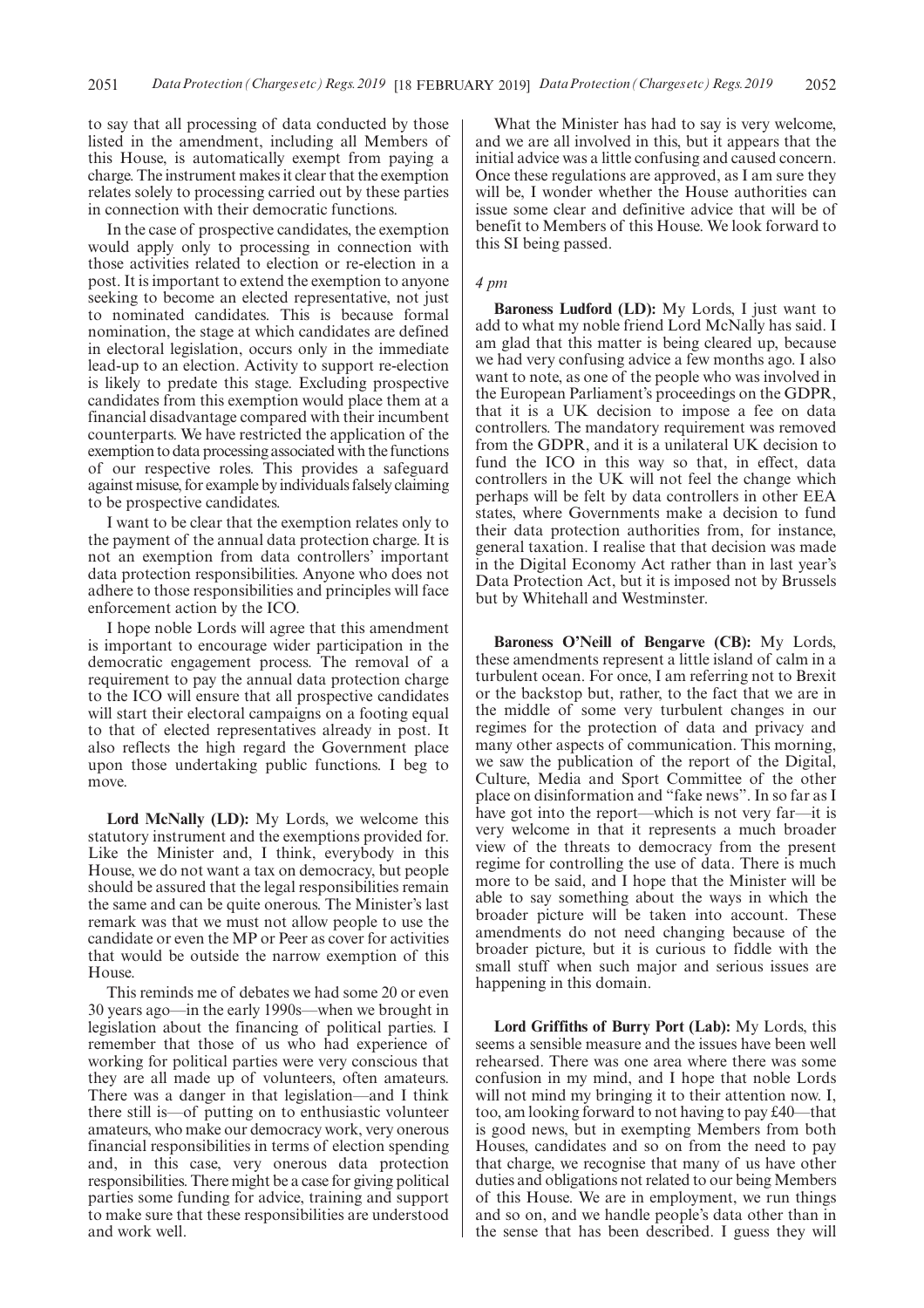[LORD GRIFFITHS OF BURRY PORT]

have to pay their £40 or whatever it is, but my confusion lies in the hinterland between those two modes of operation: information gained in respect of activities of one kind can without too much imagination become useful in respect of those of another kind. I wonder whether some thought has been given to handling that kind of confusion and, if so, how. It would be helpful if the Minister could say something about that; otherwise, this seems like common sense and we would have no hesitation in wanting it to go forward.

**Lord Ashton of Hyde:** My Lords, I am grateful to all noble Lords who have responded. This statutory instrument is unique among those I have dealt with recently in having gained a speedy and generally favourable response; I am grateful for that.

I am grateful to the noble Lord, Lord McNally, for his welcome. He spoke about financing political parties and the need to give advice—as indeed did the noble Baroness, Lady Ludford. I can say that the House authorities will take that on board and provide some clear advice, taking into account the new requirements if this statutory instrument is passed; I am very pleased about that.

I acknowledge—the noble Baroness, Lady Ludford, was right about this—that the approach to funding the ICO was originally set by the Digital Economy Act, which was superseded by the Data Protection Act. The method of funding the ICO, and the question of whether it is adequate, have been occupying us for several years. I am pleased that we have finally resolved it. The noble Baroness is right that we decided to do it this way and not as part of the GDPR. Supervisory authorities can be funded in a number of ways. The reason for doing it this way was that it did not involve much practical change from the ICO funding arrangements under the Data Protection Act 1998 and a register is not necessary.

The noble Baroness, Lady O'Neill, talked about an ocean of calm within a broader picture that is possibly not so calming. I agree with her that it is a small but important issue. It is right to deal with an issue that promotes—or at least does not prevent—demographic engagement; and a commitment was made when the regulations were debated last year that we would look at this and take it forward. It is important to carry forward what we said; I take on board her points about the issues alluded to in the DCMS Committee's report, as outlined this morning. Generally speaking, we have not yet had time to analyse it in great detail but, together with the Cabinet Office, we will be taking forward a lot of these issues around disinformation and its effect on elections, particularly through the online harms White Paper, which will be coming out soon.

The noble Lord, Lord Griffiths, mentioned that Peers have other duties; he asked about the way this exemption would apply in relation to their duties in the House of Lords and elsewhere. He is quite right that, if they are a data controller and have other duties that are not subject to an exemption, they would be required to pay the charge. I will mention this to the House authorities when they issue their advice and hopefully they can be clear. Ultimately, the Data Protection Act says that you must have lawful authority to handle personal data and it is up to you to make sure that is the case; if you handle personal data—other than data that has some limited exemptions provided in the Act—then you will have to pay the charge.

**Lord Griffiths of Burry Port:** I wonder if I could ask for a little more resolution on the matter. My mind is filled with pictures of activities that I myself have engaged in where, by doing work for which I am remunerated, I gain some kind of control of people's data or the use of it, and at the same time I can be involved in an area where I am exempt from all that. Because of the homogeneity of the activities, one paid and one not, it is not difficult to see that the dividing line between what qualifies and what does not might be difficult to establish, even with the good will of the authorities of the House who write the best guidance that has ever been written.

**Lord Ashton of Hyde:** If the guidance does not produce clarity in the noble Lord's mind, then I think the answer is to avail himself of the ICO's telephone hotline, which is there specifically to answer questions such as the ones that he has asked. He will be able to give them the specific examples of where he is unable to be clear. That applies generally to people in public office such as him but also, importantly, to other small businesses; there is a specific small-business hotline that is there exactly to answer questions like his. I hope that has covered most of the issues.

*Motion agreed.*

### **Data Protection, Privacy and Electronic Communications (Amendments etc) (EU Exit) Regulations 2019** *Motion to Approve*

*4.11 pm*

### *Moved by Lord Ashton of Hyde*

That the draft Regulations laid before the House on 14 January be approved.

**TheParliamentaryUnder-Secretaryof State,Department for Digital, Culture, Media and Sport (Lord Ashton of Hyde) (Con):** My Lords, today we are concerned with the protection of personal data once the UK has withdrawn from the EU, when EU law will cease to apply in the UK.

Noble Lords will recall from debates last year on the Data Protection Bill that much of our current data protection framework derives from EU measures. When the UK leaves the EU, the GDPR will be retained in domestic law through the European Union (Withdrawal) Act 2018. That Act also permits fixes to be made so that the retained version of the UK GDPR continues to be operable in a domestic context. That is what the regulations before the House today are designed to do.

Before we look at the changes in more detail, it is important to make clear the general approach. The purpose of this exercise is to correct deficiencies arising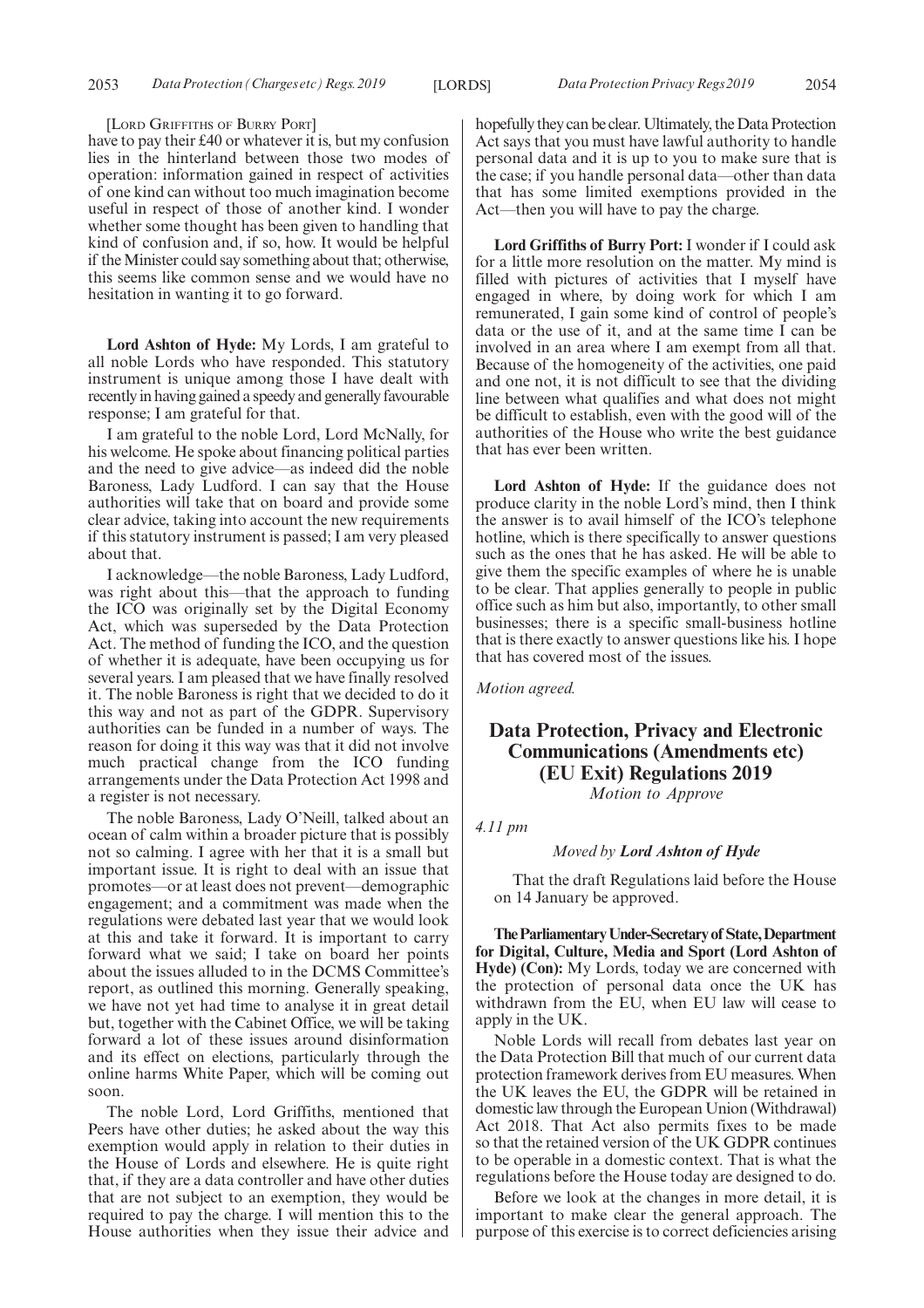from our departure from the EU. As such, these regulations do not significantly affect UK businesses or erode people's data protection rights. We are looking to maintain continuity. This approach will put the UK in the best possible position to receive a positive adequacy decision from the EU.

Many of the amendments made to the GDPR by these regulations simply replace European Union-related terminology with UK equivalents. For example, there are many references in the GDPR to "member states" or "member state law". These references have typically been amended by these regulations to refer to "the UK" and "domestic law" respectively, or removed altogether. For greater clarity post exit, the retained version of the GDPR as amended by these regulations will be known as the UK GDPR.

However, simply replacing European terminology with UK equivalents does not address all the deficiencies that arise as a result of our exit from the EU. The Government have given careful thought to how the UK GDPR and the Data Protection Act 2018 should approach these remaining deficiencies. I shall address a number of these important issues in more detail.

The GDPR and Part 3 of the Data Protection Act 2018, which implemented the law enforcement directive, restrict the transfer of personal data to third countries unless certain safeguards are met. One of those safeguards is where the third country concerned, or a sector within the country, has been deemed "adequate" by the EU Commission. Once an adequacy decision has been granted, data can flow freely to that country or sector. In the absence of an adequacy decision, data can still be transferred to third countries, but the onus is on controllers to make sure that alternative safeguards, such as standard contractual clauses or binding corporate rules, are in place to ensure that the data is protected.

### *4.15 pm*

It would not be appropriate for the EU Commission to make adequacy decisions on behalf of the UK. Therefore, these regulations transfer the function of making adequacy decisions under article 45 of the GDPR and article 36 of the law enforcement directive to the Secretary of State. Parliament will have the opportunity to scrutinise these decisions, including the opportunity to stop them from continuing to have effect. Similarly, the function of preparing standard contractual clauses is also transferred from the European Commission to the Secretary of State. The Information Commissioner will also continue to exercise this function, but will no longer be subject to EU Commission oversight.

To minimise any disruption to established general data flows from the UK to the EEA on the day of exit, a number of transitional provisions are made by these regulations. They include a provision to continue to treat EU member states, other EEA countries and Gibraltar as adequate in relation to general data processing under the UK GDPR. These provisions will be kept under review. Without such a provision, many UK businesses which are transferring personal data to businesses in the EEA on a regular basis would be forced to explore alternative mechanisms to ensure that transfers from the UK to the EEA continued to be lawful. For the purposes of adequacy assessments under the law enforcement directive and Part 3 of the Data Protection Act 2018, EU member states and Gibraltar will, as a further transitional measure, automatically be deemed adequate to preserve the flow of critical law enforcement data from the UK to the EU and Gibraltar.

Although this is not strictly relevant to the purpose of this SI because it is an EU Commission matter, I should say that while the measures I have outlined should protect established data flows from the UK to the EU, the European Commission may not put reciprocal arrangements in place prior to our departure from the EU in a no-deal situation. The Government will continue to encourage the EU Commission to begin its adequacy assessment of the UK as soon as possible.

Many UK businesses will be accustomed to transferring personal data freely to countries that have already been deemed adequate in whole or in part by the EU Commission. The regulation also makes transitional provision for those decisions that were in place at the time this SI was laid in Parliament to continue to have effect as if they had been made by the Secretary of State. These arrangements will be kept under review. This includes the EU's decision in relation to companies participating in the Privacy Shield scheme in the United States. To reflect specific arrangements put in place by the US to ensure the continued application of Privacy Shield and its protections for UK data transfers, further regulations will very shortly be brought forward to clarify that personal data can be transferred to US companies only when they have updated their Privacy Shield commitment to include the UK. Where UK organisations are relying on standard contractual clauses approved by the EU Commission as an adequate safeguard for transfers to other third countries, further transitional provisions will mean that they will not have to rewrite those contracts.

On the approach that the regulations take to the extraterritorial provisions in the GDPR, noble Lords may recall that, in addition to applying to data controllers that are based in the EEA, the GDPR applies to those based outside the EEA which are processing EEA data for the purposes of providing goods and services or monitoring individuals' behaviour. Where a data controller outside the EEA is systematically processing the data of EEA residents, it is required to appoint a representative in the EEA to act as a contact point for EEA supervisory authorities. To ensure that there is no dilution in data protection standards when the UK leaves the EU, these regulations preserve the GDPR's extraterritorial approach. This means that the UK GDPR will apply to certain data controllers based outside the UK which process the data, or monitor the behaviour, of data subjects in the UK.

Articles 60 to 76 of the current GDPR focus on how the different supervisory authorities in the EEA will work together to investigate data breaches and share guidance and best practice through the European Data Protection Board. Once the UK leaves the EU, there will be no automatic right for the Information Commissioner to sit on the EDPB or to participate in the GDPR's one-stop-shop mechanism, so these provisions have been removed from the UK GDPR. The Government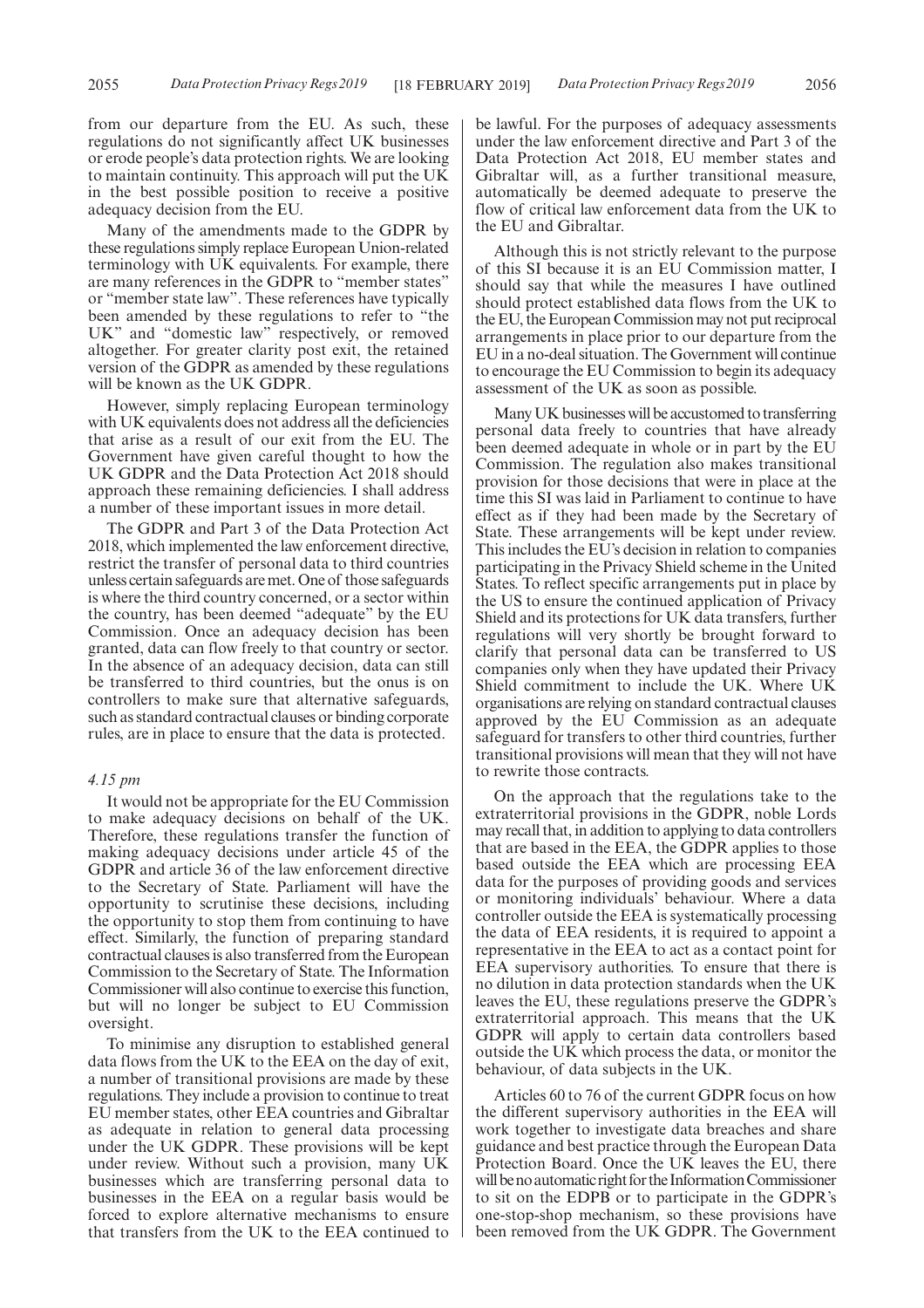#### [LORD ASHTON OF HYDE]

recognise the value of cross-border regulatory co-operation. That is why the draft political declaration makes it clear in paragraph 10 that the EU and the UK should collaborate to ensure that our regulators can continue to work together where it is in our shared interests. Clearly, we cannot pre-empt the outcome of these discussions. However, what we can do is to retain Article 50 of the GDPR in our law, which says that the Information Commissioner,

"shall take appropriate steps to…develop international cooperation mechanisms to facilitate the effective enforcement of legislation for the protection of personal data".

This ensures that, come what may, data protection authorities on both sides of the channel will have a common basis from which to develop new international co-operation mechanisms.

**Lord Adonis (Lab):** My Lords, if the Minister will forgive me, this is a crucial issue in what is going to happen. Where there is a data controller outside the United Kingdom in a no-deal scenario, will there be a requirement for it to have a representative inside the United Kingdom to replicate the existing EU arrangement? It was not clear from what the Minister has just said whether that will be an absolute requirement.

**Lord Ashton of Hyde:** If they fulfil those conditions that I mentioned, the answer is yes.

I would like to touch on what our exit from the EU might mean for the applied GDPR, as provided for by Chapter 3 of Part 2 of the Data Protection Act 2018. Noble Lords will recall that we created a separate regime which provides for broadly equivalent standards to the GDPR to apply to processing activities that are outside the scope of EU law and covered by neither Part 3 nor 4 of the Act, which deal with processing by law enforcement and intelligence services respectively. This regime currently applies, for example, where a controller other than the intelligence services is processing for national security or defence purposes.

As the EU GDPR will not, as a matter of domestic law, apply directly to any general processing activities when we leave the EU, these regulations are intended to simplify matters by providing for a single regime for all general processing activities. Those provisions in the 2018 Act that provide for the applied GDPR, together with other references to the applied GDPR in legislation, are removed. Importantly, the provisions in the applied GDPR which currently provide exemptions from specified provisions where these are required for the purposes of safeguarding national security or for defence purposes have been retained in the merged regime. These exemptions balance the need to protect personal data against ensuring that the UK's security and intelligence community can continue to carry out its vital work to safeguard national security. I should emphasise that the merger does not itself alter the purview of EU law so where aspects of domestic data protection law were outside EU competence before exit day, this will not change as a result of this instrument. We have included provisions in the regulations to make that point clear.

I believe that the approach the Government are taking is an appropriate way of addressing the deficiencies in domestic data protection laws resulting from the UK leaving the EU. The aim of these regulations is to ensure continuity for data subjects, controllers and processors by maintaining the same data protection standards that currently exist under the GDPR and the Data Protection Act 2018.

My remarks have focused on the changes made to the GDPR and the Data Protection Act because they are the most significant. For completeness, I should add that the regulations make a number of minor amendments to other legislation, consequential on the amendments we are making to the UK GDPR and Data Protection Act 2018. For example, they amend references to the "GDPR" in other legislation to refer to the "UK GDPR".

They also address a small number of non-exit-related issues. They clarify that the GDPR definition of consent applies for the purposes of the Privacy and Electronic Communications (EC Directive) Regulations 2003, and address two minor drafting issues that were identified in Schedule 19 to the Data Protection Act 2018, shortly before it received Royal Assent. I commend these regulations to the House

**Lord McNally (LD):** My Lords, I am not sure the Minister is going to have quite the easy ride he had with the first statutory instrument. My eye was caught by a very detailed briefing by the law firm Fieldfisher on the consequences of this SI. It was the final paragraph that caught my eye. It says:

"From a broader perspective, the creation of a new data protection regime in the UK may present additional complexities for controllers and processors who are caught by both European and UK law and will therefore need to comply with both the GDPR and (in relation to UK customer data) something that looks like the GDPR but which may start to move away from it as time goes on".

Those last words are ominous. There is no doubt that the GDPR was a great success for European co-operation. The noble Baroness, Lady O'Neill, reminded us earlier of the wide range of issues that we will have to take into account in protecting our democracy from data abuses. There are similar dangers in the protection of our commercial and business life. The value of the GDPR is that it gives us a strength of certainty of European legislation.

I will delay the House a little with a reminiscence. Between 2010 and 2013 I was the Minister at the Ministry of Justice responsible for the earlier negotiations on GDPR. I went to a meeting in Lithuania and throughout the day I noticed that there was one person sat at the table who never participated, voted or said anything. At the end I turned to the British ambassador and asked, "Who is the guy at the end of the table—he has not said anything?" "That is the Norwegian," he said. "He can come and listen, but can't vote and he is not involved our decisions."

I often think of that when I hear people banging on about sovereignty. Sovereignty was best exercised by British Ministers at the table briefed, I have to say, by officials who were the people to go to. I will not name any particular official, but there was one man to go to as GDPR clunked its way through the machinery.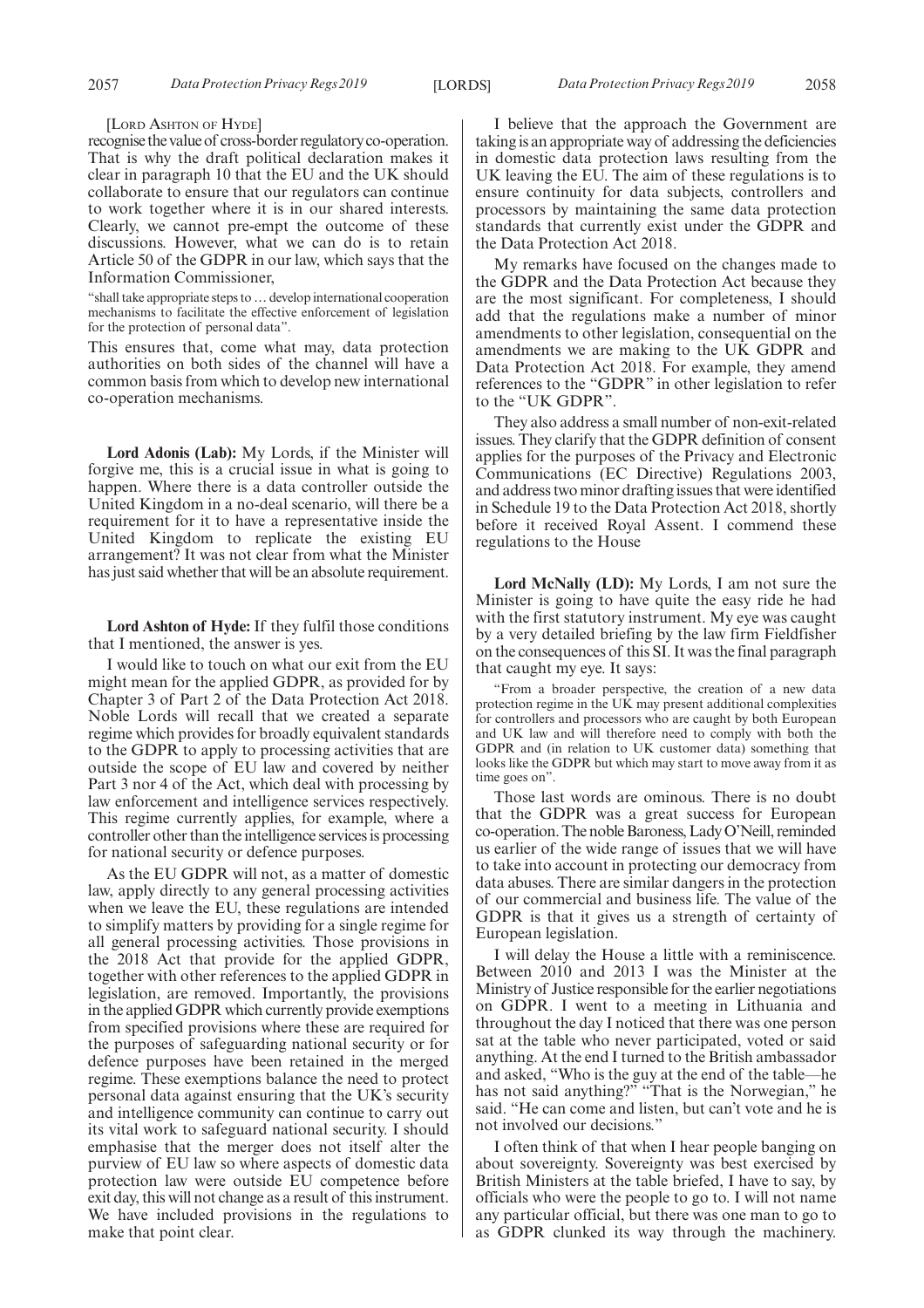There were "light touchers" and those who had quite recently experienced a Stasi or state abuse of personal data and privacy, and balancing the requirements of GDPR was part of the diplomacy our officials showed. I was also greatly assisted by our parliamentarians in the European Parliament: my noble friend Lady Ludford was very influential in steering the GDPR through some choppy waters.

The noble Lord, Lord Forsyth, who is not in his place, said a few weeks ago in one of our Brexit debates that the first time he went as a Minister to Brussels he felt resentment and animosity that he was being, as it were, dictated to by these foreigners. I do not think that I am being too misleading in saying that; I am sure that he will correct me later if I am wrong. He certainly did not feel at home there.

#### *4.30 pm*

My first visit as a Minister was to Lithuania. I felt considerable pride that I was sitting with 27 colleagues in a part of Europe that had experienced every kind of dictatorship, from Nazism to communism. We were now sitting around a table trying to deal with one of the most important issues that we will have to face in the years ahead, with this fourth industrial revolution, artificial intelligence and the data revolution. It worries me that we are going into a period when data is described as the new oil, the most important and valued asset that we can have, while real doubts are still on the agenda and being exacerbated by the Brexit process—never, of course, put on the side of a bus.

The Minister gave sweet assurances on how quickly we would deal with adequacy. He is now shaking his head, so let us hear from him.

**Lord Ashton of Hyde:** Just to be clear, I did not say anything about the speed with which the European Commission would provide its decision.

**Lord McNally:** Oh, dearie me. It is always the EU's fault that we have got ourselves on this particular window ledge.

**Lord Ashton of Hyde:** I am not blaming anyone, but an EU adequacy decision can be given only by the European Commission. It is not a question of blame; it is just a fact.

**Lord McNally:** I will close with another one where I am sure that the Minister is not going to blame the European Commission but say that it is its responsibility. During the period that I am talking about, the stature and influence of our then Information Commissioner had a major impact on how we put the GDPR in place. Again, the Minister was unable to give us any real reassurances about whether we will be at the table in co-operation, or whether it is these difficult foreigners who are going to stop us doing that.

### **Lord Ashton of Hyde:** I—

Lord McNally: It is no use the Minister saying otherwise, because this is the reality.

**Lord Ashton of Hyde:** I am sorry, I cannot let that pass. I never said anything about difficult foreigners.

**Lord McNally:** The Minister never said anything about difficult foreigners, but there has always been the impression that this would all be as smooth as smooth. "Do they not understand that we are trying to be helpful?", we ask, when we have caused Europe so much disruption and cost by this act. In this case, it is essential that we are part of the ongoing dialogue. This GDPR is not the end of the process. As the House was discussing last week, these European laws are going to develop. How we then act and deal with them is going to affect where jurisdiction lies—with European or British courts.

**Lord Adonis:** The noble Lord has raised a litany of concerns about the GDPR regime after Brexit and cited a number of people who briefed him about it, including QCs and Members of the European Parliament. However, he will have noticed that there has been no public consultation at all on these regulations. There has been no opportunity for people directly affected to publicly brief us. Does he share my concern about that? Would he like to comment on the process of public consultation on these regulations?

**Lord McNally:**It is, of course, a farce. These regulations are all being rushed through at the last minute and we know that we have to put them in place as the cliff edge approaches.

I do not want to be rude to Fieldfisher, because it provided some excellent briefing but, my God, the lawyers must be rubbing their hands at the cornucopia that is going to be tipped out to them as companies and individuals try to make sense of the reality. Whether we get a deal, or fall out, it will be a jagged, uncertain, unclear leaving.

**Lord Howard of Rising (Con):** Does the noble Lord accept just how unclear and what a complete pig's breakfast the thing is already? I do not think you could make it worse. I have to deal with this on a day-to-day basis. It is a complete and utter mess and no lawyer can even give you a definitive opinion.

**Lord McNally:**My Lords, I was planning a peroration, but I think I will leave it at that.

**Baroness Ludford (LD):** My Lords, first I have a couple of housekeeping questions which I hope are not too banal. I find considerable difficulty using the legislation.gov.uk website and its search function. Will the Minister ask his civil servants to check it out? Even if you search for "data protection 2019" under UK SIs, both the previous one and this are difficult to find. There was a 19 December version of these regulations, which were replaced in January. I must admit that I have not pored over every line of both to find the differences. Will the Minister explain why that was necessary?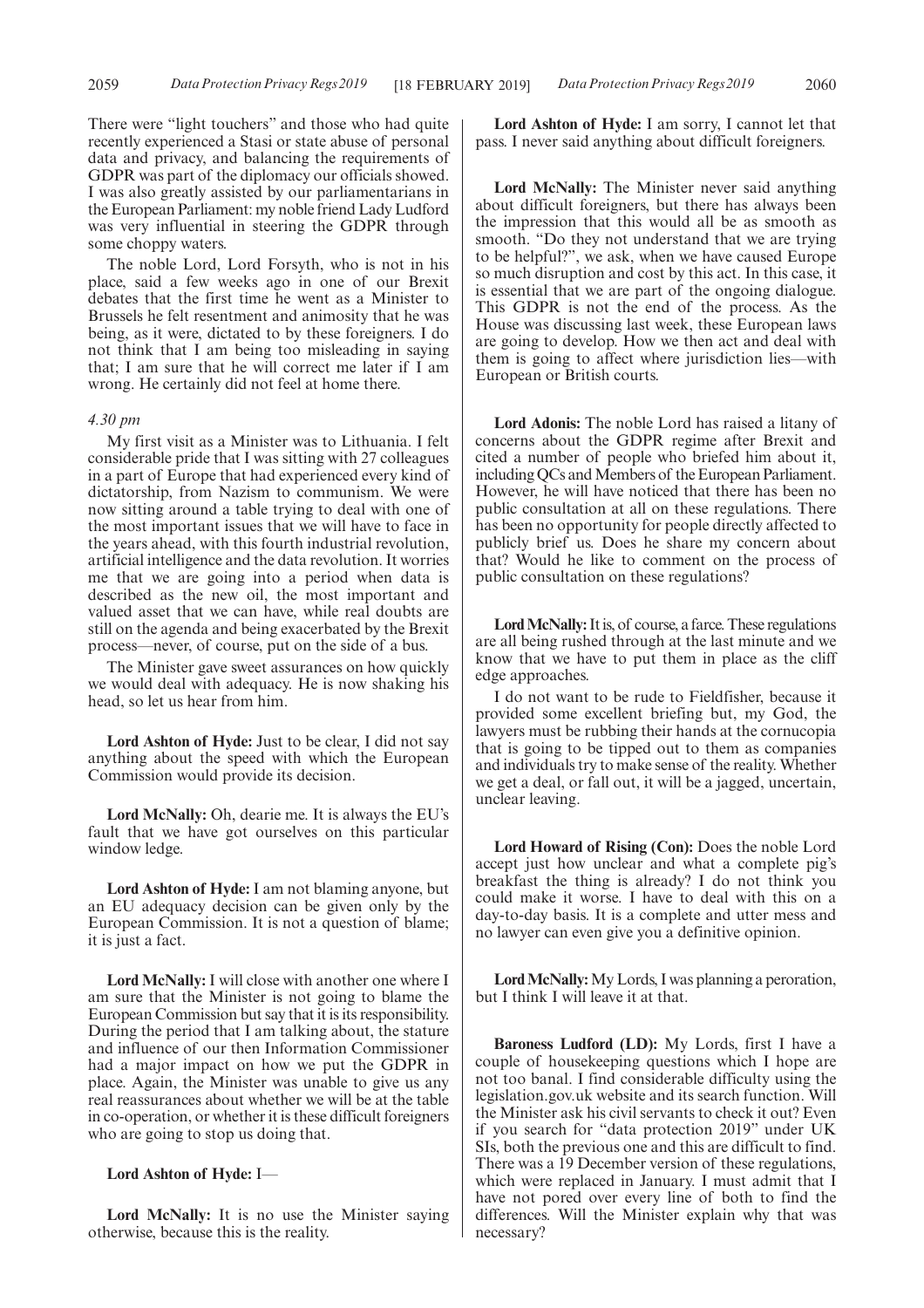[BARONESS LUDFORD]

Secondly, I want to ask about the absence of an impact assessment. Paragraph 12 of the Explanatory Memorandum states that:

"There is no, or no significant, impact on business, charities or voluntary bodies arising from this instrument".

The pretext is that, while the Government recognise that:

"Data flows from the EEA to the UK may be restricted post-exit"—

because, if there is no deal, we will be plunged into a situation where there is no legal framework and no adequacy decision—

"that is as a consequence of the UK leaving the EU, not as a result of this instrument".

That is the justification for having no impact assessment. However, if we left with a withdrawal deal and a transition there would be a legal framework, so this instrument, which provides for both a no-deal scenario and one in which there would be no adequacy decision, surely merits an impact assessment as well as the consultation to which the noble Lord, Lord Adonis, referred.

As the ICO has made clear, and as has been mentioned already, businesses may have to deal both with the ICO and with European data protection authorities in every EU and EEA state where they have customers. They may need a European representative if they process the data of people resident in the EEA or have customers in the EEA. There would be additional complexity if they had to comply with both the GDPR and the UK GDPR. They could face concurrent legal claims in both the UK and the EEA. Will the Minister amplify the justification for having no impact assessment? Data flows are crucial to many businesses, not just the tech industry—there is hardly a business or other organisation that they do not affect—so the rather blasé claim that no impact assessment is needed is not justified.

I am a bit confused—it may just be my lack of understanding—about the situation regarding EU adequacy decisions on third countries. Paragraph 2.8 of the Explanatory Memorandum says there will be,

"incorporated into UK domestic law … EU decisions on the adequacy of third countries and on standard contractual clauses, both of which are relevant for … international transfers".

Paragraph 2.13 says:

"It will not be necessary to retain the EU decisions on adequacy and standard contractual clauses … so these are revoked by this instrument".

If I have understood the Minister's presentation, this is explained by the fact that we are recognising and incorporating past EU adequacy decisions, but that in the future, in a no-deal scenario, the UK will take over that function: I venture to suggest that that is not very clearly explained in the Explanatory Memorandum.

**Lord Ashton of Hyde:** Would it help if I just said that the noble Baroness is absolutely right in her interpretation?

**Baroness Ludford:** I do not often get that response from Ministers, so that is very gratifying.

Also, a second version of these regulations was published at the end of last week—I think the Minister referred to it—which is specifically about privacy shields in the US. I am rather surprised that we will have two separate considerations: why could they not have been incorporated into this debate? As the ICO pointed out in a notice a while ago, US companies will need to update their privacy shield commitments to state that they apply to transfers of personal data from the UK. That is a big deal for many companies. It is another reason for what I said about the need for an impact assessment. If that does not happen, a lot of companies will be in serious difficulty.

Will the Minister tell us what advice the Government are giving businesses on using standard contractual clauses or binding corporate rules in the absence of an adequacy decision? The European Data Protection Board issued a notice about this last week, on 12 February. Are the Government going to advise businesses, large and small, exactly how this will work? Lastly, what progress is being made on an adequacy decision? The Minister will know from discussions during the passage of the EU withdrawal Act and the Data Protection Act that many of us are worried about this issue. Last summer, the Government expressed their aspiration for a legally binding agreement that would be more than a unilateral adequacy decision and which would enable the ICO to have a seat on the European Data Protection Board. Essentially, it would be Brexit in name only and would retain all the benefits of being in the EU with regard to data protection structures. That aspiration is not recognised in the political declaration, which talks only about an adequacy decision, so the UK has been knocked back in that area. Perhaps the Minister could tell us precisely where we are. What signal is he getting from the Commission on an adequacy decision? Are we talking months or years?

#### *4.45 pm*

The Government in their wisdom—or, some of us think, lack of wisdom—decided not to incorporate the Charter of Fundamental Rights, and not even its Article 8 on data protection. Therefore, reliance for privacy safeguards has to be found in the European Convention on Human Rights. Again, this has been commented on in the last couple of months. The political declaration has a strange expression whereby the UK is committing itself only to respect a framework of the ECHR. This is starting to get a bit thin. When the Commission looks at an adequacy assessment, of course it always has the European Parliament breathing down its neck; the Parliament does not have a legal role but looks at this area rather closely. It seems that the Government are shooting themselves in the foot with regard to saying, "We have a very high standard of commitment to human rights, including privacy", and that is before you get to the fact that the Government, or the Conservative Party, are refusing to rule out abolition of the Human Rights Act, which is still in place. We know that when an adequacy decision comes to be made, the scope of the assessment is wider than if we were a member of the EU, and it will bring in things like surveillance by the intelligence agencies—for instance, under the Investigatory Powers Act. As noble Lords will know, in the Strasbourg court the UK was found—I think last September—in breach of the ECHR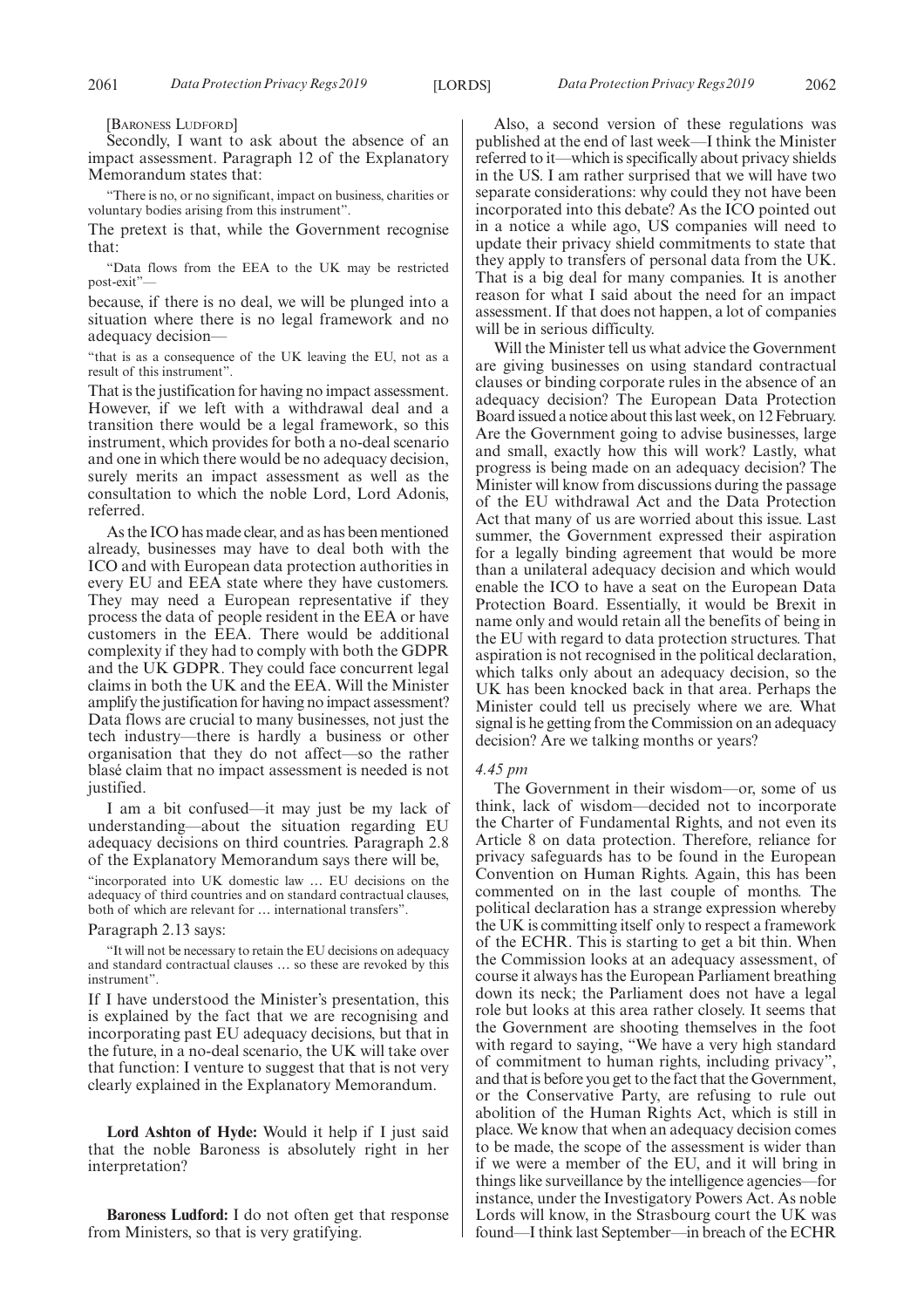privacy obligations in respect of the bulk collection of data. How do the Government intend to reassure the European Commission as well as other EU players that they are thoroughly fit for purpose when it comes to getting an adequacy decision, and are these issues delaying the Commission advancing on that question?

Lord Adonis: My Lords, the noble Baroness, Lady Ludford, has raised some important points. It is totally unjustifiable that there is no impact assessment for this regulation; I hope that the Minister will address and explain that. The noble Baroness also made an important point about the way that data adequacy will be assessed if we are outside the EU, particularly in a no-deal scenario.

I will extend that to cover my perennial theme of consultation. No issue affects businesses and individuals across the country more than data. Indeed, we went through the whole GDPR exercise precisely because this is so central to our individual and community life. The fact that there has been no consultation at all on this regulation seems truly indefensible, so I hope that the Minister will say why that has been the case. The noble Lord, Lord McNally, said that data is now the new oil. He is absolutely right; it is as important to the functioning of our economy and our society as energy—it is a form of energy—and there clearly should have been consultation. Can the Minister say why there was no consultation? I assume that he will tell us again that there was no time, which begs the question of why we are going through this no-deal process at all if there is not time to conduct the normal processes of government in respect of it.

As ever, there is a bizarre twist to the statement on consultation.Paragraph10of theExplanatoryMemorandum states:

"The government has not consulted publicly on this instrument". I presume that that means that they have consulted privately, and the House needs to know who has been consulted privately. The only body mentioned in paragraph 10 is the Information Commissioner's Office, with which, it states, the regulation has been developed in consultation. Who else has been consulted privately and what were the selection criteria? Since the regulation was published, there have been representations. What representations have been made to the Minister's department and what was their content?

The noble Baroness, Lady Ludford, also raised the issue of trying to assess the impact. Again we have doublespeak in respect of the regulations. We are told that their literal interpretation means that there is no further impact over and above the operation of existing European law. However, that is after, in the words of the White Queen in Alice in Wonderland, you have believed six impossible things before breakfast. Paragraph 12, entitled, "Impact", states:

"There is no, or no significant, impact on business, charities or voluntary bodies arising from this instrument",

### but concludes:

"Data flows from the EEA to the UK may be restricted post-exit, but that is as a consequence of the UK leaving the EU, not as a result of this instrument".

It is impossible to separate the instrument from the fact that we are leaving the EU. The noble Baroness put her finger on a very important point, which is that if we leave the EU with a deal on the basis recommended by the Prime Minister, the impact might be radically different from that envisaged under the instrument, for two reasons. First, there will be a transition period in which nothing changes but, secondly, the political declaration heralds negotiations on a whole set of issues, including trade and data flows, which might well lead to our continuing in the existing GDPR regime. So the last sentence of paragraph 12 is not true. It is not true to say that the issue of data flows and the regulation of data is dependent on the UK leaving the EU, not as a result of the instrument. There is a crucial difference between leaving the EU with a deal—in particular, with a deal that maintains the status quo—and without a deal.

When the noble Lord, Lord McNally, cited one of his expensive lawyers, who had suggested that there may be additional complexity—

### **Lord McNally:** Oh!

**Lord Adonis:** I was not suggesting that they were his personal expensive lawyers, just expensive lawyers who have chosen to brief him; I know that he could not possibly afford expensive lawyers. When he said that it depends on what happens as time goes on, he put his finger on a very important point. The whole point of no deal, with a separate regime under our ICO, is that we could quite quickly find ourselves diverging, and as we diverge, that will quickly impose burdens over and above those that would apply even if we left the EU with a deal.

I am also not sure it is true to say that there would be no burdens as a result of the regulations even at the outset. I am a lay man in this business, and trying to understand what is going on is very difficult, particularly because there has been no consultation and we do not have the opportunity to assess what people who are expert and directly affected have said. The reason I intervened on the Minister in his opening remarks is that, having been a company director who has had to deal with the implementation of the GDPR, I know that having a representative dealing with data matters inside the EEA is very important. Many companies have offshored a lot of their data-control activities, and the requirement of the GDPR that they must have a representative inside the EEA—which I think is the correct thing to do—is a definite burden. It means that companies not only have to employ additional individuals but have to set up additional offices, in essence, to cope with those flows in many cases, particularly if they are dealing with significant data-handling exercises which are outside the EEA at the moment. This happens all the time with call centres in India; many companies are in this territory.

My understanding of what the Minister said in our earlier exchange is that if we leave with no deal and therefore must set up our own UK data-monitoring regime immediately, there will be a requirement for every company operating outside the EEA—which must, under the GDPR, have a representative inside the EEA—to have a representative in the United Kingdom. I would be grateful if the Minister could confirm that because if it is true, that is an immediate and potentially significant burden.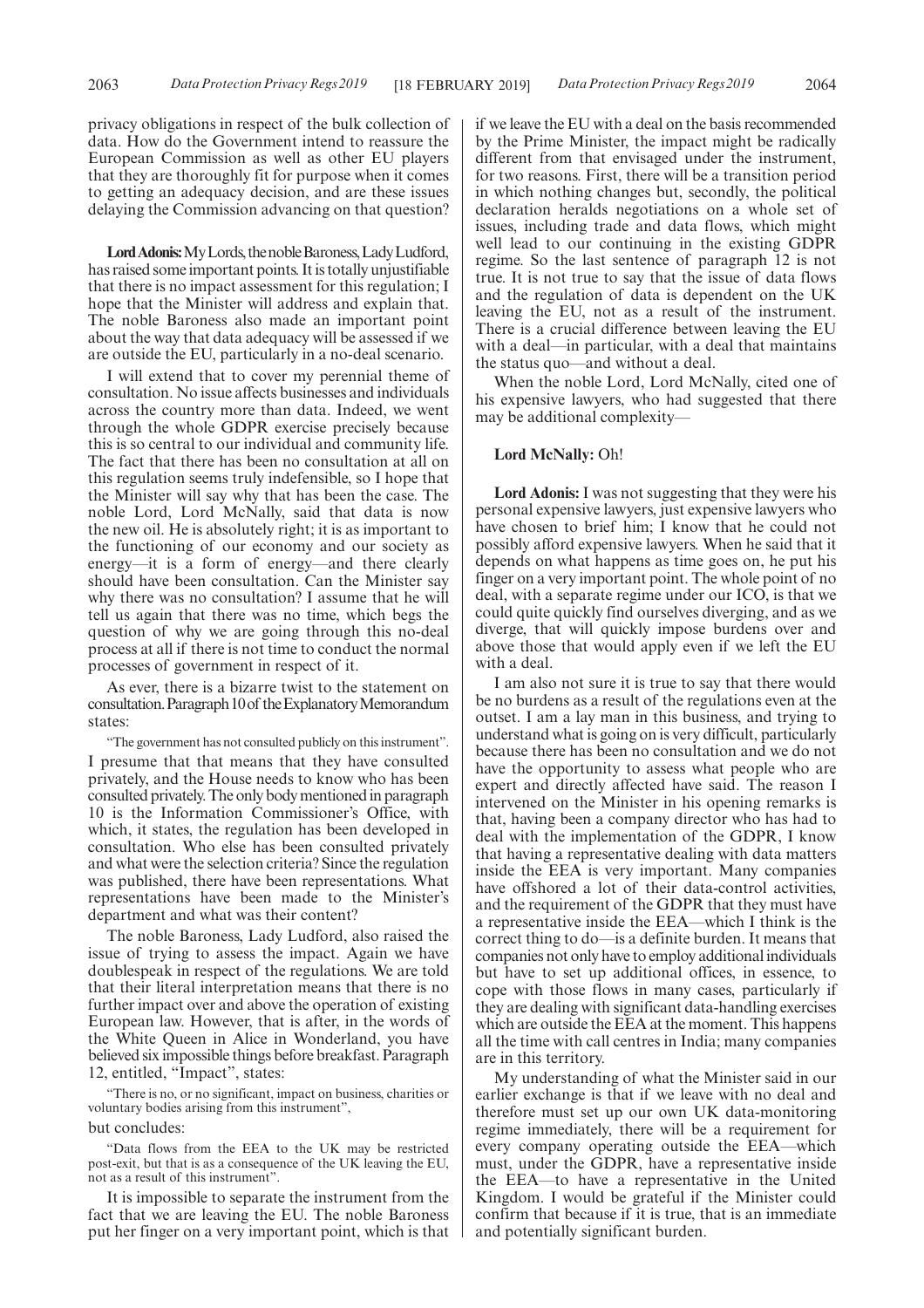#### [LORD ADONIS]

The other important point is that people need to understand that these arrangements are reciprocal. One reason why we as a country have such a good services industry is that a lot of companies based in the UK do substantial business in the EEA and beyond. That is great. My assumption, although it is not spelled out in the Explanatory Memorandum, is that in a no-deal scenario, data controllers who are based in the UK but do substantial business in the EEA will be required by the European Union to have representatives in the European Union over and above their data controllers in the UK; these are not currently needed. I would be grateful if the Minister could address that point. This flows logically from the new regime being set up. I would be astonished if that is not the case because I do not think that the European Union would regard having a data controller in the United Kingdom as meeting its standards of data adequacy. I would be grateful if the Minister could confirm that.

On that point, it is apparent that this immediately imposes a burden, potentially a significant one, on every company that handles data in the European Union or the EEA, as opposed to just in the UK. That represents a substantial proportion of our companies. If we had had an impact assessment, as the noble Baroness, Lady Ludford, suggested, this issue would have been brought out and we would know its effect. If there had been public consultation, we would know, but there has been none—and we have had no impact assessment. To my surprise, the Select Committees of this House that oversee instruments and put them to us have not raised these issues, which seem substantial and should have been raised before these instruments came to this House.

**Lord Rooker (Lab):** I think my noble friend has not quite got it. I assure him that, as the noble Lord, Lord Cunningham, said earlier, Sub-Committee B is in the process of sending a letter to the Treasury complaining about the national policy it laid down on not having impact assessments for these instruments. Every week, we are seeing dozens of instruments with references to both informal consultation and none, but now it has been picked up that there is a national policy not to have impact assessments.

**Lord Adonis:** Is my noble friend saying that the Select Committee did raise these concerns?

**Lord Rooker:** Yes. As I speak, a letter is winging its way from Sub-Committee B to the Treasury. It was agreed at our meeting last week, the committee having discussed it in previous weeks.

**Lord Adonis:** That raises the issue of why that is not in any of the information before your Lordships. I was not aware of that at all. It is not flagged up in any of the documentation. Like other noble Lords, I appreciate hugely the work done by our Select Committees but the committee's view is not always completely clear to the House when these instruments come before it, unless the committee has issued a formal report. We do not get full value from our Select Committees in the way that their work is presented. For instance, I am surprised that the chairs of these Select Committees do not comment on these instruments based on the committees' work. I see that one of the chairs is sitting opposite; perhaps he would like to intervene.

**Lord Trefgarne (Con):** All I can say at the moment is that the letter to which the noble Lord, Lord Rooker, referred has not gone quite yet.

**Lord Rooker:** That is because of a dispute between the two chairs. Sub-Committee B agreed in discussions last week about the terms of that letter and will meet tomorrow. I do not know what has happened today in Sub-Committee A, but Sub-Committee B made a decision, based on the statutory instruments it saw, to object to the Treasury's objectionable policy. If Sub-Committee A does not agree, I hope that Sub-Committee B—which is dealing with half of these instruments—will send the letter on its own. Another member of Sub-Committee B is currently sitting in the Chamber.

### *5 pm*

**Lord Adonis:** My Lords, I appear to be flushing out an important dispute that is taking place between the chairs of Sub-Committee A and Sub-Committee B.

### **Lord Rooker:** You are.

**Lord Adonis:** I have to say that this for me is a black box. Because of my other duties I have not been able to spend time analysing what is going on in Sub-Committees A and B, but this is very important because hundreds of these instruments are coming to us.

I turn to the issue of there being no consultation, which my noble friend Lord Rooker referred to. I have been going on about it for weeks. This has been true of every single no-deal instrument that has come to your Lordships. It is deeply and profoundly unsatisfactory. In my view this ought to have been flagged up for each of these instruments from the beginning and ought to have been a reason for them not to come before the House. How can we possibly conduct the proper business of the nation in terms of changing the law when we do not have any public consultation with any of the sectors that are affected by these instruments? We are dependent on the expensive lawyers of the noble Lord, Lord McNally, even to spell out the most basic features of these regulations—which, first, will not be apparent to those of us who are lay people and, secondly, which those people who are affected have had no opportunity to present except through the agency of expensive lawyers who seek to make a living. Of course, the expensive lawyers referred to by the noble Lord, Lord McNally, will now advertise their wares to companies, telling them what the impact of these things is going to be because they did not have a chance to engage with them earlier and make their views known, particularly if they start being adversely affected.

**Lord McNally:** My Lords, I never described them as expensive lawyers—otherwise they might never write to me again. I said that they were distinguished lawyers.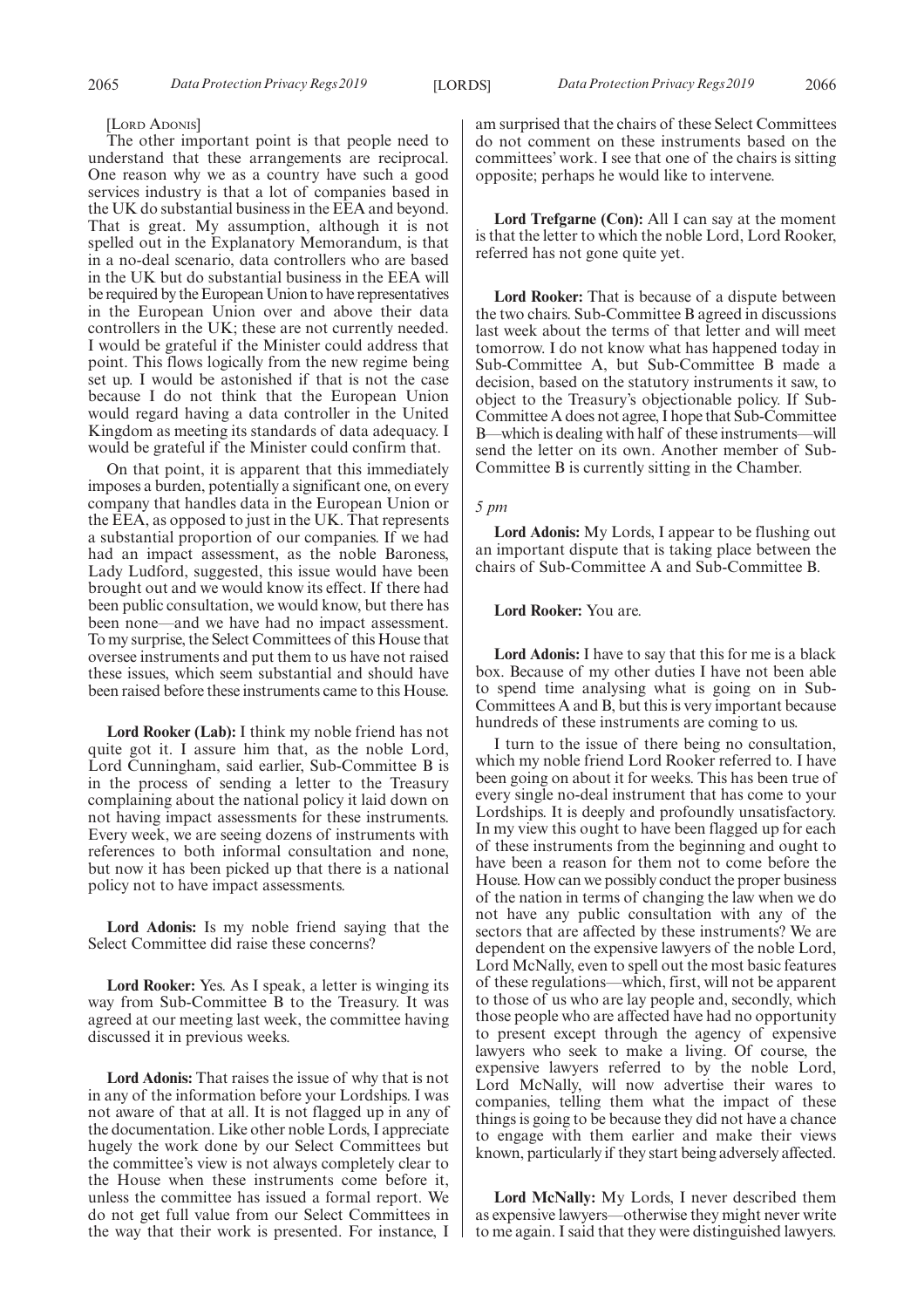**Lord Adonis:** Perhaps I misheard the noble Lord—we will call them distinguished lawyers.

However, there is a dispute going on between the chairs of Sub-Committee A and Sub-Committee B. I do not know how these disputes are resolved. Do they come to the House? Perhaps they should come to the House.

**Lord Trefgarne:** My Lords, I can assure both noble Lords, Lord Adonis and Lord Rooker, that agreement is very close.

**Lord Adonis:** My Lords, I hope that it is close, because meanwhile we have another seven of these instruments to consider today and the whole of the Order Paper for Wednesday has, I think, another dozen of them. We also have hundreds more coming next week. Perhaps I may say to the noble Lord that I hope that this can be resolved extremely quickly and that we can find a satisfactory way forward, because the issue of the lack of impact assessments seems to be entirely arbitrary. We have some on the later instruments that will be introduced by the noble Lord, Lord Bates, but there are none on these. However, no formal consultation has been carried out on any of the instruments.

**Baroness Kramer (LD):** I have some fear that I will raise the noble Lord's blood pressure even higher, but if he takes a look at the impact assessments that are provided, I think that he will be shocked by their inadequacy. They do not move us very far on from having no impact assessment at all.

**Lord Adonis:** My Lords, I do not think that it is possible for my blood pressure to be higher on these matters. However, I hope that the blood pressure of the House is high, because we are supposed to be legislating on behalf of the country, and the proceedings of your Lordships in respect of these no-deal statutory instruments are an absolute farce. I do not think that the procedures of the House are working well. The fact is that the two chairs of our relevant sub-committees cannot even agree on a letter to send to the Treasury in respect of the handling of consultation. The fact that it is about six months after we started getting the initial flow of statutory instruments on this matter coming to the House is in itself deeply unsatisfactory and is not a good commentary on the way our parliamentary proceedings are working. Moreover, the fact is that what we get are bromides from the Government that there is no change, based on there being no impact assessments, no consultation and a complete misreading of what the situation is in any event, because it involves a denial of all of the negative consequences that will flow from leaving the European Union, which of course is the underlying fact that they should be grappling with in the first place when conducting consultations and impact assessments. It is deeply unsatisfactory.

The right thing for this House to do would be to reject these instruments. We should not be a party to such an abuse of our constitutional procedures as is taking place with these no-deal instruments. What we will be faced with, though—I feel this pressure myself—is that we could crash out of the European Union in an unconscionable act of misgovernment in the course of five weeks' time, so we have to do our level best to ensure at least that there is a statute book in place for that eventuality. But I and other noble Lords want to put on the record that the situation we are faced with, and which gets worse with every debate that flushes out more facts about what is actually happening, is a complete abuse of our constitutional procedures.

**Lord McNally:** That last point is very important. Somebody pointed out the other day that one day there will be a full judicial inquiry into how this process has been carried through. Ministers and civil servants should be aware that one day there will be accountability for the way this has been done.

**Lord Adonis:** The noble Lord is right, but I do not think that that day is far off; I think it will come soon. Let us be clear: we are not talking about a natural disaster. As a Minister, I often had to deal with those. When there are ash clouds and volcanoes erupt, you have to take very difficult and extreme decisions at short notice. Here we are talking about an act which the Government are inflicting on the country, with no external agency whatever. Not only that, but the Government could this afternoon terminate the situation we are faced with, in respect of these no-deal regulations, by the Prime Minister announcing that she is not proceeding with no deal and that she will, on behalf of the United Kingdom, submit a request to extend Article 50—or, as we now know she can do from the judgments of the European court, rescind it unilaterally. This will be a big matter for the public inquiry that the noble Lord, Lord McNally, is referring to. All the consequences of this no-deal situation are caused by the Government, and the remedy for them is entirely at the disposal of the Government. It is our absolute duty to point this out all the way through this process, so that at least some of us in the parliamentary system can point to the fact that we did our level best not to take the nation to the edge of the cliff where we are now at.

Coming back to this instrument, it is totally unacceptable that we are dealing with such an important set of regulations relating to the fundamental issue of data and data protection and there has been neither an impact assessment nor any public consultation.

**Baroness Ludford:** My Lords, I asked the Minister about the state of play on an adequacy decision. I am told that the Minister in the other place, Margot James, confirmed a few weeks ago not only that those discussions can start—at least formally—only after the UK leaves the EU, but that they would take two years; that was her estimate. So that multiplies the gravity of having no impact assessment; if we crash out without a deal, we will have a legal void for a long time.

**Lord Adonis:** The noble Baroness raises a very important question, to which the Minister should respond: how long will it take to consider this? Noble Lords who woke up to the "Today" programme this morning will have been astonished to find that Dr Liam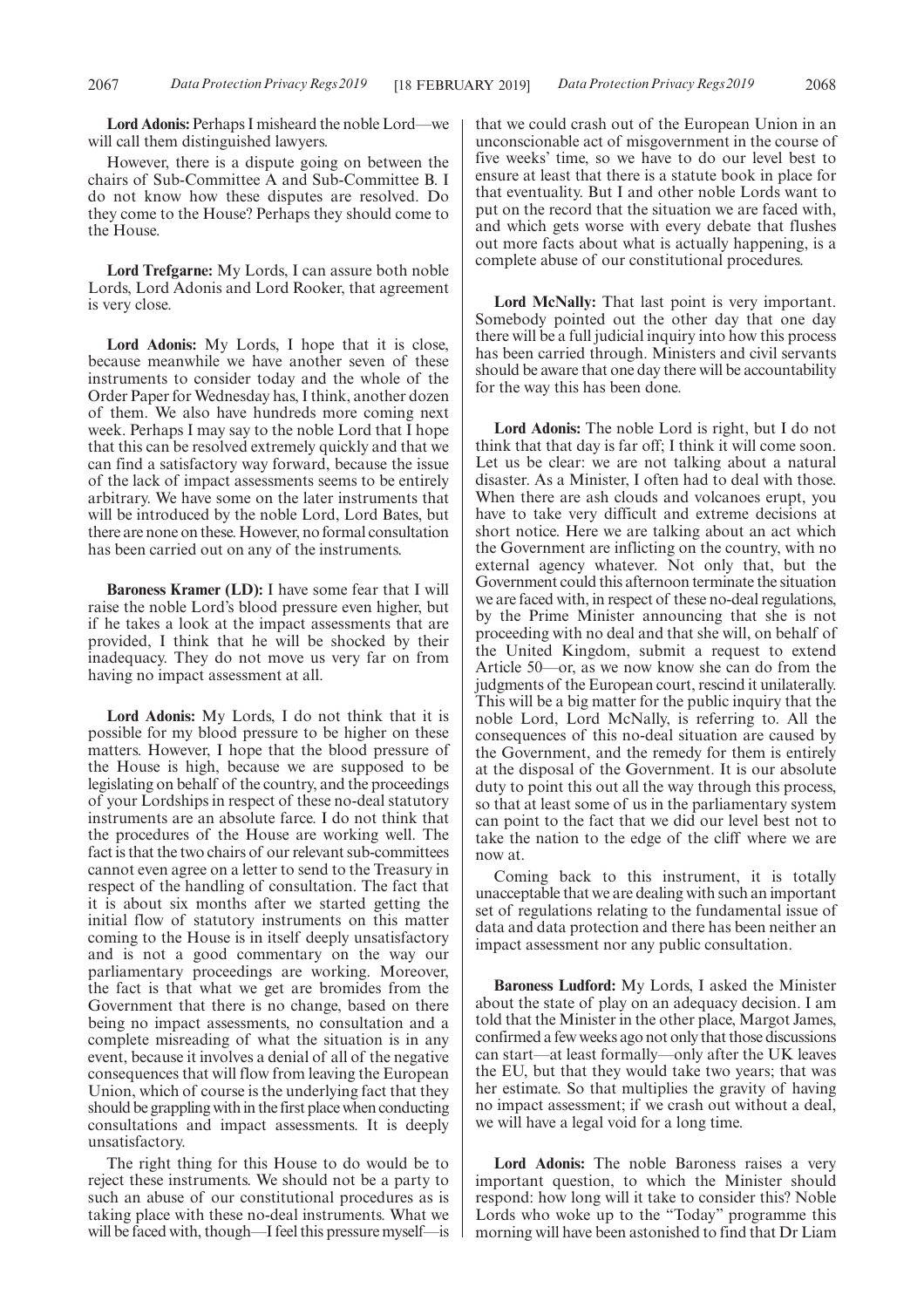#### [LORD ADONIS]

Fox and the Foreign Secretary had written to the Japanese Prime Minister telling him to get a move on in signing a trade deal with Britain—as if we, because we are putting ourselves in a position of great jeopardy and undermining existing international agreements in five weeks, can now start instructing foreign Governments on the timescales in which they should conduct international negotiations. This is utterly humiliating to us as a country. It is a fundamental breach of the proper conduct of public affairs. What the noble Baroness said about it taking another two years even to get the basis of data adequacy agreements with the EU, because of our act of withdrawing from the European Union, simply underlines the point.

**Lord Griffiths of Burry Port (Lab):** My Lords, in the middle of all that I shall provide a still, small voice of calm for a moment—perhaps—in keen anticipation of the response of the Minister, who will have to orchestrate the energies that have been released and deal with the blood pressure of my noble friend Lord Adonis.

I have looked at this statutory instrument. I can see 65 pages of intricate cross-stitching, as an untold number of lawyers for untold numbers of hours have pored over pieces of legislation, harmonised what can be harmonised, tweaked what can be tweaked and produced at the end an unreadable pastiche, leaving us reliant on the Explanatory Memorandum. As I sat at my kitchen table on the sunniest weekend we have had this year so far, with pieces of legislation spread out all around me, there was no other method available to me.

I read of changes to the GDPR and the law enforcement directive,

"over which our Information Commissioner's Office and UK civil servants have had considerable influence".—[*Official Report*, Commons, Sixteenth Delegated Legislation Committee, 14/2/19; col. 1.]

That we, once among the architects of how we handle our data as a continent, should now be in the position we are in is a great sadness. I would say the same thing for the European Court of Justice, which we had a formative contribution in shaping. That we are arguing these points in this way is a dreadful place to be.

I echo what has been said to my left and to my right about reciprocity, adequacy and all that. At the moment of leaving, we will, I suppose, accept the remaining members of the European Union as having passed the adequacy test. Indeed, through the Privacy Shield scheme in the United States, we will offer that sense of adequacy even beyond Europe. But, as has been said, the negotiations to have some reciprocity and adequacy expressed for our own case will take an indeterminate time—two years has been mentioned, and the Minister will respond to that in due course. It seems such a strangely asymmetrical presentation of these important facts. I want to ask, as others have done: is it true that the assessment of adequacy for the United Kingdom might take as long as that?

In his opening remarks, the Minister mentioned that, at such-and-such an item in the political agreement, there is reference to the urgency with which certain of these things must happen. Perhaps he will excuse my ignorance on this point, but, if there is no deal, is there no deal in respect of the deal and of the political agreement? If so, the item he referred to falls, as indeed does the deal.

The noble Lord, Lord Balfe, made a speech last week on what happens once you have reached a fixed point, which has again been hinted at in this debate. At the moment, all we are talking about is something that will come to pass on a particular date, just five weeks away, at which point things should square up with each other. But what happens in the two years it will take for adequacy for us to be granted by the negotiating process that will then begin? What happens if decisions about how to act in the area of the management of data begin to diverge? It is not a fixed position. What mechanisms do we have to handle a shifting scene?

My noble friend Lord Adonis mentioned Japan. It did not come into the picture because, at the time this statutory instrument was written, something was happening that had not yet been brought to a conclusion. But we now know what the conclusion is, and we see that Japan will be a much more difficult case to crack than we had thought. Once again, we are in a bad place.

Without a deal—or even, it seems, with one—the ICO will no longer sit on the European Data Protection Board. The noble Lord, Lord McNally, referred to the loneliness of the Norwegian, and it is worth emphasising that all over again. It will be a dreadful thing for us to send our top person to such discussions and have her sit out and have no real practical influence—this is the United Kingdom we are talking about—nor will she be able to participate in the GDPR's one-stop shop mechanism. This is another terrible place to put her. How should we feel about this? I think it is important.

Incidentally, I see why there is no impact assessment or public consultation: all the people who might have been available to harness such an impact assessment or consultation have been disentangling laws and working as drones to put this SI together. I cannot feel that we are doing anything that any of us would be other than ashamed about with the passage of time.

On the age at which consent is deemed to have been given, are the Government, in opting for 13—there was a spread of ages between 13 and 16 when we considered the Data Protection Bill last year—achieving by secondary legislation what we were reluctant to do just a year ago with the primary legislation? What is our duty of care in such circumstances?

### *5.15 pm*

Others have spoken with great passion. I wish to mention a consultation which seems to have happened with the devolved authorities on how and when they should exercise their "supervisory authority" when preparing new legislation. What kind of consultation took place with the devolved authorities? They are not desperately happy with the way they have been consulted in general as this unholy process has unfolded. I would like some reassurance on that.

I end, as my noble friend Lord Adonis did, on the gnomic utterance:

"Data flows from the EEA to the UK may be restricted post-exit, but that is as a consequence of the UK leaving the EU, not as a result of this instrument".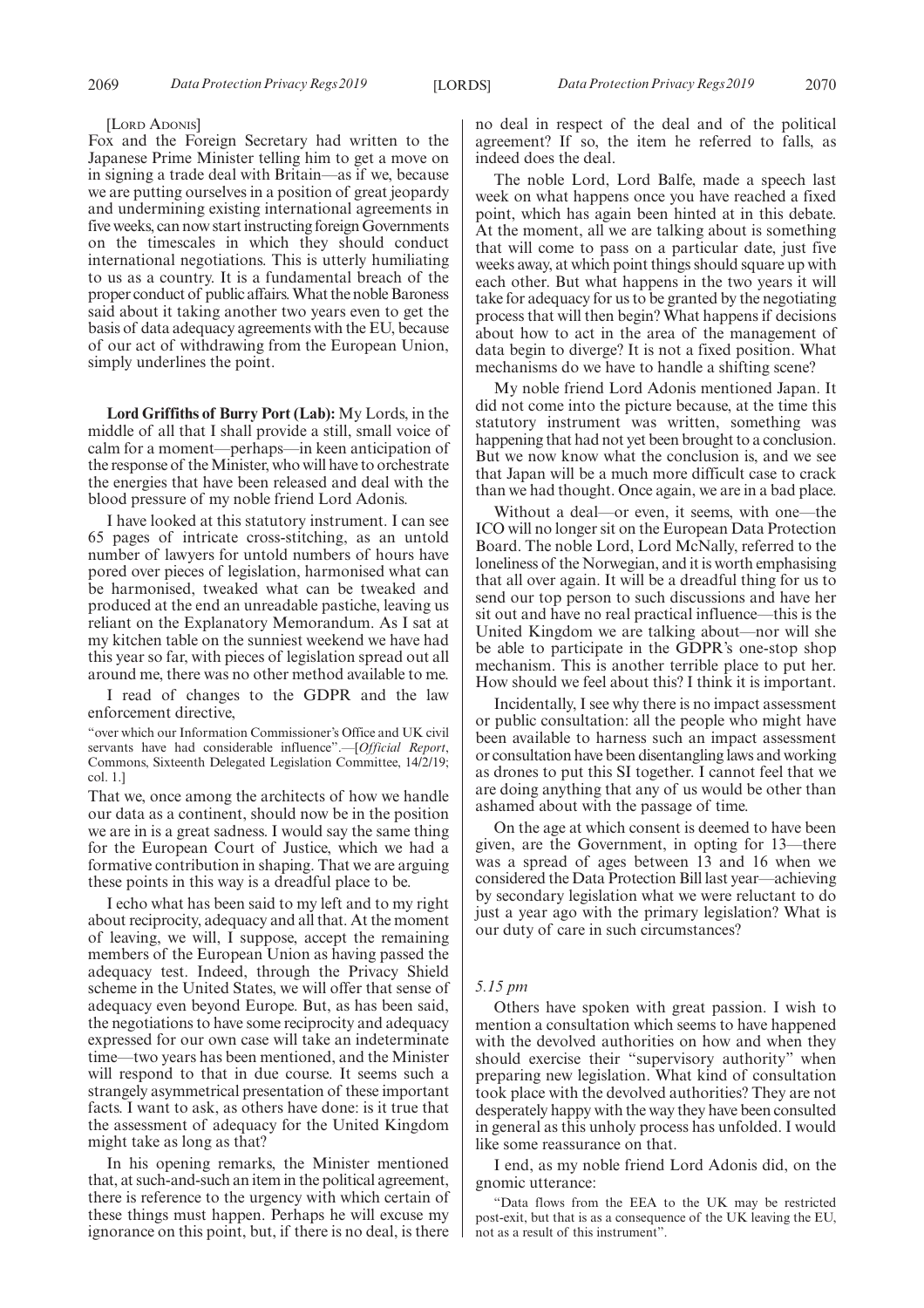When he referred to Alice in Wonderland, I am afraid I was in something more desultory and the darkest kind of Gothic novel from the 19th century.

I wish the Minister well. He is a good man and will no doubt have a benign presence at the Dispatch Box. Of course we will not oppose this item but we sit down with great regret at finding ourselves where we are.

**Lord Ashton of Hyde:** My Lords, I took the advice of the noble Lord, Lord McNally, that it would not be easy—and he has proved to be right. It is reasonable to take on board the frustrations that some of these SIs have caused—in my view, not so much because of the process which is gone through but the fact that some noble Lords do not want to leave the EU and are highlighting the effects. What they are highlighting may well be the case, but when we are trying to pass an SI such as this one we need to concentrate on its effect and—that did not take long.

**Baroness Ludford:** I am sorry but the Minister must accept this. It is absolutely true—I speak for myself and my Benches—that we would prefer to remain in the EU, but that is not the point about an impact assessment. There is a difference between crashing out with no deal and a transitional period when EU law would continue to be applicable and we would not need all these arrangements. That is what an impact assessment would have to assess. This is about a no deal crash-out and it is perfectly valid to distinguish that from an advocacy of remain.

**Lord Ashton of Hyde:** I agree. That is why the Government are making all efforts to secure a deal. We agree that a deal is the best situation for the country. We are at one with that.

In answer to the noble Baroness, I will start with something which is my responsibility—the legislation.gov.uk website provided by the National Archives. I will take up the matter with it. I am told that it may be helpful to search for "draft statutory instruments" rather than "statutory instruments". I certainly listened to what she said about the website not working and will check what we need to do.

The noble Baroness, the noble Lord, Lord Adonis, and others talked about the impact assessment and asked why it has not been published. The impact of this instrument, not the impact of leaving the EU, was assessed in line with standard practice following the existing Better Regulation framework. It is focused on the direct impact of the relevant SI compared with the current legislation. The whole point of this SI is to maintain an equivalent regulatory framework to protect personal data. The noble Lord, Lord Adonis, quite rightly pointed out that it affects not only UK businesses but mostly EU and EEA businesses, which will have to have representatives in this country, and I will come to that. It is a reciprocal arrangement. If these regulations come into force and we have a UK GDPR, the same necessity for representatives will take place both ways, and I will come to that.

The analysis, to the best of the Government's ability, of the wider impact of the UK's exit from the EU was published in the *Long-term Economic Analysis* in November last year. The noble Lord, Lord Adonis, talked about representatives and Article 27. He is correct that data controllers who offer goods and services to or monitor the behaviour of data subjects in the UK will need to appoint a representative in the UK, but that is a cost to non-UK businesses, which is what the impact assessment is meant to address. He is also correct that there will be organisations in the UK that will be required as a matter of EU law to appoint a representative in the EEA. The ICO provides data controllers with advice on this obligation and will continue to do so. If controllers and processors based abroad are routinely processing data, it is right that they should be accountable in the UK and have a presence here because this is about maintaining the status quo as far as possible, not about rolling back protections for individuals, so the representative is a point of contact for the data subject as well as the supervisory authorities, such as the Information Commissioner.

**Lord Adonis:**I understand that the Minister is saying that my supposition is correct that after a no-deal Brexit a UK data controller doing business in the EEA will have to have a representative in the EEA as well as in the UK because this will be a reciprocal obligation—the Minister is nodding, so he agrees. The key point is that that is a significant burden on businesses. There is no way of getting away from it. That is a new and significant burden on UK businesses as a result of the regime put in place by this instrument, so why is it not flagged up in the Explanatory Memorandum to this order? Indeed, to take up the point made by my noble friend Lord Rooker, why did our Select Committees not point this out in their analysis of this instrument? My reading is that this is going to be a burden on a very substantial proportion of businesses which conduct business that involves data. Therefore almost all of them that do business on the continent will be required to have a representative on the continent for GDPR purposes which they do not have to do now and will not have to do if there is a deal because we would have continuity of the existing GDPR arrangements.

**Lord Ashton of Hyde:** It is true that they may be required to have representatives in the EEA, and it is a reciprocal benefit. The impact assessment looks at the specific requirements of the SI, not at the requirements of leaving the EU. The long-term consequences for business—

**Lord Wallace of Saltaire (LD):** I thought I was going to listen to a debate on a specific SI, but there are some very large principles here about the way in which this House should be handling the very large number of SIs which we are expected to get through in the next two to three weeks. If it is correct to say that the Treasury has now laid down that there should be no impact assessment because we can all rely on what the Government told us in general about the implications of leaving the EU, that seems to be close to being totally improper and at the very least to require a formal Statement to this House about how we are expected to deal with this very large number of statutory instruments.

In the circumstances, the most appropriate thing would be for the Minister to withdraw this statutory instrument and to come back in a few days after there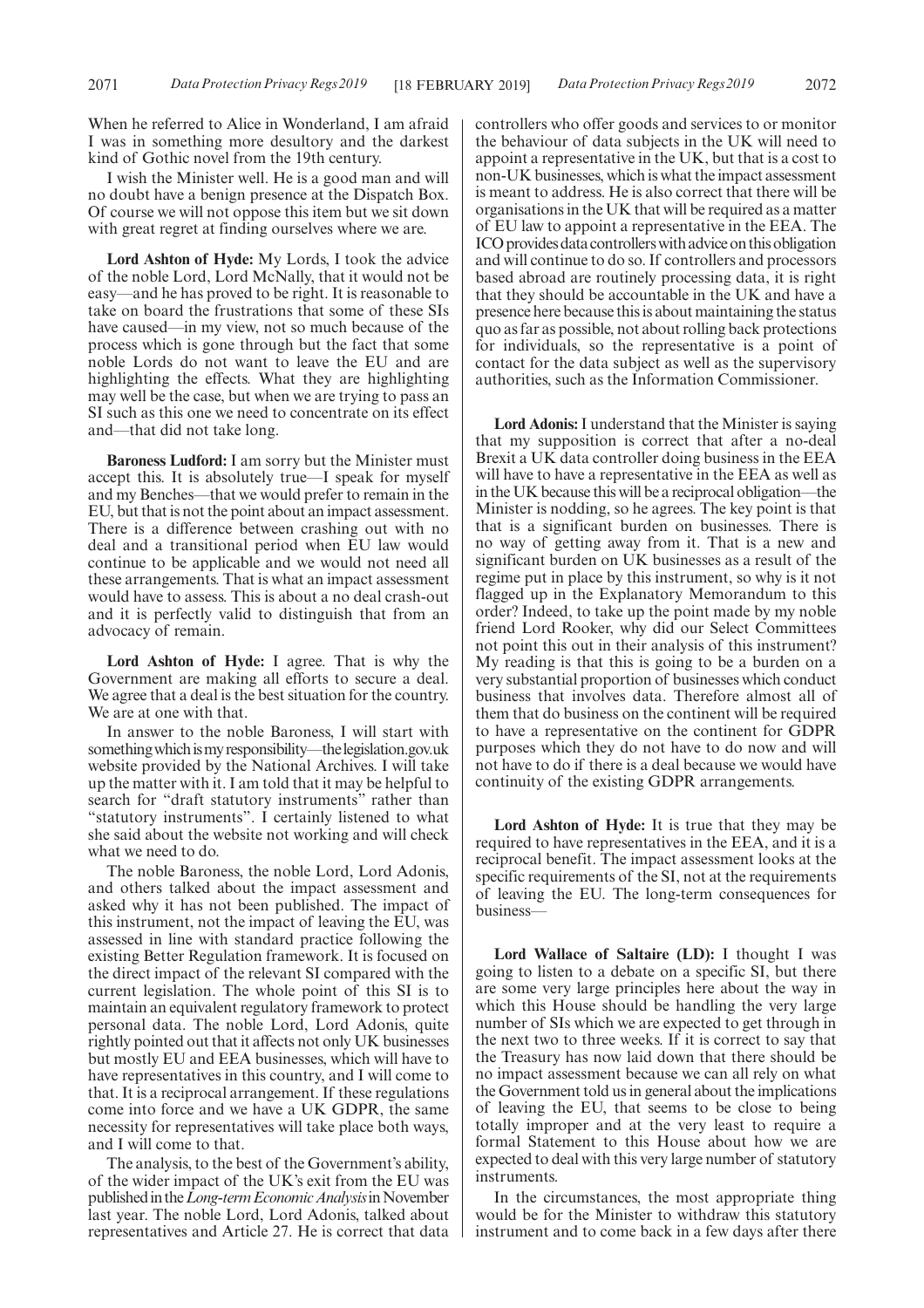#### [LORD WALLACE OF SALTAIRE]

has been some consultation on it among the Front Benches. If he is not able to do that, at the very least he should promise that tomorrow there will be a formal Statement to the House on how statutory instruments will be handled from now on. It seems that we are heading into an area where statutory instruments are not being properly scrutinised by this House.

**Lord Ashton of Hyde:**I find it difficult to understand how the noble Lord can say that the SIs are not being properly scrutinised by this House, particularly in comparison with the scrutiny that this instrument received in the other place.

### **Noble Lords:** Oh!

**Lord Ashton of Hyde:** I agree with the noble Lord who is saying from a sedentary position that that is why he is here and why it is important. However, taking my personal experience of the telecoms SI, an hour and a half in the Moses Room and an hour in the Chamber seems to be pretty reasonable scrutiny. As for how the House in general and the Government are handling SIs—

**Baroness Kramer:** This is not just a matter of time; it is whether people have the appropriate information to be able to raise and challenge issues. That is the underlying issue that the Minister is running into in this House.

**Lord Ashton of Hyde:** I understand that point, and the noble Lord, Lord Adonis, made it to me forcefully in the Moses Room. This SI has been laid for some time and there have been opportunities for noble Lords to talk to and engage with anyone from the DCMS. I take the point that it is sometimes difficult for Back-Benchers to get information if they do not ask the department. However, I think that the Front Benches have been fairly open in exchanging information on any SI—that is certainly the case in my department. I offered the noble Lord, Lord Adonis, opportunities to ask questions well before the debate, as I think he acknowledged.

It is not for me to say how the House and its sifting committees behave and how the two committees have liaised with each other. However, I will take the noble Lord's request back to the usual channels. I will not commit to there being a Statement tomorrow but I will certainly take back his point to make sure that the usual channels listen to what he has said. The making of Statements will be up to them—that is not for me; nor is it for me to comment on the work of the sifting committees of your Lordships' House.

**Lord Wallace of Saltaire:** My Lords, this morning I read a new Commons briefing on the amount of legislation that needs to have been completed to enable us to leave the EU on 29 March in good order. The answer is eight Bills, as well as, still, several hundred SIs. The Government Front Bench keeps telling us that it is perfectly possible to manage that within the next six weeks but, in spite of the remarkably light business that we have this week, it seems that we are very much in Alice in Wonderland territory here. We cannot manage all that within that period, even if we are asked to skimp on the SIs. We know that part of the problem is that the Civil Service cannot manage the impact assessments for these SIs because it is so overloaded and this Chamber is unable to do its job appropriately. The Government have therefore left it too late to be able to leave the EU in good order constitutionally and legislatively on 29 March. I would like the Minister to take that back to the rest of the Government Front Bench, and a Statement to the House on how we should manage this from now on would, I think, be appropriate.

### *5.30 pm*

**Lord Ashton of Hyde:** I thank the noble Lord for his view. It is clearly not for me to promise a Statement to the House. As I said before, I will agree to take back what he said and put both interventions to the House authorities. They may or may not agree. If they do not, I am sure that he will be able to raise it in an appropriate forum direct with the usual channels—both via his own Chief Whip and also directly with the Leader of the House and our Chief Whip. However, it is not appropriate, in considering an SI, to move beyond that to the wider method used by the House to address statutory instruments. Ministers certainly feel that they have been scrutinised considerably. I do not see that the noble Lord, or others who have spoken on this, are suffering from a lack of information with which to scrutinise these statutory instruments; they seem to be scrutinising fairly effectively as far as I can tell.

My response to the point made by the noble Lord, Lord Adonis, about the effect of representatives on business, is that the need to have a representative in the EEA is not as a result of this statutory instrument—it is as a result of EU law. Therefore, as I said before, the fact that we will no longer be part of the EU means that EU law will apply to us as a third country; until now, we have not been a third country.

**Lord Adonis:**I seem to have misunderstood. I thought we had got clarity on this situation. While we are a member of the EU, a company needs to have only one representative in the EU—if I have got that right—whereas under the no-deal Brexit scenario, if the company is based in the UK and does business involving data exchanges or transfer in the EEA, it will need to have two. That is a very important point. It is not the case that the status quo will continue: there will be a fundamental difference once we are outside, because then we will be a third country as far as the EU is concerned. The reciprocal arrangements mean that UK businesses doing business on the continent will need to have a data representative in the EU and vice versa, which is not the case at the moment in respect of the EEA. Is that correct?

**Lord Ashton of Hyde:** I do not think that is correct, but I will write to the noble Lord to confirm it.

**Lord Adonis:** This is a fundamental issue; it goes to the heart of these regulations. The House should absolutely not agree to these regulations without us being clear in this debate on whether there will be a requirement to have data representatives in both the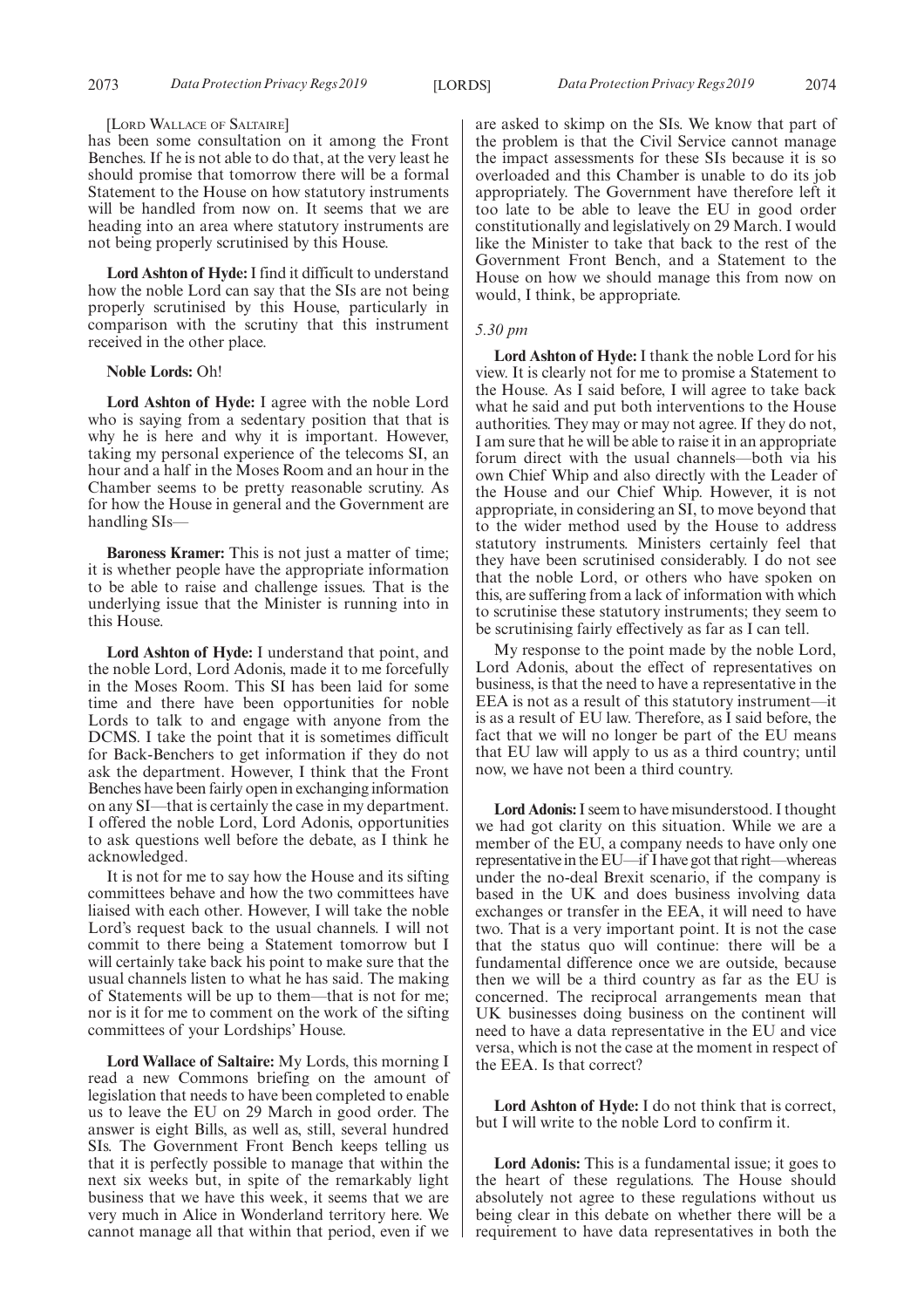UK and the EEA reciprocally in the event of a no-deal Brexit. That is fundamental. My reading of these regulations is that this will be a requirement and that is what I took the noble Lord to be confirming earlier in the debate.

**Lord Ashton of Hyde:** I think the noble Lord has mis-stated it. The reciprocity is that an EEA company will be required to have a representative in the UK and, likewise, a UK company will be required to have a representative in the EEA.

**Lord Adonis:**That is not the case at the moment, while we are in the European Union. That is the key point, is it not?

**Lord Ashton of Hyde:** That is correct, because we are currently in the EU.

**Lord Adonis:** There will be a fundamental and massive increase in burdens as a result; this is the key point that I am trying to get across, which is not in the Explanatory Memorandum at all. It is not necessarily a point about leaving the EU. If we have an agreement, with an implementation period and so on, there will not be that requirement until we leave the existing regime. These are fundamental issues, which should have been brought up well before this debate started. The fact that the noble Lord cannot even definitively confirm the arrangement is quite a serious problem for us.

**Lord Ashton of Hyde:** I am sorry, but I do not agree with the noble Lord. When we have the UK GDPR, which these regulations will bring into place, there will be reciprocity in the need to have representatives in each other's countries. I agree that this will be a change. We do not need them at the moment because we are in the EU, but this will be a result of leaving the EU.

**Baroness Kramer:** I want to get some clarity on this and perhaps the Minister will be able to help me. He is quite clear that, for a wide variety of companies, there will need to be one representative in the UK and, he seems to imply, one representative in the EEA. Is that correct, or does there need to be one in each country within the EEA—or does the individual in the EEA have to deal with different regimes because of the different local regulators and because it is representing a third country in its work? I am trying to work out how great the burden that he has indicated will be, even though he does not think that it will be part of the impact.

**Baroness Ludford:** Before the Minister answers, I would like to press again this idea that an impact assessment is not needed since the impact comes from leaving. I say no to that; it depends how you leave. The Minister and I may differ on the desirability of the Prime Minister's deal, whatever that is going to be, but there is a difference between crashing out and having a transition with a political declaration which may avoid the need for duplication; we do not know what the data protection provisions will be in the future relationships. We all hope that there will be a strong degree of mutual recognition, but the immediate impact of crashing out with no deal—with a void where any adequacy decision or future reciprocal relationship between regulators would otherwise be—is quite different. First, it is different from having a standstill transition and, secondly, it is different from having the prospect, or at least the hope, of a long-term relationship that preserves something of the single market. We need the impact assessment to assess the difference between those two scenarios; that is what the Minister does not seem to grasp.

**Lord Ashton of Hyde:**I agree with the noble Baroness that, if we leave with a deal, that is a different scenario from leaving with no deal. That seems an obvious fact and it is why the Government are trying to leave with a deal, which is what the Prime Minister is trying to achieve. This is a no-deal exit SI to prepare for that eventuality. If we leave with no deal, the object of the exercise will be to preserve the GDPR standard of data protection, which this SI will do. To return to the point raised by the noble Lord, Lord Adonis—sorry, it might have been raised by the noble Baroness, Lady Kramer—the requirement to appoint one representative in the EEA is, as I said, a result of EU law.

I say again to the noble Lord, Lord Adonis, regarding the impact on business of Article 27, that we think that if controllers based abroad are routinely processing the data of people in the UK then it is right that they should be accountable and have a presence in the UK, because it is about trying to maintain the status quo as far as possible for individuals and not rolling back their data protection. The representative is a point of contact for the data subject as well as supervisory authorities such as the Information Commissioner.

IturntothepointsmadebythenobleLord,LordMcNally, about the complexity for organisations potentially subject to dual regulation. The point of this instrument was to ensure the minimum disruption to organisations and to data subjects by trying to retain the effect of the data protection legislation where possible. The relationship is absolutely changing but the instrument ensures that we can co-operate on an international level with not only the EU supervisory authorities but those in other countries; that is why we have kept Article 50 of the GDPR. Where he is right, and I accept that he is right in this, is that if we move away from the GDPR—if the UK GDPR moves away from the EU GDPR—that will have consequences for the adequacy decision that we hope to achieve, which will be reviewed by the EU Commission. It is important that the EU has confidence that our data protection regime is "essentially equivalent", which is what the adequacy decision is based on. Anything that we do in future will have to bear in mind that our data regime is essentially equivalent so that it gives the EU confidence.

I agree with the noble Baroness, Lady Ludford, that in previous times there were elements that were outside EU competence that it could not look at, but now of course in an adequacy decision it will be able to look at those. Again, as it does in other adequacy decisions, it will look at the overall adequacy requirement and say whether or not it is essentially equivalent. That is why the adequacy decision is not immediate. Where we start in a good place compared to other regimes is that we have started with an equivalent regime to the extent that we have enacted the GDPR, which other third countries have not. We start on a level playing field in that respect.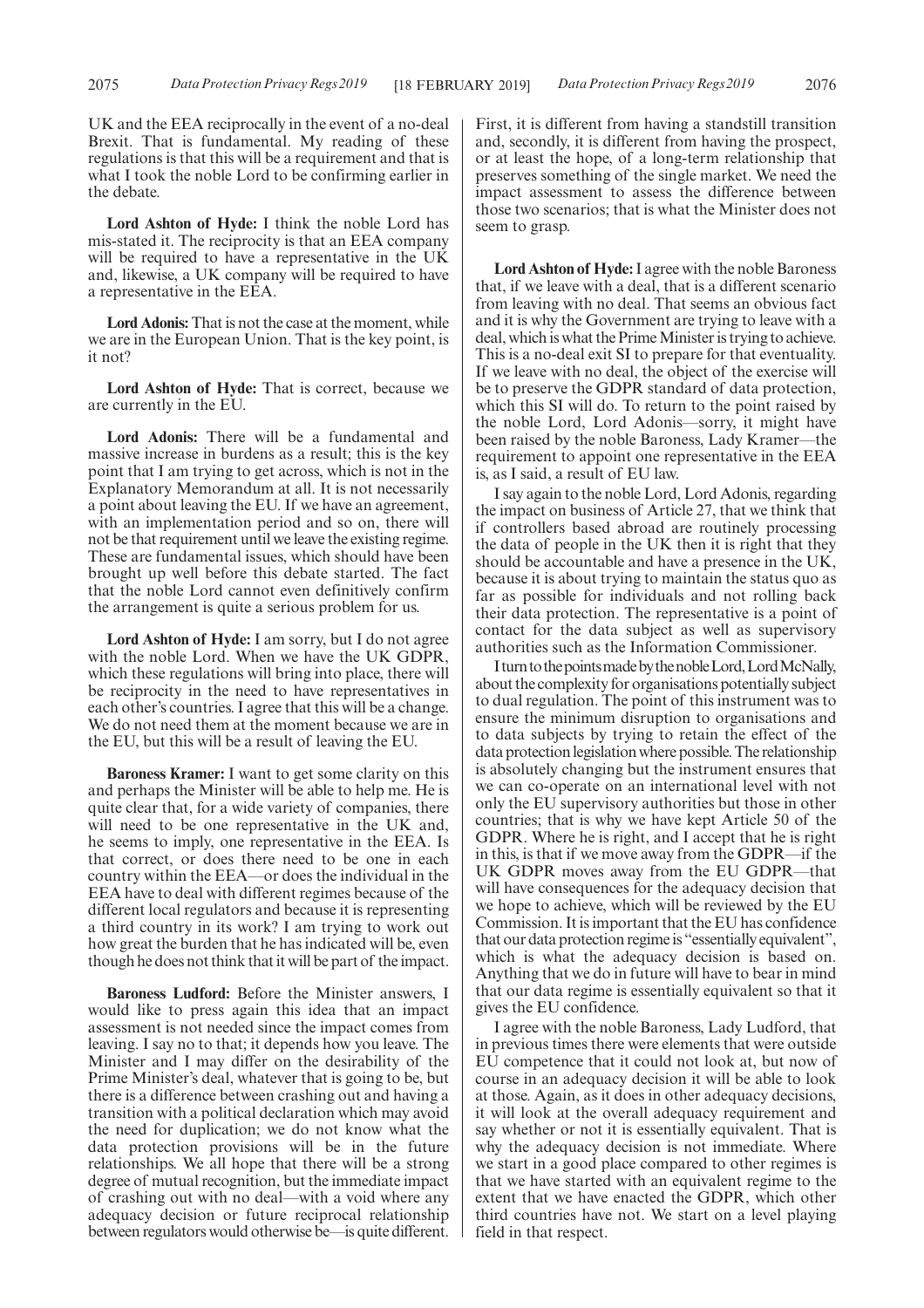[LORD ASHTON OF HYDE]

The noble Baroness talked about the US privacy shield and the reason why we are going to lay another set of regulations. The discussions on the US privacy shield were ongoing when this SI was laid and therefore we could not wait. It was our priority to lay this SI so that we had an ongoing regime in the event of no deal. Now that that has been agreed between us and the US, though, another SI will be laid—it may even have been laid—to ensure that the US requirements continue, and I think that will happen very soon.

The noble Baroness asked about the EDPB's recently published guidance on the implications of the UK's exit. That guidance confirmed that, if the EU Commission does not make an adequacy decision in respect of the UK, EU firms will need to put in place alternative transfer mechanisms, such as standard contractual clauses to continue to transfer personal data to the UK.

The noble Baroness suggested that the political declaration only covered adequacy. That is not right: paragraph 9 addresses the free flow of data while paragraph 10 addresses regulatory co-operation.

The noble Lord, Lord Adonis, and the noble Baroness, Lady Ludford, talked about consultation. The difference between this SI and many others is that the Data Protection Act came into force less than a year ago; it was enacted after extensive discussions in this House and the other place, after the referendum discussion had taken place. Those noble Lords who participated in the Data Protection Act discussions, which lasted for many weeks, all know that matters such as data adequacy were raised numerous times. The whole purpose of the Act, and the mixture between regulations and derogations from regulations, was that we would be on as level a playing field as we could be when it came to getting an adequacy decision.

#### *5.45 pm*

On the question of consultation, very recently stakeholders became aware of the GDPR—indeed, the whole country was aware of it eventually. There was a call for views and extensive parliamentary scrutiny. Before deciding how to implement the GDPR, we spoke informally with a wide range of stakeholders and were able to perform a broad understanding of different views. We then invited interested persons or organisations to give us their view—the call for views was from April to May 2017—and we received over 300 responses from individuals and organisations. That enabled us to achieve a fuller understanding of the potential impact of each of the specific exemptions in the Act. As I say, that all took place after the EU referendum result was known.

I have to reject the description of this by the noble Lord, Lord McNally, as a farce. The GDPR—I think every noble Lord knows this, whether or not they were involved in the Act—was extremely high in the public's consciousness, not always positively. However, what we have ended up with because of that is a data protection regime that is the same as the EU's.

**Lord McNally:**I withdraw the word "farce". However, while the Minister is putting great emphasis on the good fit between what he is proposing and the GDPR, the reason why that good fit exists, as I said in my remarks, is that the GDPR itself was massively influenced by British officials, who played a major role in its construction. What he is gliding over in his assurances is that if, as is likely, there are changes in the European GDPR in future then we will be coming, like the Norwegians, only to listen and accept—because, make no mistake, if there are changes in future, it will be massively in Britain's interest to accept them. This is the loss of sovereignty that the whole process is trying to glide over. We will not have the same influence on data protection in future as we have had in the GDPR itself, which is why the fit is so comfortable at the moment.

**Baroness Ludford:** Forgive me, but I would like to follow up on that. I really think the Minister is overselling what is in paragraph 9 of the political declaration. Last June, the Government issued a technical note about wanting a legally binding data protection agreement, and I described that earlier as a "Brexit in name only" kind of arrangement. They wanted that because there are, "benefits that a standard Adequacy Decision cannot provide".

Except for one sentence in paragraph 10 that talks about arrangements for appropriate co-operation between regulators, paragraph 9 is about a standard adequacy decision—no less but certainly no more. It talks about the European Commission recognising,

"a third country's data protection standards as providing an adequate level of protection".

It is not what the Government hoped for last June. I do not understand why the Government are trying to pretend. We can all read paragraph 9 once we have googled it and reminded ourselves, so to say that it is more than an adequacy assessment process is simply not true.

**Lord Ashton of Hyde:** I understand the point from the noble Lord, Lord McNally, that our new position will not be the same as being in the EU. If we were a third country, I would expect us to have less influence than if we were a member of the EU. I am not denying that; it seems obvious. He is absolutely right that the GDPR was influenced by the UK, not only by officials in the negotiations but specifically by the ICO, which is regarded as one of the leading regulators in Europe. Of course, it will not have the same position as it did if we are not in the EU; I take that point.

However, I do not base everything on just the political declaration, which may or may not have some influence. It is also that we have retained Article 50 of the GDPR. I cannot remember the exact words, but it is on the basis of that that the EU talks about international co-operation with third countries, so there is a mechanism. As I said to the noble Lord, Lord McNally, it will not be the same, but there are bases for international co-operation. The EU wants that to happen and understands that in things such as data protection, you have to have an international consensus. In fact, on that, it is more important to go beyond the EU and do it internationally. Other organisations should—and do—take views on this. I think we are at the start of the journey on control of cross-border data flows and it will provide a further basis to influence behaviour.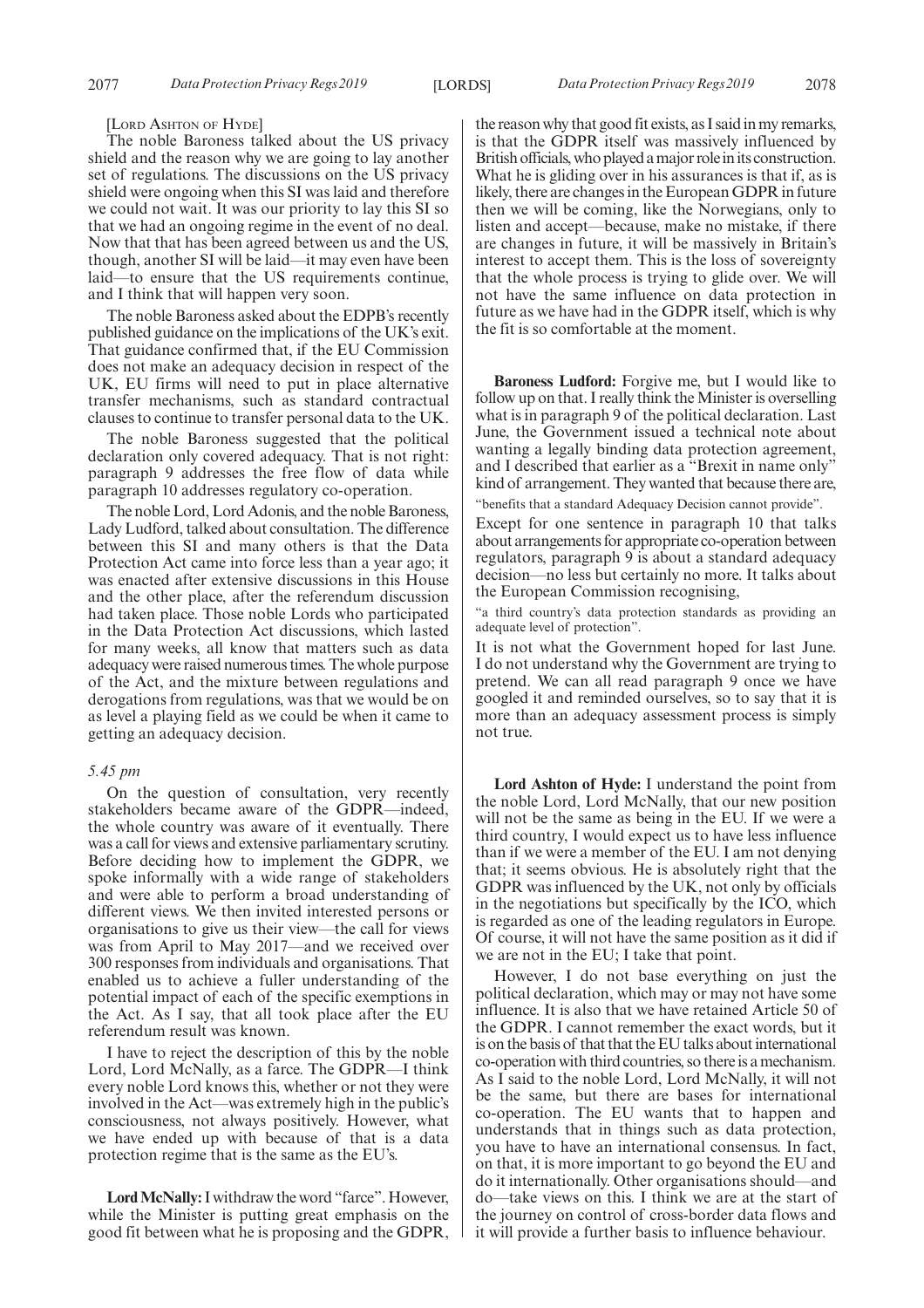On adequacy, it is easy to ask for detailed timelines on when this will take place. It will not take place on exit day, because it is not possible for the EU to give an adequacy decision unless you are a third country. Preliminary discussions—which, as the noble Baroness, Lady Ludford, has indicated, may take some time—could begin now and we are ready to begin those discussions as soon as we can. We are already liaising with the European Commission—in fact, senior officials were in Brussels for talks last week—and we have liaised with member states on this subject. When the EU is ready to begin discussions, we are confident that we will be ready, but it is impossible to say how long that will take because, as the noble Baroness said, it is not a decision that is in our gift.

However, we start from a position of regulatory alignment on data protection. We implemented the GDPR and the law enforcement directive. We have also taken a GDPR approach on data protection to areas that were outside EU competence, such as law enforcement and national security, so we start in a very good position. In fact, it is such a good position that the UN special rapporteur on the right to privacy declared that the UK now co-leads in Europe and globally on privacy safeguards, and has made significant improvements in its oversight system since 2015. He said that,

"the UK has now equipped itself with a legal framework and significant resources designed to protect privacy without compromising security".

It is important to note that there is a strong mutual interest in data adequacy.

The noble Lord, Lord Adonis, said that it is unsafe to pass this SI. I would like to point out what that would mean, if it is not passed and we have a no-deal exit. It would mean that we would cease to have properly functioning data protection law. The whole basis for adequacy decisions, which I think we all agree is very important, would go, because we would not be on a reciprocal basis—

**Lord Adonis:** Would the noble Lord agree that a better course would be for the Government to rule out no deal?

**Lord Ashton of Hyde:** I am talking about data protection. We want a deal; I think everyone agrees on that. The question is whether going into a negotiation saying that is a good way to approach the negotiation.

As well as the basis for adequacy going, there would be no transitional arrangements to enable lawful personal data to transfer to the EEA. The noble Lord, Lord Adonis, is concerned about business expenses; for that reason, that would not be a sensible way of going forward.

On the adequacy decision which my honourable friend Margot James mentioned, I do not have her remarks before me, but I believe she said something about two years. I think what she meant was that other countries' adequacy decisions have sometimes taken two years, but we see no reason for it to take two years in the UK's case, because, as I said, we are equivalent. I think I have answered most of the points that noble Lords raised.

**Lord Wallace of Saltaire:**I apologise for interrupting the Minister again. He said we are now undertaking 'preliminary discussions" about how this would be handled if we leave without a deal, but that these discussions "may take some time"—I think I heard him say that. Is he suggesting that, if we leave without a deal on 29 March, there will be an unavoidable gap in mutual recognition of data protection law, which we—or rather businesses—will have to cope with somehow? That may have a significant adverse impact.

**Lord Ashton of Hyde:** Yes, because it is literally impossible to have an adequacy decision until you are a third country. Therefore, you cannot have an adequacy decision in advance. What you can do, and I should have said preliminarily that we have been discussing this—I raised it over a year ago—is start the discussions with the EU, but the decision itself cannot be made before exit day. It is impossible.

**Lord Wallace of Saltaire:** There would be a significant adverse impact.

**Lord Ashton of Hyde:** There are mitigations which prevent that—standard contractual clauses and binding corporate rules. Plus, it depends a lot on the proportionate approach that the regulators in the EU take. There would be an impact; we would have to arrange mitigations, which would be a cost to business. That is what has been set out in the technical notice to business.

**Baroness Ludford:**The Minister is making a very good case for why there should have been an impact assessment.

**Lord Ashton of Hyde:**I am making a very good case for why we want a deal. As I have said several times, we want a deal.

I think I have been through most of the questions raised by noble Lords. The important thing about this statutory instrument is to have a fully functioning data protection regime. If we go back to the original reasons why we passed the Data Protection 2018 with a fair bit—a lot, I would say—of cross-party support, the reason that it is important is to give individuals protection for their personal data. We must bear that in mind. These regulations will preserve that protection for individuals and set us on the road to a successful conclusion of our adequacy agreement when we get to the stage where the EU will allow us to negotiate it. That is why I beg to move.

*Motion agreed.*

### **Syria: UK Nationals** *Statement*

### *6 pm*

**Baroness Barran (Con):** My Lords, with the leave of the House, I shall now repeat as a Statement the Answer given in the other place by my right honourable friend the Home Secretary to an Urgent Question on UK nationals and Syria. The Statement is as follows: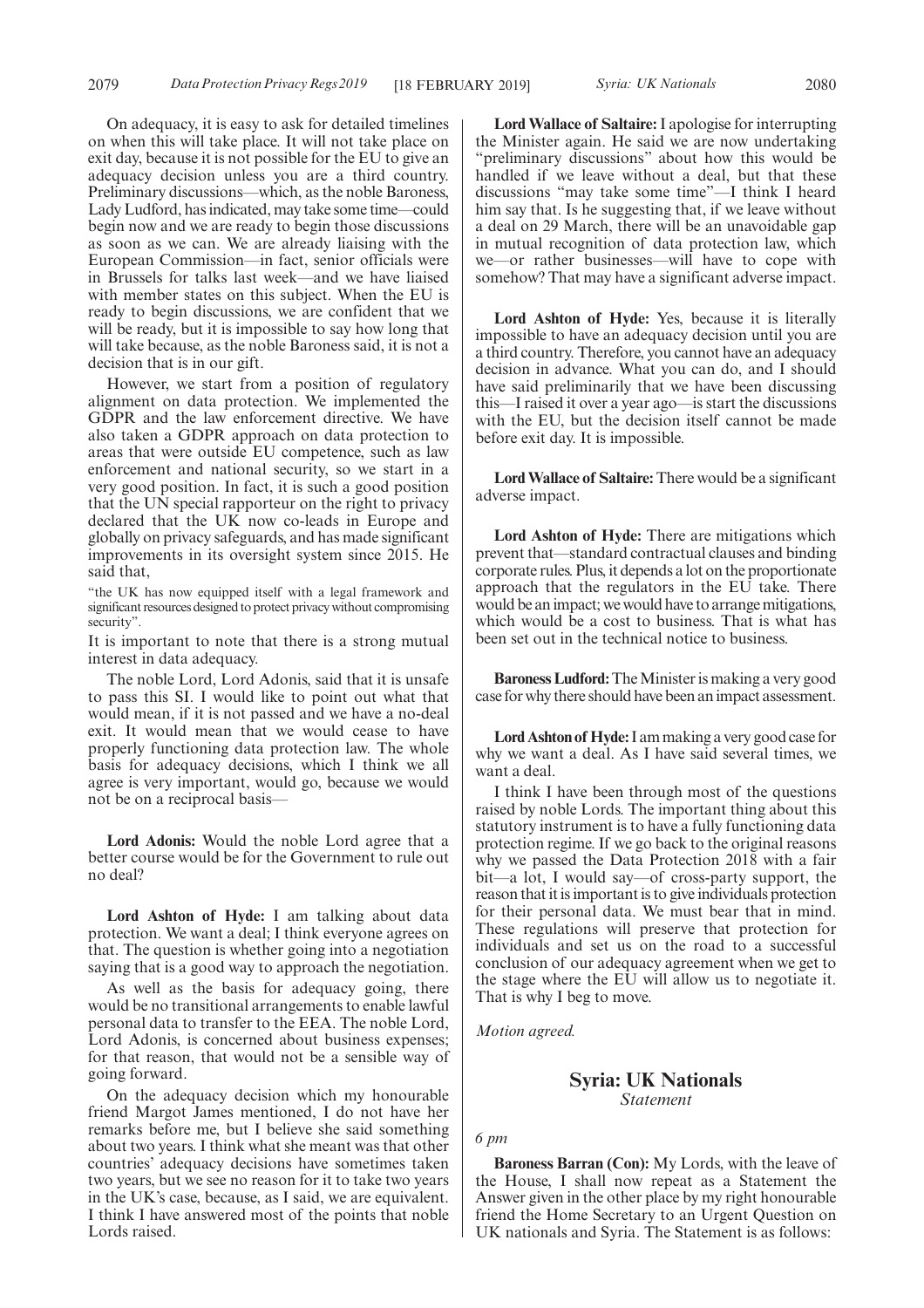'Mr Speaker, may I start by paying my respects to the honourable Member for Newport West? Our sympathies are with his loved ones and all those in this House who were close to him.

Can I welcome the Urgent Question from my honourable friend? My priority as Home Secretary is to ensure the safety and security of this country. We cannot ignore the threat posed by those who chose to leave Britain to engage with the conflict in Syria and Iraq. Over 900 people took this path. Without the deradicalisation work of our Prevent programme, there could have been many more. Whatever role they took in the so-called caliphate, they all supported a terrorist organisation and in doing so have shown that they hate our country and the values that we stand for. This is a death cult that enslaved thousands of Yazidi girls and celebrated attacks on our shores, including the tragic Manchester bombing that targeted young girls.

Now this so-called caliphate is crumbling and some of them want to return. I have been clear that, where I can and where any threat remains, I will not hesitate to prevent this. The powers available to me include banning non-British people from this country and stripping dual nationals who are dangerous of their British citizenship. Over 100 people have already been deprived in this way, but we must, of course, observe international law and cannot do this where it would leave someone stateless. So, where individuals manage to return, they will be questioned, investigated and potentially prosecuted.

Our Counter-Terrorism and Border Security Act, which got Royal Assent just last week, provides more powers to prosecute returnees. It extends the list of offences we can act on when they are committed overseas and it creates new laws to ban British citizens from entering designated terrorist hotspots without good reason. Our world-class police and security services closely monitor all those returning who pose any risk. We do not hesitate to use the range of tools at our disposal, including using temporary exclusion orders to put in-country restrictions in place and managing risk through terrorism prevention and investigation measures.

The House will have seen the comments that Shamima Begum made in the media and will draw its own conclusions. Quite simply, if you back terror, there must be consequences".

### *6.04 pm*

**Lord Kennedy of Southwark (Lab Co-op):** My Lords, I thank the noble Baroness, Lady Barran, for repeating the Answer given to an Urgent Question in the other place earlier today. I endorse the comments made about the honourable Member for Newport West in the other place.

Keeping our country safe must be the number one priority for the Government, and they will always have my full support in doing that. We must not forget the countless victims of ISIS and the caliphate who have been murdered and abused. Can the Minister confirm that, notwithstanding the comments of the Home Secretary, anyone returning from Syria will find themselves subject to a rigorous police investigation and potential prosecution to the full extent of the law? Will she also confirm that, as this country believes in the rule of law, democracy, freedom and justice, anyone found in that position will be given the opportunity to seek legal advice and prepare a defence for themselves in court, if the appropriate tests are met and charges brought, and will benefit from a fair trial?

Can she also comment on any plans that the Government may have to designate parts of Syria, as permitted by the Counter-Terrorism and Border Security Act 2019? Finally, can she comment on what happens to those individuals who in the end do not have charges brought against them when they are back in the UK?

**Baroness Barran:** I thank the noble Lord for his questions and am happy to confirm that anyone returning to this country would be questioned and investigated and, if there is sufficient evidence, prosecuted. The principle of a fair trial is one that this country has held dear for many years and we do not intend to change that.

In relation to the new proscribed areas, I will take this opportunity to thank the noble Lord for the support we received from him and his colleagues on the Opposition Benches in the passing of the Counter-Terrorism and Border Security Bill. In anticipation of introducing the proscribed areas, we have been working on those, but I remind him that it will require the approval of Parliament for any new area to be so designated—and there will not be retrospective designation.

**Baroness Hamwee (LD):** My Lords, the Statement mentions observing international law—without any huge degree of enthusiasm, as I read it. Can the Minister tell the House what nationality is Ms Begum's child? Does the UK have any responsibility towards him as it does to all British citizens—as of course the Minister knows?

**Baroness Barran:**I cannot comment on any individual case or the nationality of Ms Begum's child, but I can make a few comments in relation to children more generally who return to this country. Obviously, each case is taken on its merits, but the noble Baroness may have heard my right honourable friend say in the other place that it is the responsibility of the parent to consider the risks that they subject a child to by going to a country that has been clearly advised as unsafe to travel to, and without any consular presence there. This Government have made more than 50 children wards of court to prevent them leaving. My right honourable friend in the other place also pointed out the risk to future children in such situations—but, unquestionably, having any child caught up in such circumstances is a tragedy.

**Baroness Berridge (Con):** My Lords, can I clarify something that my noble friend the Minister outlined? Although she cannot comment on specific cases, where the Home Secretary has to make a decision and the decision involves a parent and a child, how many decisions are actually being made? There is a long-standing principle in our family courts that the interests of the children are often not the same as those of the parent. It cannot be the case here that they are, when the parent has obviously been involved in some kind of terrorist activity or sympathy with it, but the baby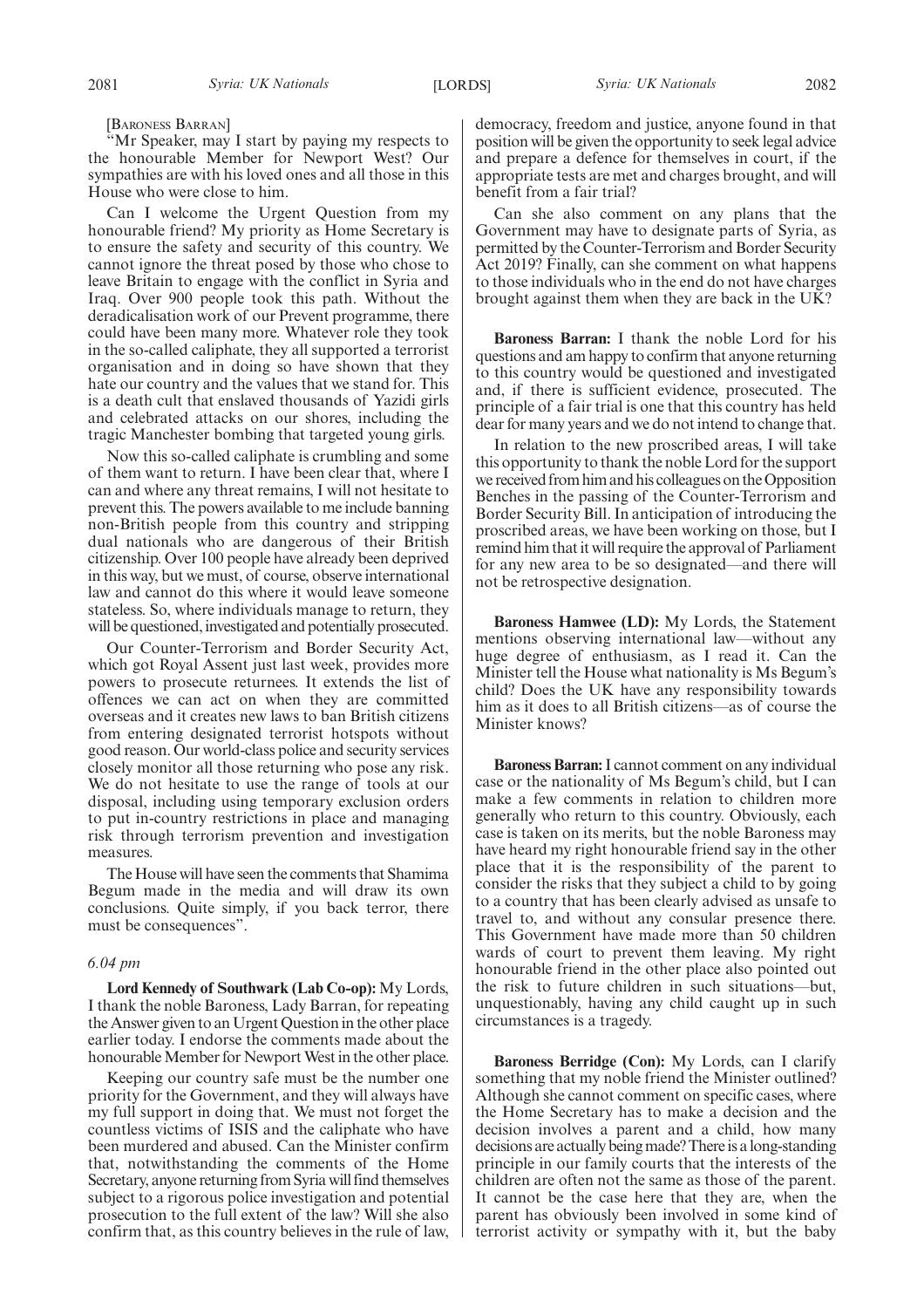clearly has not. It is important to know from the point of view of judicial review how many decisions the Home Secretary has to make in any case where a parent and a child are being considered if, under the Nationality Act, they are almost certainly both British citizens.

**Baroness Barran:** I thank my noble friend for her question. I will have to write to her in relation to numbers—I do not have that information at my fingertips—but she is right to point out the risk and harm that these children have experienced. We expect children returning from Syria to have been exposed to conflict, potentially indoctrination, and almost certainly to have experienced severe trauma. A range of specialised support will be necessary to address those concerns, with all aspects of safeguarding being considered and tailored to the needs of the individual child.

**Lord Faulks (Con):** My Lords, the House may have heard the lawyer representing Ms Begum asserting that there was no law which was in any way going to be found adequate to deal with what might or might not be considered offences committed by her. My noble friend may recall that during the passing of the Counter-Terrorism and Border Security Bill, my noble friend Lord Hodgson of Astley Abbotts and I put down an amendment suggesting that it was time to update the 1351 law in relation to treason, based on a Policy Exchange paper. Might my noble friend care to reconsider the Government's opposition to that amendment, and to take into account that a suitably updated law would in fact deal with many of the problems that are now coming up?

**Baroness Barran:** I thank my noble friend for his question. I am ashamed to say that I did not remember that it was his amendment, but I do remember the amendment. This point was raised in the other place, and my right honourable friend the Home Secretary confirmed that he would always keep under review all the tools at our disposal. Obviously powers have been increased and developed through the Counter-Terrorism and Border Security Act that came into law just last week, but he reassured the other place that he would continue to look at these issues carefully.

**Lord Cormack (Con):** My Lords, why cannot my noble friend comment on the nationality of the child?

**Baroness Barran:**I thank my noble friend for repeating the question. I know no more than is in the newspapers. It would appear that the child has a British mother and a Dutch father, but I know no more than that.

**Lord Marlesford (Con):** My Lords, will the Minister assure us that this Government will never divert the all too limited resources that are available for giving refuge to the innocent, to giving facilities for enemies of this country to enter or return to this country?

**Baroness Barran:** I can only repeat that obviously the security of our citizens remains our pre-eminent concern, and hope I can reassure the noble Lord on his concerns.

### **Flybmi** *Statement*

### *6.13 pm*

**TheParliamentaryUnder-Secretaryof State,Department for Transport (Baroness Sugg) (Con):**My Lords, with the leave of the House, I will repeat in the form of a Statement the Answer given by my honourable friend the Parliamentary Under-Secretary of State for Transport to an Urgent Question in the other place. The Statement is as follows:

"On 16 February 2019, British Midland Regional Limited, the East Midlands-based airline which operates as Flybmi, announced that it had ceased operations from that date and filed for administration. The group has surrendered its licence to operate in the UK, which means it is no longer able to operate flights. There has already been significant speculation about the reasons behind Flybmi's failure. Ultimately, this was a commercial matter for the airline.

Flybmi operated in a very competitive industry and was exposed to wider pressures faced by the global aviation industry, such as increasing fuel prices. It is very disappointing that Flybmi has gone into administration, and we know that this will be a very difficult time for those who have lost their jobs as a result. Many of those affected are highly skilled; we are confident they will find suitable employment opportunities, and we welcome the moves by the sector to offer opportunities to those affected.

The Insolvency Service's redundancy payments scheme is working with the administrators of Flybmi to ensure that former employees'claims from the National Insurance Fund, which may include redundancy pay, holiday pay, arrears of pay and compensatory notice pay, are assessed as quickly as possible. With the sector ready to recruit, I hope new jobs will be found quickly.

I also recognise that this is a disruptive time for passengers, also very distressing, and the Government's immediate priority is fully focused on supporting those affected. We are in active contact with airports, airlines and other transport providers to ensure everything possible is being done to help them. We and the Civil Aviation Authority are working closely with the travel industry to ensure this situation is managed with minimal impact to passengers. There are enough spaces on other flights for passengers to return home on other airlines, and we welcome the sector's move to offer rescue fares for affected passengers. For example, Flybmi has codeshares across the Lufthansa Group. Passengers on these flights will be subject to EU passenger protection rules and will be provided with assistance and rerouted to their final destination.

Travel insurance and credit card bookings are worth noting here. Most passengers were business, and this will also be covered through their work. In addition, the CAA is providing detailed information for affected passengers on its website, including how people can claim back money they have spent on tickets.

The Government recognise the importance of maintaining regional connectivity, and that is why we fund a public service obligation route from Derry/ Londonderry to London, which was recently extended from 1 April 2019 for a further two years, the norm for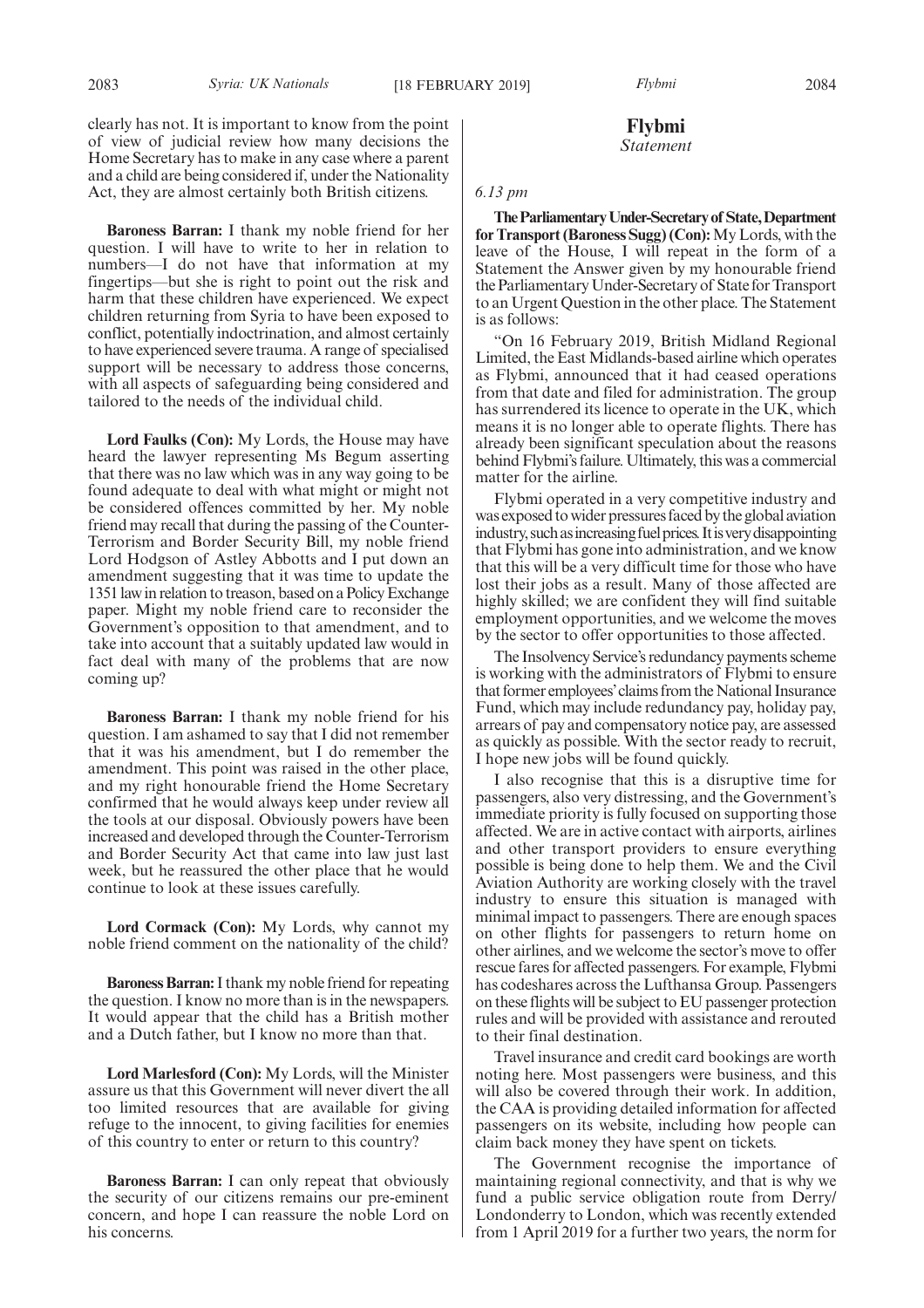### [BARONESS SUGG]

PSOs. The chief executive of Derry Council has the power to transfer the PSO contract to another airline for up to seven months to allow for a new procurement process to be conducted. Subject to due diligence, we expect the council to sign contracts and appoint an airline later this week, and we are expecting services to resume swiftly. Derry and Strabane Council will take forward that part—it is its responsibility.

All affected regional airports have been contacted and while they are disappointed, we are confident this will not cause them significant issues. A number of airlines have already indicated they will step in to replace routes previously served by Flybmi. For example, Loganair has publicly announced that it will cover routes from Aberdeen, Bristol and Newcastle.

Our priority is to protect employees, passengers and local economies. We are fully focused on supporting those affected and remain in close contact with industry and the CAA to ensure everything possible is done to assist".

#### *6.17 pm*

**Lord Tunnicliffe (Lab):**My Lords, I thank the Minster for repeating the Answer to the Urgent Question. Eighteen months ago this House questioned Ministers on the collapse of Monarch Airlines, and we were promised things would change—yet here we are.

The Transport Secretary has dithered and delayed for nearly a year in bringing forward new rules on airline insolvencies, so we must ask Ministers what they have been doing. Flybmi has been in difficulty for some time, so what plans did the DfT have for an airline collapse? What plans does it have, or is it putting in place, should another airline be forced into this position?

Why was the airline allowed to sell tickets only hours before entering administration? The Minister detailed some of the actions being taken to support passengers left stranded by cancellations. Do the Government have an estimate of how many UK residents have been affected?

The Minister alluded to the fact that last week the Government agreed to extend the subsidy of Flybmi's London to Derry route. We have gone from a ferry company with no ferries to a flight path with no flights. Was the DfT aware that the airline was about to collapse when it agreed this commitment of public money? What checks did Ministers do on the airline prior to extending the commitment?

**Baroness Sugg:** I thank the noble Lord for his questions. On how we are dealing with airline insolvency in the future, we have commissioned an independent review led by Peter Bucks to review consumer protection in the event of an airline or travel company failure. It is looking at options including an orderly wind-down of an airline so that it is able to conduct and finance repatriation options without impact on the taxpayer. The review is also looking at the lessons learned from the collapse of Monarch, and will identify potential market reforms necessary to ensure that passengers are protected when an airline fails. This is a complex issue and it is an extensive report. We are expecting the report in the spring.

Initial estimates are that fewer than 1,000 affected UK-originating passengers are overseas. Many will have already made their way back; many will have been planning to stay abroad. We understand that about two-thirds of those booked to return were on code shares, and those bookings will be honoured.

On the PSO, the department and the CAA were not informed of the administration until very shortly before the directors agreed to it. To be clear, the contract for the PSO is directly with the city of Derry and Strabane council. They are the people who run that contract and it is they who will re-let it shortly.

**Baroness Randerson (LD):** My Lords, I thank the Minister for her Statement. The company cited Brexit as one of the reasons for its problems. First, the fall in the value of the pound in the past two and a half years has obviously meant that people are finding it more difficult to afford holidays abroad. It mentioned the spike in fuel and carbon costs caused by our exclusion from full participation in the EU Emissions Trading Scheme—we have been suspended from that until the withdrawal agreement is in place. The company said that it was unable to secure valuable flying contracts in the EU because of Brexit uncertainty.

On Saturday, we had Flybmi; today, we have the very sad news about Honda in Swindon. The trickle of job losses has become a steady flow. Today as well, we have the UK Trade Policy Observatory estimating some 750,000 job losses—that is a conservative estimated—as a result of Brexit uncertainty. What plans do the Government have to retrain people who lose their job because of Brexit uncertainty? What plans do they have to find new jobs for them? Have they estimated the total cost to our economy of retraining people and providing them with benefits while they are unemployed?

**Baroness Sugg:** Both the UK and the EU have made it very clear that we want flights to continue after Brexit. We and the EU are taking the necessary actions to ensure that this will be the case in the event of no deal. This sad event is a commercial matter for the airline in a competitive industry. BMI has been exposed to wider pressures faced by the global aviation industry such as increasing fuel prices and intense competition. Other EU airlines have collapsed in recent years; for example, Germania, Primera Air, Air Berlin and flyvlm. This is not just a UK issue. I agree with the noble Baroness that businesses want certainty. I am afraid that that I do not have any figures on jobs and retraining, but I regularly hear requests for certainty from the aviation industry. That is why we are working to deliver a deal and the implementation period that comes with it. I hope that that will be agreed soon so that we can give businesses the certainty they need.

**Lord Carlile of Berriew (CB):** Does the Minister agree that this diminution in services to and from provincial airports in the United Kingdom raises real questions about the viability of some of those airports? Does she also agree that having a good network of provincial airports is extremely important to the UK economy and the passenger group who wish to travel? Will she assure us that the Government will look at this problem as a matter of urgency?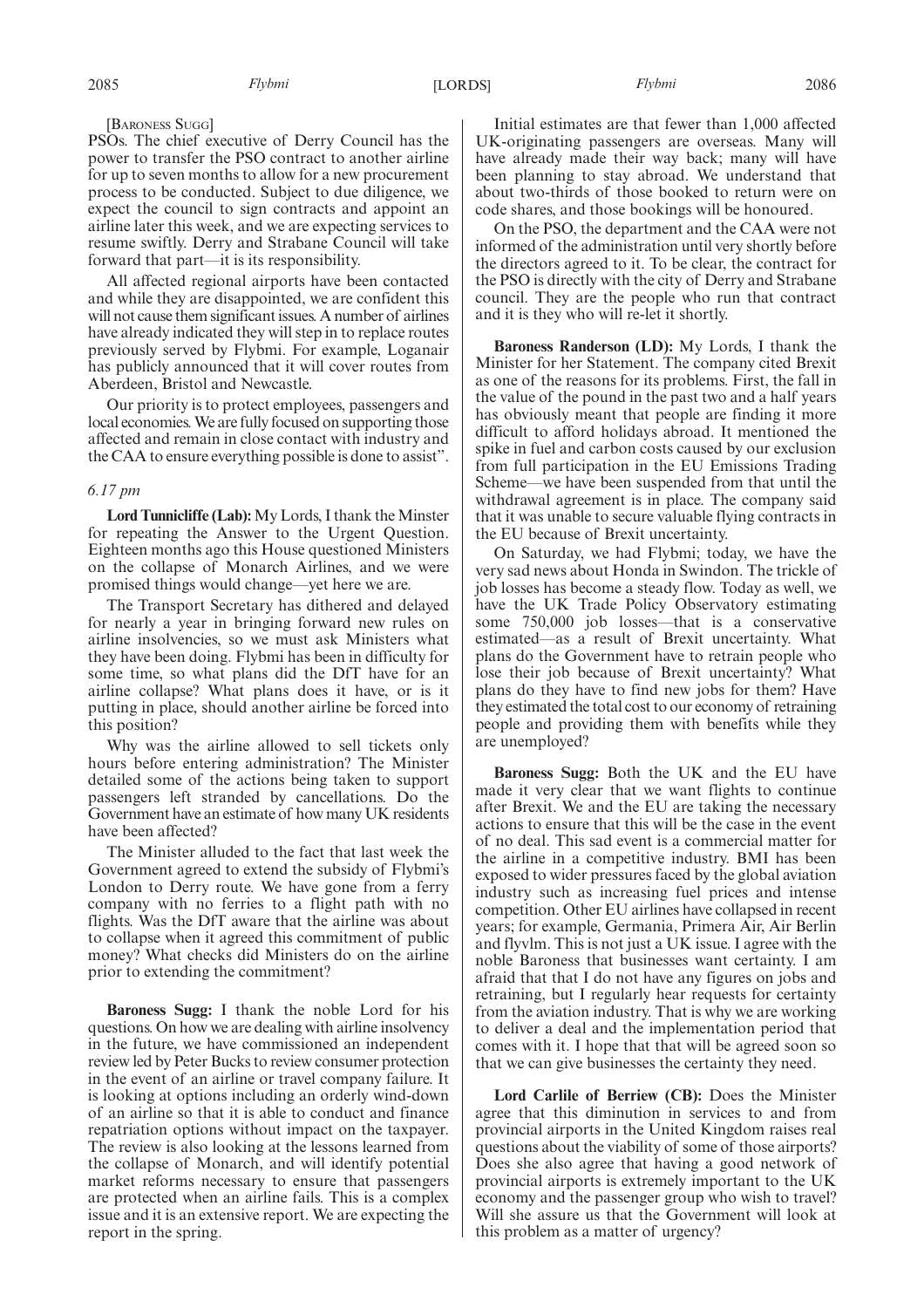**Baroness Sugg:** I agree with the noble Lord on all those points. We are seeing supply outstrip demand on many of these routes. BMI cited 19 passengers per flight on a 50-seater plane; obviously, that would be very difficult to sustain. We are seeing other regional airlines take on those routes, but there is an excess of capacity. I agree with the noble Lord also on the importance of regional airports. Maintaining that regional connectivity is key. We provide a PSO on lifeline routes. Our aviation strategy, on which we published a consultation in December last year, looked at how we might support regional airports. They are important in providing connectivity not only for people but for freight and trade, and can act as a multiplier for local and regional economies. It is very important that we support them.

**Baroness McIntosh of Pickering (Con):** My Lords, will my noble friend further address overcapacity, which she just mentioned? When airlines such as Ryanair and EasyJet are not making money, seeing their share price fall and issuing profit warnings, it obviously has implications for the whole industry.

**Baroness Sugg:** I agree with my noble friend. It is a challenging time to be in the aviation industry at the moment for many reasons. We are seeing airlines having to address those challenges. Ultimately, they are commercial enterprises, and the share price will be dictated by demand and their profitability. Through the aviation strategy consultation, we are looking to support the industry. The UK aviation sector is incredibly important to the UK economy, providing £22 billion per year and hundreds of thousands of jobs. We want to make sure that our aviation strategy helps it continue in its success.

**Lord Blunkett (Lab):** My Lords, I have a tangential interest. I know that the Minister, for whom I have enormous respect, has an interest in what are called in technical jargon passengers with reduced mobility; that is, those who require assistance. Is she satisfied that the industry and government are doing enough to help those who will be stranded? Quite a number of them are extremely worried.

**Baroness Sugg:** I thank the noble Lord for his question. Yes, we are satisfied that we are doing everything we can to help those passengers who are stranded. The CAA and the department are working closely with airlines. Detailed information on that is on the website. As always, we need to make sure that we pay special attention to PRMs, as they are called, to ensure that they receive the support they need to get home.

**Lord Kilclooney (CB):** I welcome the Statement by the Minister. I thank the Government for the speed with which they have attended to the problem in Londonderry and the north-west of Northern Ireland. Airlines depend on passengers. The special support that the Government are giving the route from the City of Derry Airport to London is very much appreciated, not only in Northern Ireland but also in the Republic of Ireland, because Donegal uses the airport. Does the Minister recall that more than two years ago, when there was no such thing as Brexit, Ryanair withdrew from the Derry to London route, not because of Brexit—because it did not exist—but of lack of passengers?

**Baroness Sugg:** The noble Lord is quite right that these routes will be dictated by passengers. However, as I mentioned previously, we have public service obligations, where the Government will provide funding to maintain these important routes. Perhaps I may provide further reassurance on the PSO route from Derry. Derry City and Strabane District Council have been in contact with a number of airlines. An emergency process is being invoked which allows the council to appoint another airline to take over the PSO for seven months without the full tender exercise. The department is working closely with the council to find a suitable alternative carrier on that route. We hope that an announcement will be made shortly.

# **Equivalence Determinations for Financial Services and Miscellaneous Provisions (Amendment etc) (EU Exit) Regulations 2019**

*Motion to Approve*

*6.29 pm*

*Moved by Lord Bates*

That the draft Regulations laid before the House on 17 January be approved.

**The Minister of State, Department for International Development (Lord Bates) (Con):** My Lords, this SI is an important part of the Treasury's programme of legislation under the European Union (Withdrawal) Act 2018. It will address deficiencies related to the EU's equivalence framework for financial services, and will make provisions for elements of the UK's stand-alone equivalence framework for financial services, in a scenario where the UK leaves the EU without an agreement.

Many noble Lords will be familiar with the EU's framework for equivalence. EU legislation allows the European Commission to determine that a country outside the EU—often termed a third country—has a regulatory and supervisory regime in a particular area of financial services that is equivalent to the corresponding EU regime. Granting equivalence is a key component of financial services regulation and supports cross-border activity. Equivalence decisions can reduce or eliminate overlaps in regulatory and supervisory requirements, thus decreasing regulatory burdens on firms. Some equivalence decisions provide improved prudential treatment, or facilitate the exchange of services. This can lead to increased competition, which benefits firms and consumers, while protecting financial stability.

Before making equivalence decisions, the Commission will undertake an assessment and may ask the European supervisory authorities for technical advice to support it. As an EU member state, any equivalence decisions made by the Commission currently have effect in the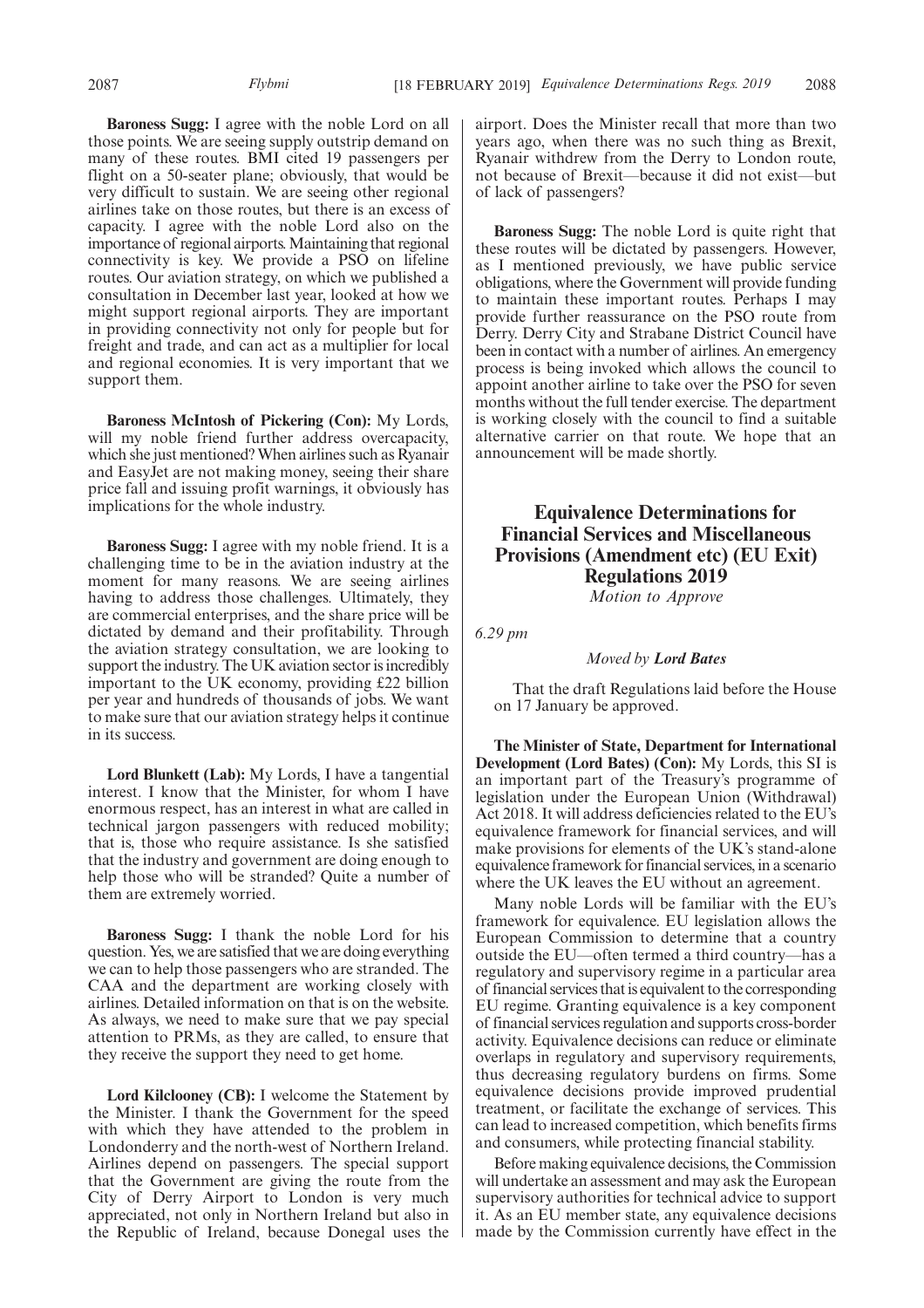#### [LORD BATES]

UK. In a no-deal scenario, the UK would be outside the EU's equivalence framework. The Government place significant importance on having a functioning, stand-alone equivalence regime which will support our future relationship with the EU and other financial centres with which we want to build stronger partnerships.

Noble Lords will be aware that other Treasury statutory instruments which have completed their passage in Parliament have already transferred some equivalence responsibilities from the Commission to the Treasury, and functions from the ESAs to the UK financial regulators. Through these SIs, the Treasury has maintained the same substantive criteria that the EU uses to judge equivalence.

The SI does three main things to support a stand-alone UK equivalence framework in the event of a no-deal exit. First, it replaces the functions given to the ESAs with functions for the UK financial services regulators and creates an obligation for the Treasury and the UK regulators to enter into a memorandum of understanding that sets out how they will support equivalence assessments.

Secondly, the SI corrects deficiencies in existing equivalence decisions made by the Commission—for example, replacing references to the "Union" with references to the "United Kingdom". Fixing these decisions is important to minimise disruption for some UK firms with businesses in equivalent third countries, and for some overseas firms which currently rely on these decisions.

Thirdly, the SI creates a temporary power for Ministers to make equivalence and exemption decisions for EU and EEA member states by direction for specified equivalence regimes listed in the SI. This is separate from the permanent arrangements for making equivalence decisions, which will become available only after exit and will require regulations subject to the negative resolution procedure. This temporary power is needed to prepare for the particular circumstances we would face if we left the EU without a deal.

As an EU member state, the UK has not previously needed powers to determine whether the EU is equivalent. However, in a no-deal scenario it will be important for the Treasury to have powers to make such decisions in time for exit day, to respond quickly and effectively to any risks to the financial system and to avoid disruption for firms and markets. To illustrate why these powers are required, I point the House to the European Commission, which has published several draft legal Acts granting certain technical exemptions to UK public bodies in a no-deal scenario. The Government would grant similar exemptions for relevant EU bodies in such a scenario, and this SI contains the powers to allow such exemptions to be put in place by exit day.

To ensure transparent use of the temporary power, this SI will oblige Ministers to lay directions before Parliament and to publish them. Noble Lords may have seen that the Treasury Select Committee wrote to the Economic Secretary to the Treasury on 7 February asking if 12 months was long enough for this power, given that other transitional regimes in financial services have been passed with longer periods. The Treasury's response to the committee, published last week, emphasised that this power was needed only to mitigate the risks around exit. The Treasury expects that the permanent

mechanism for taking equivalence decisions by regulations, subject to the negative resolution procedure, will be ready soon after exit day. As a result, the Treasury judges that 12 months is sufficient for this power.

The Treasury has worked closely with the Bank of England, the Prudential Regulation Authority and the Financial Conduct Authority in drafting this instrument. The Treasury and the regulators have also ensured that the resources are in place to take on these functions. The Treasury has engaged the financial services industry and will continue to do so. The regulators and key industry stakeholders have expressed support for the provisions in this SI as necessary to mitigate disruption and to provide legal certainty about the UK's equivalence system.

This Government believe that the proposed legislation is needed to ensure that the UK has an operable equivalence framework in a no-deal scenario. The powers it contains are needed to ensure that the Treasury and UK regulators are properly equipped to respond if the UK leaves the EU without a deal or an implementation period. I hope noble Lords will join me in supporting these regulations and I commend them to the House.

**Lord Sharkey (LD):** My Lords, the equivalence SI shares the same consolidated impact assessment with the next three SIs. I am grateful that this was published in advance of today's debate and was available in good time in the Printed Paper Office. That is a significant and welcome improvement on last week's lamentable performance. I would have preferred individual impact assessments, rather than this consolidated one. However, consolidation has the merit of making absolutely clear the unsatisfactory vagueness about the costs and benefits of these SIs and that this arises chiefly from the lack of consultation.

The summary sheet in the IA for this package of SIs notes that the likely cost for all of them is "Unknown: likely significant" in all three defined categories. The benefits are also unquantified, but are said to be "significant". This rather dramatically illustrates the point made by the noble Lord, Lord Adonis, in his later amendments. There has been no real consultation on any of these instruments. This is unsatisfactory and is entirely the Government's fault. Had the Treasury started preparing these entirely predictable SIs earlier, consultation would have been possible. Why has the Treasury left things until the last moment? Although I sympathise strongly with the spirit of the amendments in the name of the noble Lord, Lord Adonis, I hope he will not press the fatal ones to a vote as we would not support him in a Division. It is critical to the functioning of our financial services that we make the changes—no matter how unhappily—set out in these SIs.

I turn to the detail of the consolidated impact assessment. The first 40 paragraphs are clear, but some questions arise in subsequent paragraphs and apply generally to all the SIs. Paragraph 44 explains that,

"it has not been possible to discuss the impact of the full package of changes with firms as this impact assessment was being produced, and has therefore not been possible to produce a monetised estimate of their full impact at this stage".

This is more than a pity: it is tantamount to a dereliction of duty. It would not be the case if the Treasury had started the process earlier. It has had plenty of time to do this: the deadline can hardly have come as a surprise.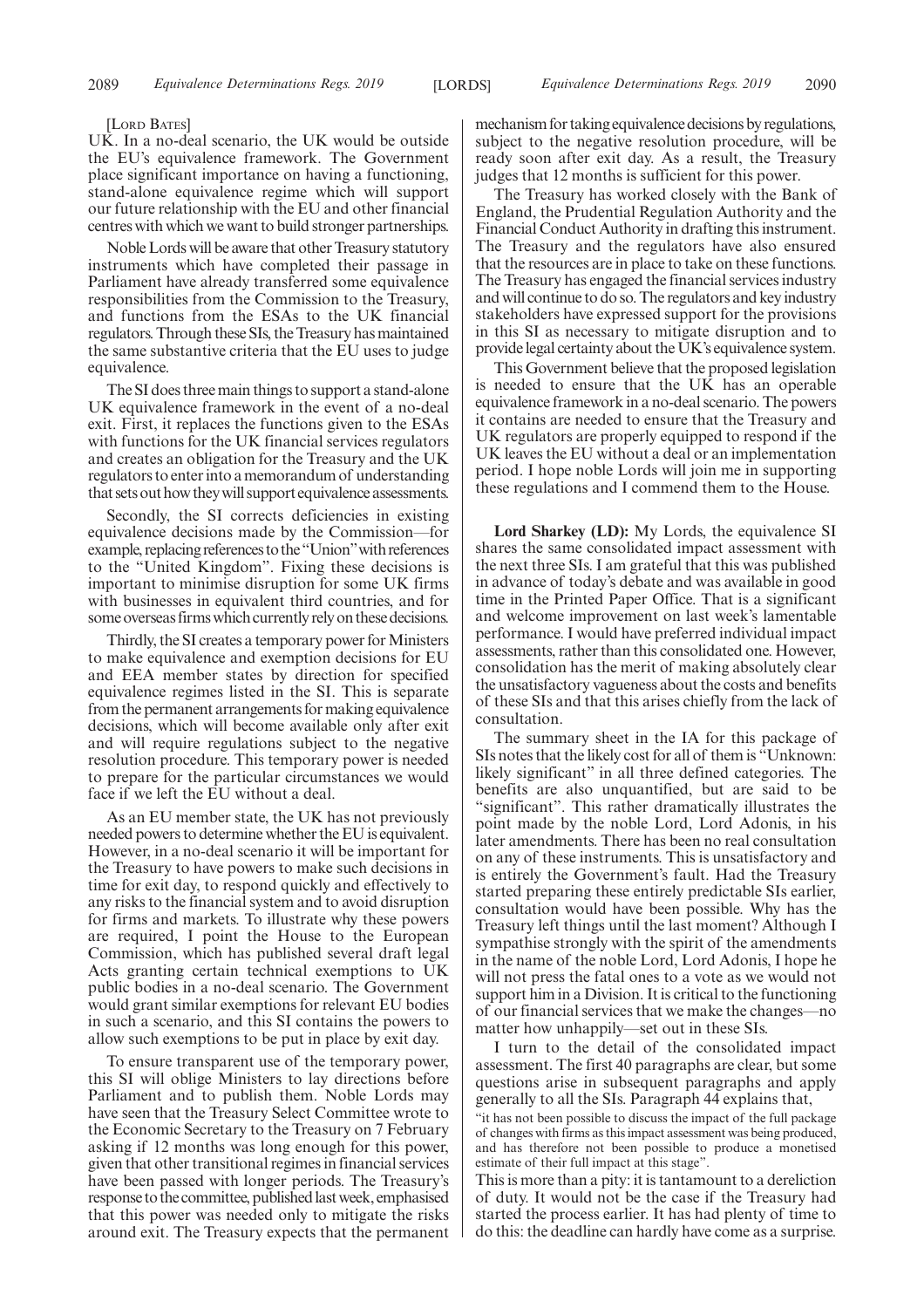Paragraph 50 acknowledges explicitly that the impact assessment,

"is not able to fully quantify the potential impact of these SIs on industry".

It undertakes, as a result of this self-generated inability, that if these no-deal SIs come into effect in March,

"it will at the appropriate time complete further analysis considering all of the relevant SIs as a package".

The word "appropriate"is very vague; what does it really mean? Does it mean, for example, in less than three months after a no-deal Brexit?

I do realise that the promised analysis is shutting the stable door long after the horse has bolted, and even longer after the horse gave notice that it would bolt. Nevertheless, Parliament should still have a chance to review the real impact of these SIs on industry. Could the Minister help the House with an explanation of the limits implied by "appropriate" and confirm that Parliament will be given an opportunity to debate the subsequent analysis?

**Lord Deben (Con):** I wonder whether the noble Lord is being a little too kind to the Government. Is not the reason we have not had these figures—and we have not had them because we did not start to do the figuring early enough—that when you actually add up the figures you discover that the cost of Brexit is enormously greater than anybody has pretended, and therefore it is to the convenience of the Government and of those who want Brexit not to provide the figures? Does he know of any other occasion when the Government have proposed huge changes and not provided at least some estimate of the bill?

**Lord Sharkey:** I am grateful for that intervention. The short answer to the final question is: no, I do not. I shall try to be slightly less kind as I move on.

Paragraph 52 of the consolidated impact assessment notes that each of the SIs covered,

"contains provisions with indefinite effect and this is the majority of the content. For this reason, we have concluded that the standard 10 year appraisal period is appropriate".

This seems to me an entirely perverse conclusion. Ten years is far too long for an appraisal of the effects of instruments containing such wide powers in a complex and critical field, which were produced in very great haste and which lack proper consultation or impact assessment. It would make more sense, and reduce any inadvertent harm, if we were to appraise after, say, two years. I am sure that if the industry were eventually consulted, it would agree with this timing. I would be grateful if the Minister would say why he is proposing 10 years for appraisal and what is wrong with two. Will he reassure the House that he will reconsider the timing of the appraisals? Perhaps he will write to us with his conclusions.

Finally, paragraph 73 of the consolidated impact assessment deals with the impact on the public sector:

"Where changes to the regulators' rulebooks, or to EU technical standards, are required as a result of leaving the EU, the regulators intend to consult on these changes wherever possible".

This "wherever possible" is alarming, especially in view of the Treasury's failure to consult in the preparation of these SIs in the first place. Can the Minister give examples of situations in which it would not be possible to consult on the changes to the rulebooks or the technical standards?

**Lord Deben:** My Lords, I declare my interest as chairman of the organisation that represents financial advisers and those who manage other people's money. I come back to the point that the noble Lord has raised. It is very difficult for the industry to understand why the Government have not found it possible to talk in a lot more detail about the costs that are going to be placed upon the industry. After all, the industry pays these costs.

I am a great believer in regulation: I think good regulation is very important. I do not like the way that people sometimes mix bad regulation with the need to have no regulation, but if we are to have good regulation, there are two very important elements. First, it must be clearly understood, and, secondly, the cost must be clearly adumbrated so that people can make proper provision. I agree with the noble Lord who spoke last that it is unacceptable that, first, we do not know in advance; secondly, we will not know until after we have passed these things; and, thirdly, we will have to wait 10 years until we know whether or not we got it right. I have enormous respect for my noble friend, as well as enormous concern, given the difficulties he faces.

### **Lord Cormack (Con):** Total sympathy.

**Lord Deben:** As much sympathy as one can possibly have. I can think of no other Minister I would be more sympathetic to, but I have to say to him that it is pretty difficult to think of another occasion on which a Minister has had to get up and tell the House that he does not know how much something is going to cost, he will not know how much it is going to cost, it is impossible to work out how much it is going to cost, we will not know until after it is all costed, and then we will not know for another decade. I do not think that the Minister will be a Minister in another decade.

### *6.45 pm*

That is not in any way to be rude. Frankly, we all move on—I am not sure that I will be asking the Minister this question in another decade. That is one of the facts of life. It is a pretty difficult thing to ask the House to do and he is able to ask us only because we do not have an adequate mechanism of altering the instrument so that we can insist on knowing the figures, on having an earlier date and that 10 years is too long. We do not have that mechanism and I fear that the Government are relying on the inadequacy of our system to get these measures through, however seriously they affect industry.

I have a final point. Mazzini said that revolution, prima facie, demands an apology. Forcing through regulations without proper discussion and without the time to consider them certainly demands an apology. I have no doubt that the noble Lord who will speak for the Opposition will say, as he so often does, so elegantly, in his special way, "I have spent a lot of time on this but I have not been able to understand some parts of it, however much time I spend on it. It seems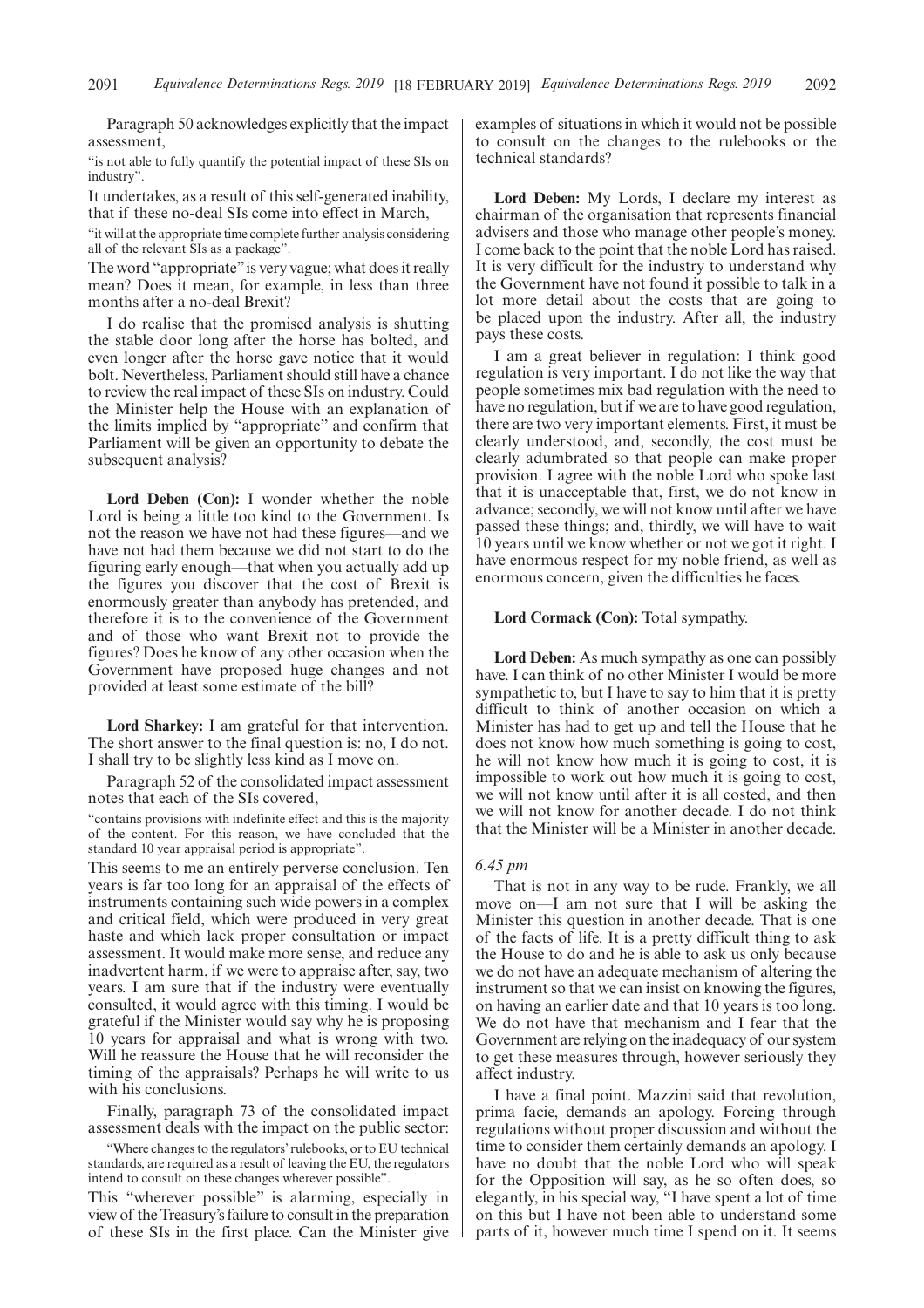#### [LORD DEBEN]

that those who have written it have had more time and expertise to do it but have so far not been able to explain it in a way that is entirely accessible by even the reasonably intelligent". The noble Lord, Lord Tunnicliffe, always refers to himself in this way: he is, of course, extremely intelligent and has understood this very much better than most, but he has said that the Government really ought to be apologising. They ought to be apologising for asking the House to do these things, which in any other circumstances they would not and could not: it is only because the SI system enables them to get away with proposing enormous changes without any costings either now, tomorrow or in two years' time, and with no real answer for another decade.

**Lord Adonis (Lab):** Was the noble Lord in the House to hear the exchanges between the chair of Sub-Committee A and my noble friend Lord Rooker about a letter which apparently is going to be sent to the Treasury, but has not been made available to your Lordships, complaining about the way that consultation and impact assessments have been conducted? It came out only in the course of debate that this letter is in preparation: apparently, the chairs of the two Select Committees cannot agree on the terms of the letter, even though we are in the midst of debating literally dozens of these statutory instruments. Does he not think it would have been a good idea if we had had this letter before this debate? If the relevant authorities of the House are about to write to the Government fundamentally questioning the way that the Government have approached the process of consultation and assessing the impact of these regulations, surely it is not satisfactory for us to be considering these regulations in advance of the completion of that process.

**Lord Deben:** I was indeed in the House to hear that exchange. It was an amazing, remarkable exchange and another example of the total removal of this whole discussion from reality. It was so unusual that I left the House to recover some sense of sanity. First, it is obviously true that we should have had that letter. We thought that the letter, according to a senior member of the committee, had gone. We were then told by the chairman of the Joint Committee that it was almost gone, or nearly gone, or on the way to going. We did not understand whether it would go or whether it still had to be recovered and discussed. The fact of the matter is, I can think of no more appropriate role for the House of Lords than to tell the Treasury that it needs to be very much more precise and correct in its treatment of this House and of the other place. The answer is that it must at least give the figures, and to do that, it has to have a useful impact assessment, not one which is merely a matter of form.

Lord Adonis: My Lords, the noble Lord is a distinguished parliamentarian of long experience. Does he not worry that the tone of self-congratulation which we always adopt in this House for the way we conduct scrutiny and the excellence of our processes is coming under serious strain as a result of this no-deal regulation process? The earlier exchanges raise fundamental questions as to whether we are fit for purpose in the way that we are conducting this process ourselves. If it has taken us six months

into this no-deal regulation process even to seek to agree an approach to the Government on how they should conduct consultations and impact assessments, does that not fundamentally question the whole process which we are ourselves adopting in holding the Government to account? Earlier a noble Lord made reference to horses bolting and stable doors being closed. Already 100 or so of the statutory instruments have bolted before the Select Committees of this House have been able to agree on what the procedure should be for considering them, let alone whether they are adequate in their own terms.

**Lord Deben:** I feel philosophically and religiously opposed to self-congratulation, so of course I will not suggest that we should congratulate ourselves. As I said earlier, it is quite clear that our processes do not admit the proper consideration of the issues being put before us. However, the second thing which is quite clear—and after this, I really will sit down—is that the world outside thinks that we are absolutely barmy and wonders what on earth Parliament as a whole is doing. The world outside has become less and less willing to accept that our system is fit for purpose. We all know that all political parties—I mean all of them—are not seen by the vast majority of the population as in any way reflecting what they think, want and expect. We are engaged in a serious situation, and one of the sadnesses is that, if we are trying to do the job as well as we can, we have to be involved in them. However, we are involved in them in a way which may well mean that we are ourselves part of the very situation which is undermining the whole reputation of this, the oldest of Parliaments.

**Lord Adonis:** My Lords, I have amendments down in respect of the later statutory instruments, and on the substance of this statutory instrument I do not have much to add to what we have heard so far from the two noble Lords. However, the earlier exchanges raise significant questions. I put on record my hope that when we have the next string of these statutory instruments on Wednesday, the chairs of the two sifting committees might address us on what their procedure will be in respect of the handling and processes of consultation and impact assessments for regulations. I hope that the letter which is to be sent can be agreed—apparently there is a dispute between the chairs of the two sifting committees—and sent tomorrow. It sounds urgently necessary that it should be agreed and sent; indeed, that should probably have happened six months ago, not now. At least we are shutting the stable door after only half the horses have bolted, which I suppose is better than after all of them have left. I put on record that if the letter can be agreed, it is important that it is circulated to your Lordships before the debates on Wednesday, because it will have an important bearing on our proceedings. It may even be possible to slightly shorten our proceedings as a result. I feel obliged to make a speech on each of these statutory instruments about the inadequate processes of consultation and impact assessment, but if the relevant committees of your Lordships' House are making these points about all the statutory instruments and requiring the Government to improve their regime in respect of all of them, we will not have to go through this gruesome process, statutory instrument by statutory instrument.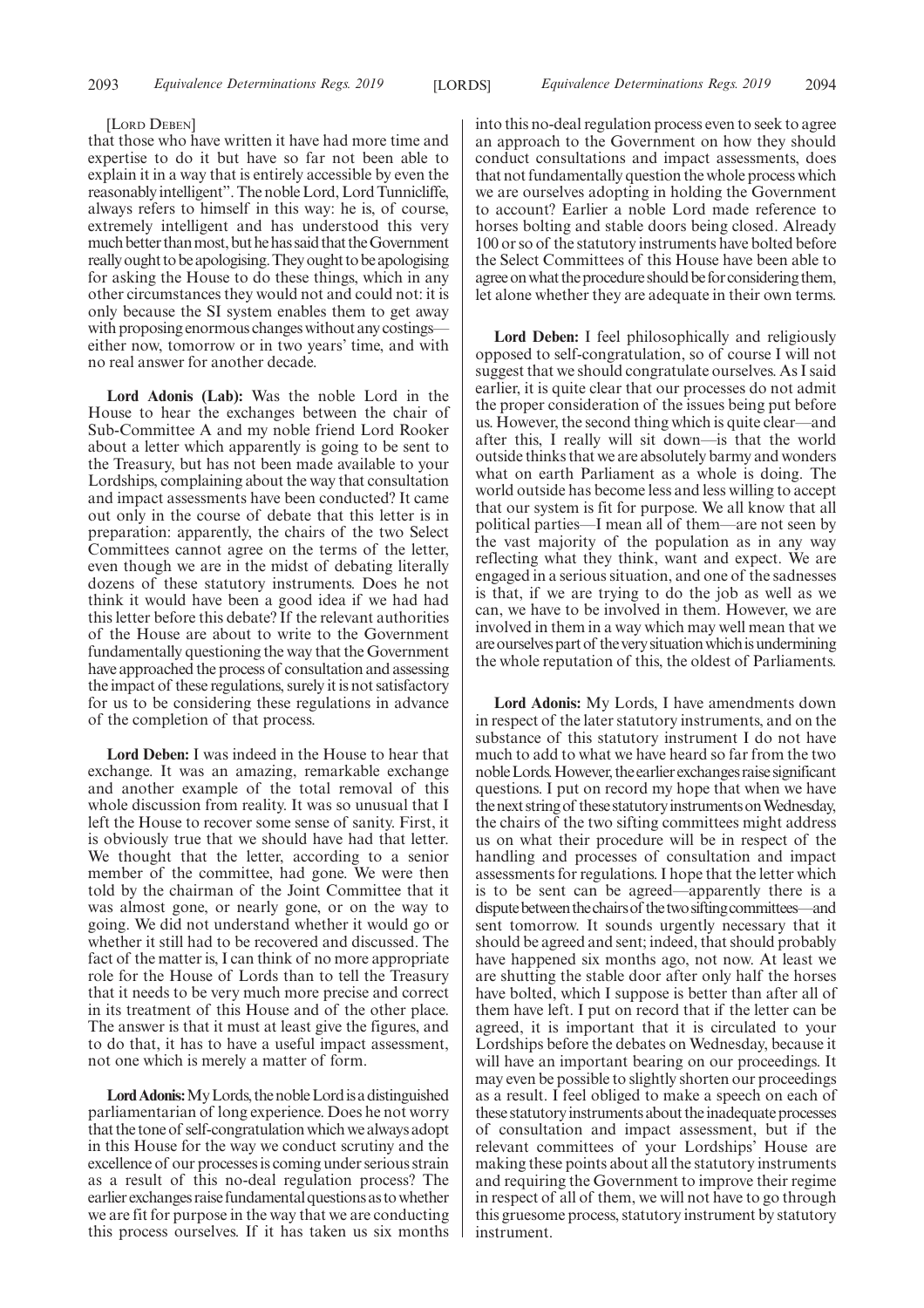**The Earl of Kinnoull (CB):** My Lords, I remind the House of my interests in financial services, particularly in international financial services for quite a long time.

Many of the speeches in this debate have given the Government a poor grade on things. However, it is important to remember business, which is at the centre of this. I always find that there is some confusion about what equivalence is. For financial services, there are 11 directives or regulations which give rise to powers to grant equivalences, 35 countries have taken advantage of that, and 279 equivalences have been granted—those are the figures from October on europa.eu. I gave evidence in respect of one of those 279 to try to get an equivalence for Bermuda—a successful achievement—some years ago, so I am very familiar with the process and also extremely familiar with how important it is for international business to have that equivalence.

The areas that are covered by equivalence, where obstacles and barriers are lowered or removed by granting it, include: accounting and auditing; capital requirement measurement; risk exposure measurement; and reliance on other markets' regulators that reduces the amount of senior management time that is taken up, making sure that regulators feel comfortable with whatever the business is that you are running within their regulatory environment. It is therefore very important indeed that we have this instrument in place, if there is a disorderly Brexit, in the first instance. I agree with many of the points that have been made about how the Government's performance has not been that good on this, or indeed on other statutory instruments. However, this is vital for business and is a key part of our economy, so I hope that the House will hurry it through.

**Lord Leigh of Hurley (Con):** My Lords, I welcome this statutory instrument. I note that paragraph 77 of the consolidated impact assessment states:

This does not remove the general need to review and improve legislation, which HM Treasury remains committed to doing in due course and where appropriate".

Following the debates we had on the Financial Services (Implementation of Legislation) Bill, there are areas which might improve the financial services community and be for the benefit of the public and companies seeking to raise capital without the confines of some EU regulations; in particular, for small companies and for existing public companies that are seeking to raise capital from existing shareholders. At the moment, due to the expensive costs of a prospectus, they are prohibited from so doing. Although I have never prepared an impact assessment, I cannot imagine how one can be prepared in this sector, because there are so many potential benefits that might arise from this. I refer your Lordships' House to my registered interests.

**Baroness Bowles of Berkhamsted (LD):** My Lords, I too declare my interest in the register with regard to the London Stock Exchange.

I will make a couple of points on specifics, but before that I will say that I agree with noble Lords who have spoken about the manner in which things have had to be done and are done, rather than possibly what is done. By and large, the Treasury has performed well in fixing what it has to fix, but it has fallen down, possibly through lack of time, sometimes on Explanatory Memoranda and definitely on impact assessments. One of the things is that the public hardly seem to appear in the commentary. When the Minister introduced this statutory instrument, he said that equivalence was beneficial—it is in several ways—because for one thing it aided competition. He then said that that was to the benefit of consumers. That was about the only reference to consumers.

If prudential requirements are lower, does that benefit the consumer? It surely does in one sense: if the costs to businesses are less, perhaps the services to the consumer are less, but what does that do for stability? There are lots of questions about that, and the whole scene is not set. If I may say so, I may be the only person who was in the room when every one of these equivalence provisions was put in place, so I know why they are different, but it is still very difficult on some of the other SIs that we are dealing with even for me to work out exactly what is going on.

### *7 pm*

Equivalence can benefit in two ways. It can benefit those who want to bring services in. If they are equivalent, they can come in and trade more easily here. There are also the prudential aspects that affect the companies here. If the assets in third countries can be given that preferential treatment because the legislation is the same, that means a lower cost to businesses here. So there is "them", letting businesses in, and "us", allowing our businesses to have preferential treatment.

In Solvency II, those two things were divided in one respect, with regard to provisional equivalence, which is available to allow the benefits of equivalence to those companies trading in third countries. It is interesting to see that that is implemented in full in the statutory instrument; it is what I asked about when we discussed Solvency II last week. It is a problem when we get things that relate to the same basic piece of EU legislation split across several different statutory instruments. Although we have dealt with Solvency II, I could not find what happened about provisional equivalence there, but I now discover that it is here. It is nice to know that it is covered, but it would also have been nice to have rather better signposting to that effect.

My third point is that a draft piece of legislation is still in the sifting stage, called the Financial Services (Miscellaneous Amendment) (EU Exit) Regulations 2019. This seems to deal with a whole batch of statutory instruments, about half of which we have already dealt with—the other half are somewhere in the pipeline. The draft legislation is already amending them again to correct mistakes and add extra tweaks. It was going to go through as a negative instrument; I somehow suspect that it will be upgraded to affirmative. The bits that interested me were to do with equivalence determination in Regulation 19 of the new regulation that we have not got yet. It amends Regulation 147 of the Financial Services and Markets Act 2000 (Amendment) (EU Exit) Regulations 2019, which I think we have just considered, and adds an interesting sub-paragraph on equivalence, which states that there will be an.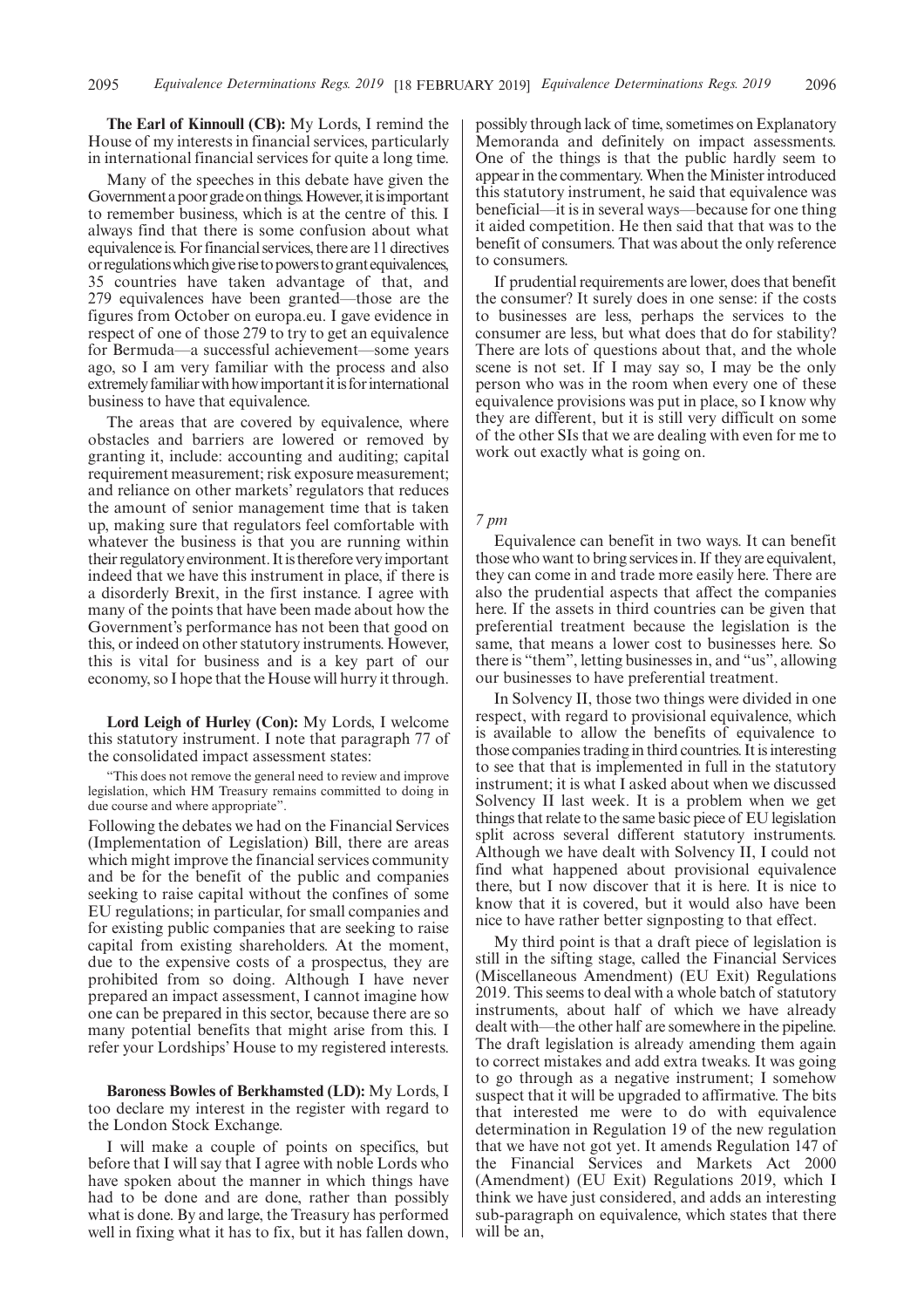[BARONESS BOWLES OF BERKHAMSTED]

"equivalence determination if a period of more than three years has elapsed since … the equivalence determination came into force".

I am not quite sure, without sticking together about four documents, which I have not done, whether this means that we are on a regular cycle in which, every three years, equivalence will be redone. I see no reason why we should not check that the countries that were equivalent still are, but I should like the answer to that question. It seems to be an important point that could have appeared in what I think is the basic piece of regulation, if such a thing exists, about equivalence determinations.

**Lord Lilley (Con):** My Lords, I hope that the noble Lord, Lord Adonis, will not be shocked to hear that as I have wandered through the corridors of this place, I have heard some noble Lords expressing the view that they are a little tired of his obsession with the statutory instruments. I hope that he will not be even more shocked to know that I am coming to his defence. I think that he is doing an important job and is highlighting one of the great benefits of Brexit. He is bringing to our attention the fact that, after 45 years when we have had to accept these accumulating piles of statutory instruments with scarcely a debate, with no possibility of rejection that is why there has been no debate—with no hope of altering or amending, which is why we have not, up to now, considered any of the statutory instruments, now, because of Brexit, we are able to do so because, to coin a phrase, we are taking back control of our laws. We should be grateful to the noble Lord for being a convert to this. There is more joy in heaven over one sinner that repents than over 99 just men who have no need of repentance—and I rejoice with him.

Along with the noble Baroness, I have the privilege of sittingontheSecondaryLegislationScrutinyCommittee of your Lordships' House, which goes through these regulations and changes to ensure that they accord with what they are supposed to accord with, to highlight any aspect of them which we think needs to be brought to the attention of the House and, if need be, to upgrade them. I have to say that it has been a revelation to me to see the scope, scale, detail and complexity of legislation which, in the past, has been implemented simply because it is EU legislation. Even if the whole House had rejected it, it would still have become the law of the land.

The noble Lord, Lord Adonis, is right to be concerned about several things. He is right to be concerned about consultation, because now consultation will matter. There will be some point in listening to what people think about statutory instruments because we will, in extremis, be able to reject them, and certainly to suggest to the Government that they might choose to do things differently, and it will be possible for them to do so.

The noble Lord is also right to point to the need for impact assessments and measures of cost. My noble friend Lord Deben—another great convert to Brexit pointed out that these were important and suggested that the failure to cost these things was because the Treasury was anxious to hide them. I can tell him that today our committee considered one measure which concerned the European budget. We suggested that there should be a costing of that, because there would

be a saving of between £10 billion and £12 billion net from no longer being part of the European Community if we leave without a withdrawal agreement on 29 March.

**Lord Deben:** I do not quite understand how we can know the net saving if we have not estimated the actual cost of any of these statutory instruments. That, surely, is the issue. Although we all understand my noble friend's very amusing and charming way of putting it, many of us realise that the reason why we have these things in this form is that it gives us real equivalence. The problem we are now faced with is that we have fake equivalence. We decide what we want, but if others are not prepared to go along with it, our financial industry will be very much disadvantaged.

**Lord Lilley:** I am trying to get the full gist of my noble friend's intervention, which was, first, that he seemed to think that the cost of all the statutory instruments which have not been costed—although many of them have—might somehow accumulate to anything approaching the £10 billion to £12 billion a year net contribution that we will save as a result of this one statutory instrument that we have been discussing in the Secondary Legislation Scrutiny Committee today, which will remove us from the EU budget. If he thinks that they are on that scale, I invite him to name one that might be worth £1 billion, for example. I suspect that he will not be able to do so.

My noble friend went on to talk about equivalence, which is important and can be valuable; that is the substance of this SI. It is worth the House remembering that equivalent regulation is not as important as superior regulation. It is far more important for this country to have good regulation—that is, the best in the world, which is not to say the most detailed or intrusive regulation but effective, appropriate, not-too-onerous regulation that ensures good quality of business. That has been the City's great strength over the years. Better regulation than other countries has often been more important than identical regulation. The Eurodollar market is in London, not New York, because of bad regulation in America: Regulation Q, or whatever it was, drove all the business out of America. Our success in the trade in German state bonds was because the majority of it took place in London, due to our regulatory system being superior to the Germans' before we introduced the single market and they had to improve theirs somewhat. Likewise, we carried out a high proportion of the trade in French equities because our regulatory system was superior, rather than identical, to that of France.

We should remember that the four great financial centres in the world—New York, Singapore, Hong Kong and London—all have something equivalent to each other and are great financial centres because they have in common common law and all the infrastructure built on that, such as legal and accounting processes, which make them flexible and desirable places to do business. In effect, they outpaced countries with different legal systems. We should welcome equivalence where appropriate but be very glad that we will not have to have regulation identical to that of our friends and partners on the continent. It is almost certainly beneficial to London to be a rule-maker, not a rule-taker.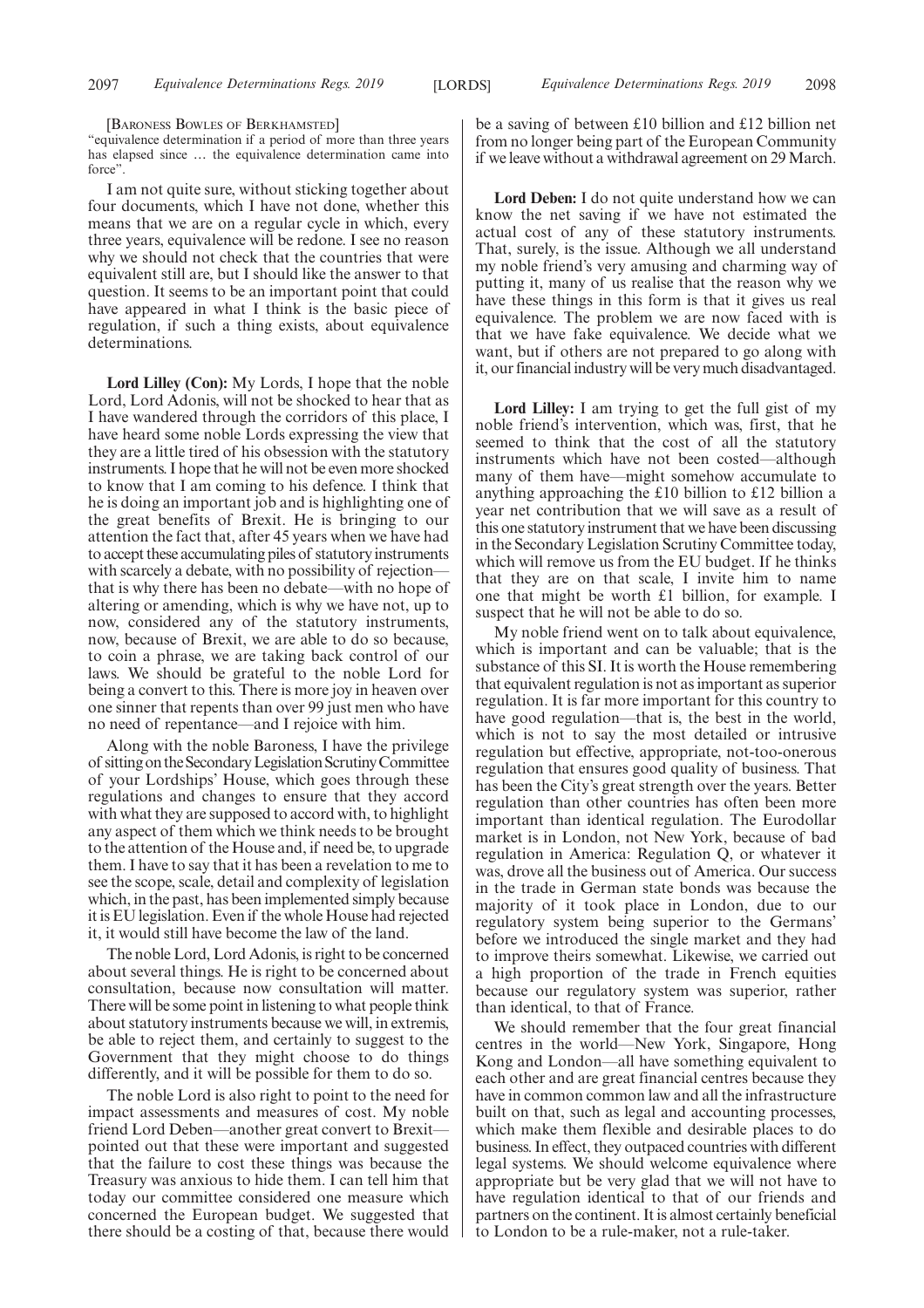**Baroness Kramer (LD):** Perhaps I could explain to the noble Lord, Lord Lilley, that one reason why so many of us are making comments and expressing concerns about procedure, including about the impact assessment and the limitation on what we can do with statutory instruments—we cannot amend or change them—is because the whole process pales greatly in comparison to the equivalent process available to us as we dealt with these fundamental issues as EU members. Then, we were framing the overarching directive that set the context through extensive and transparent consultation and scrutiny, via a process in the European Parliament and the European Council. Typically, we then engaged our regulators for the final stretch, but in the context of all that work in discussion and negotiation. One of the reasons for London's great success is that it was able to shape so much of that discussion in the way it thought appropriate, bringing all its experience to the table. That is what made it Europe's premier financial centre and the great global financial centre it is today, all of which it achieved in the context of EU membership.

**Lord Lilley:** The noble Baroness makes an important point but one that deflects a little from reality. When I was a Treasury Minister, I had to negotiate things in Europe. I suppose we had a certain influence, but at no point did the House get involved much, rightly or wrongly. She should not create an ideal world that did not exist.

**Baroness Kramer:** I accept fully that this House did not get involved, but I do not consider democracy as having only one locus. Our Members of the European Parliament were democratically elected as democratic representatives. The Ministers we sent to Councils engaged with democratic representatives. I do not think that this process happens in only one place. It seemed to me that as a consequence of that representation, we had real importance. Now, we face two situations—

**Lord Lilley:** The point being made by the noble Lord, Lord Adonis, and others is that we should not leave that process to Ministers. The noble Baroness seems to be saying that our doing so in the past was jolly good because they defended our interests.

### *7.15 pm*

**Baroness Kramer:** Well, we also had MEPs, for whom I have great respect, and engaged broadly in the process.

One of my problems is that the equivalence SI we are dealing with today essentially puts, for the next 12 months, all relevant decisions on whether we remain equivalent or, as the EU makes changes, become equivalent in any new area into the hands of the Treasury alone. Not only does that not engage this House—I suppose you could consider the Chancellor to be involved—but it represents the most disengagement we have ever had at an absolutely critical time. If we leave the EU, how we behave on equivalence in the coming months will shape the context of any negotiation on the economic future of the UK, this being its most important economic sector and a major contributor to taxes and jobs. It is pivotal to the economy, yet the Treasury alone will make many of these key decisions. All we have for context are the comments in the political declaration. I will not repeat discussions we had earlier today, but those comments are exceedingly limited and give very little sense of direction.

To make matters almost worse, it is quite clear in the SI that, beyond that period, future decisions will be made through negative SIs—not through some policy framework in this House, engagement with your Lordships in broad debate or extensive consultation, but through the negative procedure. That will make it even harder for us to be engaged in the process. I can tell the noble Lord, Lord Lilley, that all the Brexit issues we are dealing with lead to the massive democratic deficit of great concern to many of us.

**Lord Deben:** Did the noble Baroness notice that my noble friend said, "I think we may have had influence"? Is it not true that we have been at the centre of these discussions and that the European Union is much more transparent and open when it comes to them than the British Government have ever been—certainly more so than the Government now propose to be under these statutory instruments?

**Baroness Kramer:** I can only agree. We have major transparency problems. I am working on the Trade Bill; it is unconscionable that we do not have available to us information that the EU would not only put automatically on a website but constantly report back on, with discussion between the Commission, the Council and the Parliament.

Let us set that aside so I can move on with this particular instrument. I reinforce the concerns about the impact assessment. I must say that the consolidated impact assessment discussed by my noble friend Lord Sharkey contains three pages dedicated exclusively to this SI—I am sure that the Minister will point that out—but anyone who cares to read it will discover that, although it is usefully descriptive, telling us a bit more about the instrument, what used to happen in the EU and what will happen under this instrument, it cannot be called three pages of impact assessment. It does not even attempt to monetise the impact and give us a sense of the costs and the value of the benefits—that is beyond it—and it never deals with the risks in any way. Never in my commercial life have I seen impact assessments that did not assess risk—but these do not even begin to do so.

That is very disappointing, particularly for the businesses which will be picking this up. They want to make sure that this SI goes through, because anything that reduces uncertainty in any area where there is not a cliff edge will be of great value to the relevant businesses—but, my goodness, they would have welcomed something much richer in terms of the discussion to give them some forward vision rather than one that just deals with the very short period of time that will immediately follow departure under a no-deal scenario. I find that very frustrating and a real weakness in the way in which impact assessments are being dealt with here.

That takes me to perhaps the last issue that I will address, which was touched on to some degree by my noble friend Lady Bowles. There is very little discussion in any of this about what I call reciprocity. In order for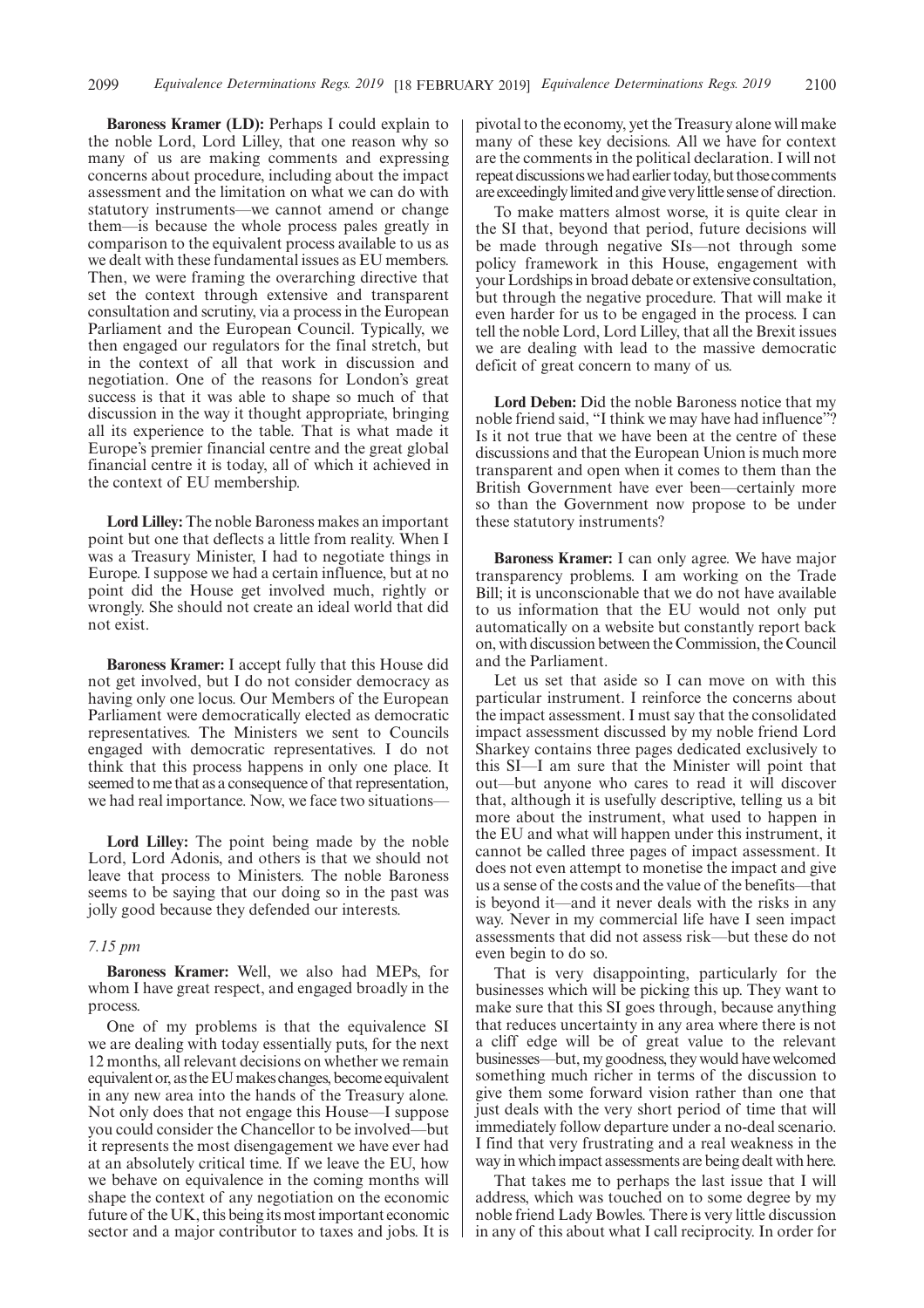#### [BARONESS KRAMER]

equivalence for the industry to be able to function without any kind of cliff edge in no deal, not only does the UK need to provide equivalence but the EU needs to grant equivalence as well. In many instances it has not done so, but it may do so in the future. My interpretation is that at the moment it is doing so only in areas where it thinks that not granting equivalence would cause financial instability, rather than looking at broader market access issues.

I take this as a real shot across the bows that we need to take on board, framing the EU intent as to where it will take future negotiations in this area. That is important and I am rather concerned that the Government do not deal with those kinds of issues in this impact assessment, because an honest discussion of that is crucial for businesses as they use the product and everything that we are printing to try to understand what the context is going forward. It has made me feel very gloomy that we will see a much more fragmented set of financial services. I am sure that London will remain a crucial global centre, but I can see the way in which the pattern is developing. It will have some very significant rivals that will take away very significant pieces of business. Over the long term that has real consequences for the UK.

In all that we have here there is one last issue which perhaps the Minister would address, because it could be my deficiency in reading all of this. At the moment we know that third countries operate, as it were, within the EU because the EU has granted them equivalence. As I understand it, the UK will be granting identical equivalence under this SI for the day that we leave if it is a no-deal scenario. But I am unclear about how many of those third countries are granting us reciprocal equivalence. Not only do we have questions about in which areas the EU is granting us third-country equivalence, I am not clear where we stand, for example, in terms of the US. Will we be granting the US equivalence using exactly the same pattern as that of the EU currently? It is not clear whether the US is granting us equivalence and on what terms—and that is just one of the many different countries with which we have built up a kind of network through mutual equivalence that has been established over the years.

Equivalence is extraordinarily complex. It is not a matter of a simple one-hour discussion about four or five easy to understand factors. It is exceedingly complex, it often comes with conditions and it may be limited in a whole variety of ways such as by time and by content. It may have many issues attached to it, and therefore negotiating new equivalence arrangements from scratch would concern me a great deal. I say that in particular because of what we have seen with some of the trade deals, where Liam Fox was absolutely confident that we could take existing trade deals between the EU and the 71 other countries with whom we had free trade agreements and roll them over. He has now been woken to the fact that most of those countries see this as an ideal opportunity to improve their position and to renegotiate. It has become a much slower, much more difficult and much more complex process. I want to try to understand where we are with our equivalence agreements, because potentially the situation is exactly the same. It is very different having an equivalence agreement to have access to the market in the UK from having access to a market of 500 million people. I do not know how many of these equivalence agreements are in play.

**Lord Tunnicliffe (Lab):** My Lords, I shall be brief on this instrument and brief to the point of extinction on some of the others. I wish I thought that that would have any significant impact on the length of the debates we are going to have, but I fear that my brevity may be somewhat wasted tonight.

Every time we look at a bunch of these instruments, I hope to be forgiven for making the simple, formal statement that I regret being here doing these SIs. Her Majesty's Government should rule out no deal. The Prime Minister is behaving irresponsibly in not doing so, but unfortunately no deal seems increasingly possible. From my limited understanding of history, most bad things that have taken place were by accident. Unfortunately we have a Government who are playing a game of chicken and hoping that the EU will blink first without realising that one of the outcomes of a game of chicken is mutual disaster. Accordingly, we will not obstruct Her Majesty's Government's legislation in preparing for no deal because it is a genuine probability. It was good that at least one speaker in the debate—I think that it was the noble Earl, Lord Kinnoull—pointed out that industry needs these SIs in order to get on with its business.

Virtually all the Treasury SIs have three parts. They tend to transfer functions, to transfer references, and to have a little policy where a decision has to be made if it is not self-evident where the status quo lies. This SI is similar. Its substance is set out in Regulation 2(1), which states:

"The Treasury may, by direction",

and so on. In the Explanatory Memorandum there is a very important statement on this power:

"It provides ministers with a temporary power, for up to twelve months after exit day, to make equivalence directions and exemption directions for the EU and EEA member states. This power is intended to be used only in cases where it is necessary to make equivalence decisions for the EU and EEA member states quickly and efficiently to support UK market activity and the continuity of cross-border business".

Unfortunately, nowhere in the SI is that assurance made. There is no limitation on the powers in the statutory instrument itself. As a minimum I hope that the Minister will repeat the essence of what is in the Explanatory Memorandum and assure us that this power is designed to be very limited. As I understand it, the power can be and in fact will be used after exit day. What I would value is if the Minister could explain the parliamentary process that will be associated with it because, so far as I can see, it boils down to nothing. I assume it just boils down to a Written Ministerial Statement. I hope that he can give us some more comfort that whenever this power is used, we will know about it and that he will be making a statement of some kind.

Finally, towards the end of Regulation 2—one usually runs out of energy before one gets to the end of these—paragraph (6) states:

"The power of the Treasury under paragraph (1) includes the power to revoke or vary an equivalence direction at any time".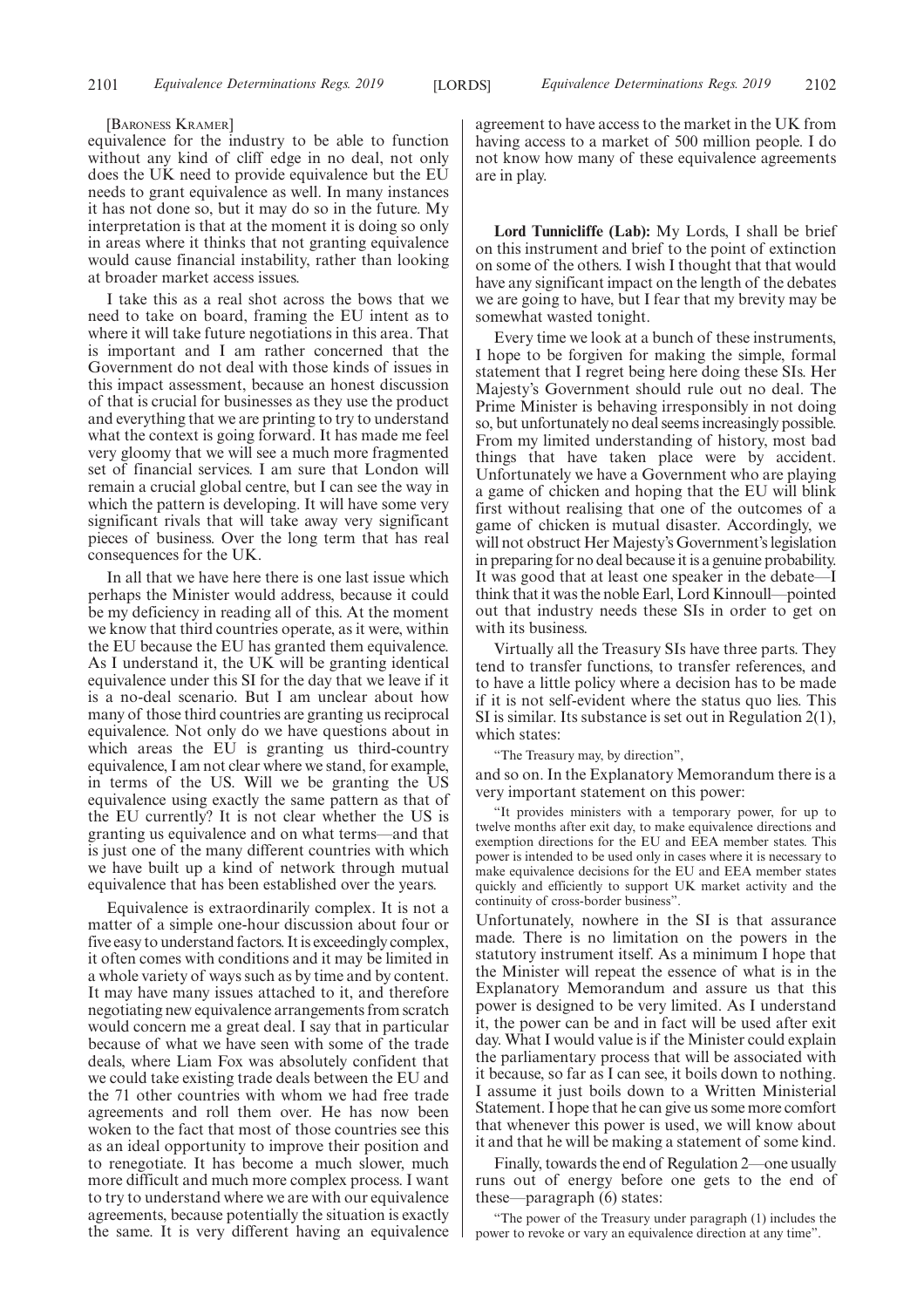Could the Minister make it clear whether that paragraph dies after 12 months, like the power in paragraph (1)? The power to revoke or vary an equivalence direction which seems almost as powerful as the power to create a direction—is pretty important and should die at the same time as the power in Regulation 2(1).

I will not make any other general comments, other than to note that all the SIs this evening, as far as I can tell, do not have reciprocity. The whole issue of the negative impact that leaving without an agreement brings is that there is no reciprocity. All we can do is create the rules that allow us to make the move towards the EU, and we have to hope the EU sees the sense in making reciprocal powers. This is just one more reason why crashing out of the EU is a thoroughly stupid thing to do.

### *7.30 pm*

**Lord Bates:** We could probably start with agreement across the House in saying that that is certainly something the Government do not want to happen. There is a very easy way for the noble Lord to ensure that that does not happen: to ensure that his colleagues support the deal before the House. This would then be unnecessary. This is not in any shape or form an objective this Government relish. It is a possibility that any prudent Government must prepare for. That is its status—nothing more, nothing less.

Given that we are going to be in for five substantial debates tonight, I will set one thing in context at the beginning. I will not cover some of the points, because I know they will come up in later debates, so I will try to not test the patience of the House by repeating answers five times to five different SIs. I will try to keep them as concise as possible so we can move through them at some pace.

I thank the noble Lord, Lord Sharkey, as the official spokesman for the Liberal Democrats and the noble Lord, Lord Tunnicliffe, as the official spokesman for the Opposition, for stating their intent to let this legislation go through, because they recognise that whatever their concerns—there is a greater concern to ensure that there is a functional statute book in the unlikely event of no deal. I recognise that responsible approach, and I am sure it will be welcomed by the industry. The noble Earl, Lord Kinnoull, and the noble Lord, Lord Leigh, spoke from that perspective.

I want to put this on record, because I think it is really important. In their presentations the noble Baroness, Lady Kramer, set out brilliantly and the noble Baroness, Lady Bowles, set out extremely well—and indeed the noble Lord, Lord Sharkey—the outstanding work that the Parliament and the Commission did in regulation. The UK has been a leader, an influencer and a shaper of regulation. It really has been a good process. Every single one of the SIs we are dealing with through this entire process has gone through that scrutiny. We are not dealing with something that has never been thought of before; this already exists and has been subject to scrutiny—not only in the Parliament but, let us not forget, in another important group that does incredible work in this House: the European Union Committee and its six sub-committees. They scrutinise all the regulations and directives that come out. Then we had the European Union (Withdrawal) Act, in which we said—because it included a revocation of the European Communities Act 1972—that we needed to bring a lot on to the statute book. That is what we are doing: bringing on SIs, directives and regulations from the EU that have been subject to scrutiny by a UK Minister, the European Parliament and your Lordships' House in the sub-committees, at the instruction of Section 8 of the European Union (Withdrawal) Act. Many of us recall the long and painful process of that working its way through the House. I looked it up: we spent 10 hours on Section 8, which gives us the powers and sets up the process we are now following.

The idea is sometimes presented that somehow what we are doing here is bringing onshore a whole load of stuff that we have never prepared for and that industry has not had any clue about dealing with. Industry is working with it, and we are now bringing it onshore. The process by which we deal with new regulations in future—the point made by the noble Lords, Lord Lilley and Lord Leigh—is something we need to look at. What we are doing at the moment is bringing across what is already in existence and has already been considered through a rigorous process, and putting it on the UK statute book.

**Baroness Kramer:**Perhaps this is my misunderstanding, but as I read the SI I did not have the understanding that the Treasury, following exit day with no deal, would be able to act only in exact accordance with the pre-existing rules established under European directives but that it could make fresh and new decisions to revoke, effectively amend or make new decisions for a 12-month period; a process would appear at some point in that time that was not Treasury-only, but it would be structured around a negative SI. I thought that was part of this whole package.

**Lord Bates:** The powers the Treasury will have are the powers the Commission currently has. The Commission cannot have them because we will have left the EU without a deal. Somebody therefore has to have them, and it goes to the Treasury because that is the equivalent body. Where the European markets authority was the regulator, that is transferred to the regulator here. We aresimplydoingallthethingsthenobleLord,LordTunnicliffe, has said at least two dozen times when we have discussed these points. He looks to see if we are actually following the rules as set down in Section 8 of the European Union (Withdrawal) Act. That is what we are doing. We are not making substantial policy changes, just correcting deficiencies and making fixes. The noble Baroness is absolutely right; that is the process.

**Baroness Kramer:** I accept what the Minister says. The Treasury in effect becomes the Commission, but without the checks and balances that normally exist on the Commission because we do not have the democratic process. That is the only point I am trying to make.

**Lord Bates:** I know the noble Baroness is seeking to make a point, but the Treasury does have a representative in your Lordships' House. I know the noble Lord, Lord Deben, thinks, with the Chief Whip present, that I will be here today, gone tomorrow. That may well be the case.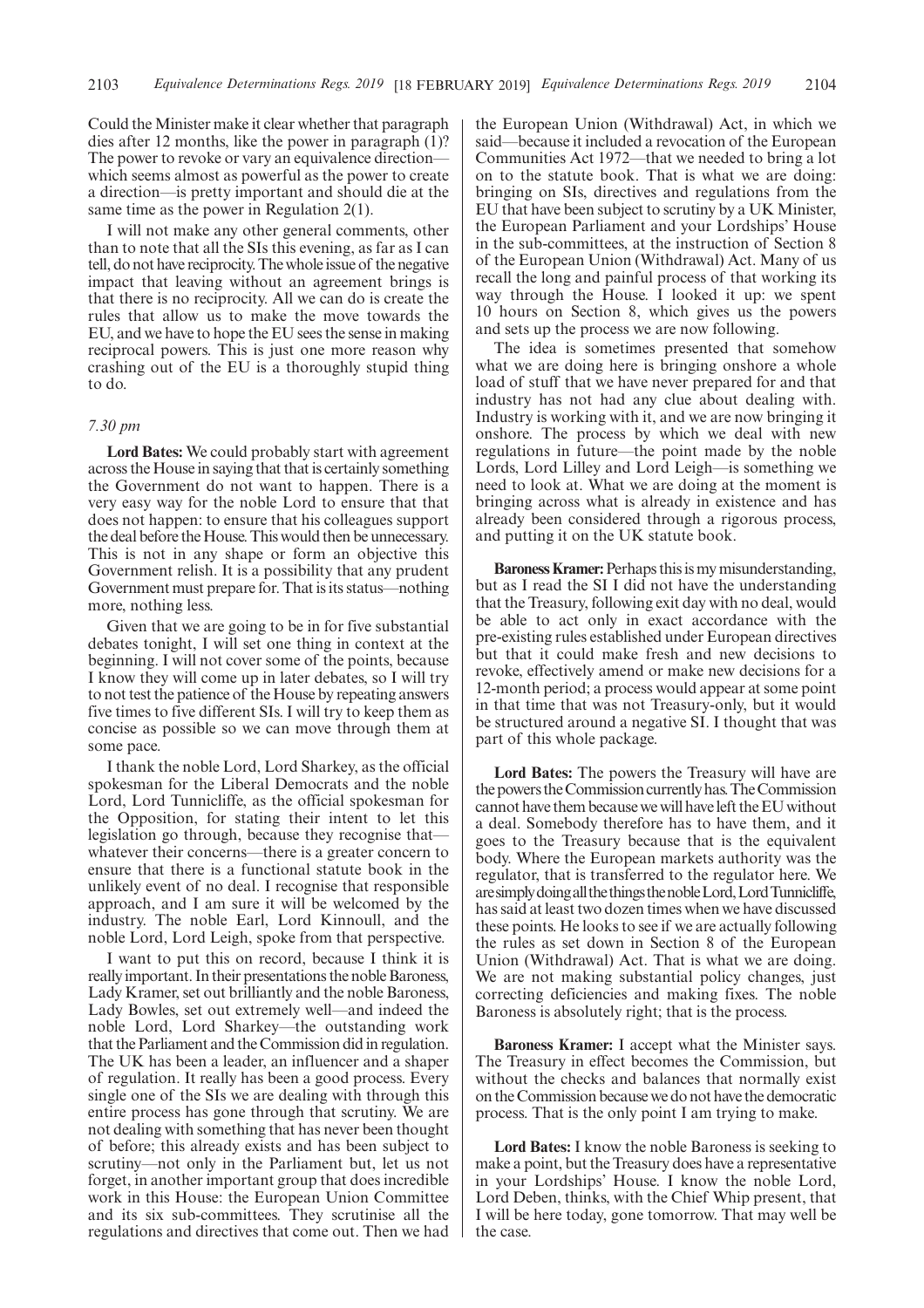**Lord Deben:** The only suggestion I made was that the noble Lord might not be here in 10 years' time. That is a very different comment.

**Lord Bates:** Perhaps the noble Lord was not aware that he and I served in the same Government 25 years ago. He was a personal hero of mine because he abolished the hated Cleveland County Council and returned it to the North Riding of Yorkshire, which was greeted with absolute acclamation. However, it was still not enough to get me past the 1997 general election, so I find myself here in your Lordships' House. Indeed, the noble Lord, Lord Young, was there 40 years ago—so there is form.

My point is that the Treasury is accountable to Parliament. It is possible to question a Treasury Minister here in the House of Lords in the way that noble Lords could not question a Commissioner in the House of Lords, so I do not want us to run down that particular track. Nor do I want to overegg the situation and say that it is perfect. We are having to prudently prepare for a set of circumstances that nobody in this House wants but for which we need to prepare because the industry requires that assurance.

Let me try to deal with some of the specific points in this debate. The noble Baroness, Lady Kramer, asked what third countries will do to declare the UK equivalent. The Treasury and the regulators have been in close contact with third-country authorities, including the United States regulators. We expect to replicate all arrangements with third countries which are based on equivalence. The UK will have grandfathered all existing Commission decisions through the EU withdrawal Act, and there will be retained EU law—the point I referred to.

The noble Lord, Lord Tunnicliffe, asked about a no-deal scenario, and I have dealt with that.

The noble Baroness, Lady Kramer, asked why the negative resolution procedure is considered appropriate for equivalence. We went through this whole area. I will not repeat it, but, if the House will bear with me, it is good that the usual channels are here. As part of the EU withdrawal Act, there was intense discussion and debate about the correct process for considering the large body of regulation that would be coming onshore. A comprehensive system of scrutiny—involving sifting committees, the Joint Committee on Statutory Instruments and the Secondary Legislation Scrutiny Committee—was set out for your Lordships, and it has been working. I am sure that the noble Lord, Lord Adonis, will come back at a later stage to some of the debate we had, which was probably as interesting to me as it was to him as we listened to Sub-Committees A and B. But the reality is that that scrutiny work is going on through your Lordships'House and is following exactly the process set out in the Act and agreed through the usual channels.

The noble Baroness, Lady Bowles, said that the legislation is hard to follow. The Government are committed to ensuring that the law is transparent and accessible. That is why the National Archives will publish online a collection of documents capturing the full body of EU law as it stands on exit day. It will also gradually incorporate retained direct EU legislation into the Government's official legislation website, legislation.gov.uk. She also asked whether decisions will be reviewed every three years because of the forthcoming SI. The future Treasury SI deals with making sure that equivalence directions fit into part of the existing FSMA framework. It does not mean decisions will be reviewed every three years.

Further, the noble Baroness asked why the SIs are being undertaken in such a piecemeal way and wondered why changes cannot be assessed holistically. A number of legislative changes will be necessary to ensure that there is a functioning statute book on exit day. HM Treasury has been as open as possible about this legislation and the potential impact, particularly by publishing draft legislation in advance of laying, alongside explanatory policy decisions.

The noble Lord, Lord Sharkey, asked whether we could provide examples of consultation on proposed rule changes. The regulators have undertaken extensive consultations on the proposed changes to their rules and technical standards. However, the powers in the EU withdrawal Act allow them to proceed without consultation, where necessary, to ensure that the necessary regulations are in place for exit day.

Does relying heavily on secondary legislation leave room for departments to push through unpopular or controversial legislation? These are powers granted under scrutiny by the EU withdrawal Act, as I have already explained.

Let me turn to another point raised by the noble Lord, Lord Sharkey, and my noble friend Lord Deben. They asked why we have chosen a 10-year appraisal period. This is not about when we review the legislation; this is a technical issue about the period over which the costs are allocated. We have committed to further analysis and, if the SIs come into effect, we will need to consider what an appropriate time is, but it will be much less than 10 years.

The noble Lord, Lord Sharkey, asked about consulting and whether we would allow more than is quantified in the impact assessment. The limitations set out in the impact assessment would not be overcome by consultation at this stage. Firms need to consider all the changes made by these SIs, alongside the broader changes that occur at the point of exit, which cannot be known in advance.

The noble Baroness, Lady Bowles, asked why we have not mentioned the public in the commentary. Consumers benefit from both competition and financial stability. This instrument will allow the Government to have due regard to both.

The noble Lord, Lord Sharkey, asked why no one has come forward to provide transparency around the costs of Brexit. The impact assessments for these SIs focus solely on their direct impacts; the wider costs of Brexit were covered in the cross-government analysis.

When we talk about the costs of these SIs, which just bring onshore regulations that already exist, has anybody thought for a moment to consider what the costs would be if we did not have them ready by exit day? What would that mean for the financial services industry? It would be cataclysmic. It is absolutely the reason that the noble Lords, Lord Sharkey and Lord Tunnicliffe, were right to say that, while they recognise the need for scrutiny, they also recognise how important it is for the industry that we get these measures through.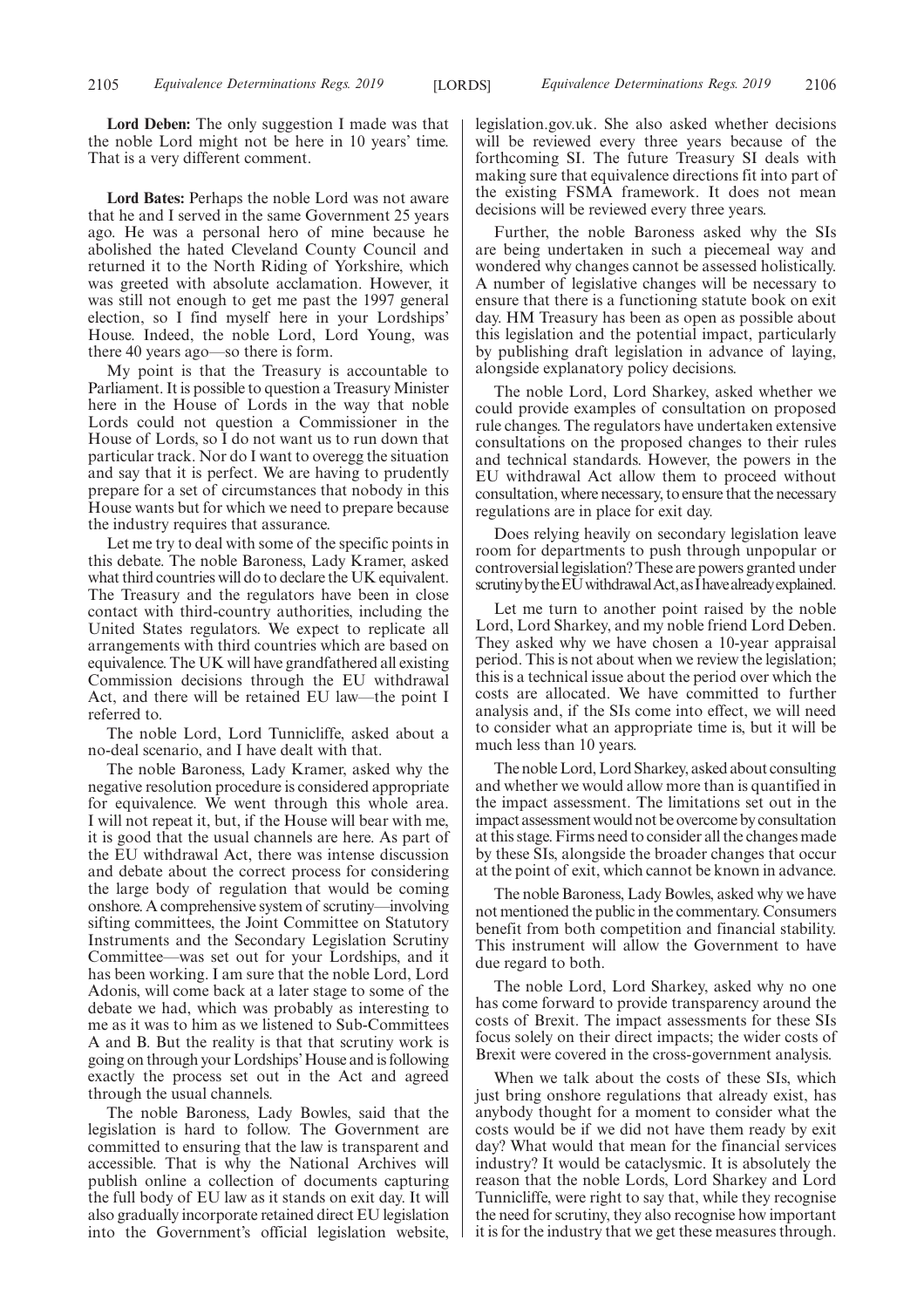I will come back to some of the other issues in later debates on this evening's SIs.

### *7.45 pm*

**Lord Tunnicliffe:** Will the noble Lord consider my point on paragraph 2.1 of the Explanatory Memorandum? It assures us that these powers will be used in a narrow way to manage the transition and not to introduce new policy. That is quite a strong statement, but it is nowhere on the record and there is nothing in the instrument to limit the use of the powers mentioned in paragraph 2.1.

**Lord Bates:** The noble Lord did ask me to assure that that will apply, and I am happy to do so. With those assurances, and conscious that we will touch on many of these matters again later in the evening, I beg to move.

*Motion agreed.*

### **Official Listing of Securities, Prospectus and Transparency (Amendment etc.) (EU Exit) Regulations 2019** *Motion to Approve*

*7.47 pm*

### *Moved by Lord Bates*

That the draft Regulations laid before the House on 21 January be approved.

**The Minister of State, Department for International Development (Lord Bates) (Con):** My Lords, I beg to move that the House considers the draft Official Listing of Securities, Prospectus and Transparency (Amendment etc.) (EU Exit) Regulations 2019—

**Lord Tunnicliffe (Lab):** For once, it would be nice to get it right. The Minister is moving that they be approved.

**Lord Bates:**I am always very happy to take correction from the noble Lord. If he would like, I am happy to ask that the House approve these regulations.

Let me try again. The Treasury has been undertaking a programme of legislation to ensure that, if the UK leaves the EU without a deal or an implementation period, there continues to be a functioning legislative and regulatory regime for financial services in the UK. The Treasury is laying SIs under the European Union (Withdrawal) Act to deliver this, and a number of debates on these SIs have already taken place here and in the House of Commons. The SI being debated today is part of this programme.

The SI will fix deficiencies in UK law relating to the UK's listing regime, prospectus regime and transparency framework to ensure they continue to operate effectively post exit. The approach taken in this legislation aligns with that of other SIs laid under the EU withdrawal Act, providing continuity by maintaining existing legislation at the point of exit but amending where necessary to ensure that it works effectively in a no-deal context.

Turning to the substance of the SI, many noble Lords will be familiar with the prospectus directive, the transparency directive and the consolidated admissions and reporting directive, or CARD, and with related legislation that is implemented into UK law to set the listing regime, prospectus regime and transparency framework that regulate capital markets activity in the UK.

The transparency directive harmonises transparency requirements across the EU by requiring issuers with securities, such as shares and bonds, admitted to trading on a regulated market to disclose a minimum level of ongoing information to the public. It built on and amended CARD, which co-ordinates the conditions for the admission of securities to official Stock Exchange listing.

A prospectus contains information on an issuer that is seeking to offer securities to the public or is seeking admission to trading on a regulated market. The information they provide is used by investors to make investment decisions. The prospectus directive contains the harmonised rules governing the content, approval, format and distribution of the prospectuses that issuers must produce when securities are offered to the public or admitted to trading on a regulated market in a member state of the European Economic Area.

In a no-deal scenario, the UK would be outside the EEA and outside the EU's legal, supervisory and financial regulatory framework. The UK legislation implementing the prospectus directive, the transparency directive, the CARD and related legislation therefore needs to be updated to reflect this to ensure that the UK's listing regime, prospectus regime and transparency framework operate properly in a no-deal scenario. These draft regulations therefore make the necessary amendments to the retained EU legislation to ensure these regimes are operable in a wholly domestic context.

First, this SI will transfer responsibility for powers and functions currently within the remit of EU authorities to the appropriate UK institutions. Specifically, it will transfer powers from the European Commission to HM Treasury, such as the ability to make delegated acts pursuant to the relevant legislation. It also transfers powers to the Financial Conduct Authority from the European Securities and Markets Authority to create and amend certainbindingtechnicalstandards.Thistransferof functions mirrors the current split between the legislative power of the Commission and the regulatory role of ESMA.

Secondly, it alters the scope of the legislation by ensuring that, post exit, EEA issuers wishing to access the UK's capital markets will be required to have their prospectuses approved directly by the FCA, as any other third country would have to do. Currently, EEA issuers can passport prospectuses approved by other EEA regulators for use in the UK. This aligns with the approach taken across other financial services SIs laid under the EU withdrawal Act.

The SI also introduces grandfathering arrangements that will allow any prospectus approved by an EEA regulator and passported into the UK before exit day to continue to be used up to the end of their normal validity, as well as supplemented with additional information. The end of validity is usually up to 12 months after the prospectus is approved.

Thirdly, this SI extends the exemption under the prospectus directive for certain public bodies from the obligation to produce prospectuses to the same set of public bodies of all third countries post exit. If a UK-only approach were taken, EEA state public bodies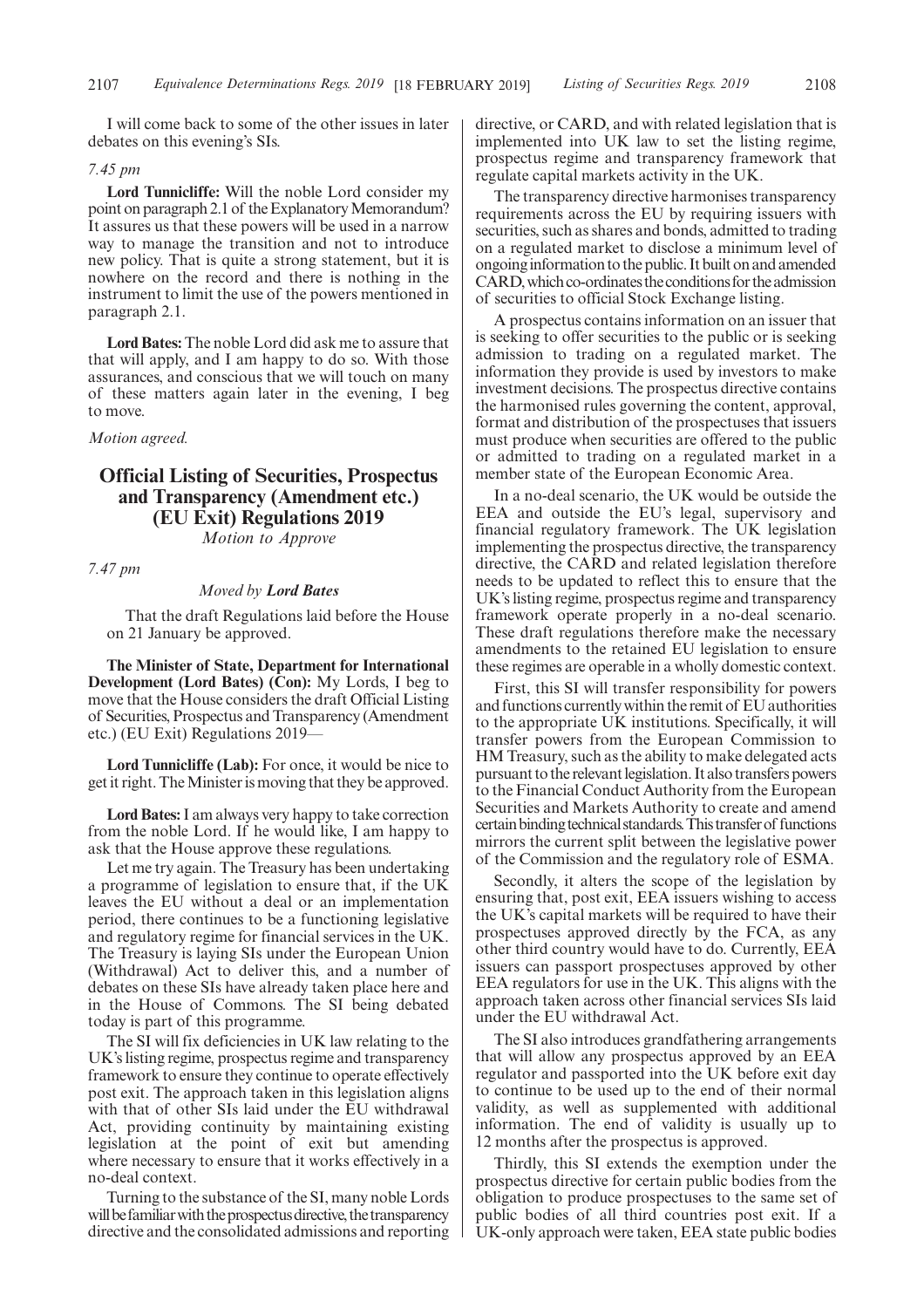#### [LORD BATES]

that are currently accessing the UK market would be obliged to produce a prospectus to issue securities in the UK that they would not be required to do to issue securities in EEA states. Additionally, extending the exemption to public sector bodies of third countries is consistent with the UK treating EEA member states and third countries equally.

Fourthly, as the explanatory information for this SI states, in a no-deal scenario, the Treasury intends to issue an equivalence decision, in time for exit day, determining that EU-adopted international financial reporting standards can continue to be used to prepare financial statements for UK transparency and prospectus requirements. This will allow issuers registered in EEA states with securities admitted to trading on a regulated market or making an offer of securities in the UK to continue to use EU-adopted IFRS when preparing their consolidated accounts. This decision is consistent with the Government's approach to provide continuity following the UK's exit from the EU. This has been welcomed by the industry and is supported by the Financial Conduct Authority.

Additionally, this SI removes obligations within retained EU law for the FCA to co-operate and share information with EU regulators, as this obligation, with no guarantee of reciprocity, would not be appropriate as of exit day. However, the FCA will still be able to co-operate with EU regulators through the existing framework in the Financial Services and Markets Act as it is currently able to do with all other third countries.

This SI makes further amendments to retained EU and UK legislation to ensure that the UK's listing regime, prospectus regime and transparency framework operate effectively once we leave the EU. It is important to note that, while this instrument covers the UK legislation implementing the prospectus directive, there is no power to domesticate the provisions of the prospectus regulation that apply from July 2019 in the Financial Services (Implementation of Legislation) Bill. These additional provisions make significant changes to the prospectus directive.

Certain provisions of the prospectus regulation have applied since July 2017 and July 2018, with the remainder of the legislation due to apply from July 2019, after the UK leaves the EU. It is the Government's intention to domesticate the remaining provisions as they will constitute the prospectus regulatory regime from July 2019. However, the EU withdrawal Act will only convert EU legislation into UK law that is already in force and applies immediately before exit day. Therefore, remaining provisions of the prospectus regulation will be domesticated via a statutory instrument laid under the Financial Services (Implementation of Legislation) Bill. The Bill, as currently drafted, requires the affirmative resolution procedure for every statutory instrument made under it, providing Parliament with an opportunity to debate and discuss each file that the Government are implementing. This change, I acknowledge, was as a result of the scrutiny the legislation received in your Lordships' House, and we are grateful for it.

The UK has played a leading role in shaping the prospectus regulation for the benefit of consumers and industry. It is welcomed by industry and acts to cut the cost to business of producing a prospectus in the UK.

The Treasury has been working closely with the Financial Conduct Authority in the drafting of this instrument. It has also engaged the financial services industry on this SI, and will continue to do so going forward. On 12 December 2018, the Treasury published an instrument in draft, alongside an explanatory policy note on 21 November 2018, to maximise transparency to Parliament and industry.

The Government believe that the proposed legislation is necessary to ensure that the UK's listing regime, prospectus regime and transparency framework can continue to operate effectively post exit, and that the legislation will continue to function appropriately if the UK leaves the EU without a deal or an implementation period. I hope noble Lords will join me in supporting these regulations, and I commend them to the House.

**The Deputy Speaker (Lord Geddes) (Con):** My Lords, for the avoidance of doubt, I say that the Motion before the House is that these draft regulations, laid before the House on 21 January, be approved. The Question is that this Motion be agreed to.

### *Amendment to the Motion Moved by Lord Adonis*

At the end insert "but this House regrets that no consultation was undertaken on this instrument despite the impact on businesses, particularly those involved in capital markets."

**Lord Adonis (Lab):** My Lords, perhaps also for the avoidance of doubt I should make it clear to the noble Lord, Lord Sharkey, that this is not a fatal amendment; it is a regret amendment. I have laid other amendments to the later statutory instruments.

The noble Lord, Lord Lilley, who made a fleeting appearance in our proceedings earlier, said that I have a reputation in the corridors of the House for being obsessive about these statutory instruments. I take that as an extreme compliment because, in my experience of politics, it is only the obsessive people who tend to get things done. Indeed, it is because of the Brexit and Eurosceptic obsessives, whose work goes back now 30 years, that we are in this mess to begin with. If it was not for obsessive anti-Europeans and Brexiters we would not be here. It is time for obsessive moderates like myself to start asserting ourselves. Unless the obsessive moderates assert themselves, the obsessive extremists, who seem to have taken charge of both our major political parties at the moment, will triumph. That is not in the national interest. I plead guilty to being an obsessive. I shall be obsessive about many more of these instruments, both this evening and for many days to come, because it is in the public interest that we are.

When the Minister, for whom I have great respect—I never cease to be astonished that he and the noble Lord, Lord Young, are still members of this Government as they are one of the most extremist Governments I have ever observed in my political lifetime—says that these regulations are necessary in order that we do not crash out with no deal, it is the Government of which he is a member that have a unilateral power to end no deal. This evening the Government could end the prospect of no deal by either making clear that they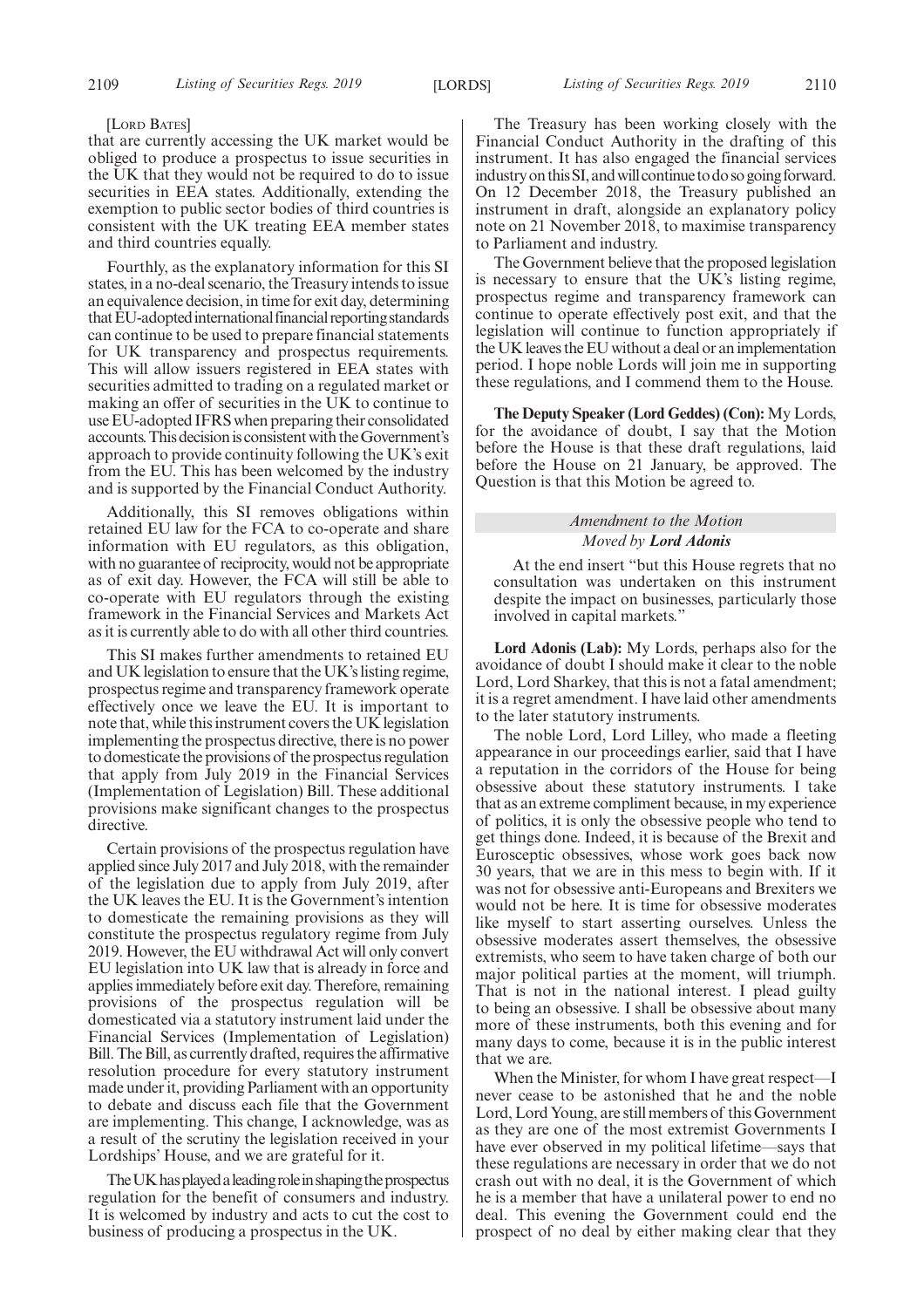will apply for an extension of Article 50 or by using the power that they have to unilaterally revoke Article 50. For the noble Lord to try to cast on us the responsibility for a no-deal Brexit, which is entirely the creation of Her Majesty's Government, is a true Alice in Wonderland situation.

### *8 pm*

Part of the reason I tabled this amendment is to encourage a wider debate. When it comes to the handling of financial services, we see the immense harm that will be done by Brexit at large and by any form of hard Brexit to Britain's international position and trade. I can see many noble Lords around the House who are much more expert in this area than I am; we heard earlier from the noble Earl, Lord Kinnoull. I am not an expert; I come at this as a lay man. I read the debates to understand what has been happening in the financial services sector, which is one of the most important sectors of our economy. It made a £119 billion contribution to the UK's economy last year; is 6.5% of our total economic output, with half of that being generated in London; and contains about 5,500 UK firms which use existing EU passporting rights to do business. We are talking not about small matters here but about the fundamental economic interests of the country and of a huge number of people whose livelihoods depend upon this sector, so I make no apology for detaining the House on this matter and becoming obsessive. I think we need more people to be obsessive about the economic good health of this country before it goes down the plughole in coming months and years if Brexit proceeds.

Looking at the history of the policy in relation to financial services alone, although there are much wider issues at stake, it is striking how far removed the current situation is from the aspirations even of the Government after the referendum three years ago. They then talked about keeping very close to the single market, the importance of having mutual recognition and maintaining passporting. The current Chancellor of the Exchequer said it was the fundamental objective of British policy to seek to negotiate that at the beginning. We have now moved in a steady retreat from that to an equivalence regime which the Chancellor himself condemned as inadequate in repeated speeches last year, so not only the negotiating position of the Government but what they actually negotiated in the political declaration was criticised as grossly inadequate by the Chancellor only months before. Now we have the obscenity of debating a no-deal situation which the Government had said was never their policy and which they now regard as being little short of calamitous for the country, to judge by the no-deal policy statements and technical papers that they published last year. We are in an extremely difficult situation. Although the argument for having the statute book in good order is there, there is a much bigger argument for us not proceeding with no-deal Brexit in the first place, taking it off the table entirely and having a more fundamental assessment of whether Brexit in any form is the right thing for us to do.

When it comes to the regulations we are talking about now, the issue about consultation is important. Unusually, for this instrument we have an economic impact assessment. It is not quite clear to me why it was decided that we would have one on this set of regulations but not on others and I await with interest the letter that the Minister will send to the noble Lord, Lord Trefgarne, and my noble friend Lord Cunningham about the handling of impact assessments and consultation in future. However, we have an impact assessment for these regulations and it is extremely concerning. It states that there will be significant costs as a result of the duplication and the other requirements which are brought about by these regulations. The annexe to the impact assessment states that the monetised familiarisation cost per firm will be £700, and that the total familiarisation cost to all impacted firms of this instrument alone—and we will debate three others this evening, let alone the cascade to come—will be £1.5 million.

As somebody who has occupied a position similar to that occupied by the noble Lord, Lord Bates, I know that the first thing one does when looking at reports of this kind is to go to the footnotes, which contain many of the most revealing statements. The whole basis of the calculation of the costs involved in these regulations depends on the validity of the figure of 2,113 business being affected. That is a suspiciously precise number, but the figure of 2,113 has a footnote, footnote No. 10, which is a masterly piece of construction by civil servants. It states:

"This figure is the number of issuers currently listed (as of 16 November 2018). This figure should be considered the minimum number of issuers that will be impacted by this SI, as other firms such as advisors will also be impacted, though this is difficult to quantify".

That means that the Treasury does not have clue how many people are actually going to be affected by this. It will include a plethora of other organisations, such as advisers, consultants and boutique firms. Noble Lords who know far more about this sector than I do will be able to tell us that. All these organisations will be affected by these regulations and, if this economic impact assessment amounts to anything, they will be hit by the £700 per firm familiarisation cost. I suspect that is a conservative cost; when I wade through what the changes to listing requirements will be when they are duplicated as we leave the EU with no deal, I suspect the figure could end up significantly higher.

That refers directly to consultation, which is so important to this. What consultation has there been? I am now used to quoting the section on consultation to the House, and for some reason it always appears as paragraph 10 of the Explanatory Memorandum to these instruments. I am not sure how these instruments are packaged so that consultation is always paragraph 10; there is clearly a template. However technical and detailed the material before it, consultation is always in paragraph 10. In this case it does not say that consultation has not been undertaken on this instrument because the costs are negligible. It cannot say that because in this case there is an impact assessment which shows that the costs are far from negligible, so we have a complete non sequitur this time between paragraphs 10 and 11 of the Explanatory Memorandum. Paragraph 10 states:

"HM Treasury has not undertaken a consultation on the instrument",

and then we have the usual blather,

"but has engaged with relevant stakeholders on its approach",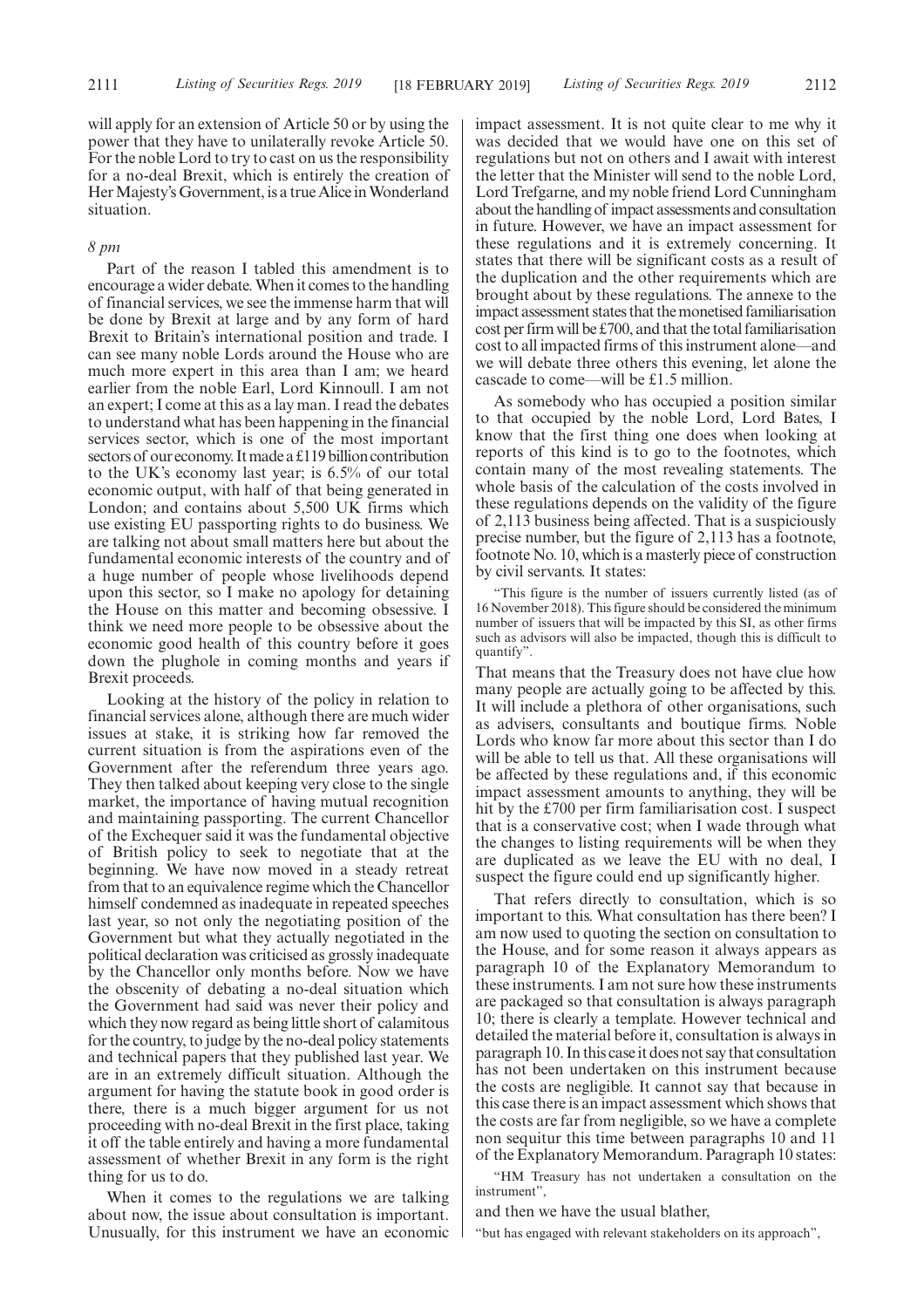### [LORD ADONIS]

without defining who the stakeholders are, what the engagement has been or what the response has been and then, after a nothing paragraph 11, paragraph 12.1 on impact states:

"There is an impact on businesses, particularly those involved in capital markets",

which is set out in the impact assessment. It seems to me fundamentally wrong. In a case of this kind where there is a significant impact which could become greater over time, as our rules diverge, where there has been an attempt to quantify that impact and where we have so many people affected—2,113 is the minimum number of companies directly affected, but the real number will be significantly higher—not to have undertaken anyconsultationissimplyandstraightforwardlyunacceptable. I repeat the point I make obsessively on these regulations: in no other context would this House regard it as acceptable not to have a consultation on changes of this kind. In any other context, the normal rules would apply. They require a Cabinet Office 12-week consultation with a proper opportunity for people to respond, and then the Government respond to the consultation and publish the consultation responses and their own response.

**Lord Bridges of Headley (Con):** I should declare an interest as I am an adviser to Banco Santander and take considerable interest in these matters. Is the noble Lord saying that the finance industry, including UK Finance, agrees with him that there has been no consultation whatever?

**Lord Adonis:** My Lords, there has been no public consultation. The bank to which the noble Lord is now an adviser may have been consulted. I do not know. He can perhaps tell us—because private sources of information are the main ones—whether it has been one of the organisations which have been engaged with privately by the Government.

**Lord Bridges of Headley:** I had not had direct contract with the Government on these matters. However, I shall read to the noble Lord a newsletter that has just come into my inbox from the CEO of UK Finance:

"We are working closely with members and partners with regard to onshoring, to emphasise continuity with EU law and to avoid sudden and unpredictable legal changes in the UK in light of a 'no-deal' outcome. We have to date assessed close to 40 legal instruments relating directly to financial services which have been published and/or laid in Parliament, with a handful more to come. We have also responded to a number of onshoring relating consultations issued by the Financial Conduct Authority … and the Bank of England"—

a point that I am sure the noble Lord will have heard Sam Woods make to the Select Committee in the other place last month. Therefore, what precisely does he mean when he says "no consultation"? Does he mean "no consultation" or "extensive engagement"?

**Lord Adonis:** I mean precisely what the Government themselves say in paragraph 10 of the Explanatory Memorandum of these regulations:

"HM Treasury has not undertaken a consultation on the instrument".

That is what I mean.

**Lord Bridges of Headley:** The noble Lord needs to be very clear, because that paragraph then goes on to say that the Treasury,

"has engaged with relevant stakeholders on its approach to financial services legislation under the European Union (Withdrawal) Act 2018, including on this instrument, in order to familiarise them with the legislation ahead of laying".

Therefore, there has been extensive engagement. Perhaps the noble Lord would be very precise on this matter.

**Lord Adonis:**My Lords, I read the words of paragraph 10 very precisely. Regarding the engagement with stakeholders, the noble Lord should be very careful about making himself a defence industry for the Treasury on these matters. The reality is that there has been engagement with stakeholders—it says so here. However, the only way that we will know about the engagement is if those who have been engaged with relay that to us. If they are fortunate enough to have former Ministers such as the noble Lord retained for these purposes, those people may tell the House via a circular route what has been happening. However, the way in which our parliamentary processes should work is that the consultation should be conducted formally and publicly, with the results being formally published and reported. That is not happening in the regime that is being set up at the moment.

The noble Lord is a former Minister in the Cabinet Office. It is the rules of the very department in which he was a Minister that require in all other circumstances, apart from these no-deal regulations, a formal 12-week public consultation. I am surprised that he should somehow think that it is adequate for that to be replaced by engagement with relevant stakeholders, undefined in paragraph 10.1. The noble Lord has aided the House greatly by starting to read out some of those who have been consulted with. There is no other way, apart from his intervention, in which we would have known who these stakeholders were. The way that this whole process is being conducted at the moment is utterly inadequate.

**Lord Bridges of Headley:** I am making the point that the noble Lord's amendment—I am obsessive about these things—includes the words "no consultation". This House should be absolutely aware that there has been plenty of engagement. I am sure that if he were to write to UK Finance and others, he would find out more. I totally accept the point that several on the Liberal Democrat Benches have made about the inadequacy of some of the processes. I was fully aware of that when we started and that point was well made. However, it is very important that when we have these debates we are very accurate. As far as I understand it—I have not been directly involved in this matter at all myself—there has been quite extensive engagement, so I would like the noble Lord to make that clear to the House.

**Lord Adonis:** My Lords, the noble Lord said that I should be precise and accurate. My amendment to the Motion says that,

"this House regrets that no consultation was undertaken on this instrument".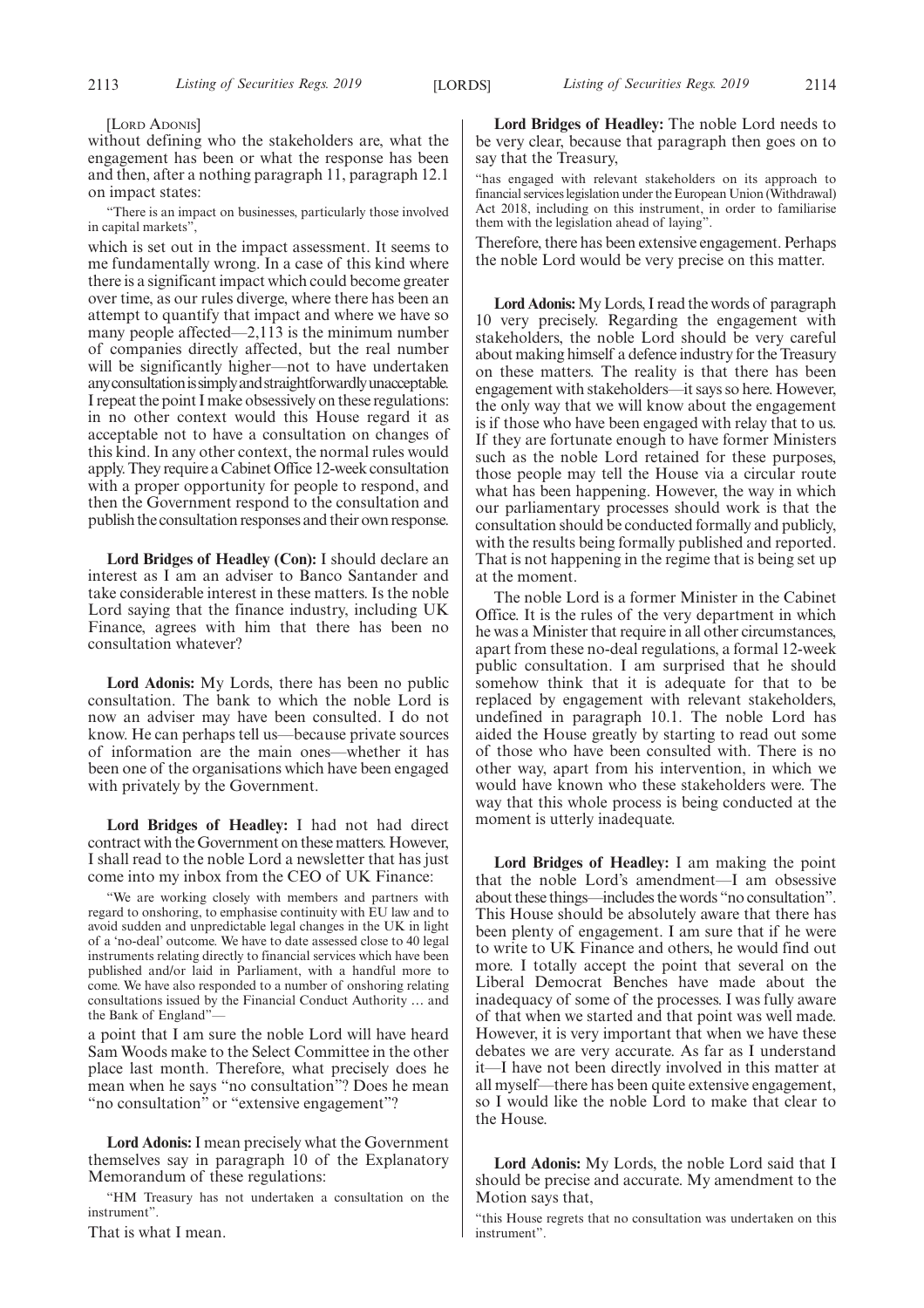Paragraph 10.1 of the Explanatory Memorandum in respect of these regulations says:

"HM Treasury has not undertaken a consultation on the instrument".

Those are the exact words, so I cannot understand at all the point that the noble Lord is making. He is trying to excuse the fact that there has not been a consultation by saying that there has been a lesser form of engagement. However, that engagement is not a substitute for formal public consultation. Is he suggesting that it is an adequate substitute?

**Lord Bridges of Headley:** I am more than happy to rise on this point. Obviously I would much rather not be in this situation, having voted to remain, but, given the time that we have, I think that the Treasury has done an extremely good job with the level of consultation that it has undertaken, as have the regulatory bodies. I completely understand the desire of the noble Lord and others in this House to have proper scrutiny of this SI, but I just wish to make sure that all Members of this House are aware of the situation. The noble Lord is quite right that there has been no formal consultation but there has certainly been extensive engagement and it is very important that we make that clear.

**Lord Adonis:** I am grateful to the noble Lord for making that clear. However, perhaps I may also make it clear to him that the time we have available is down to the Government. It is not because of some extraterrestrial force that has been at work; it is because of the Government that we are operating within these confines. It is therefore absolutely appropriate that noble Lords who do not accept that we should be in this straitjacket in the first place do not accept for a moment the point that the noble Lord has just made—that dispensing with normal parliamentary and government procedures in respect of consultation is satisfactory because we are limited for time.

#### *8.15 pm*

The situation that we are in at the moment is deeply unsatisfactory. We are imposing significant burdens on companies—burdens that extend to millions of pounds according to the Government's own impact assessment, which they themselves admit is conservative. We are doing so in pursuit of a no-deal Brexit, which almost nobody who has been engaged with it—to use the noble Lord's expression—finds satisfactory and almost all of whom would wish to rescind if they were given the opportunity. There has been no consultation in defiance of all the established rules of the Government and Parliament. This is unsatisfactory and therefore I beg to move.

**Lord Davies of Stamford (Lab):** My Lords, the noble Lord, Lord Bridges, has told the House, quite correctly, that at present he has a role with Banco Santander. Although in my case there is no possible financial interest and the relationship occurred 30 years ago, I ought, in order to be completely transparent, to reveal that when Banco Santander initially installed itself in this country in the 1980s, I was its financial adviser. I am very pleased that at that time I was connected with a transaction that has proved to be extremely fruitful for Banco Santander and the British economy. Therefore, I genuinely wish the noble Lord every success in the role that he is currently playing for this distinguished financial institution. It has expanded over the decades in this country and I hope that that happy position will continue, although all of us—at least, on this side of the House—have some fears about that at present.

There is no doubt about the importance of this issue. We are talking about financial transparency and disclosure. Anyone who knows anything about the financial markets knows that, together with the avoidance of conflicts of interest, those are the most important foundations of a successful financial marketplace. When either of those two foundations have been weak, the human race has invariably ended up substantially regretting it. People have been ruined and even economies have, sadly, been seriously affected.

The European Union now has a good system. Together with the United States, the European Union has the longest experience of successful financial regulation in this area. People come from all over the world to discuss with us how we do things here and very often they follow our example. That is very sensible and desirable for things such as the prospectus directive, which has been imitated around the world. The whole business of regular financial disclosure—annual reports, interim reports and so forth—have, again, been very widely imitated around the world. Everyone knows that if you want to have a financial market where companies can raise serious sums of money, these things are essential.

I have always had a strong feeling that the scrutiny of secondary legislation, both in the Commons and in the Lords, is the most dubious and problematic area of parliamentary activity and the one most in need of reform. Like everybody else in the two major parties, when we were on the Back Benches in the Commons we were regularly press-ganged—I do not think that is too strong a word—by the Whips to sit on statutory instrument committees. They were absolutely deplorable occasions. They were a real travesty of good parliamentary scrutiny. I used to hope that the public would never come into the sessions because they would be horrified at what we were doing. In fact, I never saw a member of the public there, although occasionally one would see lobbyists of some kind. However, the fact is that we had no opportunity to brief ourselves, no opportunity to question Ministers—although of course in the Lords we do have that opportunity, which is a great improvement—and we had the system that we have here, which was that we could not modify these instruments if we thought it necessary to do so.

How can Parliament possibly do its job, or make a contribution, if it cannot modify a proposition for a statute or Bill by amendment? This is quite extraordinary—complete rubbish—and we should do something about it. It results in an enormous amount of legislation going through that is not properly scrutinised. In this series of statutory instruments, we see literally hundreds of important statutes supposedly being renewed—although whether they are renewed or modified is something one can never be quite sure about—and going through at a rate of knots. No one can judge the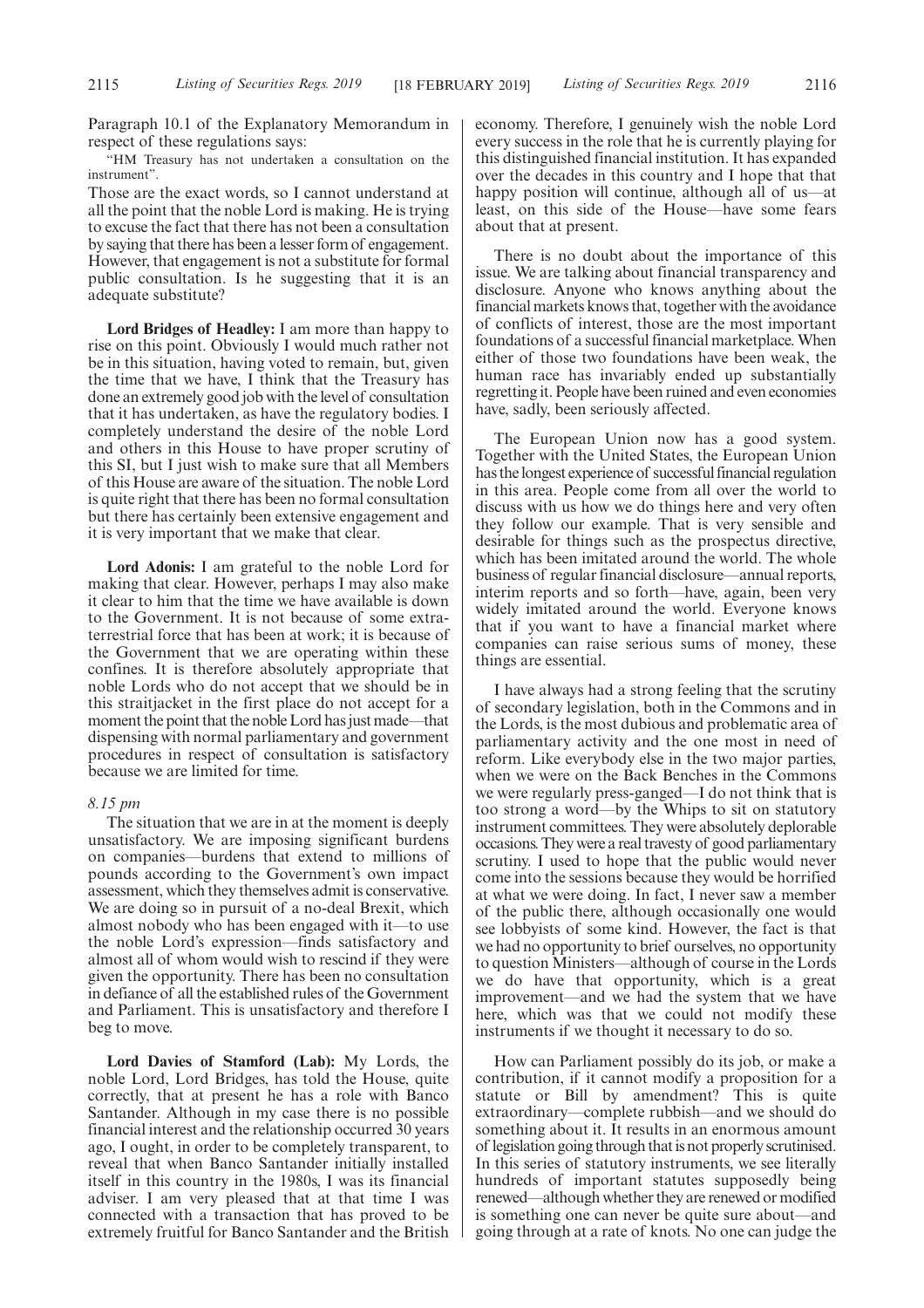[LORD DAVIES OF STAMFORD]

pace at which this is happening other than negatively; it is quite frightening, and a very bad moment for Parliament.

The situation is made much worse by the absence on these occasions of proper consultation or, in most cases, of impact assessments—as it happens, there is an impact assessment on the statutory instrument before us but, mostly, there are not. I want to clear up the controversy that exists between my noble friend Lord Adonis and the noble Lord, Lord Bridges. Consultation is an important term; it implies a set and standard process for consulting those likely to be impacted by legislation, and passing on to Parliament before it legislates—that is, before it is too late—the results of the interchange that has taken place with the stakeholders or parties who have an interest in the sectors of activity being regulated. This should be a standardised practice; we ought not to have to ask in each case, "What kind of consultation did you have? How many banks did you speak to? Who did you speak to: the directors, compliance officers, researchers, parliamentary affairs departments—a lot of companies have these kinds of things—or PR people?"

We should not need to ask these sorts of questions because we should know exactly what a consultation exercise involves. There should be—I am sure there is—a template in the Treasury and other serious departments, which indicates what you need to do to meet your obligation for a proper consultation when proposing legislation. A proper consultation has not been done here. What has happened here is engagement. The noble Lord, Lord Bridges, is proud of the distinction he has made but, frankly, engagement can mean what you want it to mean. No one knows, unless they have specifically asked the question, what it has actually involved, or indeed whom it has involved and not involved—who has been left out, perhaps deliberately, because the Government or department concerned did not want to hear some people's negative views.

All these things are possible if you do not have a standardised system of consultation. It should be a permanent part of parliamentary procedure that you expect that consultation has been carried out and that everybody knows the principles under which it has been conducted. That does not happen here, and so we face this situation where we are being asked to vote through a whole lot of legislation at great speed. We do not know whether the impact will be what the Government say it will be; we do not know whether other people have been asked their opinion, or who has been asked. That is a very unsatisfactory situation. Has there been no consultation in the way that there normally would be? Let us be honest about it.

I come to my final point. The reason why there has been no consultation in the way that ordinarily there would be is, we are told, that we are under tremendous pressure. I say to the noble Lord, Lord Bridges, and others on that side of the House that that is a form of blackmail. I would not dream of listening to blackmail, whether about my business life, my past, my private life, or my political or governmental responsibilities. Anybody who attempted to blackmail me would be thrown out of the door; there is no question about it—I would not be interested. The Government are saying, "You have to pass these things or there will be terrible consequences for British industry and all these different sectors. You will be at fault if you haven't done what we have told you to do". That is no good; we should not listen to such nonsense. This is the responsibility of the Government. They got us into this mess and they should be expected to do their best to get us out of it, or at least to minimise the damage that there certainly will be.

As my noble friend Lord Adonis has said, it is entirely the Government's fault that we find ourselves in this position. Any day they like, the Government could withdraw their notice to quit under Article 50. They could negotiate. We have been told by the continentals that any such request would be positively considered—that we could, if we wished, negotiate an extension to that date. More than that, the Government could have conducted these negotiations very differently. Unless I am very much mistaken, the Prime Minister accepted in December 2017 the idea that we would be permanently part of a customs union with the Republic of Ireland and therefore with the rest of the European Union. Then when she returned to the UK, she was rapped over the knuckles, or worse, by both the ERG and the DUP—two groups of extremists who have an unfortunate hold over British politics at the present time. She had to go back to the EU pathetically and say, "I am sorry, I thought I could agree that but actually I can't".

That is the whole history of this negotiation. It is deplorable. It has made us look idiotic across the world and, of course, has created a climate of uncertainty that is doing palpable, concrete economic damage to this country. This is a very important matter. We should show that we mean seriously what we say on the subject of consultation. It should be a standard provision—a right, if you like—which is respected, and always expected, in the case of new legislation put forward on a statutory instrument basis. Such is the importance of this matter and of recording our feelings on it that, if my noble friend feels moved to put his amendment to a vote, I will certainly support him.

**Lord Sharkey (LD):** My Lords, I can be very brief. I declare an interest as chair of the Hansard Society, which is almost as obsessed with the effective scrutiny of secondary legislation as the noble Lord, Lord Adonis, is. I agree with everything that the noble Lord, Lord Davies of Stamford, has said about scrutiny, but I also have no objection to this SI per se. After listening to the exchanges, I understand the difference between consultation and engagement, and I support the view of the noble Lord, Lord Adonis, that there should have been consultation as well as engagement on this SI and the other SIs that we are considering today.

**The Earl of Kinnoull (CB):** My Lords, I rise to put the case for poor old business because once again it is the Government who are being blamed. This SI is about access to capital. Without good access to capital, business is constrained and we do not have the means to create the wealth that we need in our country. I have a lot of experience with prospectuses relating to both equity and debt and I am old enough to remember,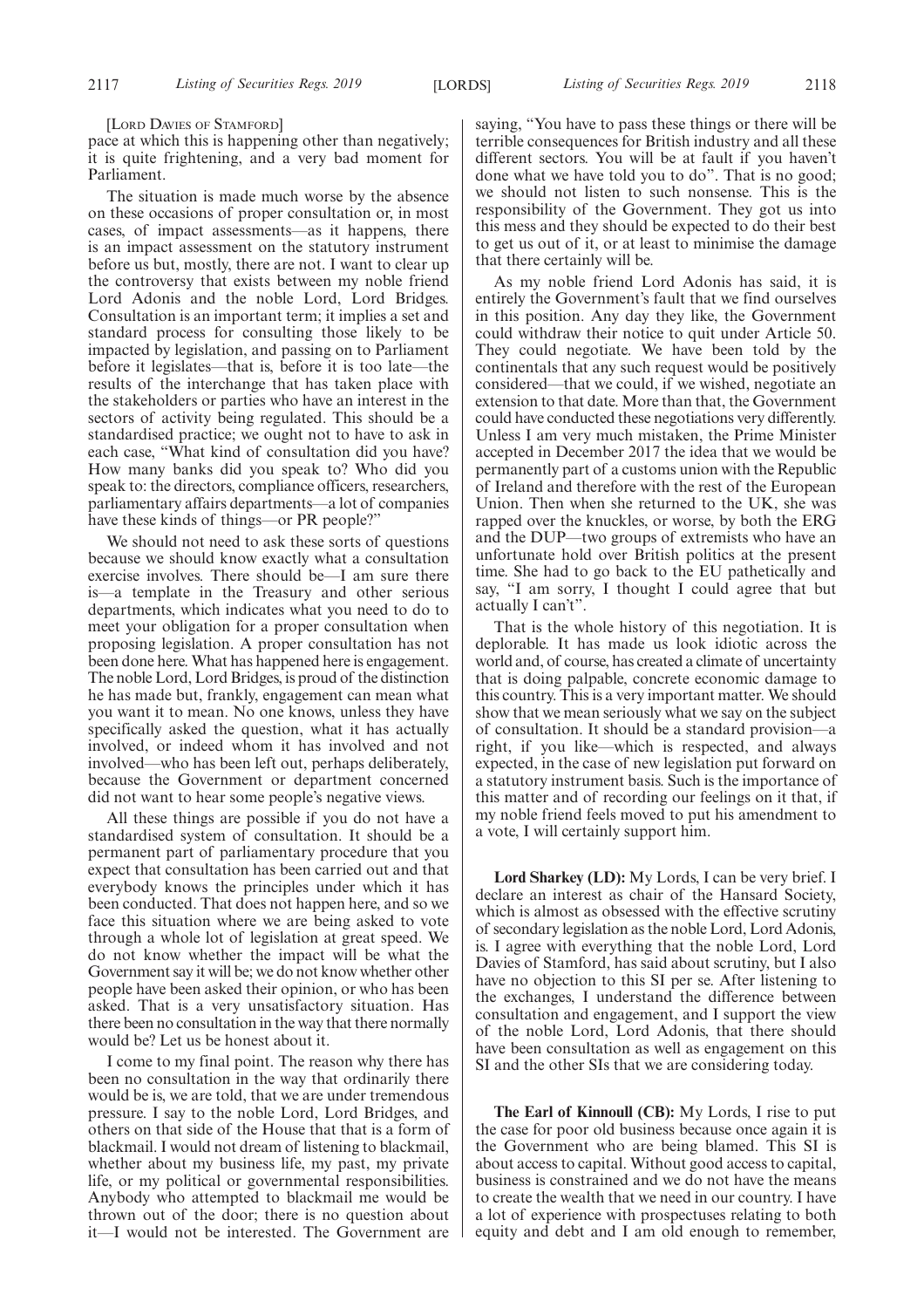and have produced prospectuses for, the 2003 prospectus directive. I have been invited, although I have not actually been, to many conferences to discuss the prospectus directive, the transparency directive and CARD—the consolidated admissions and reporting directive. This is very much in UK capital-raising mode. It is the devil that everyone knows, and these SIs grandfather through for British business a very important route to capital. It is not the only route but it is the listed route to capital here.

Here I want to say something very complimentary about the UK Listing Authority, which many noble Lords probably do not know. I have dealt with listing authorities in other countries as well, and the UK listing authority is exceptionally good. It is good at giving clear guidance and responding swiftly when it needs to give comments on a draft prospectus, and that is certainly not the case in some of the landlocked European places that are trying to snaffle our business. Again, it is of absolute importance that this SI goes through.

Turning briefly to the amendment of the noble Lord, Lord Adonis, I think that of the various amendments that he has tabled today, this is very much the back marker, in that I do not think the case for it is nearly as strong. I note that the original policy note for this came out on 21 November last year and the draft SI surfaced on 12 December and was laid on 21 January. So this is the 89th day that this has been around, because the policy note was spot on that there have not been any changes. In fact, the appearance of the policy note produced a tremendous number of emails into my inbox from all sorts of the expensive lawyers that the noble Lord, Lord McNally, was talking about earlier—

### *8.30 pm*

### **Baroness Kramer (LD):** Distinguished lawyers.

**The Earl of Kinnoull:** Yes, I am sorry, we have now decided that they are distinguished lawyers—and others of the huge number of advisory people in London who help people get access to capital. There were a lot of notes in November and more in December, and what is interesting is that they have all been positive on this SI. So I am not sure what a full consultation would have produced in excess of the current SI. Anyway, that is what we have, and I very much hope that it too will sail through shortly.

Lord Leigh of Hurley (Con): I very much agree with the noble Earl, Lord Kinnoull. His remarks were spot on. This has been around for some time, everyone in the industry is adamant that it is necessary for ongoing financial services success, and there is no quibble about its importance. The only quibble that I might have with the noble Lord, Lord Adonis—who has explained that he is not a financial services expert—is about what he was focusing on in note 10: the underestimate of 2,113 firms having to bear the cost of £700 each. Of course, the £700 is calculated assuming that firms will use lawyers at £330 an hour in each and every case. I can assure noble Lords that my firm, for one, will not be.

**Baroness Bowles of Berkhamsted (LD):** I declare my interest as a director of the London Stock Exchange, the relevance of which I am sure your Lordships can appreciate. I sometimes stop and wonder, "Okay, what would actually happen if we didn't have one of these SIs?" Prospectuses would not go away; we would just have some annoying things to do with the EU and our regulators having to deal with it that would be singleended, and I am not sure how it would all work. I am not suggesting that that is a solution but I am not sure that we would entirely be falling into a bottomless pit.

I have two fairly generic comments to make about this SI. First, in paragraph 92—I am not quite sure of what; I think it is the impact assessment—there is quite a good explanation of the transfer of functions that has been going on for loads of the statutory instruments that quite often have been debated in a much more lonely way in the Moses Room. As has been said, the Treasury takes over the powers of the Commission and then the binding technical standards go to the regulators. By and large that means that we are not really going to see a great deal of detail because the basic legislation is already done and in our legislation, and from now on significant changes are probably going to come in the technical standards. Of course, we do not have an entirely equivalent position with the EU here because we do not get a vote on the binding technical standards, whereas the European Parliament gets a vote, as indeed does the Council, if it wishes to negate the equivalent standards that come from the European supervisory authorities. From that point of view, it is sad that there has not been some kind of public consultation because it might have been the only sniff that they will ever get at it, unless there are more people like me, who make a nuisance of themselves by responding to the stakeholder consultations that regulators put out.

That was a general statement. There are two asymmetries in this piece of legislation that illustrate what is going on quite a lot of the time. One is that we will continue to recognise EU international financial reporting standards. That is a good thing in terms of openness and the ability and ease with which a prospectus can be done in the UK, but the other side of the coin is that the EU has said that it will not recognise, for example, audits done according to UK IFRS. I do not know whether it will continue with that as a generic ploy—I think it hurts the EU rather than us—but it illustrates the difference in openness and the position that the UK is taking on these things. A similar asymmetry occurs with grandfathering. We are saying, "Okay, if the prospectus has already been agreed before we leave the EU, it will be honoured for the 12-month duration that it's allowed", whereas I am afraid the EU has said that it will be cut off at the time of Brexit.

I do not think that those asymmetries harm us at all, but there are quite a lot of them spread throughout and some do operate in a harmful way. There are some of these—what was it?—"distinguished" lawyers who advise companies that they are better to operate out of the EU because the EU will not recognise us, whereas we will recognise the EU. I am not suggesting that we could necessarily operate in a different way, but industry has not always got what it wanted out of these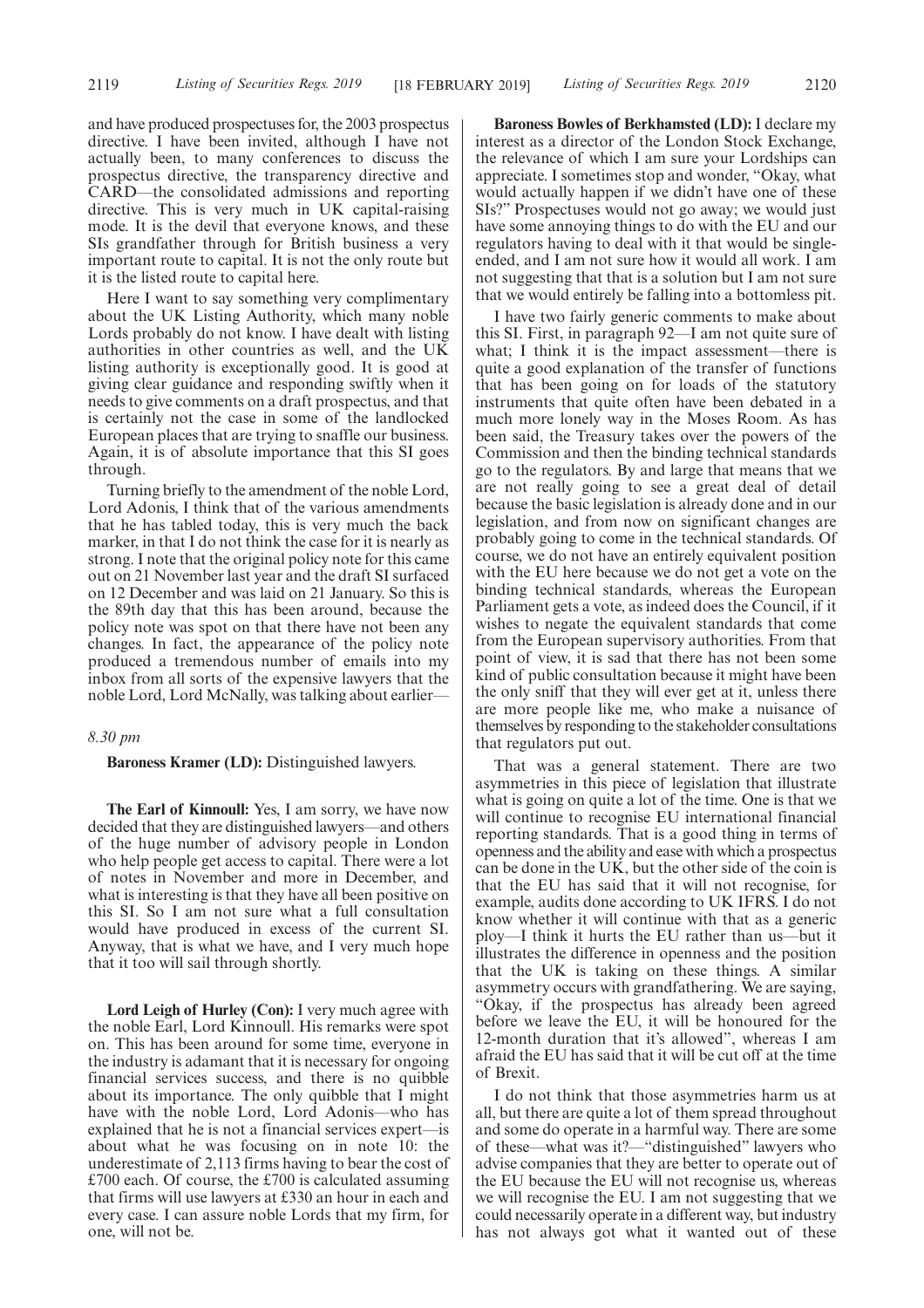[BARONESS BOWLES OF BERKHAMSTED]

engagements and would have sometimes preferred the Government to be a little more equivocal and to have waited to see on one or two of these things, so that, if you like, the balance of lack of knowledge was roughly the same.

**Lord Davies of Stamford:** I am most grateful to the noble Baroness for giving way. She just said something that alarms me greatly, which is that there will now be two forms of IFRS, one for the EU and the other for the UK. That seems to be a matter of enormous significance, and extremely undesirable. It means that you will not be able to make exact comparisons between potential investments in the UK and the rest of the EU.

Let us suppose you are doing a study of the pharmaceutical industry and you find that, in earnings per share, Glaxo or AstraZeneca has been progressing at a certain rate over the years, and German equivalents such as Bayer have different figures for growth of earnings per share. You are making comparisons, but the comparisons are falsified because of the different accounting conventions. Some of them might be very substantial. For example, if you change the conventions on amortisation of good will, that can be a very substantial figure in a balance sheet in a profit and loss account; it has a bearing on how you account for it. This is very serious, because it would be a serious reduction in the transparency of the financial markets, which would be of great disadvantage to individual investors, of course, but ultimately to firms themselves and their ability to raise money, and to the health of the financial markets, which we all depend on.

**Baroness Bowles of Berkhamsted:** I thank the noble Lord for that intervention. A statutory instrument on the endorsement of IFRS will be coming along from BEIS—I am already taking an interest in that. IFRS will still be a global standard, but I think there are now 144 countries that adopt and endorse them, in their own particular way. They normally go straight through, but there is sometimes a certain amount of adjustment; the Japanese have made some adjustments, as have the Australians. In fact, the EU has also done so here and there. I do not think the intention is that the UK-endorsed IFRS will differ from the EU ones, but—I say this with regret—that does not stop the EU saying that it will not recognise as equivalent those that are endorsed in the UK.

Recognising the need for continuity and stability in the financial markets, although the UK might have made rather a mess of it at the Brexit negotiation level, we probably have the high ground when it comes to how we are dealing with the conversion of legislation, given that it has to happen. However, I am just pointing out that some of the asymmetries—not these two, particularly—cause some difficulty. I think the IFRS one, such as it is, will cause more difficulty to the EU than to the UK.

**Baroness Altmann (Con):** My Lords, I rise briefly to express my concern from these Benches that we may set some dangerous precedents in the processes that we are adopting in discussing and passing these SIs. I understand the difference between consultation and engagement on these issues but I have significant concerns. If the SI was indeed ready on 21 November, there has been time for a proper consultation, which does not seem to have occurred. It would be helpful to the House if we had more information on what engagement has taken place.

I fully accept that, as my noble friend Lord Leigh has said, industry is in favour of adopting these regulations, should we enter a no-deal scenario. However, there are reasons for us to be concerned across the House at the procedures taking place. We are being asked to approve legislation based on evidence that we perhaps feel is incomplete. I will not vote against the Government but I would like to express my concerns.

**Lord Tunnicliffe:** My Lords, in trying to take my role seriously, I staggered my way through the Explanatory Memorandum to try to understand this SI. It all seemed pretty straightforward. Basically, at the moment if you have a prospectus approved by an EEA regulator, it can be used in the UK. We are foolishly—no, that is not the party line, is it?—considering crashing out of the EU and we need some substitute regulation. It seems that the bulk of this statutory instrument is saying that whereas before you would have it approved anywhere in Europe, now if you want to market it in the UK it has to be approved in the UK. That seems to be a consequence of leaving the club. I regret that we have not had the level of consultation that Members would have liked but I find it extraordinarily difficult to believe that the alternative—not approving this SI—is anything like as consequential as the intrinsic costs. No matter how much consulting we did, we would still have come to the conclusion that we should approve the SI.

As ever, I tried to look at the Explanatory Memorandum in the context of the basic assumption of the withdrawal Act: everything is transferred and no new concepts are introduced. The one area where I have some questions is on a very narrow point, which is the exemption for certain government and local authority securities. The memorandum says:

"Under the current Prospectus Directive rules, certain public bodies are exempt from the requirement to produce a prospectus when they undertake to offer securities to the public or request the admission of securities to trading on a regulated market. This includes EEA States, EEA local authorities, EEA central banks, and public international bodies of which one or more EEA States are a member".

The dilemma is whether we continue that exemption. There is an argument that we should but, in order not to recognise EEA states, there then comes the decision to extend that exemption.

There are two ways that that exemption is described. The third bullet point of paragraph 2.5 of the Explanatory Memorandum states:

"Extending the existing exemption from the requirement to produce a prospectus and certain exemptions under the Transparency Directive that currently apply to certain EEA public bodies, to certain third country public bodies".

That would seem to be a controlled extension of the exemption, which took account of the countries to which the exemption was applied, whereas paragraph 7.22 says:

"To address this deficiency, the government will extend these types of public bodies exemptions to the same types of public sector bodies of all third countries".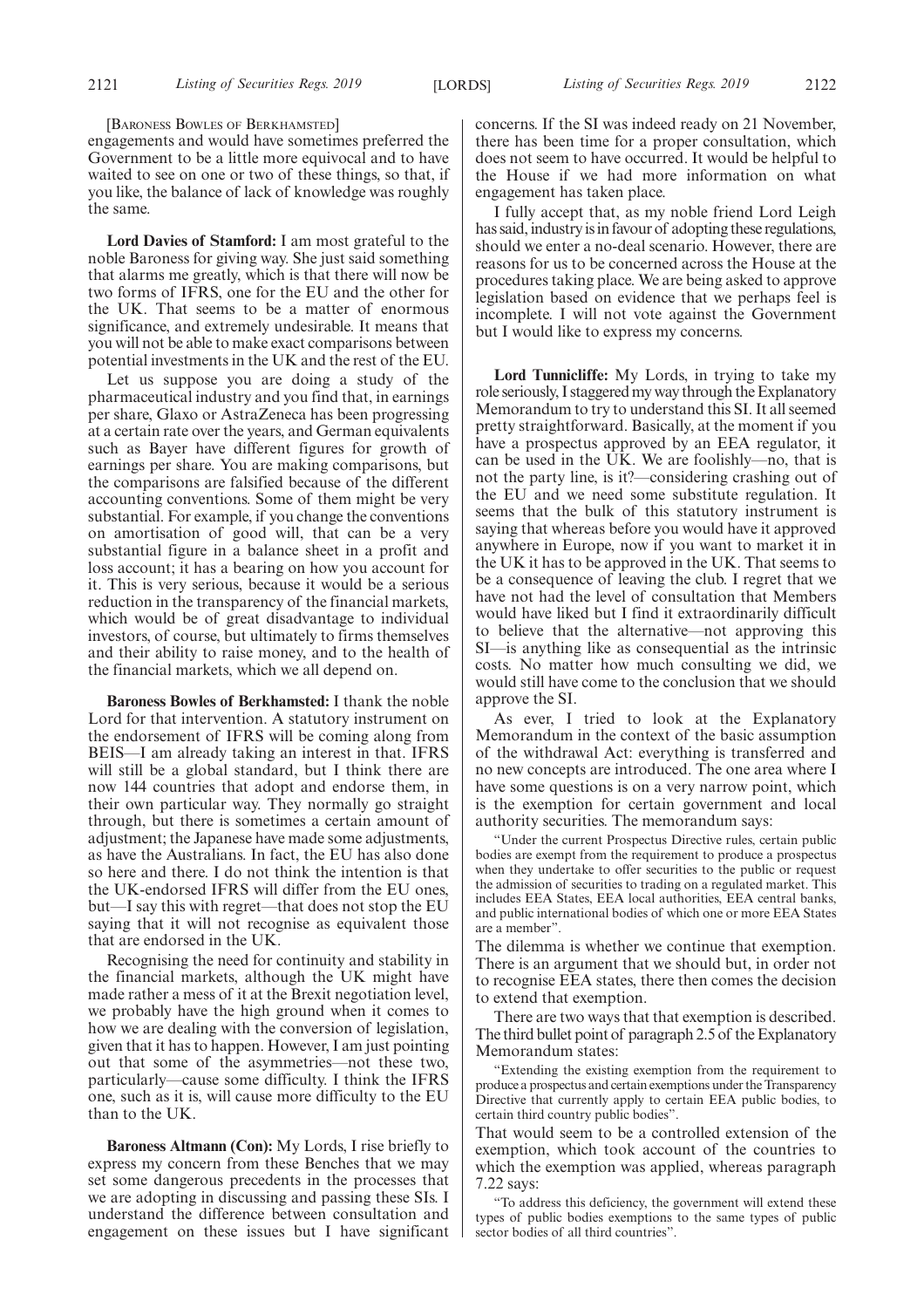I think Venezuela is a third country, and the idea that the public offers of securities in Venezuela should be treated the same as those in other EEA states would seem somewhat anomalous.

### *8.45 pm*

I would value, if the Minister can get something from the Box in time, a couple of assurances. The first is that the criteria for approval of prospectuses by the FCA remain substantially identical to the present EU states' regulations. Secondly, the extension of the public bodies exemption to certain or all non-EEA states seems a significant policy shift. Could he explain why this is desirable or even allowable under the European Union (Withdrawal) Act?

**Lord Bates:** Again, I thank noble Lords for their contributions to this debate, which has been very useful and has focused on two themes, as will I. The first is about process, the second about the level of consultation or engagement. I will try to put some points on the record and address the specific technical points raised by the noble Baroness, Lady Bowles, and the noble Lord, Lord Tunnicliffe.

What we are doing here is onshoring the regulations that already exist, which have gone through a scrutiny process involving the European Commission and regulators in the EU, the European Parliament and our own House. We are onshoring those to the UK. These are exceptional circumstances; they are not normal circumstances in which we are doing it.

The criticism seems to be: why have we waited so long? It is worth putting on the record here that the powers by which we are undertaking this process were set out in some detail by the EU withdrawal Act. I think I said, wrongly, that there were only 10 hours of consideration about the Section 8 process. In fact there were 12 hours of consideration of this process, which was then adopted by both Houses of Parliament.

However, the EU withdrawal Act did not get its Royal Assent until 26 June. I tried to find out—given that the enabling power we had was available on 26 June last year—when the first of our SIs was laid under this process, given that the charge that has been made is that the Treasury has been somewhat dilatory in its approach. The first SI was laid on 16 July. That is not exactly a long gap between Royal Assent, having the power and actually beginning the process. We started debating these for the first time—the noble Lord, Lord Tunnicliffe, the noble Baroness, Lady Kramer, and many familiar faces will remember our first hour in the Moses Room talking about the broad principles—on 17 October, and we have been going more or less every week since then with new SIs coming through.

I want noble Lords, particularly my noble friend Lady Altmann, who I know has a great deal of expertise in this area, to feel reassured that what we are dealing with here are rules and regulations which the industry was already operating by, but under a different regulatory system, that we are now bringing onshore and applying fixes using powers and scrutiny that were set out by the EU withdrawal Act. In a timely process, we have brought that forward. I cannot claim that that will satisfy everybody, but it is worth putting that position on the record.

On whether it was consultation or engagement, in many ways we are discussing the words and phrases of it. What we are talking about here is not a normal consultation. I readily accept the point made by the noble Lord, Lord Adonis, that the rules on consultation are laid down by the Cabinet Office. As set out, they involve a particular process. That is why we are always very careful when we say "consultation" at the Dispatch Box; it has a particular formula attached to it. We might instead say "engagement". We have consistently used the term "industry engagement" through this process. As came out in the contributions from the noble Earl, Lord Kinnoull, and my noble friend Lord Leigh, industry has been almost the wind in our sails, urging us to get on with this, because of the consequences of not having these safeguards in place, leading to a cliff edge. There has been a push. My noble friend Lord Bridges highlighted the report by Stephen Jones in his UK Finance newsletter. I see my noble friend Lady Wheatcroft in her place, so I hesitate to summarise it in this way, but in terms of the City there are effectively only two main bodies: there is UK Finance, which represents a substantial body of financial services, and TheCityUK. My noble friend Lord Bridges referred to UK Finance.

**Lord Adonis:** Everything that the Minister has said is based on the premise that we are dealing with a no-deal situation. All the bodies to which he has referred, given the choice between no deal, a deal and not having Brexit at all, would infinitely prefer having no Brexit or having a deal. The circumstances in which the Minister seeks to justify the use of what are essentially exceptional decree-making powers on the part of the Government are circumstances entirely of the Government's own making.

**Lord Bates:** This is a separate debate. The noble Lord is moving his amendment, expressing regret from your Lordships'House that there has been no consultation with industry on this measure. That is what his amendment says, as my noble friend Lord Bridges pointed out. I am not trying to raise the temperature to the same level as perhaps existed earlier in the Chamber; I am trying to maintain it at a level where we are focusing on the legitimate scrutiny which the noble Lord and the noble Lord, Lord Davies, are applying to this process. My noble friend Lord Bridges talked about UK Finance; I was about to quote TheCityUK.

**Baroness Kramer:** I thank the Minister but he is rapidly losing me. Had the noble Lord, Lord Tunnicliffe, not raised it just now, I would not have known that we are about to give approval for the issuance in the UK of Venezuelan sovereign bonds. That may not have been of particular interest to TheCityUK or UK Finance because of the way in which they look at the world, but I suggest that, had we had a 12-week public consultation, somebody would have come in with that information, which might have been of great interest to this House and created some pressure on government to re-examine that provision and clause. While industry bodies are crucial, there are many other stakeholders with an interest which by necessity have apparently been excluded from this process so far. Underscoring their importance is the issue in front of us today.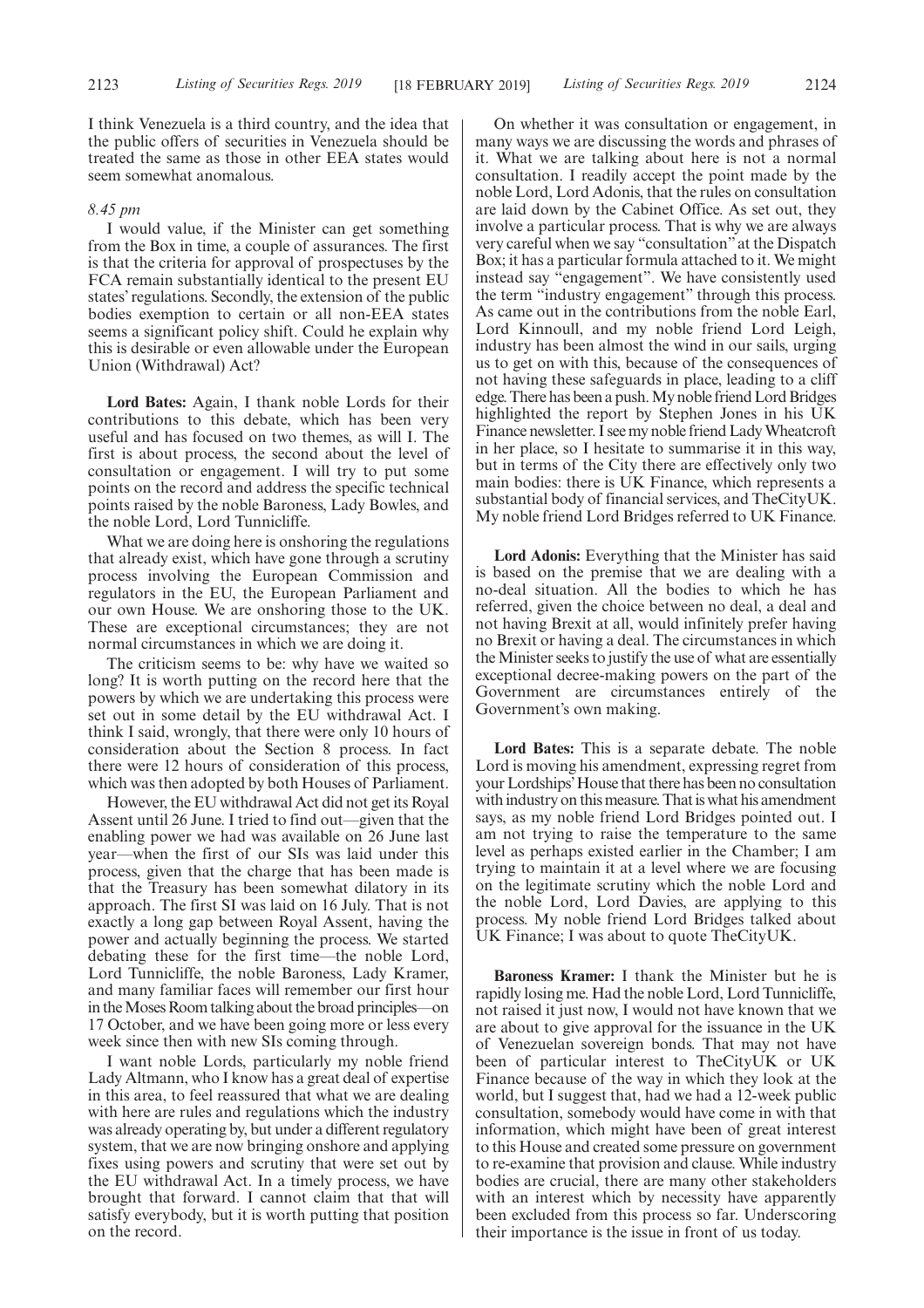**Lord Bates:** If that is the case, it is happening under the existing rules. All we are doing is replicating those rules to avoid a cliff edge.

**Lord Davies of Stamford:** The Minister's description of the position is not at all what I understood. As I understood it from my noble friend Lord Tunnicliffe—who spotted this, to his great credit—at present the prospectus directive provides that certain state bodies within the EEA do not have to produce a prospectus. So the Government of France do not have to produce a prospectus if they go to the markets and seek more money. That is a reasonable situation. Far from not changing the substance when they switch from an EU directive to an SI affecting only this country, it appears that the Government have made a significant change in the wording. It no longer says "any EEA sovereign body"—or words to that effect—but "any sovereign body anywhere in the world". So, as the noble Baroness, Lady Kramer, pointed out, you would have a situation where the Government of Venezuela—if there is one—or of Eritrea, or wherever, could issue a prospectus in London. I cannot believe that that would really happen, but if it did it would be an invitation for the most appalling financial crisis. People would lose all faith in the whole system and the credibility of the prospectus arrangements that we have here.

**Lord Bates:** In those circumstances, we would be dealing with a third country. We would not be part of the EEA, so we could not give them the terms that apply within the EEA at the moment. We had quite a bit of debate on this last time. They would be a third country like any other. We want to develop a very close relationship, but that is a matter for negotiation and discussion.

**Lord Tunnicliffe:** The suggestion that the EEA does not exist, because we are out of the EU, is surely not valid. Many regulations specify how they apply to different countries. It would be entirely available to the Government to say that the exemption for public moneys should apply to EEA countries and not to other third countries. It is an entirely possible outcome; I am not saying whether it is good or bad. I want to know why the Government have moved from the EEA to everybody, including Venezuela.

**Lord Bates:** To allow the House to make progress on this, I will seek some advice on that point.

**Baroness Kramer:** Is there any hope that there might be some in-flight information on this? I had understood, from listening to this debate, that this is not a rollover of the current rules; it is a way to make the rules more palatable—presumably to many of the Brexit community—by saying, "We will recognise that EEA state organisations do not have to use prospectuses, but don't worry, we're not treating them as special, we're now going to allow it for every other country, even if they don't have equivalence". That is a policy shift. All I am saying is that a consultation would surely have surfaced that issue and the Government would have dealt with it in a different way.

**Lord Bates:** The official position here is that, under international trade law, we cannot favour some countries' public bodies and not others. It is all or nothing. I take it that I may have other opportunities this evening perhaps into early morning—to put on record the words of Miles Celic, chief executive of TheCityUK, and of the Investment Association, responding to the engagement which they have had with us. A lot of the issues which have been raised will come up again and I will respond to them then.

**Lord Adonis:** My Lords, the longer this debate has gone on, like so many of our debates on these no-deal regulations, the clearer the case has become for having this consultation. In the last 15 minutes, prompted by my noble friend Lord Tunnicliffe, a very important issue has arisen about the distinction between EEA and non-EEA states when it comes to the new listings and publications regime. The noble Baroness, Lady Kramer, brought up the exceedingly important policy point underlying it. This is not my area—my role is simply to facilitate the proper scrutiny by Parliament of these important changes to the law—but it has become ever clearer as this debate has gone on, let alone all the others we have had, why there should have been proper consultation.

Some noble Lords have said that these are exceptional circumstances. I repeat the point that, first, these are exceptional circumstances of the Government's own making. We are not talking about acts of God here; these are acts of the Government and the Government could correct these acts. The second point was made by the noble Baroness, Lady Altmann, and is incredibly important. The precedents we are setting in the examination of the statutory instruments and the processes we require to put in place, given that we are going to have a cascade more—particularly if we do indeed Brexit at the end of this process, because we are going to have literally hundreds of these, year by year—will all be cited.

The noble Lord, Lord Bridges, says that it is all very well, we have engagement not consultation, and the noble Earl is relieved that his industry is not actually going to be trashed by this regulation, although there are many others that will do so in due course if we Brexit. He says that we should get on with it and that the people he knows are very grateful that they have at least had the opportunity to engage. I tell the House that, once these precedents start to be cited, we can wave goodbye to the normal Cabinet Office processes and procedures for conducting consultations. That is what will happen. That is what always happens once you start sliding down this kind of slippery slope.

The Minister quoted TheCityUK in respect of this instrument. It is important to understand TheCityUK. I have been reading its representations and what it thinks about how the Government have handled the Brexit process in relation to financial services. Shortly after the Brexit referendum, in September 2016, the same guy the Minister quoted said:

"While at this stage it is too early to talk about conclusions from the Brexit negotiations, access to the single market on terms that resemble, as closely as possible, the access the UK currently enjoys is the top of our list".

That is what this organisation said.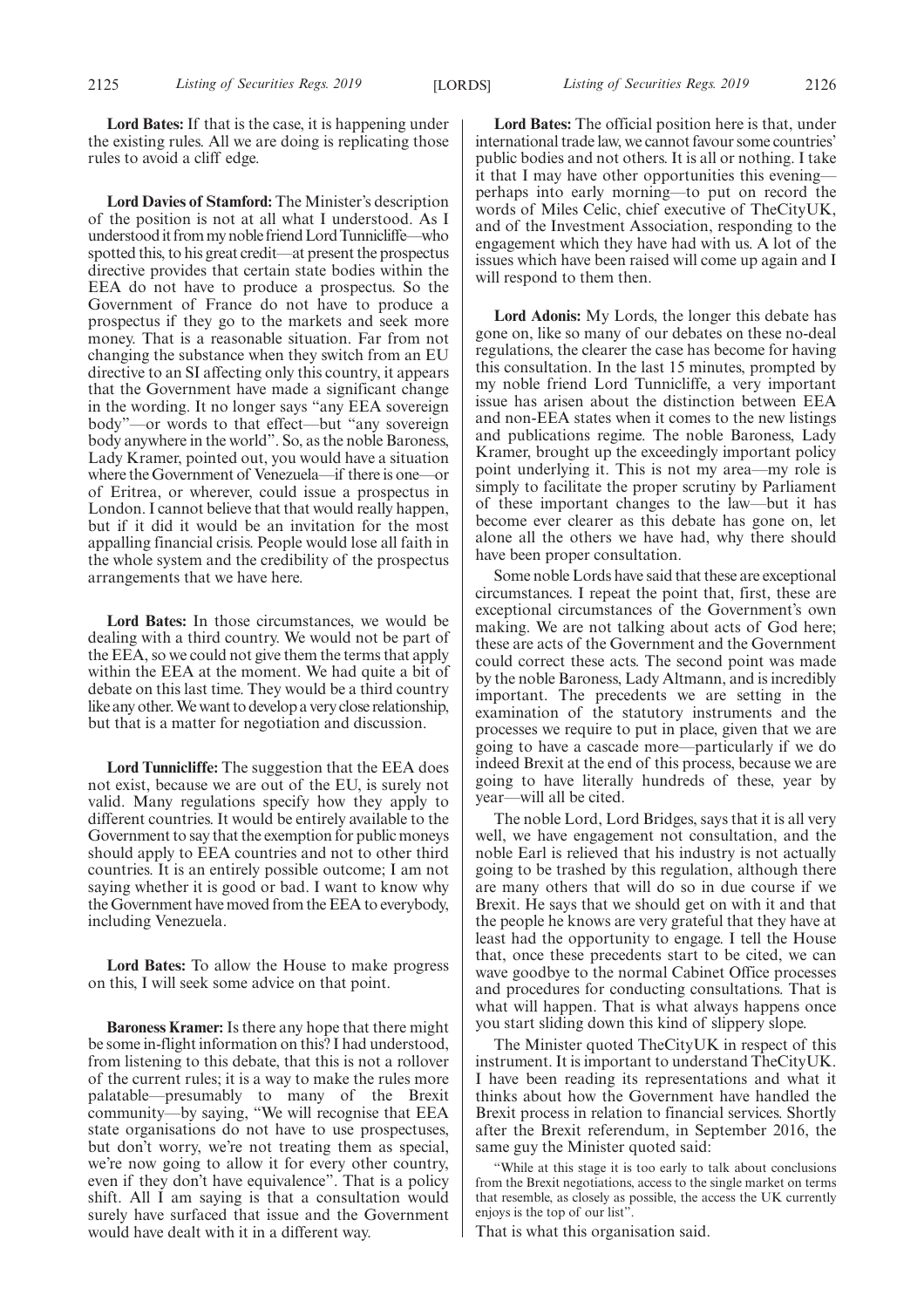Then, when the Government published the political declaration with the withdrawal agreement at the end of last year, which marked a significant retreat from the objectives that were set out before in terms of mutual recognition, TheCityUK said:

"Mutual recognition would have been the best way forward. It is regrettable and frustrating that this approach has been dropped before even making it to the negotiating table".

That is what these vital sectors of our economy think about what is happening at the moment. The fact that they are clutching at the straws of having no-deal regulations in place that prevent catastrophe if we leave in five weeks' time with no arrangement whatever with the EU is no excuse at all for the way this whole business is being handled and for the discarding of our normal processes and procedures.

I make no excuse for detaining the House at this hour. I would be very happy to carry on these debates with the Minister into the early hours if it would bring about change in government policy. He is normally very open to these matters, so maybe it is an invitation to keep going for a long period, because we might then get proper processes of consultation and engagement in place. As a poor substitute for that, I beg leave to test the opinion of the House.

*9.04 pm*

*Division on the Amendment to the Motion.*

*Contents 21; Not-Contents 121.*

*Amendment to the Motion disagreed.*

### **Division No. 1**

#### **CONTENTS**

Adonis, L. [Teller] Berkeley of Knighton, L. Burnett, L. Cotter, L. Davies of Stamford, L. Dholakia, L. German, L. Hamwee, B. Humphreys, B. [Teller] Kidron, B. Kramer, B.

Pinnock, B. Randerson, B. Sharkey, L. Shipley, L. Shutt of Greetland, L. Stoneham of Droxford, L. Teverson, L. Wallace of Saltaire, L. Wallace of Tankerness, L. Wigley, L.

### **NOT CONTENTS**

Agnew of Oulton, L. Altmann, B. Ashton of Hyde, L. Barran, B. Bates, L. Berridge, B. Blackwood of North Oxford, B. Blencathra, L. Bloomfield of Hinton Waldrist, B. Borwick, L. Bourne of Aberystwyth, L. Brady, B. Bridgeman, V. Bridges of Headley, L. Brougham and Vaux, L. Browning, B. Buscombe, B.

Byford, B. Caine, L. Cathcart, E. Chisholm of Owlpen, B. Colgrain, L. Colwyn, L. Cope of Berkeley, L. Courtown, E. [Teller] Couttie, B. Crathorne, L. De Mauley, L. Dixon-Smith, L. Dobbs, L. Duncan of Springbank, L. Dundee, E. Dunlop, L. Eaton, B. Empey, L. Evans of Bowes Park, B.

Fairfax of Cameron, L. Fairhead, B. Fall, B. Faulks, L. Finn, B. Fookes, B. Fraser of Corriegarth, L. Gadhia, L. Gardiner of Kimble, L. Geddes, L. Gilbert of Panteg, L. Goldie, B. Goschen, V. Harding of Winscombe, B. Haselhurst, L. Hayward, L. Helic, B. Hodgson of Abinger, B. Hodgson of Astley Abbotts, L. Holmes of Richmond, L. Hooper, B. Howe, E. Hunt of Wirral, L. James of Blackheath, L. Jenkin of Kennington, B. Jopling, L. Keen of Elie, L. Kinnoull, E. Kirkhope of Harrogate, L. Lamont of Lerwick, L. Lang of Monkton, L. Leigh of Hurley, L. Lexden, L. Lilley, L. Liverpool, E. Livingston of Parkhead, L. Lupton, L. MacGregor of Pulham Market, L. Mackay of Clashfern, L. Mancroft, L. Manzoor, B. Marlesford, L.

Mawson, L. Meyer, B. Morris of Bolton, B. Naseby, L. Neville-Jones, B. Newlove, B. Norton of Louth, L. O'Shaughnessy, L. Palumbo, L. Pickles, L. Pidding, B. Popat, L. Reay, L. Redfern, B. Ribeiro, L. Ridley, V. Robathan, L. Sater, B. Seccombe, B. Selkirk of Douglas, L. Shackleton of Belgravia, B. Sheikh, L. Sherbourne of Didsbury, L. Shinkwin, L. Shrewsbury, E. Smith of Hindhead, L. Stedman-Scott, B. Stroud, B. Sugg, B. Taylor of Holbeach, L. [Teller] Taylor of Warwick, L. Trefgarne, L. Trimble, L. Ullswater, V. Vere of Norbiton, B. Verma, B. Wei, L. Wheatcroft, B. Whitby, L. Wilcox, B. Wyld, B. Young of Cookham, L. Younger of Leckie, V.

*Motion agreed.*

### **Benchmarks (Amendment and Transitional Provision) (EU Exit) Regulations 2019** *Motion to Approve*

*9.14 pm*

#### *Moved by Lord Bates*

That the draft Regulations laid before the House on 24 January be approved.

**The Minister of State, Department for International Development (Lord Bates) (Con):** My Lords, this instrument, laid under the EU withdrawal Act, will fix deficiencies in UK law relating to the regulation of financial benchmarks to ensure that it continues to operate effectively post exit if the UK leaves the EU with neither a deal nor an implementation period. This legislation is important for the regulation and integrity of financial markets in the UK.

The SI makes amendments to retained EU law on financial benchmarks, known as the EU Benchmarks Regulation—BMR—to ensure that the UK continues to have an effective framework to regulate financial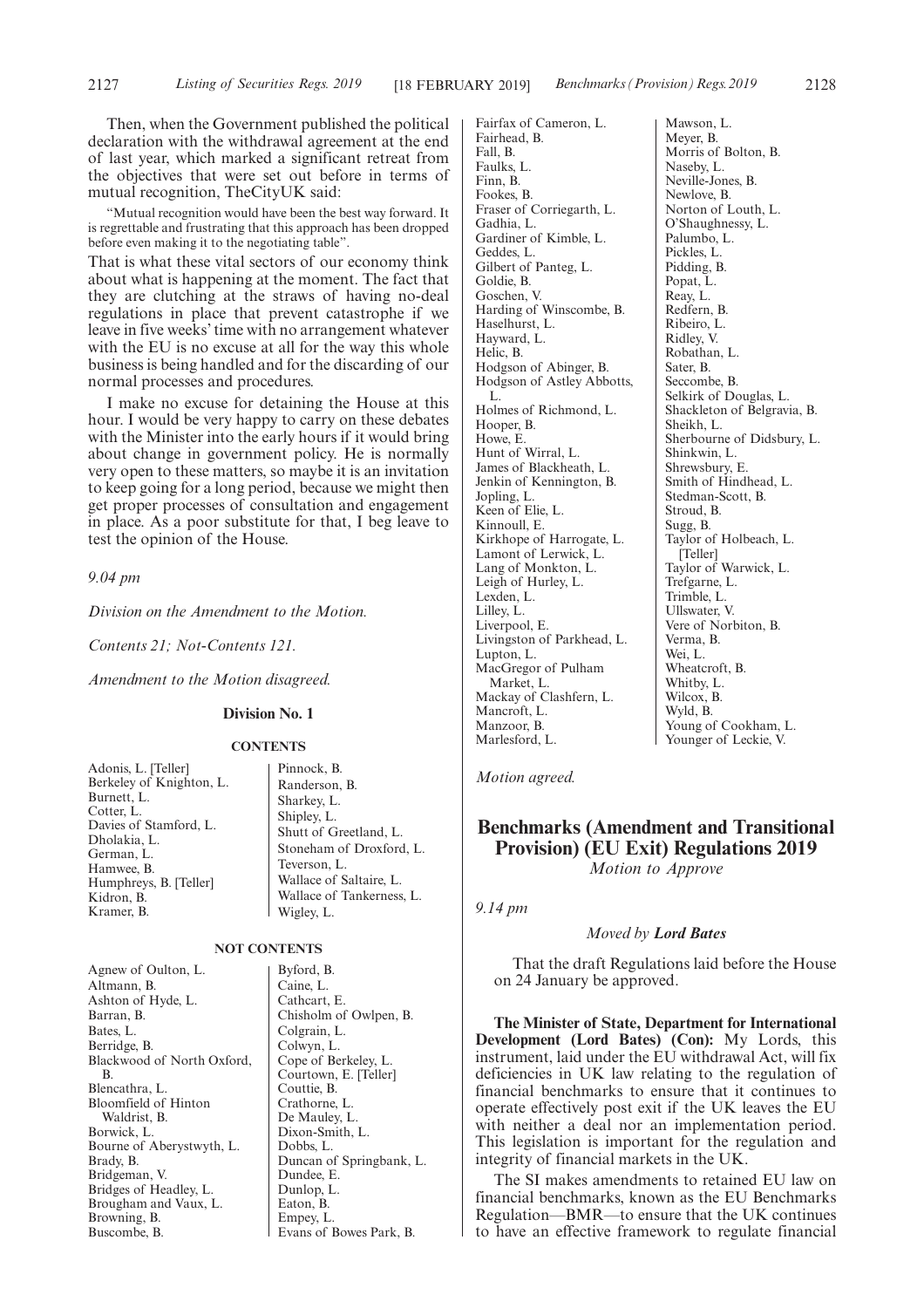benchmarks. Benchmarks are publicly available indices used in a wide range of markets to help set prices, measure the performance of investment funds or work out amounts payable under financial contracts. They play a key role in the financial system's core functions of allocating capital and risk, and impact on huge volumes of credit products and derivatives. The EU BMR sets requirements on benchmark methodology, transparency and governance.

Benchmarks must be approved to be used in the EU after the conclusion of the EU BMR's transitional period at the end of 2019. To provide benchmarks for use in the EU after this, benchmark administrators located in the EU may apply for authorisation or registration. Third-country administrators or benchmarks may be approved through equivalence, recognition or endorsement. Approved administrators and benchmarks are placed on to the public register maintained by the European Securities and Markets Authority.

In a no-deal scenario, the UK would be outside the EEA and outside the EU's legal, supervisory and financial regulatory framework. The UK legislation implementing the BMR and related legislation therefore needs to be updated to reflect this and to ensure that the UK's benchmarks regulation operates properly in a no-deal scenario. These draft regulations therefore make the necessary amendments to the retained EU legislation to ensure that these regimes are operable in a wholly domestic context.

First, this instrument amends the scope of the BMR to apply in the UK only. From exit day, benchmarks and administrators outside the UK will be subject to the onshored third-country regime and must be approved via recognition, endorsement or equivalence for use in the UK. Secondly, this instrument establishes a requirement for the Financial Conduct Authority to create a UK benchmarks register, which it will maintain from exit day. Following the transitional window in the BMR, supervised entities may use benchmarks in the UK only if either the relevant administrator or benchmark is on the FCA register. This instrument ensures that benchmark administrators that the FCA has already authorised or registered ahead of exit day are automatically migrated from the ESMA register to the FCA register on exit day. It does the same for thirdcountry benchmarks or administrators that the FCA has already recognised or which UK firms have endorsed.

Thirdly, this instrument includes a new transitional provision to take EU and third-country administrators and benchmarks that appear on the ESMA register at exit day—as the result of an approval under the BMR outside of the UK—and temporarily migrate them on to the FCA register for 24 months, beginning with exit day. This will enable continued use of these benchmarks in the UK for a 24-month period, unless and until an application for approval in the UK is refused or unless they are removed from the ESMA register during this time. This will provide continuity for administrators and users, and minimise market disruption. Administrators or benchmarks subject to the transitional provision must be approved by the FCA under the third-country regime to enable their continued use in new contracts in the UK after this period.

Fourthly, under the BMR certain regulatory functions are carried out by EU authorities, primarily the European Commission and the European supervisory authorities, including ESMA. Once the UK leaves the EU, EU bodies will no longer have a mandate to carry out these functions, and therefore this SI transfers the functions of the Commission to the Treasury, including the power to adopt delegated Acts based on the underlying legislation. The SI also transfers the functions of ESMA to the FCA. This includes the power to make binding technical standards. This SI also removes obligations within retained EU law for the FCA to co-operate and share information with EU regulators as this obligation, with no guarantee of reciprocity, would not be appropriate as of exit day. However, the FCA will still be able to co-operate with EU regulators through the existing framework in the Financial Services and Markets Act as they are currently able to do with other third countries. The SI makes further minor amendments to retained EU legislation to ensure that the UK's benchmark regimes operate effectively once we leave the EU.

These measures, when taken together, will ensure that the UK retains an effective framework to regulate financial benchmarks. The Treasury has been working closely with the Financial Conduct Authority in the drafting of this instrument. It has also engaged with the financial services industry on this SI and will continue to do so. The Treasury published the instrument in draft form on 8 January to enhance transparency to Parliament, industry and the public ahead of laying. In summary, this SI is needed to ensure that UK benchmarks regulation can continue to operate effectively post exit and that the legislation will continue to function appropriately if the UK leaves the EU without a deal or an implementation period. I hope that noble Lords will join me in supporting these regulations and I commend them to the House. I beg to move.

### *Amendment to the Motion Moved by Lord Adonis*

Leave out from "that" to the end and insert "this House declines to approve the draft Regulations because no consultation has taken place on them despite Her Majesty's Government's economic assessment indicating that transition and associated costs will be significant".

**Lord Adonis (Lab):** My Lords, the same issues basically apply on this regulation as on the last and I am not going to repeat the arguments. However, I would like to ask the noble Lord a question about the impact assessment which is published alongside the instrument. The costs in respect of this benchmark regulation, although considerable for each individual firm at £520, are less considerable overall because it is a much smaller number of firms. However, the footnotes to the impact assessment say:

"This refers to the current number of approved benchmark administrators. Given the regime is not yet fully in force, we expect this number may increase".

Can the Minister give some indication of what level the number is expected to increase to? Again, I am not familiar with this sector and I do not know whether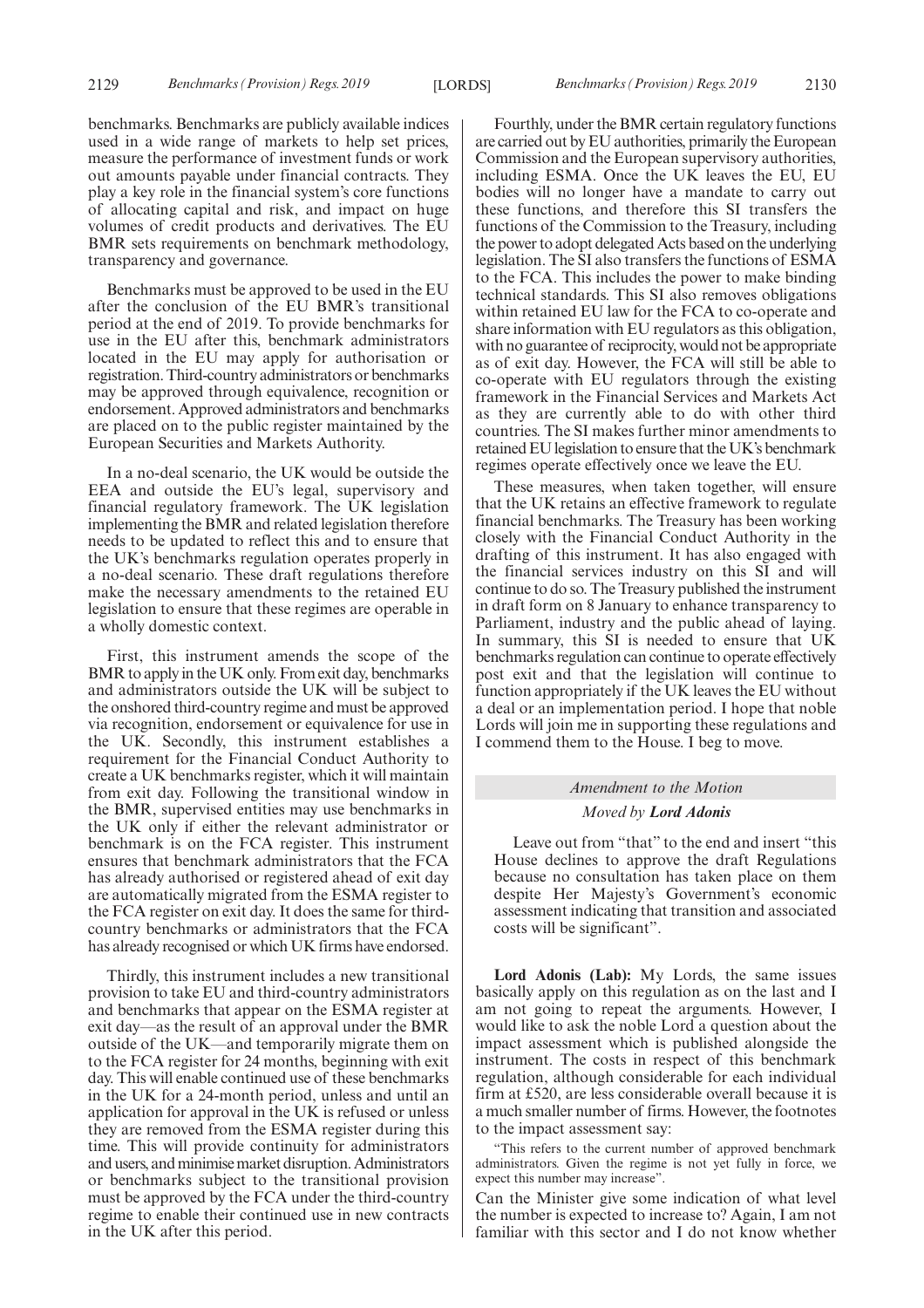we are talking about it increasing by dozens or hundreds. However, I would like to get some sense of whether the total burden which this regulation alone is going to impose on the sector is in the thousands of pounds or the millions of pounds. It would be useful to have the figures. I would be grateful if the noble Lord could tell us what the estimate is, as the new benchmarks regime comes into place, of how these numbers will increase, so that we can put on the record a more accurate sense of what the actual burden is going to be.

**Baroness Kramer (LD):** My Lords, I have a really serious question that I want to put to the Minister. I am concerned that one of the effects of this SI—I am not going to oppose it because I think that we have no choice but to allow it through—is to separate ESMA from the UK regulators of benchmarks administered in the UK. In this House and elsewhere, and I am sure that I have said it myself, we frequently talk about the excellence of UK regulators, but I am afraid that the history of the UK regulation of benchmarks is one where we frankly have to hang our heads in shame. The Libor scandal, which was finally exposed six or seven years ago, had clearly been a scandal in play for at least a decade. It represented a prolonged period in which Libor particularly, but other benchmarks as well, was being manipulated by the banks to achieve particular outcomes.

The regulator did not identify the problem and, when the regulators decided that they must act after much of this was exposed—primarily by US regulators and in the US media—found that at the time it was not even illegal to manipulate a benchmark in the UK. Consequently, the regulators were pretty powerless. I think that a couple of people have been brought to account, but very few of those who were engaged in or knew about this process—and certainly not the raft of senior management that benefited from the exceptional profits that led to higher pay for chief executives and others, year after year. It was a huge scandal.

Immediately after the scandal was exposed, the United States took the view that the UK regulators were so weak and so essentially complicit in this area that the US itself, particular for any dollar-denominated transactions, should become the locus of benchmarks. Obviously the UK fought back, because it is an iconic role seen as significant to underpinning the UK's status as a global player in financial services. While I do not know many of the details, I believe that the link to ESMA—the reassurance that there is more than one set of regulator eyes covering the way in which benchmarks have been administrated—has been important in keeping the primary benchmarks in play in London.

I understand that the role of this SI is to say that benchmarks administered in the EU can still be used in the UK—that is almost the sole purpose. But, as I say, I am concerned that the future standing of the UK as the locus of most of the benchmarks used across the globe in nearly every transaction, no matter where that transaction takes place, is potentially undermined by the kind of separation that the Minister has just described. Is he aware of any aggressive moves by the United States to say that the situation is changing? We now have the UK regulator standing alone once again. We certainly hear from the UK a great deal of language about how regulation needs to become lighter touch and should not be so heavy-handed, and how we should be much more inclined to allow greater risk taking and greater profit taking. Will this become the occasion where the United States acts to use its weight, its authority and its legislative force to try to undermine London as a locus? Should there be something in the whole language that surrounds this of an ongoing co-operation and element of supervision that continues to involve ESMA to provide a defence for London in this arena?

**Lord Mackay of Clashfern (Con):** My Lords, I have a great respect for the noble Lord, Lord Adonis, as I heard him many times answering questions as a Minister. The answers were always clear and a full answer to what he was asked. I also remember his difficult time as a Minister of State in the Department for Education, struggling with the impediments being placed to the implementation of his policy by judicial reviews, which he described in one of his books. But I have listened to a good number of these debates we have been having recently, and I regret to say that I cannot agree with the way in which he approaches this matter. I think that this is all part of the decision to leave the EU that the electorate took, advising Parliament that they wished that to happen.

Industry generally, and the financial industry in particular, is well aware of the situations that may arise as a result of that. Therefore, I would expect representatives to get in touch with the Treasury, for example, if they had any concerns in relation to these instruments. I wonder whether the noble Lord, Lord Adonis, has had any communication from any financial services people as to whether or not they would like him to succeed in his amendment to decline to approve these regulations.

### *9.30 pm*

I am old enough, sadly, to remember a time before there was any question of consultation in relation to Bills before Parliament. It was thought that the publicity attending their being laid in Parliament was enough to bring out the views of people about them. The person who introduced consultation in the first instance was Lord Scarman, as the chairman of the Law Commission, when I was a part-time Law Commissioner in Scotland. It gradually became something that government wanted to do—but, like any other tool, it must be used with discretion.

The type of regulation we are dealing with now is highly technical; as far as I am concerned, it is extremely technical. I know a little about Libor, but whether criminal acts were committed in the course of things, I am not sure, and it was a difficult situation for the regulators. The truth is that, if regulators work well, they are amenable to knowing what other regulators have done, and the mere fact that we leave the EU does not mean that regulators here will not know what ESMA is doing.

It is also important that this SI is a consequence of the withdrawal Act. It is part of the arrangement and decision that the Government made to make EU law—as operating in this country under the authority of the EU up to exit day—the law of this country after exit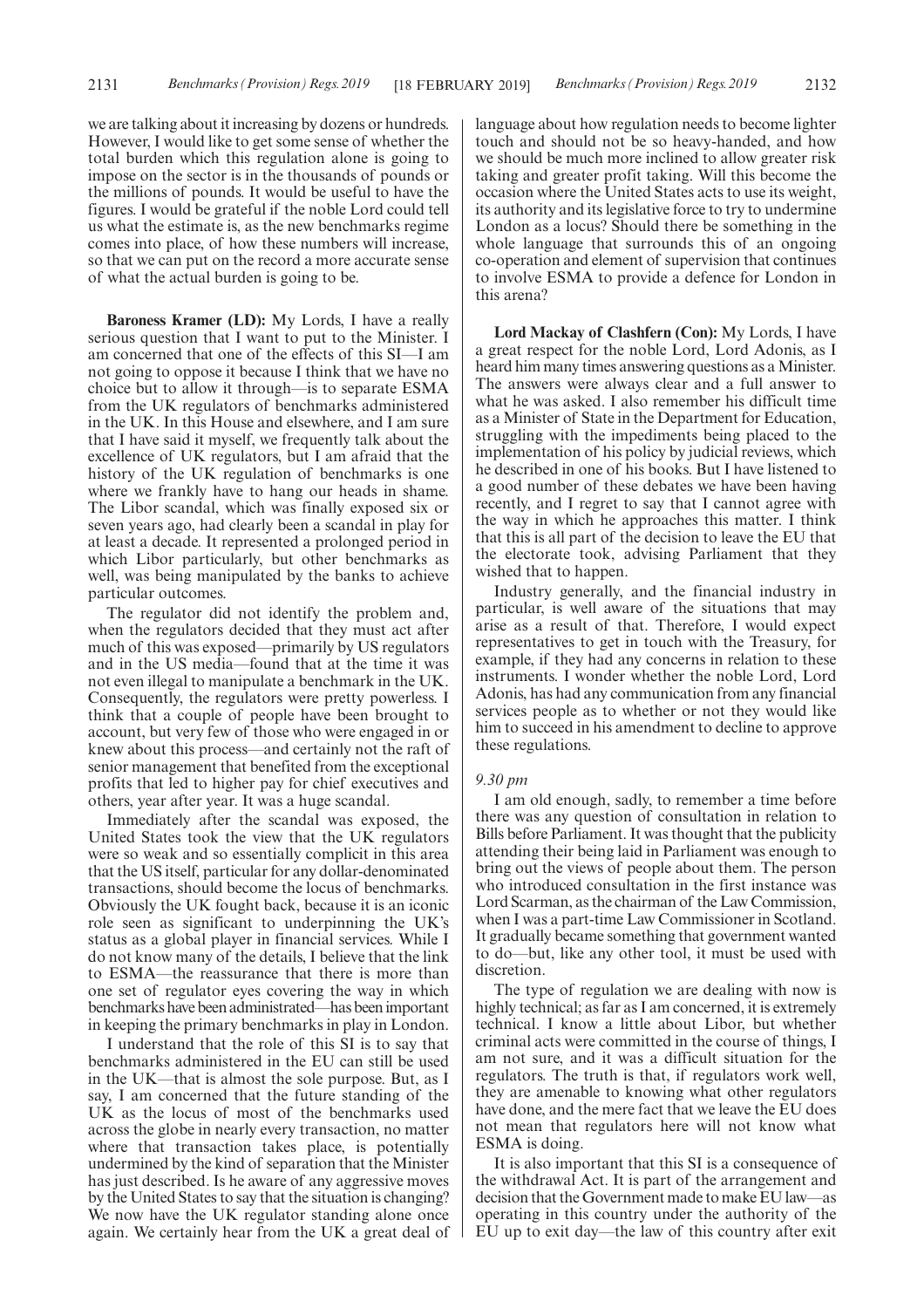day as fully as possible. Therefore, this sort of SI comes into effect not only in a no-deal situation but in a deal situation, where the question arises about the implementation period. At the moment, needless to say, there is no Act of Parliament implementing that. Therefore, we are dealing with a situation where the only Act of Parliament is the withdrawal Act and the powers it gives—the principle of which is as I have said. It could be that, if the Prime Minister's deal or something like it were approved by the House of Commons, an implementation period of two years or thereabouts would be involved. But that would require the implementation period to be made effective by an Act of Parliament, which would modify the effect of the withdrawal period. For example, if ESMA was to have jurisdiction here after exit day, it would be as a consequence of an agreement in the withdrawal agreement and made effective in this country by an Act of Parliament implementing it.

In my submission, the appropriate consultation for this sort of enterprise is one that looks at the detail in the way that has been described, and a full public consultation would be an absolute waste of time. I feel pretty certain that the number in this House who are very familiar with the details of this particular situation is not very large—certainly, the proportion in the country as a whole is not large. Surely the right thing to do is to speak to those who know about it and have an interest in it, and find out how they think that it should be developed. That is what has happened. At the moment, it is not only in a no-deal situation that this would work. Of course, it may be that, if there is a deal, there will be consequential legislation, which would affect the present statutory position.

**The Earl of Kinnoull (CB):** It is a pleasure to follow that stream of logic, with which I agree entirely.

Iwishtosaytwothings.TheExplanatoryMemorandum was published initially on 23 November, so we are now in the 87th day after that. It generated a great deal of comment, which was widely circulated to people who were interested. Again I rang round various people in the course of the past few days and no one has raised any objection to this. In fact, everyone has said how important it is.

In answer partly to what the noble Baroness, Lady Kramer, said, I notice that paragraph 2.6 of the Explanatory Memorandum states:

"Without these provisions, the FCA would not have an effective framework designed to prevent benchmark manipulation in the UK, affecting the integrity and attractiveness of the UK's financial markets".

The Explanatory Memorandum is right behind the noble Baroness in her point about the necessity of having the benchmarks properly looked after.

I have looked at a list of all the benchmarks and it is worth saying that many of them have been invented here in London—they are British—and so it is unsurprising that the naughty behaviour took place here and that the skills lie with our own regulators to prevent misbehaviour.

**Baroness Kramer:** Part of the problem is that it was not our regulators that identified years of benchmark manipulation but the US regulator and the US media.

We need to be clear about that. Our regulators came in late in the day and only after a huge amount of pressure and exposure.

Secondly, while banks were manipulating Libor and some of the foreign currency exchange rates in order to increase their profits to suit certain circumstances, they were doing it, they thought, quite openly. People were shouting at each other across various trading floors that X would like the benchmark set here and Y bank would prefer it to be set there and whether they could do them a favour. The Bank of England was then implicated in instructing various banks to manipulate the rate at the time of the financial crisis in order to disguise from the wider market how difficult banks were finding it to raise financing. So, rather than reporting the actual rate they were being offered in the market, they were reporting a lower rate to suggest that they were being looked at more favourably; and because the Bank of England saw this as necessary for financial stability, it is itself implicated in some of the manipulation.

One of the concerns that I have that underlies this is that the FCA will be in a position with this SI to be the administrator, but it now becomes the sole administrator rather than one working in partnership with other EU administrators. That could lead to a vulnerability, with the challenge coming not from the EU but from the United States.

**The Earl of Kinnoull:** Thank you for that. I do not want to be the defence attorney for the regulators but the FCA would argue that it did not have the relevant powers beforehand. However, I shall not go there.

Again, this will be the effective framework to enable the FCA to do that work. Without this SI there is no framework.

At the end of the paragraph in the Explanatory Memorandum headed "*Why is it being changed?*" it states:

"If this instrument were not made, there would be significant market uncertainty among UK and third country providers over whether they would still need to be compliant by 2020, and among users over which benchmark they could lawfully use".

In other words, it is a complete mess. The size of the markets that are affected by these benchmarks is vast. I am not sure that I quite understand the reasoning behind the amendment moved by the noble Lord, Lord Adonis, to decline these regulations. It seems he is trying to take aim at a government process and is actually clobbering the City. I feel that is wrong and I very much hope he will not press his amendment.

**Lord Tunnicliffe (Lab):** My Lords, I am afraid that despite my efforts I can find nothing wrong with this statutory instrument. It seems to be perfectly straightforward and necessary to manage the situation. I thank the noble Baroness, Lady Kramer, for reminding us of the Libor scandal. It was a dreadful period in British financial services history, and we forget it too easily, I fear.

If my noble friend intends to divide the House on his amendment I make it absolutely clear that he will not be supported by the Opposition Front Bench. We would support a fatal amendment on a statutory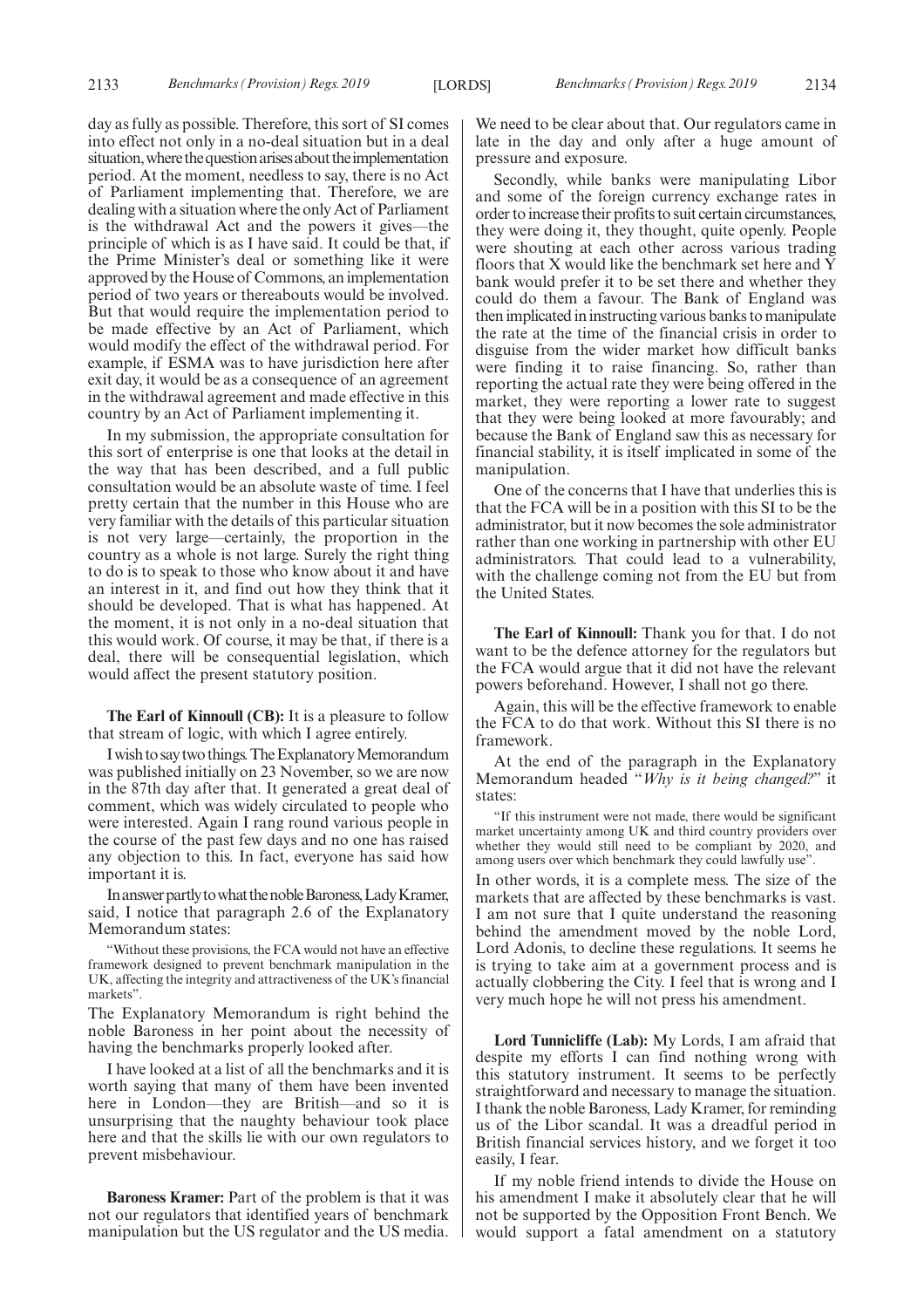instrument only in exceptional circumstances and only after very careful consideration of the reasons and widespread consultation. We will therefore be sitting on our hands if my noble friend divides the House.

Lord Bates: I again thank the noble Lord, Lord Tunnicliffe, for his responsible approach to these regulations. It is quite right that there should be scrutiny, but the amendment which we are now debating would effectively be fatal. It would prevent these regulations appearing on the statute book when their purpose is, as the noble Earl, Lord Kinnoull, and my noble and learned friend said, to avoid the type of abuse of market power and benchmarks that was sadly the case in the past. To avoid all the progress we have made in that in the event of no deal would be regretted.

However a number of points were made, including by the noble Lord, which should be responded to as part of the scrutiny, so I shall launch into them, if I may. The noble Earl, Lord Kinnoull, asked why it is important to have this SI in place. If it were not it would cause significant legal uncertainty and disruption for firms about how they were able to provide benchmarks for use in the UK and for other users about which benchmarks they could legally use. Many of them have already submitted applications or created business models on the basis of market compliance with the regime. That is why the noble Earl was right to cite paragraph 2.6 of the Explanatory Memorandum and my noble and learned friend was right to raise the importance of these regulations.

The noble Baroness, Lady Kramer, questioned the ability of the FCA to enforce these regulations given the previous situation with the Libor scandal. We do not accept that EU regulators are better regulators than ESMA. The EU regulation was created after the Libor scandal and introduced a comprehensive framework to ensure that the business integrity of benchmarks is maintained. We are confident that the FCA will enforce these regulations. She also asked about how EU and UK regulators will co-operate going forward. The FCA will use the information to ensure that on exit day any administrators or benchmarks which are on the ESMA register at 5 pm on the day exit occurs are copied over to the FCA register. FCA-approved benchmarks or administrators will be copied over permanently and those approved by other EU national competent authorities will be copied over for a temporary period of 24 months. This SI removes obligations in retained EU law for the FCA to co-operate and share information with regulators. The FCA will still be able to co-operate with EU regulators through the existing framework in the Financial Services and Markets Act.

The noble Lord, Lord Adonis, asked how we arrived at the number of firms affected by this SI. The number is the current number of approved benchmark administrators. The regulators that we are working with are seeking to understand the full range of administrators that will seek approval, but it is difficult to provide a final figure for the number located in the UK and the EU.

I think that that covers most of the points raised. Again, I thank noble Lords for their contributions on this SI. On behalf of the Government and the Opposition—and I am sure that on this occasion I speak for the Liberal Democrat Benches and perhaps the Cross Benches too—I express the hope that, despite the scrutiny that, rightly, is called for in the amendment, the noble Lord will not press it and will accept the regulations. It is necessary to put them in place in order to protect investors in this country.

### *9.45 pm*

**Lord Adonis:** My Lords, I shall not press the amendment. I am extremely grateful to, and flattered by, the compliment paid by the noble and learned Lord, Lord Mackay. He said that he does not understand my opposition to these regulations, but he will appreciate that there is no way in which I could conceive of being a Minister proposing to put arrangements in place for a no-deal Brexit. I would regard that as a fundamental betrayal of the national interest. Therefore, if he accepts as a premise that the whole activity that the state is engaged in at the moment is, in my view, fundamentally illegitimate, he might accept that the course that I am pursuing is at least logical.

**Lord Mackay of Clashfern:** Perhaps I should respond by saying that I did understand that. Fundamentally, the noble Lord, Lord Adonis, believes that his wisdom is superior to that of the 17 million who voted the other way.

**Lord Adonis:** And I am very anxious that they should have an opportunity to cast their vote on the deal which they can now see but which they did not know about three years ago because it did not exist. I am fairly confident that if the electorate of this country had any idea that three years ago they might have been putting in place arrangements for a no-deal Brexit, they would not have gone anywhere remotely close to the situation that we have today. However, on that note, I beg leave to withdraw.

*Amendment to the Motion withdrawn.*

*Motion agreed.*

# **Packaged Retail and Insurance-based Investment Products (Amendment) (EU Exit) Regulations 2019**

*Motion to Approve*

*9.47 pm*

### *Moved by Lord Bates*

That the draft Regulations laid before the House on 9 January be approved.

**The Minister of State, Department for International Development (Lord Bates) (Con):**My Lords, the Treasury has been undertaking a programme of legislation to ensure that, if the UK leaves the EU without a deal or an implementation period, there continues to be a functioning legislative and regulatory regime for financial services in the UK. The Treasury is laying SIs under the EU withdrawal Act to deliver this. A number of debates on these SIs have already taken place both in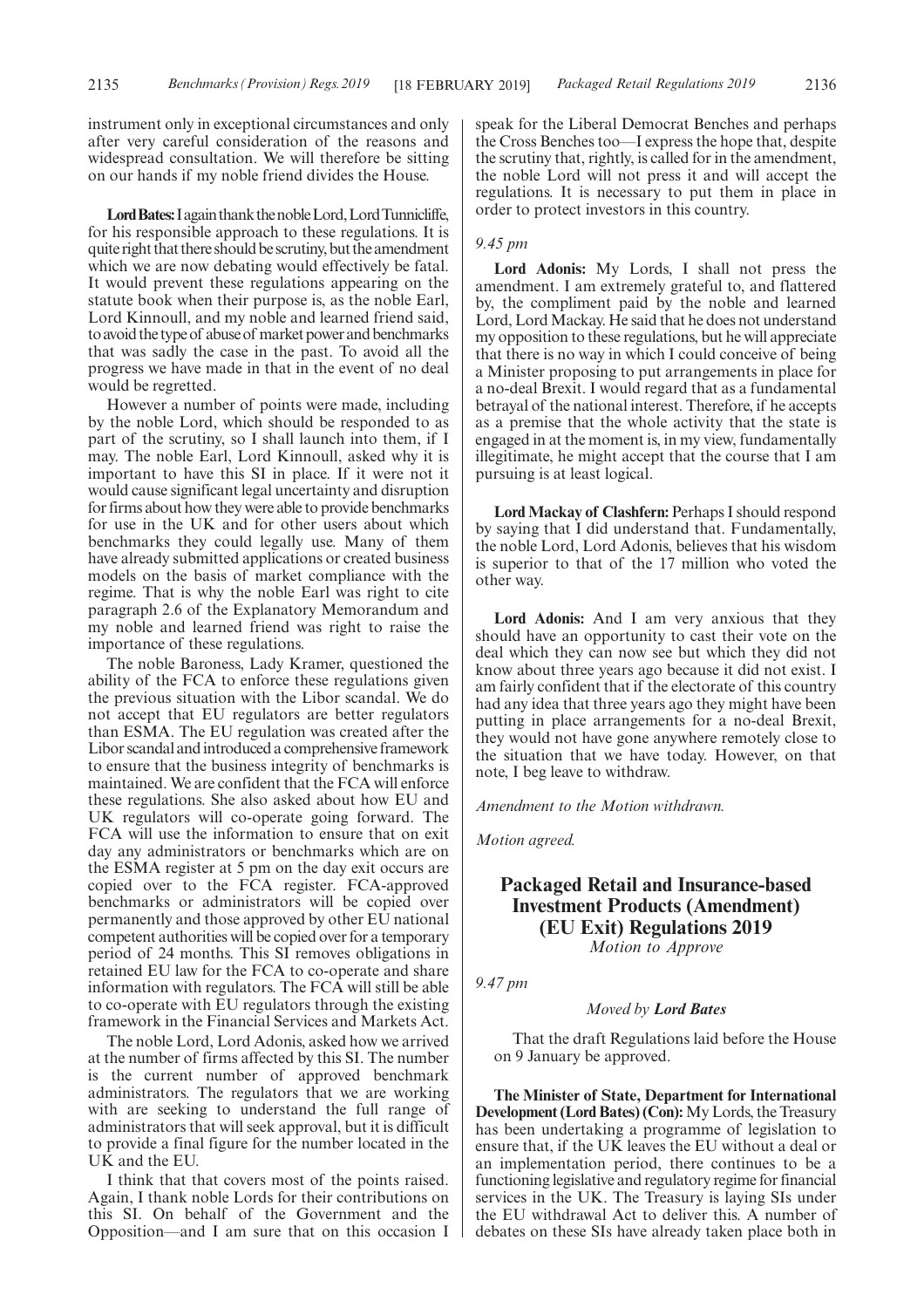this House and in the House of Commons. This SI is part of that programme. It will fix deficiencies in retained EU legislation relating to packaged retail and insurance-based investment products, or PRIIPs, to ensure that it continues to operate effectively post exit. The approach taken in this legislation aligns with that of other SIs being laid under the EU withdrawal Act, providing continuity by maintaining existing legislation at the point of exit but amending it where necessary to ensure that it works effectively in a no-deal context.

I turn to the substance of the SI, which amends the PRIIPs regulation. PRIIPs are investment products offered to retail investors and considered as an alternative to, for example, depositing cash in a savings account. They include financial products such as investment funds, life insurance policies that have an investment element, derivatives and structured investment products. As such, PRIIPs are primarily sold by asset managers, insurers and banks.

The EU PRIIPs regulation introduced a standardised disclosure document called a key information document, or KID, to be provided when a PRIIP is advised on or sold to retail investors. It came into application on 1 January 2018. The PRIIPs regulation aims to make it easier for retail investors to compare similar financial products by requiring certain information about the product, such as the risks, performance scenarios and costs, to be disclosed in a standardised way on the KID. In a no-deal scenario, the UK would be outside the EU and outside the EU's legal, supervisory and financial regulatory framework. The retained PRIIPs regulation therefore needs to be updated to reflect this and to ensure that the provisions work properly in a no-deal scenario.

First, the SI amends the territorial scope of the retained PRIIPs regulation to reflect the UK's withdrawal from the EU. Currently, the EU regulation applies to any firms that manufacture, advise on or sell PRIIPs to investors in the EU. This SI ensures that, after exit day, the retained PRIIPs regulation will apply only to those firms that manufacture, advise on or sell PRIIPs to retail investors in the UK.

Secondly, the PRIIPs regulation contains an exemption from its requirements for certain securities issued or guaranteed by EEA public sector bodies. This SI expands the exemption, so that such securities issued by public sector bodies in the UK or any other third country are covered within the exemption. This is to ensure that no new securities are captured in the scope of the PRIIPs regulation in the UK on exit day, and that the UK treats EEA member states and third countries equally.

Moreover, the current regulation contains an exemption from its requirements for all Undertakings for Collective Investment in Transferable Securities funds until 31 December 2019. UCITS funds are a common type of retail investor fund and must be domiciled in an EEA state. Both UK and EEA-domiciled UCITS are sold widely in the UK and are subject to a specific disclosure framework set out in the UCITS directive, separate to the PRIIPs disclosure framework.

The instrument maintains this exemption for both UK and EEA UCITS until 31 December 2019. This is to ensure that both UK and EEA funds are able to continue to adhere to the existing disclosure framework for UCITS until the exemption ends. Furthermore, the SI transfers the functions carried out by EU bodies under this regulation to the relevant UK authorities. Following exit, EU bodies will have no mandate to carry out such functions in the UK. The instrument corrects this deficiency by transferring the functions of the European Commission to the Treasury, and the functions of the European supervisory authorities to the FCA. Powers to make and correct deficiencies in binding technical standards are also transferred from the ESAs to the FCA. This is in line with the approach taken across financial services legislation.

Finally, this SI deletes provisions in the retained PRIIPs regulation that will become redundant once the UK leaves the EU. It deletes certain powers for and references to EU regulators and EU member states, as well as administrative sanctions powers for national regulators which have already been brought into UK law and granted to the FCA through UK implementing legislation: the Packaged Retail and Insurance-based Investment Products Regulations 2017. The instrument also removes obligations in the PRIIPs regulation for the FCA to co-operate and share information with EU counterparts, as this obligation would not be appropriate after exit day. The FCA will instead be able to use existing domestic provisions for co-operation and information-sharing under the Financial Services and Markets Act 2000, to share information with EU authorities.

The Treasury has been working very closely with the FCA, and has engaged with industry bodies in the drafting of this instrument. On 22 November 2018, the Treasury published the instrument in draft, along with an explanatory policy note to maximise transparency to Parliament, industry and the public ahead of laying. The Government recognise the issues raised by industry regarding problems with the underlying PRIIPs regulation and KIDs. I fully recognise the significance of these issues. However, the EU withdrawal Act does not give the Government the power to make general policy changes to retained EU legislation. We can use the powers only to fix deficiencies arising from the UK's exit from the EU.

However, the FCA has taken action in relation to issues with the PRIIPs regulation to date. The FCA launched a call for input in July 2018, to seek input from firms and consumers on their initial experiences of the requirements introduced by the PRIIPs regulation. This call for input closed for responses on 28 September 2018 and the FCA is in the process of reviewing all responses. It expects to publish its feedback statement in quarter 1 this year.

In summary, the Government believe that the proposed legislation is necessary to ensure that the disclosure framework for PRIIPS continues to function appropriately if the UK leaves the EU without a deal or an implementation. I hope noble Lords will join me in supporting these regulations, which I commend to the House.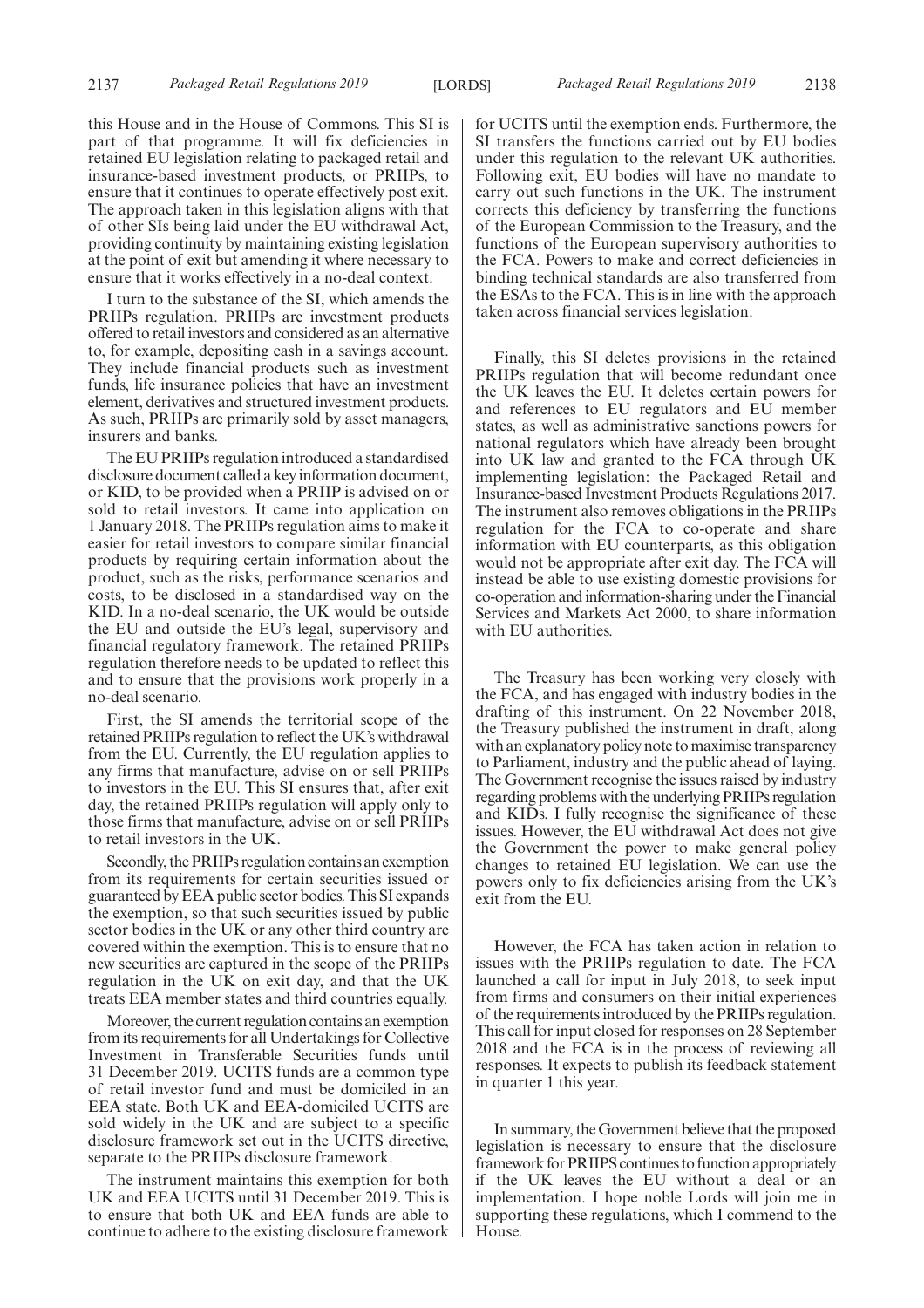### *Amendment to the Motion Moved by Lord Adonis*

Leave out from "that" to the end and insert "this House declines to approve the draft Regulations because no consultation has been undertaken despite Her Majesty'sGovernment'seconomicassessmentindicating transition and associated costs will be significant."

**Lord Adonis (Lab):** I have nothing to add to my remarks on the previous regulations. The issues are exactly the same, regarding consultation and the conduct of assessments.

**Lord Tunnicliffe (Lab):** When I read the SI with care, it seemed straightforward and to do its work. I was seeking to see if there was any new policy, and the new policy that I discovered was the Venezuela point. I hope the Minister will be kind enough to write to me explaining whether "all countries" has that worldwide application and why the Treasury does not perceive that there is any danger in such an extension. Other than that, I am entirely content for this SI to go through.

**Lord Bates:** I am happy to give the noble Lord that assurance; I will write and be clear on that question. I thank the noble Lord, Lord Adonis, for not pressing his amendment.

**Lord Adonis:**I beg leave to withdraw the amendment.

*Amendment to the Motion withdrawn.*

*Motion agreed.*

### **Public Record, Disclosure of Information and Co-operation (Financial Services) (Amendment) (EU Exit) Regulations 2019** *Motion to Approve*

*9.57 pm*

#### *Moved by Lord Bates*

That the draft Regulations laid before the House on 21 January be approved.

**The Minister of State, Department for International Development (Lord Bates) (Con):** My Lords, as a great deal of financial services activity takes place across borders and across regulatory regimes, the ability of national regulators to co-operate with each other and to exchange information is vital if they are to discharge their supervisory functions effectively. As noble Lords will know, an important function performed by financial services regulators is the gathering of supervisory information from firms. Regulators use this information so they can ensure that regulated firms are operating in a way consistent with regulatory requirements so that they are alerted to any development that may need supervisory intervention.

The information gathered by regulators is often confidential and commercially or market-sensitive, so it is right that there are strict rules and safeguards on how regulators share such information with other regulatory authorities. EU law currently plays an important role in setting these rules. In order to ensure the effective functioning of the single market in financial services, the EU has developed a joint supervisory framework for national regulators and supervisory bodies in the EEA. This makes co-operation and the sharing of certain supervisory information between EEA national regulators mandatory. In addition to that, the EU has established the European supervisory authorities—ESAs—which are responsible for coordinating the approach of EEA national regulators. Co-operation and the sharing of certain information with the ESAs is also mandatory for EEA national regulators.

As well as setting out what information should be shared, EU rules include restrictions and safeguards. In the UK, these rules are implemented by Part 23 of the Financial Services and Markets Act 2000—or FiSMA, as it is known—and the Financial Services and Markets Act 2000 (Disclosure of Confidential Information) Regulations 2001. For third-country authorities, there are additional restrictions when disclosing confidential information. The UK regulator may need to be satisfied that the third-country authority has protections for confidential information in place that are equivalent to those of the EU. There may also be a requirement to enter into a co-operation agreement with the third-country authority. In addition, if the UK regulator is disclosing confidential information to a third-country authority which originated from an EEA authority, the UK regulator may need to seek the consent of the EEA regulator which originally disclosed the confidential information.

### *10 pm*

If the UK leaves the EU without an agreement, the EU has confirmed that it will treat the UK as a third country and the UK will also need to treat EEA states as third countries. The UK will be outside the single market and the EU's joint supervisory framework. References in this legislation to this framework, and to EU legislation and EU bodies, will be deficient and will need to be corrected so that the UK's disclosure rules for confidential information will work effectively.

In particular, the rules will need to be amended to reflect the third-country relationship which will exist between the UK and EEA states. After exit, it would not be appropriate to provide different rules and protections on the disclosure of confidential information by UK authorities depending on whether the confidential information is being shared with an EEA authority or authorities of non-EEA states. If the rules were left unamended, the UK would afford additional protections and less onerous restrictions to EEA states compared with other third countries.

In addition, where there are currently requirements to seek the consent of an EEA authority before onward disclosure of information, these requirements will be retained only if an equivalent requirement exists in relation to seeking consent from a non-EEA authority.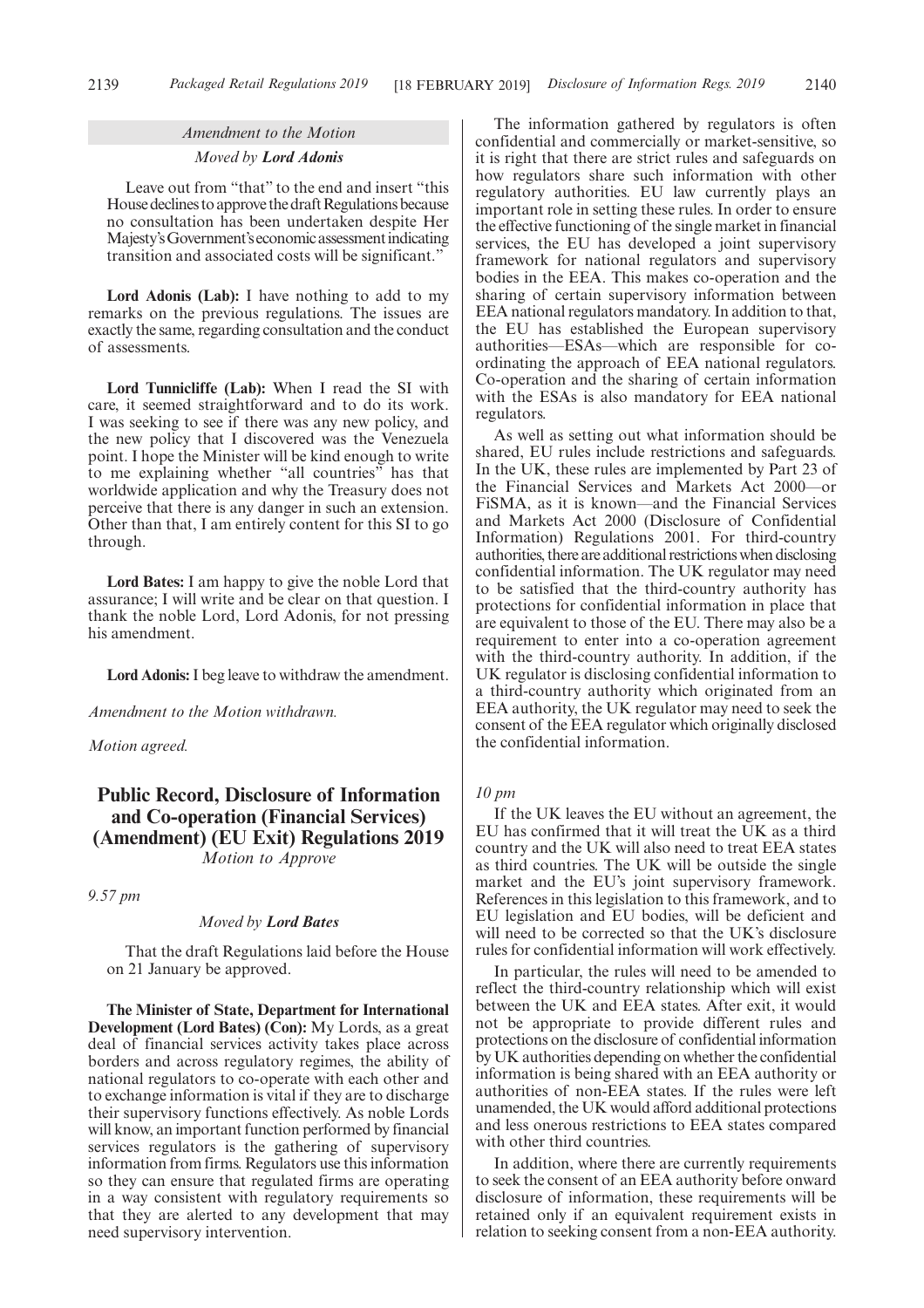The instrument also provides for a transitional arrangement which will ensure that any confidential information received by a UK regulator before exit day will continue to be treated in accordance with the relevant provisions that existed before exit day.

While it is necessary to amend the UK implementation of rules around disclosure of confidential information to ensure that they continue to operate effectively once the UK is outside the EU, it must be stressed that these amendments are in no way intended to diminish the level of co-operation that exists between the UK and EEA regulators. The Government and UK regulators believe that effective co-operation and co-ordination is essential for the effective supervision of financial services. UK authorities will be doing everything possible to ensure that effective co-operation continues. UK regulators have always been key players in the global supervision of financial services, as is demonstrated by the close and co-operative arrangements we have with regulators in countries outside the EEA.

After exit, it will be necessary for the UK regulators to enter into co-operation agreements with EEA national regulators and with the European supervisory authorities. These agreements will help ensure that a high level of co-operation and information sharing will continue. Both the Government and UK regulators attach very high priority to putting these agreements in place, and I am pleased to report that UK and EU regulators are making good progress in their discussions to finalise these agreements. The Treasury has been working very closely with the Bank of England, the PRA and the FCA in the drafting of this instrument. There has also been engagement with the financial services industry, including publication of this instrument in draft, along with an explanatory policy note, on 9 January this year.

In summary, the Government believe that the proposed deficiency fixes are necessary to ensure that the UK has a clearly defined and operable set of rules for the disclosure of confidential information. I hope colleagues will join me in supporting these regulations. I commend them to the House.

### *Amendment to the Motion Moved by Lord Adonis*

At the end insert "but this House regrets that no consultation was undertaken on these Regulations."

**Lord Adonis (Lab):** I do not have anything to add on consultation or assessment, but the Minister just said that discussions with the EU about a new regime are in progress. He was speaking extremely quickly, but I think he said that good progress was being made. Could he tell the House whether he expects that an agreement will be reached by 29 March? I beg to move.

**Lord Sharkey (LD):** We support this statutory instrument, but I have a couple of quick questions. In paragraph 2.7, the EM notes that:

That seems a little opaque. I could not find anywhere in the SI what these exceptional circumstances might be. That may well be my fault but I would be grateful if the Minister could point me at the relevant parts of it or, even better, explain what these circumstances are.

Finally, I was puzzled as to why the SI's introduction of transitional provision, described in paragraph 2.16 of the Explanatory Memorandum, was necessary. That paragraph says:

"In addition, this instrument introduces a transitional provision so that any confidential information that was received on or before exit day will continue to be treated in line with the relevant provisions in EU regulations and directives as they had effect before exit day".

That raised two questions for me. The first is one of necessity. Would this eventuality not be covered by the general transposition of EU law into UK retained EU law? The second is to do with the wording of the paragraph in the EM, which refers to information received on exit day. But we are scheduled to leave the EU at 11 pm on exit day, so what happens to confidential information received between 11 pm and midnight on exit day?

**Lord Tunnicliffe (Lab):** My Lords, looking through this statutory instrument to see whether there were any policy shifts, as far as I can understand it, the EEA countries have better protection for their confidential information than third countries do. This statutory instrument takes that special protection away and then requires agreements to be concluded. That would seem to be the wrong way around. I would have thought that the protection which the EEA states have—that before the information can be passed on, permission must be sought from the originating country—would be better extended to other third countries. This would be a better position for the management of confidential information than what is referred to in the Explanatory Memorandum as a series of agreements, followed by instructions to staff. It is a bit late to have a debate on such an obscure point but if the Minister were to read *Hansard* tomorrow and send me a letter on this point, I would value that.

**Lord Bates:** Again, I thank noble Lords for their scrutiny and questions. I give notice that I may need to write on one or two of them, if they would accept that, but I will say a little about how the negotiations are going. In my enthusiasm to communicate the details of this instrument to the House, I perhaps went a bit fast but I did indeed say that the negotiations were going well.

UK and EU authorities have made good progress in their discussions on a memorandum of understanding, which includes essential provisions for confidential information-sharing and co-operation. It is our hope that these will be in place by exit day. Both UK and EU regulators recognise the importance of effective co-operation and are working hard to finalise co-operation agreements. We fully expect these agreements to be in place by exit day, as part of preparations to deal with a no-deal scenario. More broadly, Members will be well aware of the top priority we have attached to putting in place a range of transitional arrangements, designed to mitigate the impact of no deal.

<sup>&</sup>quot;In certain exceptional instances, a similar requirement to seek consent from the originating regulator applies where the confidential information originated from a third-country regulatory authority".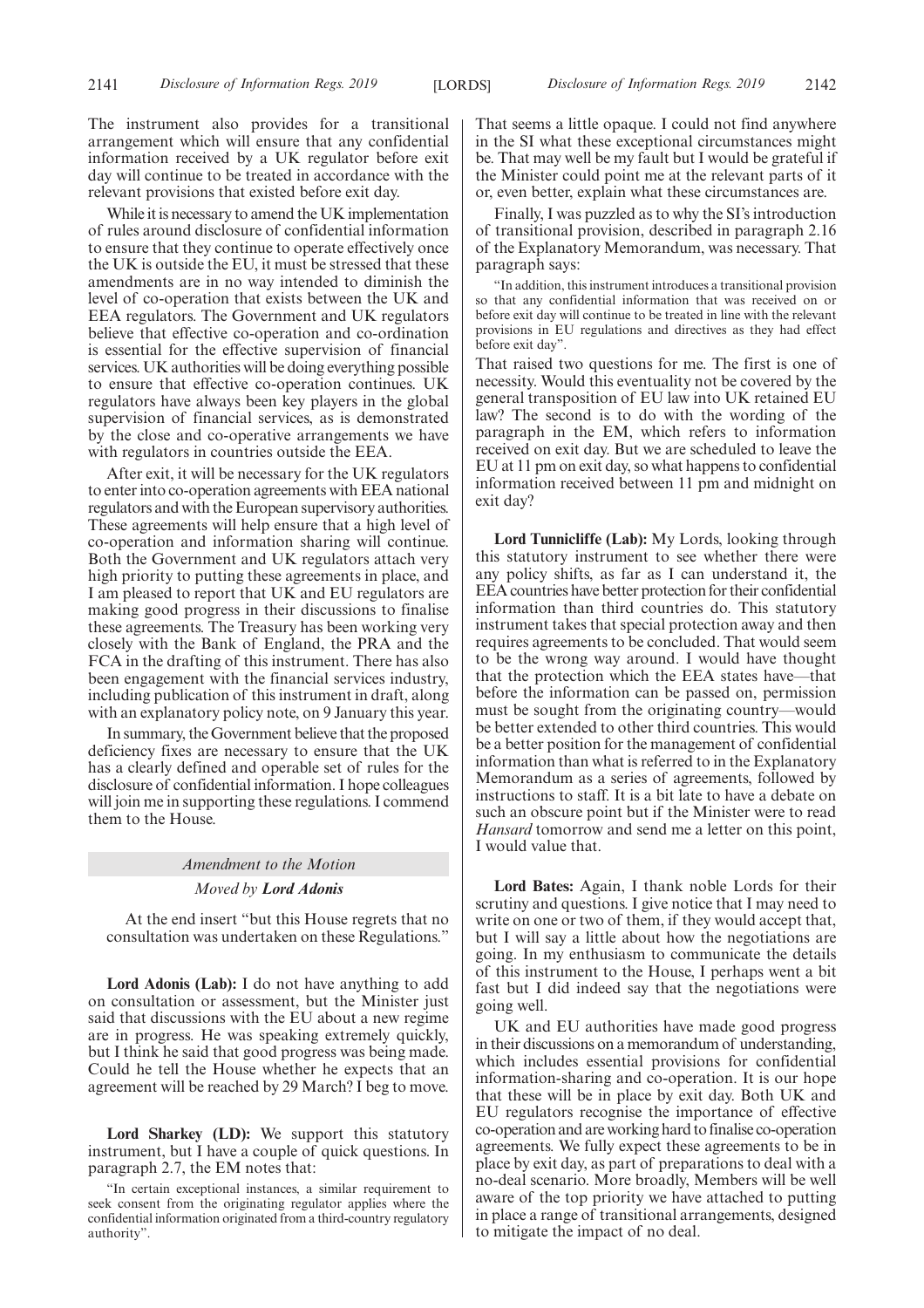The noble Lord, Lord Sharkey—eagle-eyed as ever spotted the gap between 5 pm and 11 pm. I am guessing that it is a standard cut-off point—a sort of close-of-business setting on the day in question—but perhaps that is not the case. I am told that exit day is defined in the EU withdrawal Act as 11 pm on 29 March, specifically; yes, I am aware of that. I think the point was made that it says 5 pm but there might be something else winging its way to me.

The noble Lord, Lord Sharkey, also mentioned confidential information and made a good point on that. Under Section 348 of FiSMA, "confidential information" means information which,

"relates to the business or other affairs of any person",

that was received by the FCA, the PRA, the Bank of England, the Secretary of State or specified people instructed or employed by them for the purpose of discharging their functions; and it is not prevented from being confidential information because, for example, it has already been made available in public.

I will take advice from my noble friend Lord Young and perhaps just pause there with the assurance that I will write and follow up on this, and thank noble Lords for their contributions.

**Lord Adonis:** At this late and extreme hour, the noble Lord, Lord Sharkey, seems to have discovered a missing six hours in the regulatory regime that is going to govern the financial services industries of the United Kingdom and Europe, and what might happen for the exchange and disclosure of confidential information. Assuming that those six hours can be repaired overnight, I beg leave to withdraw.

*Amendment to the Motion withdrawn.*

*Motion agreed.*

*House adjourned at 10.10 pm.*